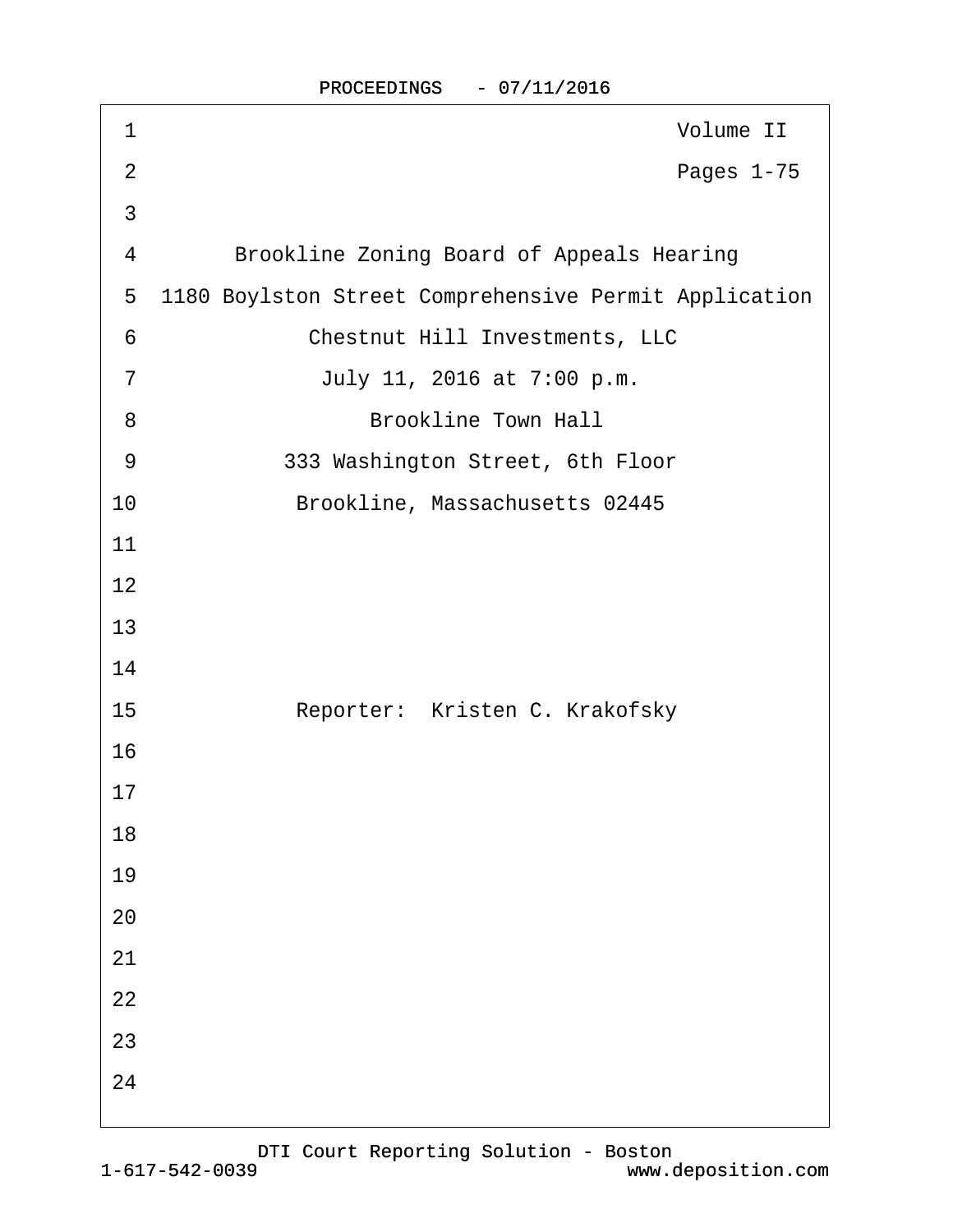| 1  | <b>APPEARANCES</b>                                         |
|----|------------------------------------------------------------|
|    | 2 Board Members:                                           |
|    | 3 Johanna Schneider, Chair                                 |
|    | 4 Jonathan Book                                            |
|    | 5 Mark Zuroff                                              |
|    | 6 Steven Chiumenti                                         |
| 7  |                                                            |
|    | 8 Town Staff:                                              |
|    | 9 Alison Steinfeld, Planning Director                      |
|    | 10 Maria Morelli, Senior Planner                           |
|    | 11 Deputy Kyle McEachern, Brookline Fire Department        |
| 12 |                                                            |
|    | 13 40B Consultant:                                         |
|    | 14 Judi Barrett, Director of Municipal Services,           |
|    | 15 RKG Associates, Inc.                                    |
| 16 |                                                            |
|    | 17 Applicant:                                              |
|    | 18 Rachna Balakrishna, Chestnut Hill Investments, LLC      |
|    | 19 Bob Engler, President, SEB, LLC                         |
|    | 20 Haril A. Pandya, AIA LEED AP, Principal, CBT Architects |
|    | 21 Stefan Vogelmann, RA LEED AP, Senior Associate,         |
|    | 22 CBT Architects                                          |
|    | 23 Michael Beck, Park Plus, Inc.                           |
| 24 |                                                            |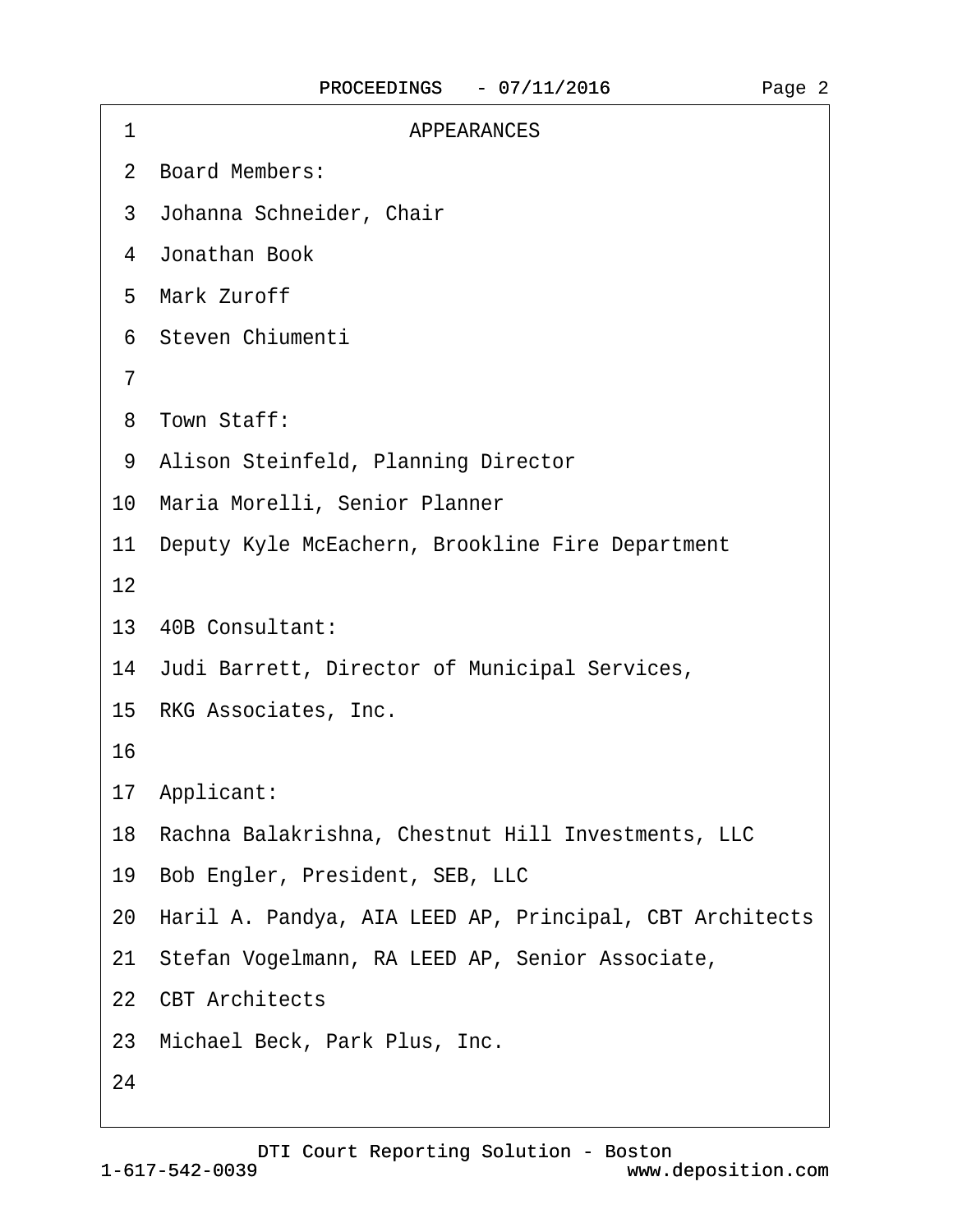·1

24

2 Members of the Public:

## 3 Sherry Leventhal, 18 Pine Road 4 Bernice Wilner, 25 Holly Lane 5 Lisa Golden, 49 Woodland Road ·6· Yuriy Gerzon, 1162-1164 Boylston Street 7 Gary Zanercik, 25 Holly Lane 8 Elias Delany, 965 Hammond Street 9 Jeffrey Wolk, 45 Woodland Road 10· Janice Khan, 63 Craftsland Road 11 Sharon Schoffmann, 6 Eliot Crescent 12 Peter Barkan, 20 Glenoe Road 13 Jeannie Chung, 14 Jefferson Road 14 Julie Gross, 629 Hammond Street 15· Richard Nangle, 854 Hammond Street 16· Donna Robinson, 19 Pine Road 17· Sergey Shafranskiy, 1164 Boylston Street 18 Hedva Kobes, 629 Hammond Street 19 20 21 22 23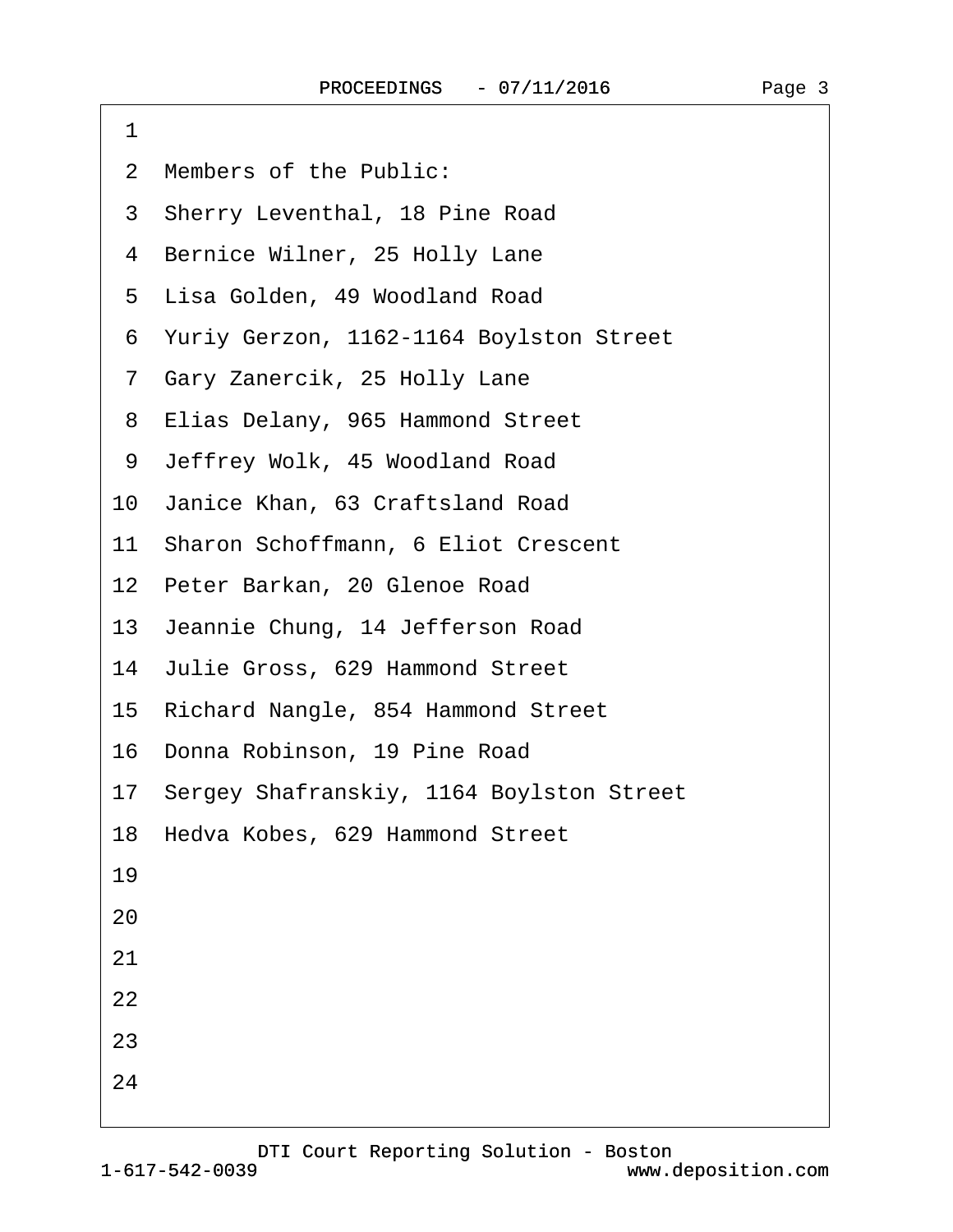## ·1· · · · · · · · · · · PROCEEDINGS:

2 7:07 p.m.

3 MS. SCHNEIDER: Okay. Being after 7:00, we 4 are going to get started. This is the second hearing 5 on the 1180 Boylston Street proposal. For those of you ·6· who were not at the first meeting, my name is Johanna ·7· Schneider.· I am joined by Jonathan Book, Mark Zuroff, 8 and Steve Chiumenti. We are the board sitting on this 9 proposal.

10 The purpose of tonight's hearing is to hear 11 testimony from the town boards and also from the 12 public. We are going to start reviewing the testimony 13 and the information from the town boards, and then we 14 will move on to public testimony. After we hear the 15 testimony from the town boards, we will have an 16 opportunity for the applicant to respond. We'll do the 17 same thing after we receive the testimony from the 18 public.

19 I just want to point out that we have received 20 written statements from several of the town boards. 21 Copies of those comments, if they have not already been 22 placed online, will be placed online. They will be 23 available for folks to review.

24 • **And I guess we can just kick it off with Maria** 

1-617-542-0039 [DTI Court Reporting Solution - Boston](http://www.deposition.com) www.deposition.com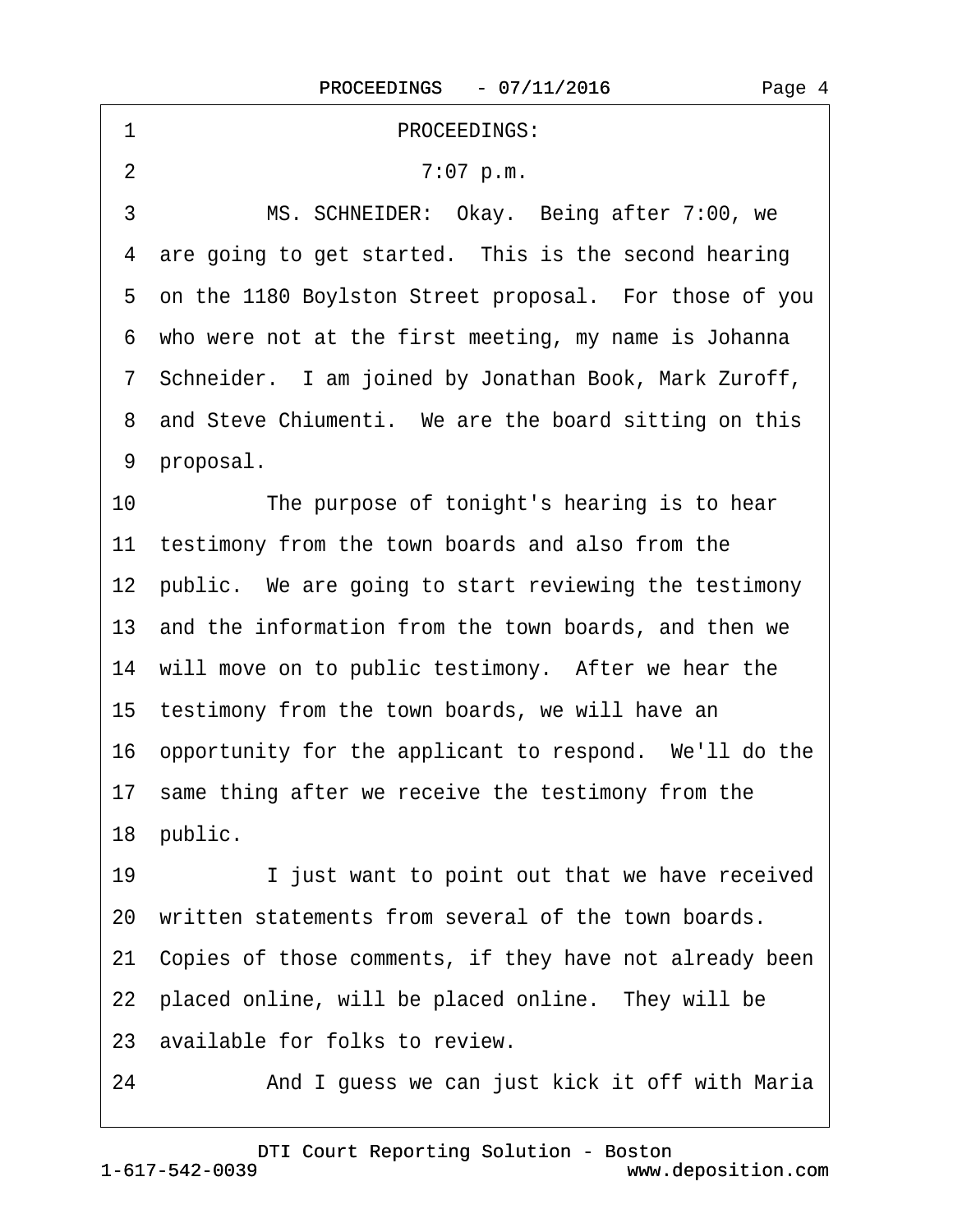1 Morelli from the Planning Department, please. 2 MS. MORELLI: Thank you and good evening. 3 I just wanted to respond as a follow-up on the 4 application completeness review. The applicant has 5 submitted all of the materials. There is a 3D model ·6· which the applicant's team did prepare to give you an 7 overview this evening. And the shadow study was the 8 one thing I didn't receive in advance, but they do have ·9· it available if you want to see it this evening. 10 Okay. Just to emphasize, I am giving you 11 comments on behalf of the Planning Board. The Planning 12 Board met on June 16th to review an overview of the 13· application and to discuss areas of concern. 14 Just to provide a little bit of background, 15· especially for the benefit of the public, to orient 16 ourselves, this is in the G, general business district. 17 It is abutted by the T5 zone in the rear, that's the 18 two-family, and then surrounded by the multifamily. Of 19· course it's on Route 9 at Hammond, which is a common 20 intersection. It's about a 14,000-square-foot lot. 21 Chay. A little bit of background about the 22 existing conditions: This, as you know, is the site of 23 a former gas and service station. It is a hot spot for 24 pollutants. The former owner is responsible for site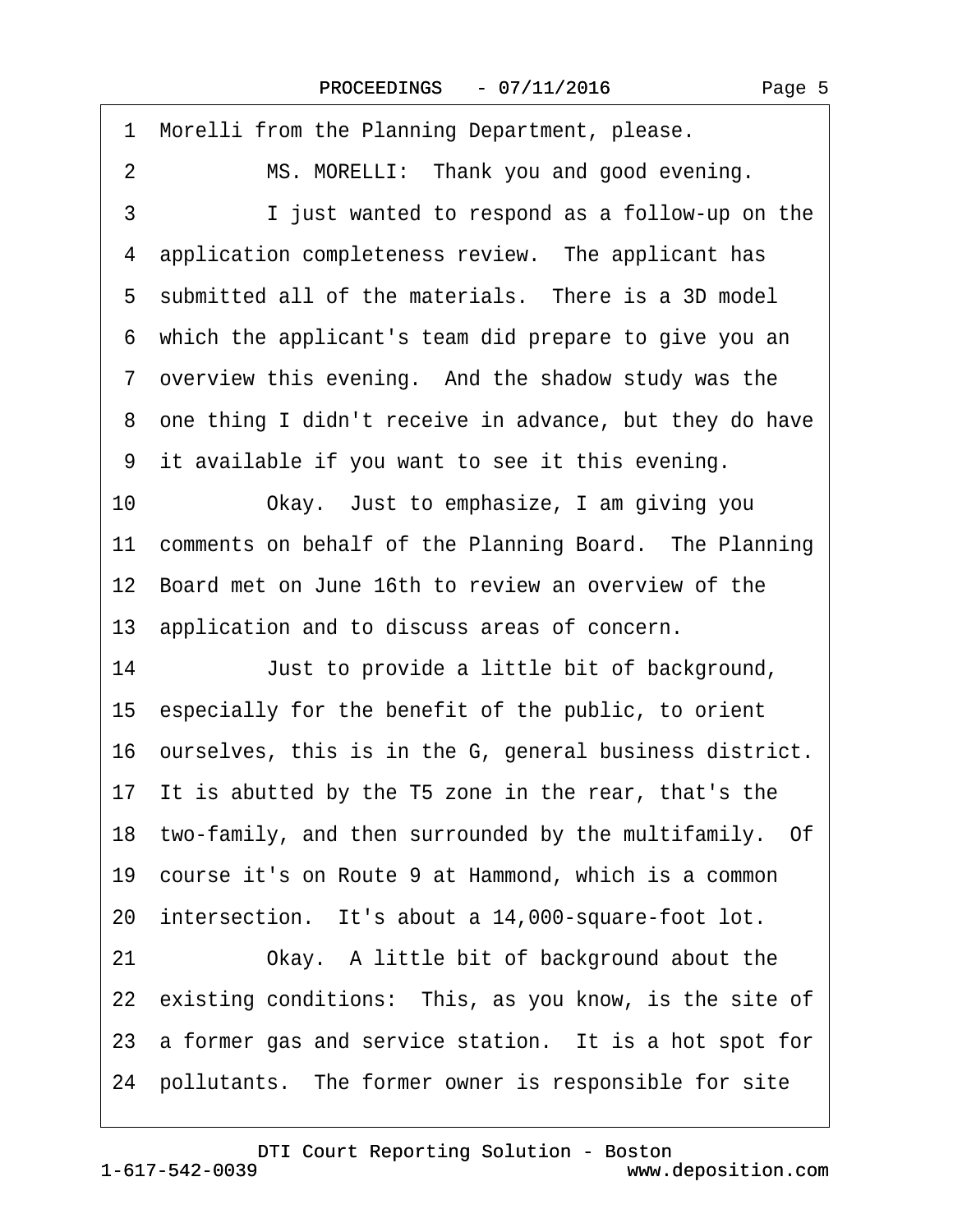| 1 mediation, and the town has requested any                |
|------------------------------------------------------------|
| 2 correspondence regarding the status of that process.     |
| 3 The ZBA can certainly stipulate and the Planning Board   |
| 4 absolutely emphasizes that there should be proof         |
| 5 required to ensure the site is safe for residential use  |
| 6 and certainly water quality as well.                     |
| This is a rendering from the applicant. This<br>7          |
| 8 is a 6-story building in total. There are 5              |
| 9 residential stories. There's 45 units for 55 and up      |
| 10 over ground-floor retail, about 4 tenants or 6,000      |
| 11 square feet of space. That is 69 feet to the top of     |
| 12 the story, not including the parapet or any             |
| 13 mechanicals.                                            |
| 14<br>I wanted to point out, there is a 3D model           |
| 15 available. What I have now are just some renderings.    |
| 16 And in addition, we did ask for site sections which     |
| 17 would give you an understanding of the relevant         |
| 18 heights, respective heights of the surrounding district |
| 19 as well as any setbacks.                                |
| Just an overview of the proposal itself: It<br>20          |
| 21 covers most of the lot, as you can see, about 90        |
| 22 percent of it. The total floor area is a little         |
| 23 over -- almost 67,000 square feet. The proposed FAR is  |
| 24 about 4.5 in a district where the mass is 1. There is   |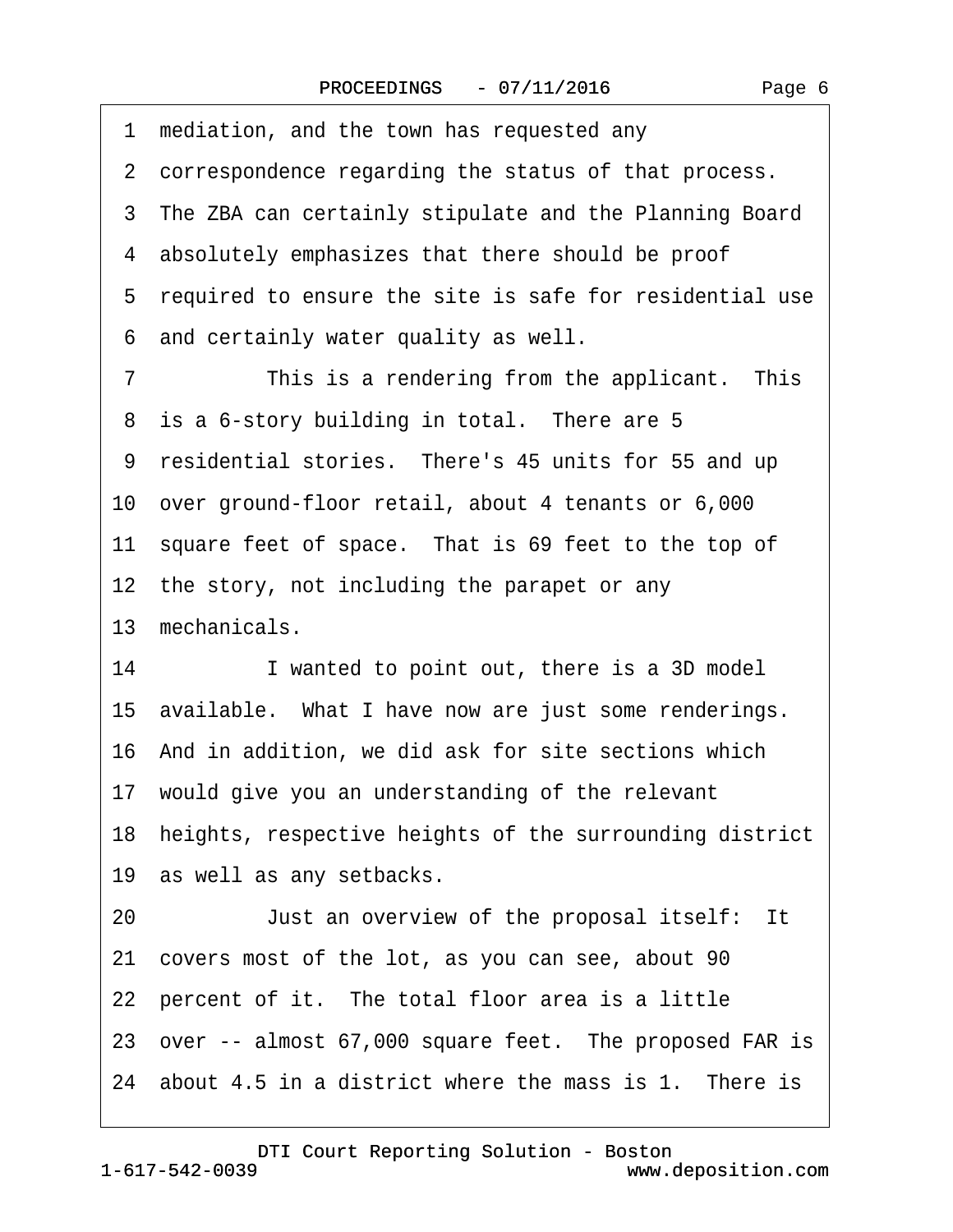·1· a basement and garage area, a separate 13,600 square 2 feet. 3 I wanted to emphasize that there are 80 ·4· parking spaces proposed here, and that would be two 5 levels of parking which would involve some tandem ·6· parking in that garage and two levels of stackers, 75 ·7· bedrooms, and largely there are some zero-setback 8 conditions, which I just wanted to show here. 9 **• • First of all, just some characteristic** 10 features of the proposal: There is a loading bay here, 11 so currently there is a curb cut, and this loading bay 12 would cut into the sidewalk. That hasn't been approved 13 by the Transportation Board. It would have to be 14 reviewed by them. 15 Some of those zero-setback conditions that I 16· was alluding to would be here.· So you know on Hammond 17 Street there's a strip of low-rise buildings. And 18 there's essentially a zero setback condition here. 19 There's maybe one window here with a -- the building is 20 set back a little bit, but between the buildings 21 themselves, there really isn't much space. And that 22 continues toward the back where we have the Heath 23· Street two-family properties here.

24 To the right, at least on the site plan, there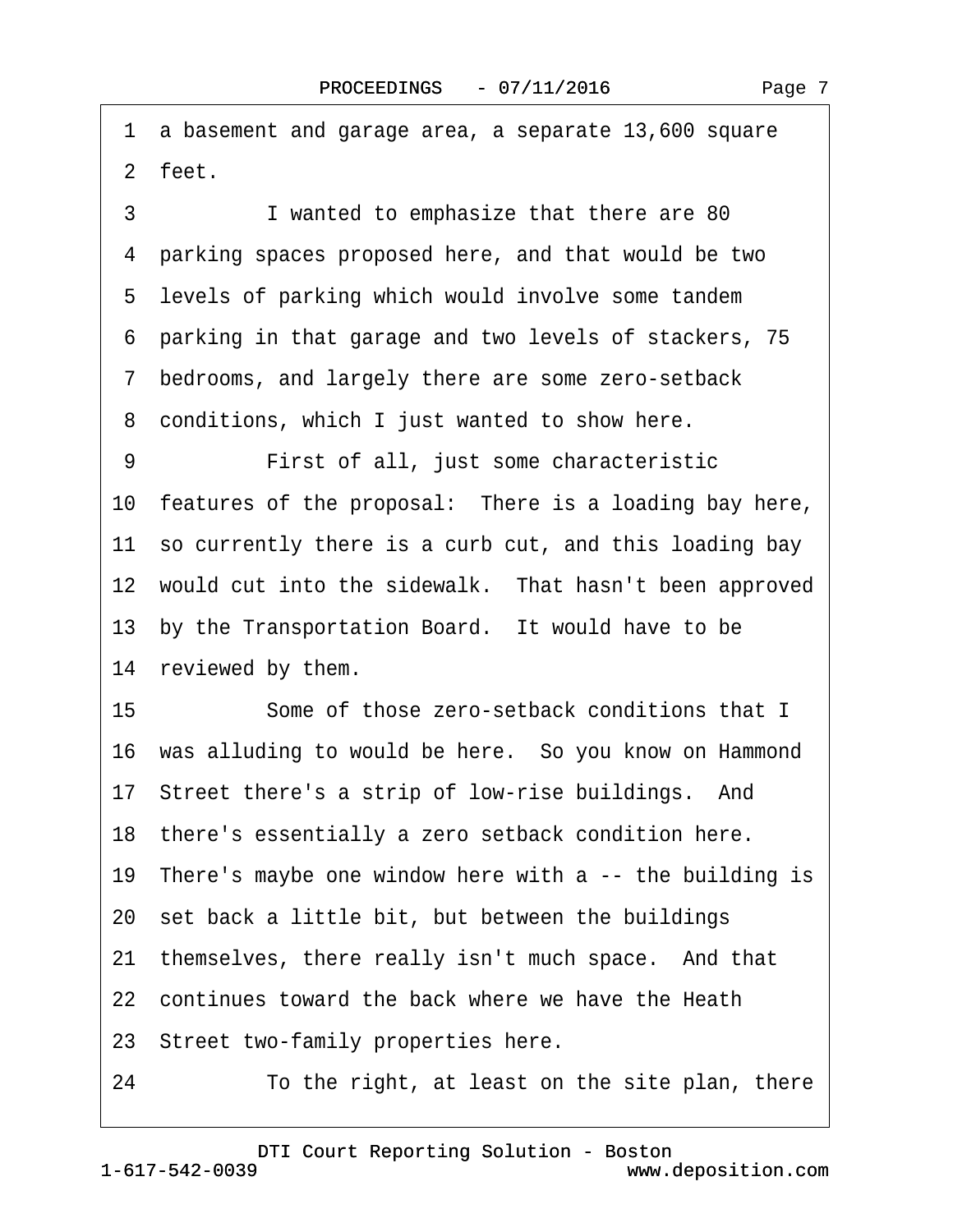1 is the driveway, which I am asking the applicant to 2 verify. There's discrepancies on the site plan 3 regarding the rear-yard setback. In one case it's 17 ·4· and a half feet, and here it's 20 feet, so I just 5 wanted to get clarification on that. 6 But a 20-foot-wide driveway would be 7 regulation for two-way traffic when you have more than 8 seven parking spaces on the lot. There's maybe about a 9 five-foot setback to the parking area. And this 10· property here, there are six units of affordable 11 housing that the town created. 12 **12** At the front, this red dashed line indicates 13 the property line. There's a two-and-a-half-foot set 14 back here. Because it's a corner lot, there are two 15 front yards just to frame that. I'm pretty sure the 16· applicant is correct, but I do want to verify and see 17 it on the drawings that any overhang is not creating a 18 zero setback condition. I just want that better 19 clarified on the site plan or these site sections. 20· Okay.· And that's just where I've seen the discrepancy, 21 and I'd like to go over that with the applicant. 22 **· · · · So it's really important to establish and take** 23 a step back and look at the surrounding context. You 24 might recall this. This is from the applicant's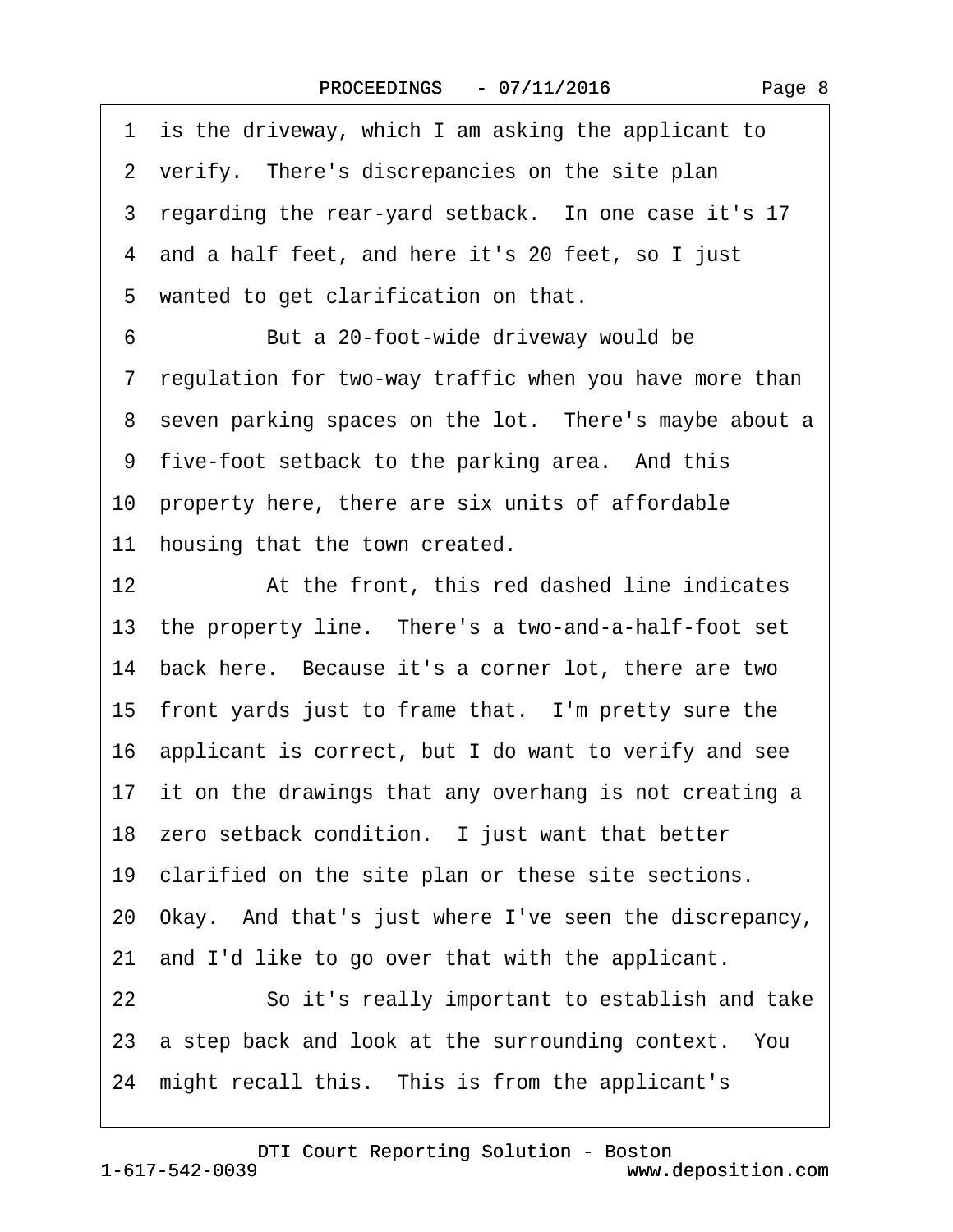| 1 overview or presentation of some buildings in the area   |
|------------------------------------------------------------|
| 2 which are certainly 60 feet or more. But I want to       |
| 3 just zero in on the actual surrounding district.         |
| Now, one thing the Planning Board, you know,<br>4          |
| 5 is supportive of is that Route 9 itself does need        |
| 6 revitalization. It warrants it. But there are            |
| 7 established -- there's new development at Hammondswood.  |
| 8 There are existing properties in the rear which          |
| 9 really -- they have established heights and setback      |
| 10 patterns, so we wanted to look at that just a little    |
| 11 bit closely for your benefit because that isn't         |
| 12 necessarily going to be undergoing any revitalization.  |
| 13 It is an established neighborhood.                      |
| This will just give you the perspective, of<br>14          |
| 15 course, from Route 9. You can see here -- the reason    |
| 16 I'm doing this is I don't have my laser pointer, so I'm |
| 17 using the cursor and accidentally advancing. This is    |
| 18 the six-unit affordable housing property to the left,   |
| 19 and in the rear you'll see the two-family neighborhood  |
| 20 in the distance. There is the Hammondswood condos.      |
| Actually, this is a better view of the<br>21               |
| 22 Hammondswood condominiums. These are about 59 units,    |
| 23 124 parking spaces. It is established over about three  |
| 24 acres, but the maximum height here is 40 feet. There    |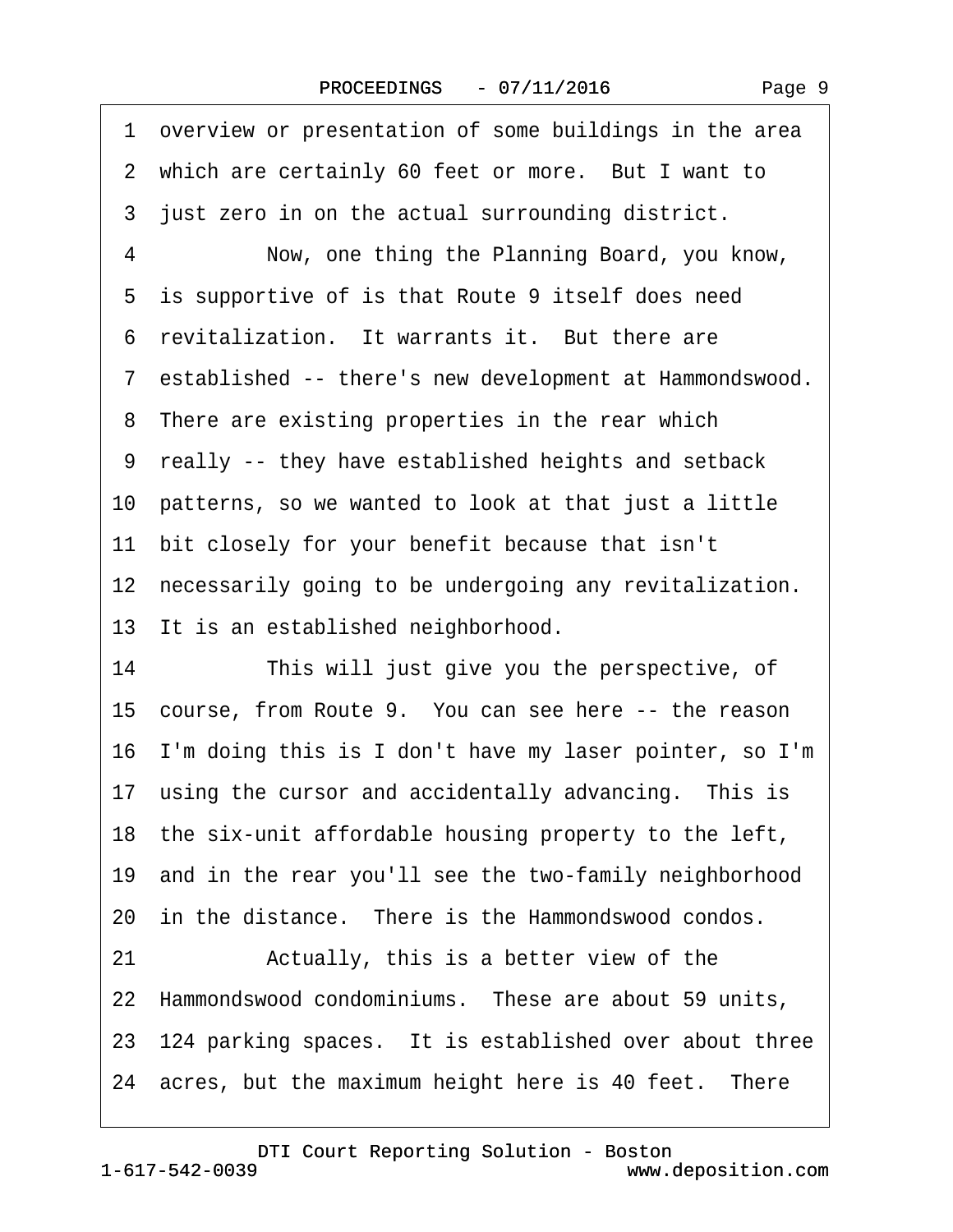1 is 15 percent affordable housing, just for a ·2· perspective, and the stories are about -- they're about 3 four stories. ·4· · · · · ·Just additional views.· Even the retail on 5 Route 9 is fairly low, so the development pattern along ·6· Route 9 really doesn't advance above maybe one and a 7 half stories. 8 The site sections that we have here -- so ·9· these were some of the things that we had wanted. 10· You'll see Site Section A.· If you're on Hammond Street 11 with your back to Sheafe Street, as you see here --12 sorry. Let's just look at Route 9. So this is --13· Okay.· So Site Section A is going to be -- if you're on 14 Route 9, you're facing the affordable housing complex 15 to the left. You'll see the comparative height. So 16 that building is 37 feet. What is proposed is 69. 17 There is about a 20-foot distance in that driveway 18· area.· But as you can see to the right, the commercial 19 property on Hammond Street is about 20 feet. That's 20 just another view. 21 • Here's another site section where you have 22· Sheafe Street behind you and you're looking at the 23 commercial district on Heath Street. Again, there's 24· that -- between the proposed building and the existing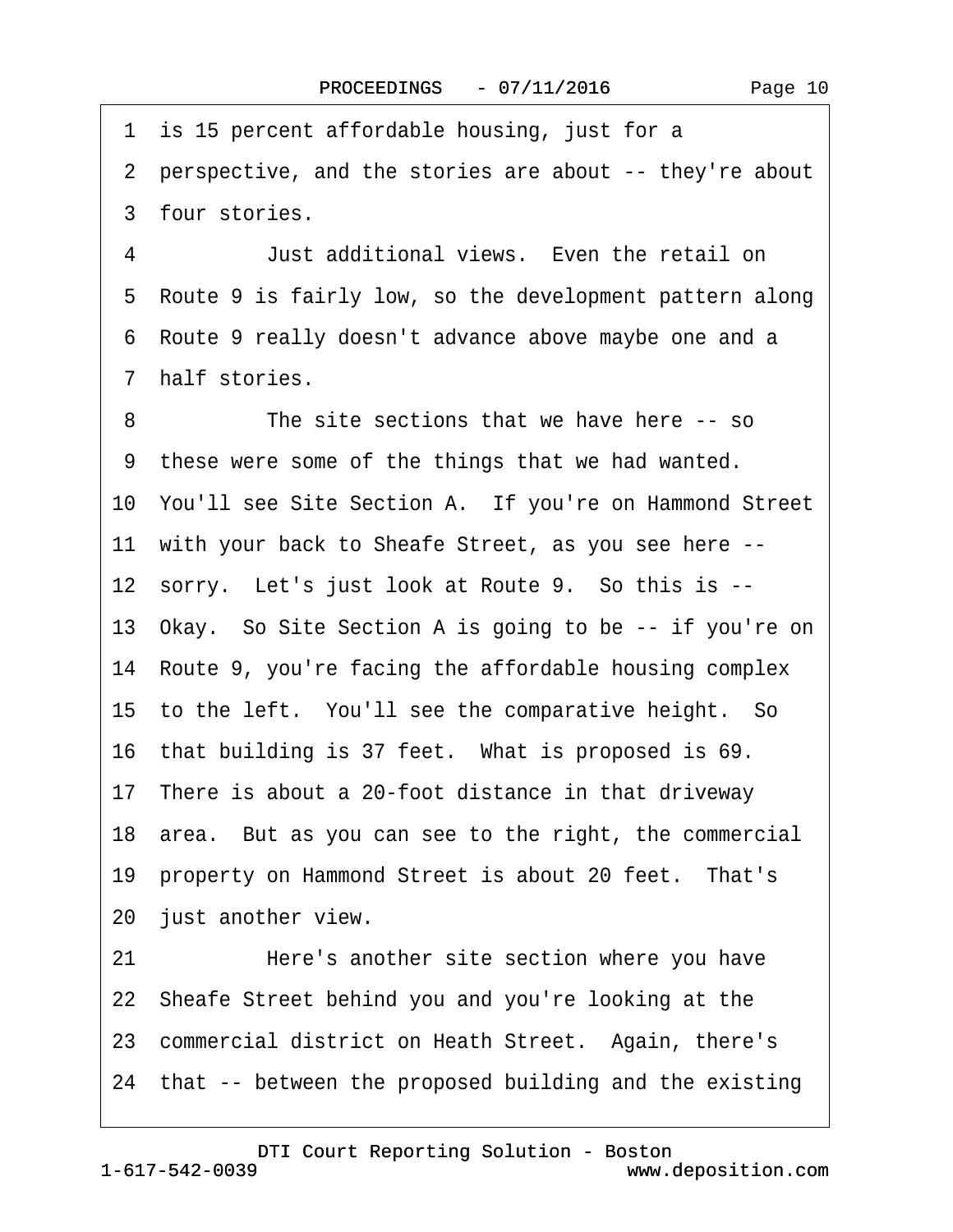·1· commercial strip to the right, you can see that there's 2 really no setback between those buildings. And the 3 comparative heights, they really have -- nothing is in 4 that area above 37 feet. In fact, you could argue that 5 it's much lower than that for that entire strip. 6 This is just an example where I see -- confirm 7 the location of the property line. You can see 8 there's, like, just a little bump out. I'd just like ·9· to see that indicated on the site section, where that 10 property line is and if that overhang is actually flush 11 with the property line or if it's set back. That would 12 be helpful to have clarification. 13 **· · · So the Planning Board was particularly** 14 concerned about site circulation and especially how the 15· parking was going to be accommodated and some public 16· safety issues regarding the site design itself. 17 This is looking at that basement level, just 18· to give you an idea of how much space is actually, I 19 guess, planned for for use there. The Planning Board 20· really wanted to get an idea, you know, what does peak 21 occupancy look like and how is the circulation? So 22 this is really just a static view. We'd like to 23· understand, preferably through the applicant's parking 24 consultant, how this works.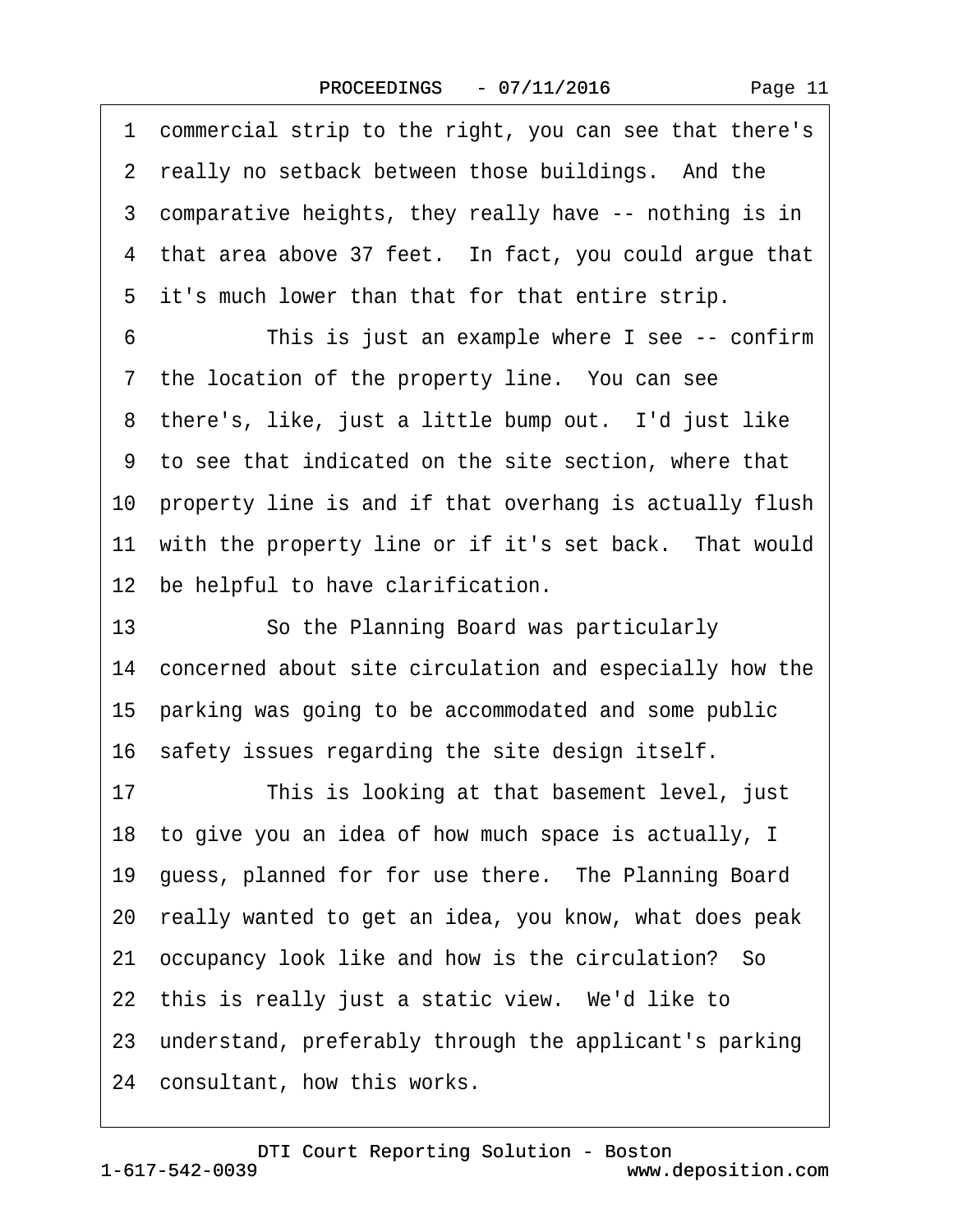1 One of the concerns was that there was going

|    | 2 to be, you know, one valet on the premises. And if      |
|----|-----------------------------------------------------------|
|    | 3 you're thinking of the different uses, both residential |
|    | 4 and retail, how is that going to be managed? We         |
|    | 5 understand with retail there might be more short,       |
|    | 6 pop-in trips. You know, we think -- the Planning Board  |
|    | 7 feels that it's likely that -- likely consumer behavior |
|    | 8 is going to be that people are not going to valet.      |
|    | 9 They're not going to go through that trouble. It's      |
|    | 10 much easier to circle in the neighborhood, and that    |
|    | 11 could be an additional burden on the already taxed     |
|    | 12 on-street parking.                                     |
| 13 | Okay. This is just another view of -- it's                |
|    | 14 the multilevel stacking system. Again, this was        |
|    | 15 just -- it was really hard for the architects on the   |
|    | 16 Planning Board to really understand how this was going |
|    | 17 to work. It just seemed like it was, you know, maxed   |
|    | 18 really beyond what could be realistically worked out.  |
|    | 19 And, again, it just seems like there might not be      |
|    | 20 enough space in there.                                 |
| 21 | Another concern is certainly the proximity.               |
|    | 22 We think that the zero-setback conditions and the      |
|    | 23 stacker systems -- we in Brookline don't have a lot of |

24 experience with them on staff. We're very concerned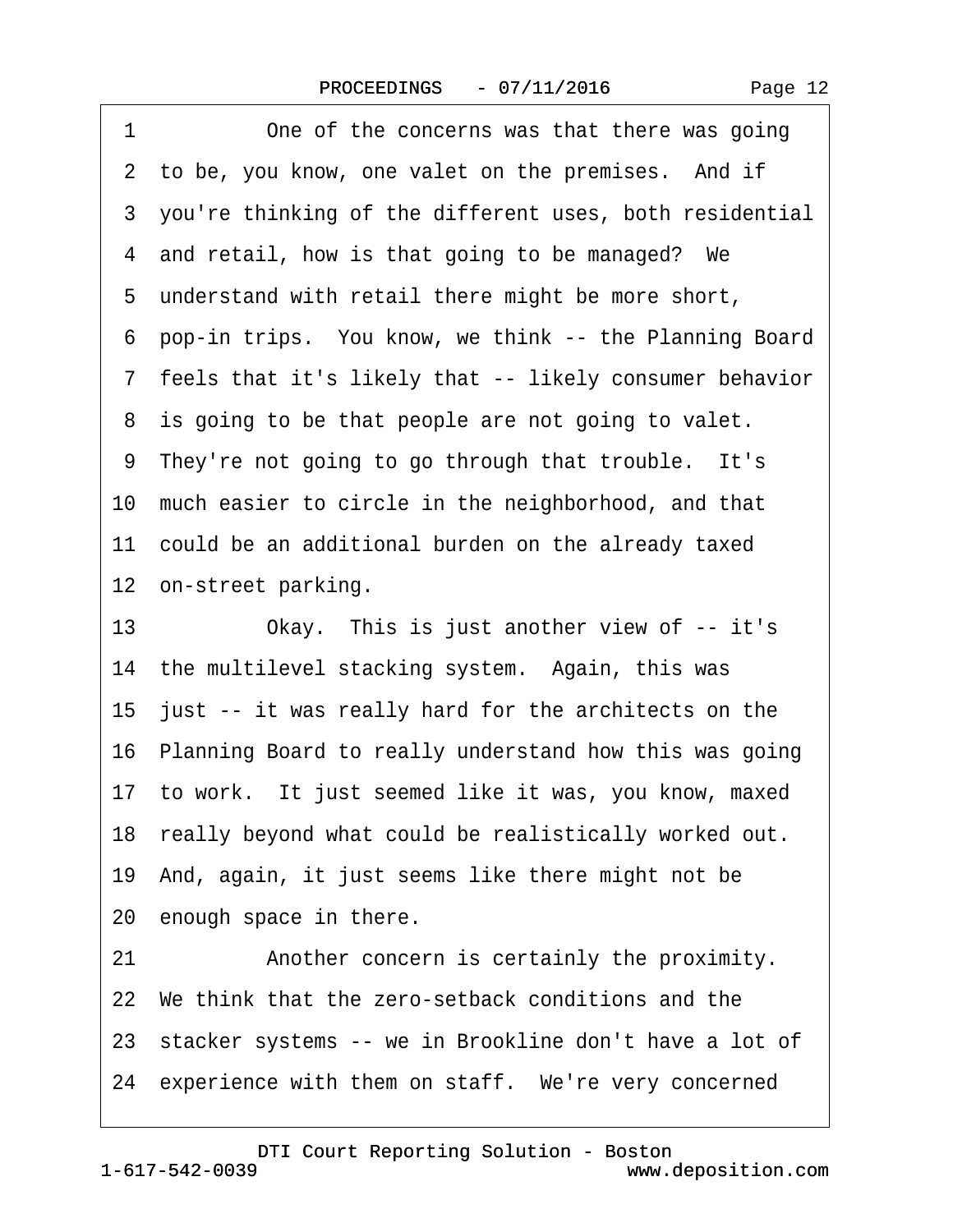1 about vibration and noise, not only the site 2 circulation, but if you think of the proximity to the 3 residential neighborhoods, not just the commercial, ·4· that certainly is a quality-of-life issue. 5 • Okay. So some things with the site ·6· circulation.· So this is a little bit of what the 7 Planning Board is talking about. You see here, this is 8 two-way traffic, and the entrance to the garage goes ·9· immediately into the lift, so they're not -- we're not 10 seeing any place for queuing on the site. 11 One aspect, if you can recall how the gas 12 station site circulation worked, when you came in, 13· there was basically a strip that was parallel -- a 14 driveway that was parallel to Route 9 itself. That 15· kind of served, like, an off-set lane where cars could 16 queue, and that could help here. That certainly would 17 push the setback or reduce the footprint of the 18 building. 19 **But with this particular plan where the** 20· entrance -- the car is so -- right at the entrance of 21· the garage itself, and the driveway is really meant to 22 be used to keep that traffic moving, it's inevitable 23 that there will be queuing on Route 9. And you can see 24· how the applicant's traffic study itself -- we already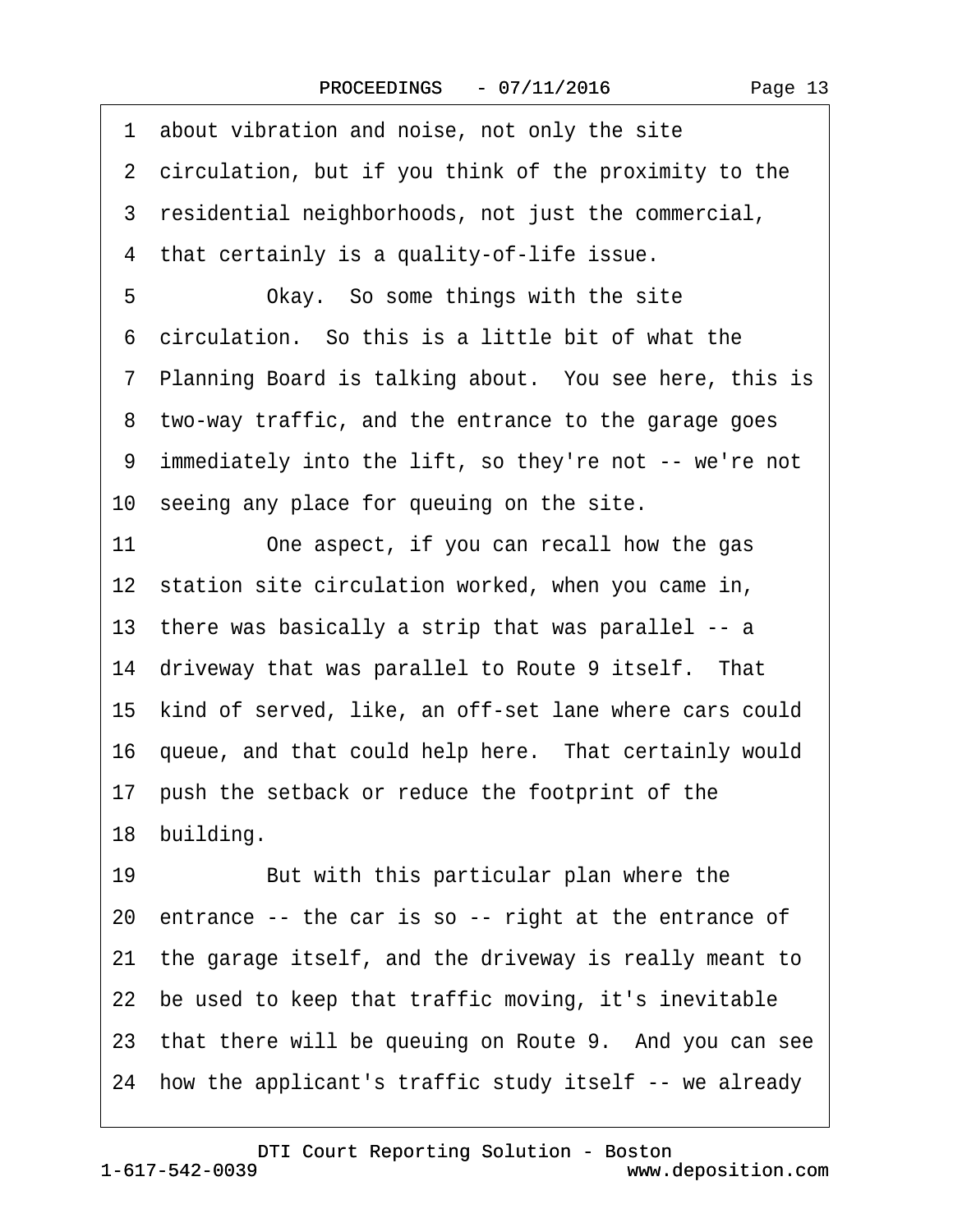Page 14

1 know that the service level is F, often at times during ·2· peak rush hour, so that is a concern -- certainly a 3 safety concern if you now have -- traffic runs on that 4 state highway. 5 • **Another aspect where the public way is** 6 affected is certainly this loading bay. You know, one ·7· concern is how is that -- is that really adequate space 8 for, say, a huge delivery truck to actually enter? Is ·9· there going to be a scenario where that truck might 10 need to back into that spot? Aside from the fact that 11 it is narrowing the pedestrian access on the sidewalk, 12 we feel that that's something that the Transportation 13 Board or the DPW really would not support. 14· · · · · ·In addition, you can see any overhang are 15· blocking or partially blocking the right-hand lane on 16 Hammond Street. It's definitely something the Planning 17· Board felt strongly about, that that was not 18 acceptable. 19 We just talked about the buffering. There 20· really isn't any space on the site that was usable open 21· space, certainly as an amenity for the occupants 22 themselves, or any way to offset the fact that there is 23 this building with not much articulation. It's 24 certainly an excessive height, maybe, in some cases, 30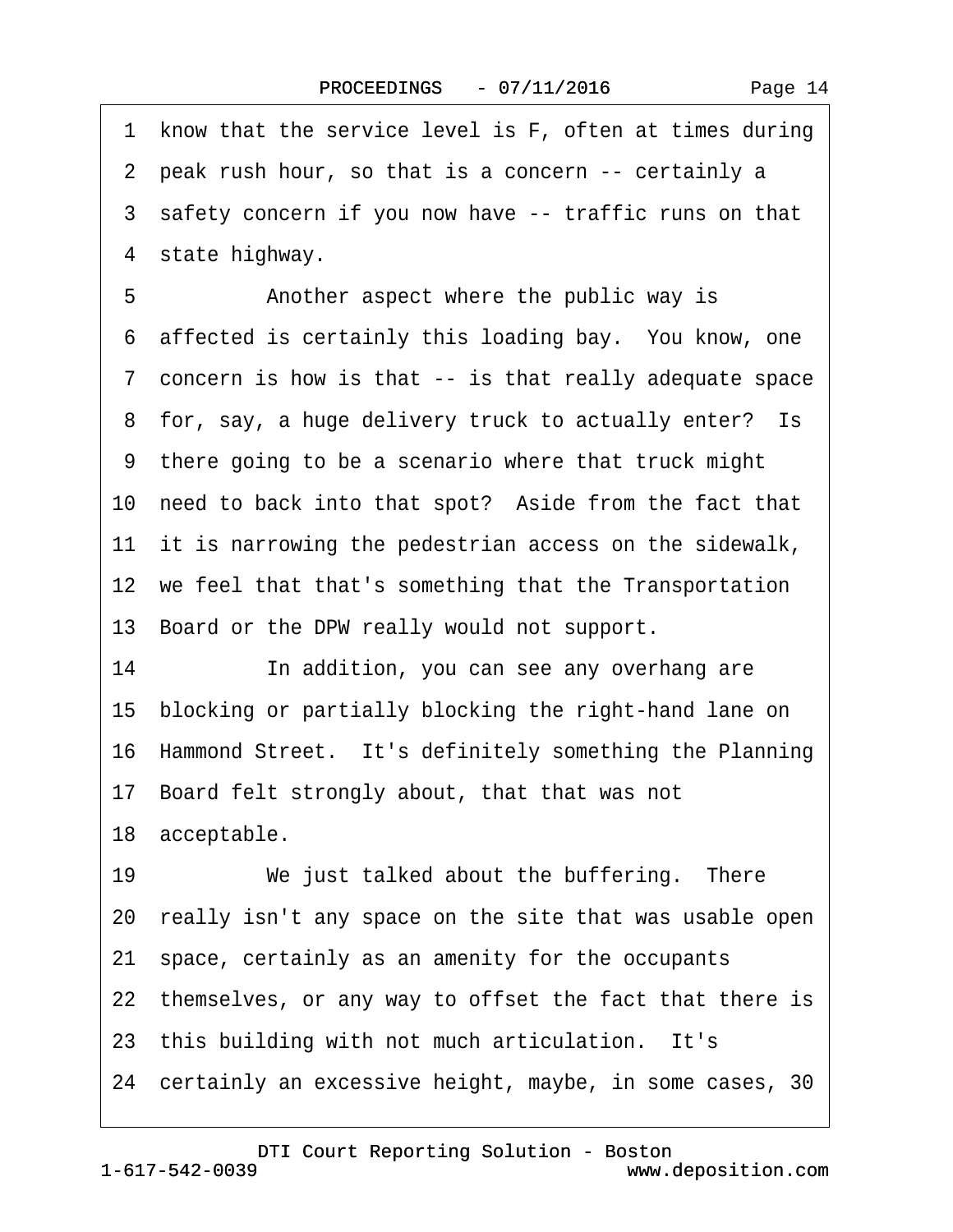|    | 1 feet above what is around the district. There's          |
|----|------------------------------------------------------------|
|    | 2 nothing that is softening those edges and really         |
|    | 3 offsetting any of the noise that would be associated     |
|    | 4 with -- certainly with that driveway over the            |
|    | 5 activities on the site.                                  |
| 6  | Okay. Another area of concern is visibility.               |
|    | 7 And you might know, under Section 6.04, that the         |
|    | 8 Engineering and Building Departments need to provide an  |
|    | 9 analysis of driver visibility. And the concept that's    |
|    | 10 illustrated here -- this is not a study that would have |
|    | 11 to be done, but this is just a concept that's           |
|    | 12 illustrated showing you what's stipulated in that       |
|    | 13 regulation. The Department of Engineering would want    |
|    | 14 to know if a driver, in the midpoint of that driveway,  |
|    | 15 six feet behind the property line, would be able to see |
|    | 16 a pedestrian within five feet on the sidewalk of either |
|    | 17 side of that driveway entrance.                         |
| 18 | Now, keep in mind that this portion of                     |
|    | 19 Route 9, it is one way. And the building, there is      |
|    | 20 virtually no setback. There are no adequate setbacks    |
|    | 21 where that building is. There's no real articulation.   |
|    | 22 And combined with that, there's probably going to be a  |
|    | 23 tendency to want to get out onto the sidewalk or the    |
|    |                                                            |

24 ramp area to see oncoming traffic.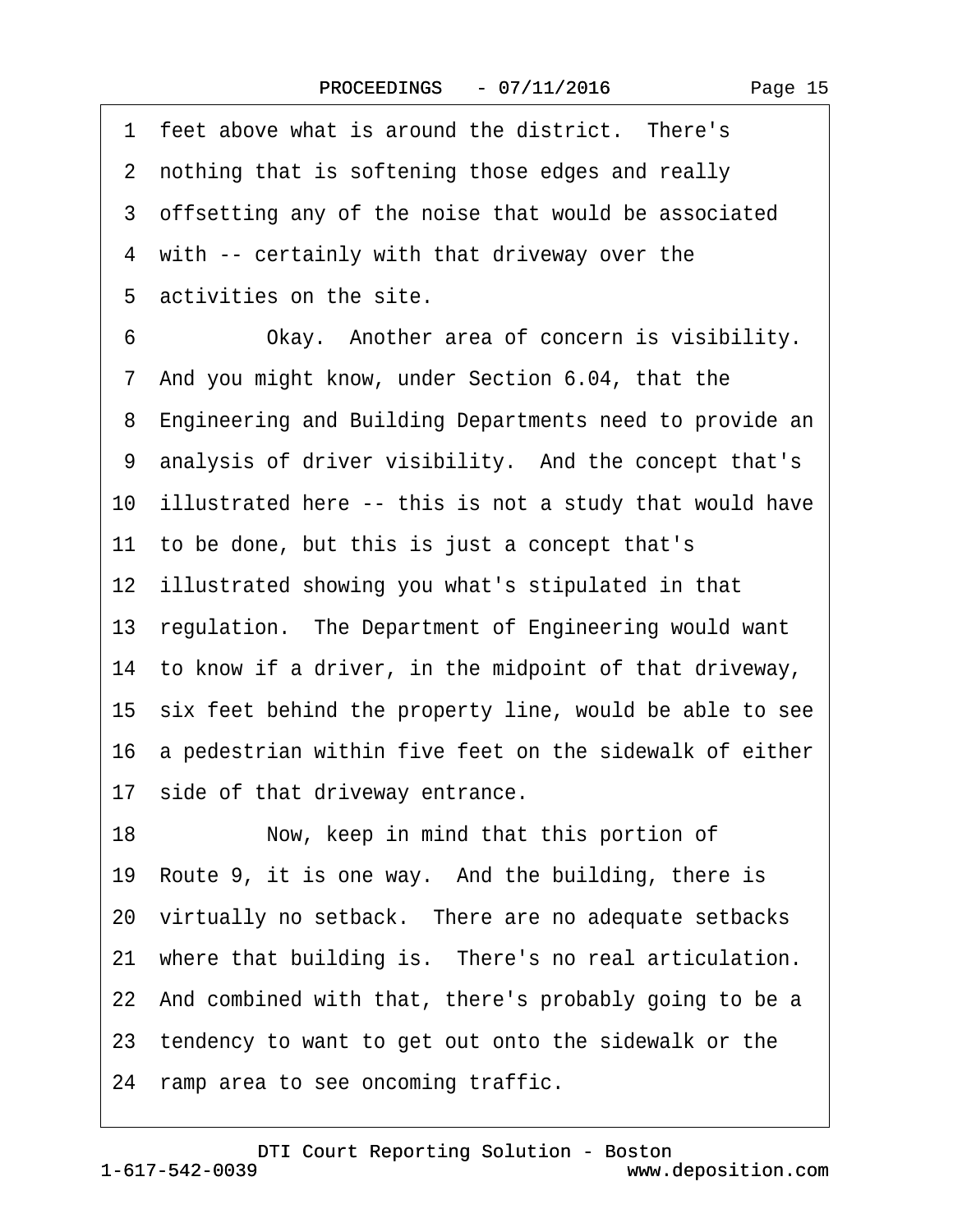|  | Page 16 |  |
|--|---------|--|
|--|---------|--|

1 The concern the Planning Board has and poses 2 for Peter Ditto, who's the director of engineering, is: ·3· What happens to pedestrians who are going to be on -- 4 walking west on that sidewalk? They could easily be 5 overlooked. So there needs to be some thought given to ·6· this particular arrangement and site plan. 7 **And keep in mind, too, that there is a** 8 six-unit development here, and any buffering would ·9· actually have to be managed so that visibility is not 10 impinged upon. And that's just another consideration 11 for the site plan design. 12 That's just another look at existing 13 conditions. 14 • Again, just to emphasize -- I won't belabor 15 the point -- the building itself doesn't have much 16· articulation, and that's certainly warranted if there's 17· going to be six stories or this much height, especially 18 where there is going to be, you know, windows blocking 19· all of the windows, certainly where the residential 20· districts are behind on Heath Street and on Route 9 is 21 a consideration. 22 Also, the fact that nothing like this exists 23 on Route 9. We certainly want to think outside the 24· box, but there could be certain care given to, you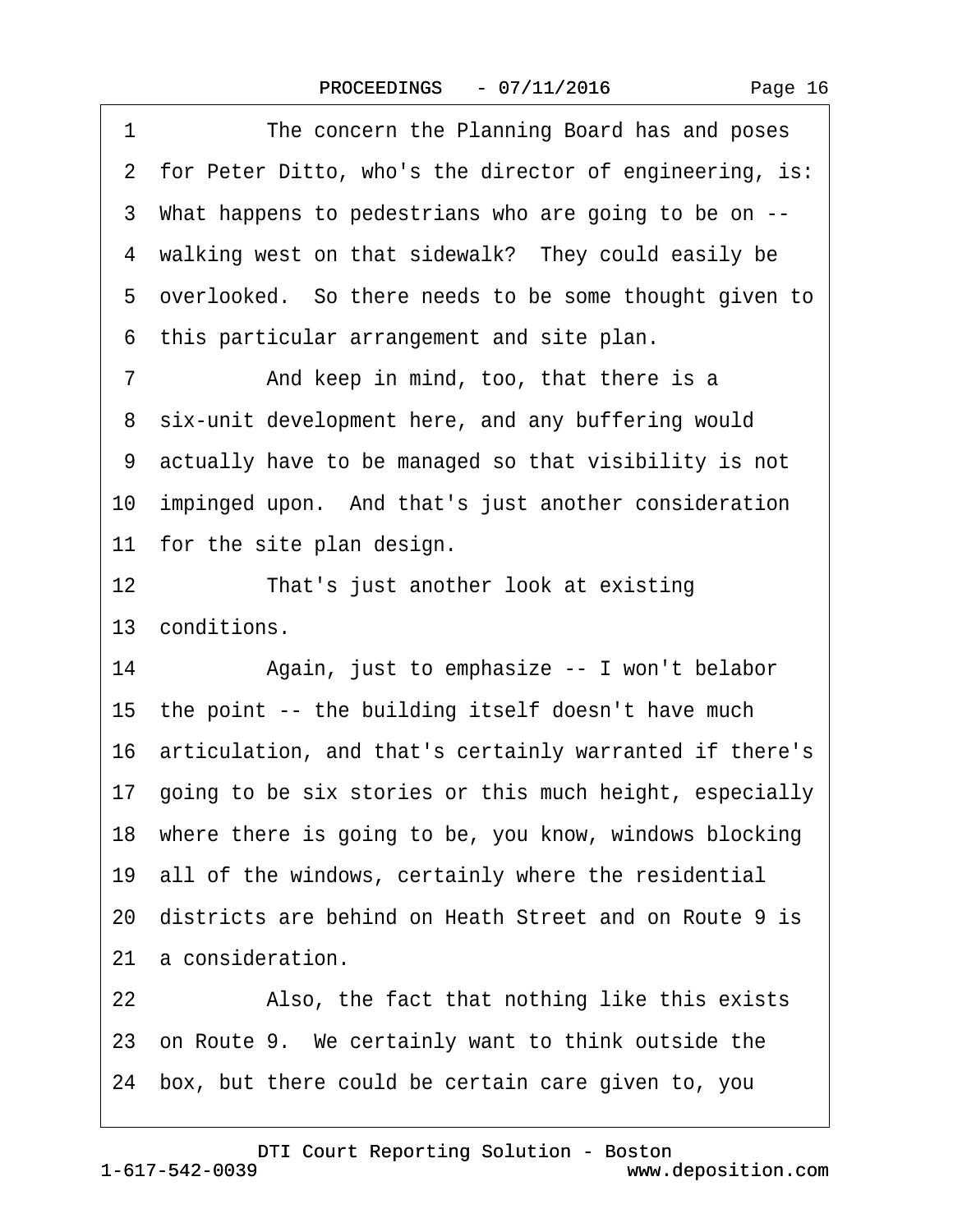·1· know, how that building is articulated to help that 2 motif that currently exists where we have one- and 3 two-story retail. Articulation of that building could 4 be done in a way that helps that retail still breathe 5 and then set back the upper levels. 6 **In either case, overall the Planning Board did** 7 feel that this was, as designed, just a little ·8· oppressive, incongruous with the surrounding area, and ·9· certainly any effects -- and there will be impacts -- 10 are not yet mitigated. 11 Those are just more evaluations. 12 • And, again, this shadow study was included, 13 but it's just showing some as-of-right massing. We 14 want to see a proposed shadow study, preferably an 15 animation which would allow us to go through a 24-hour 16 period four times a year. 17 · · So early on in the process, even though these 18 are preliminary plans and that is only what is required 19 when so much density is going to be proposed for a 20· site, it really does behoove us to think about rubbish 21· and lighting plans early on in the process because that 22 certainly will have an impact on how the site is 23· actually designed. 24 As I understand it, the residential -- the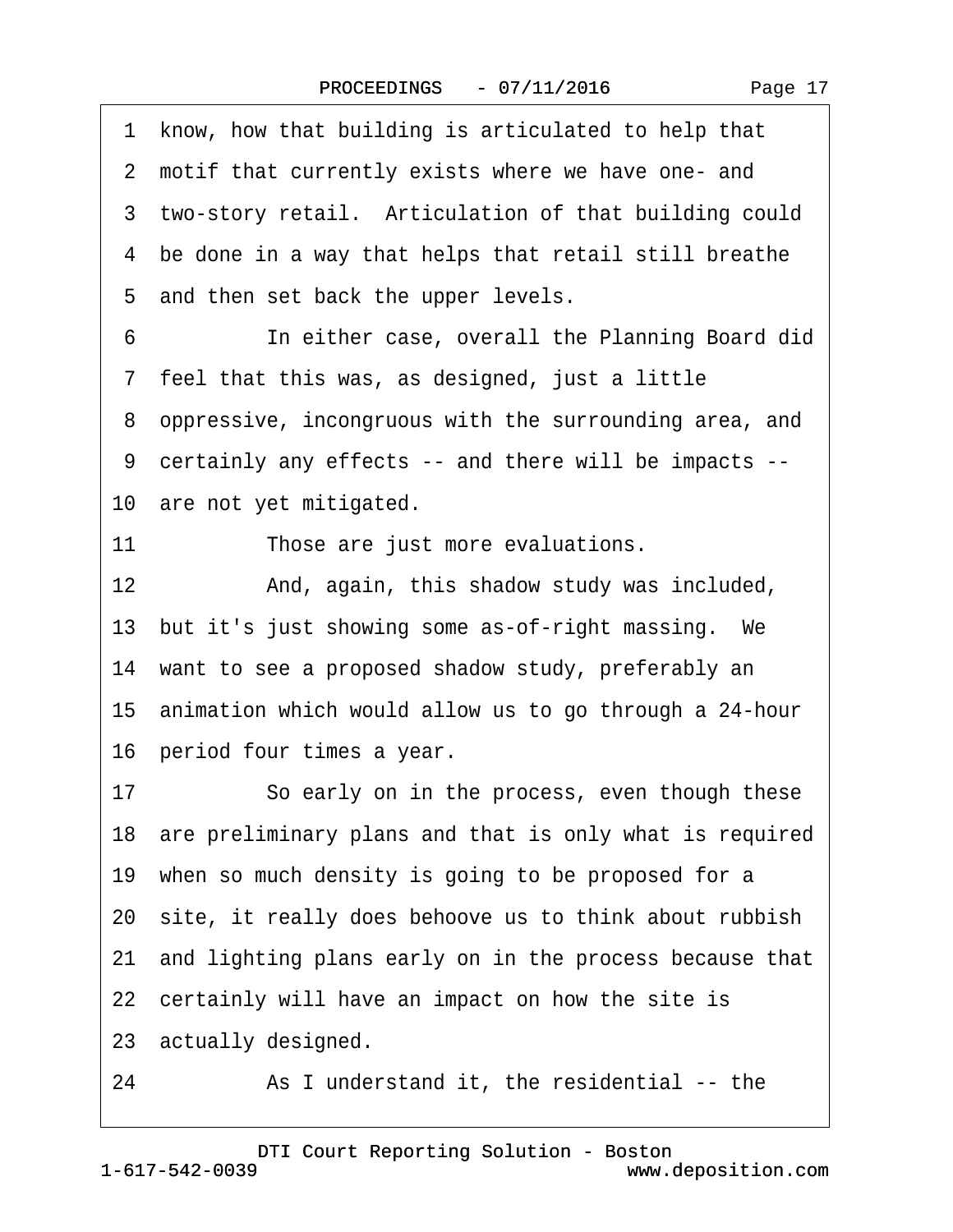|  | Page 18 |
|--|---------|
|--|---------|

1 receptacles for trash and recycling for the residential 2 units will be in the public way when they have to be 3 removed by the town. You know, a lot of multifamily ·4· complexes have their own private services, and that can 5 certainly offset some of the impact on the public way. ·6· As you can see, I've already pointed out some of the ·7· impacts on the public way, and this is certainly one of ·8· them. 9 Retail, depending on what kind of retail it 10· is, certainly will generate its own, and it's not clear 11 to us, you know, if there's a commitment to actually 12 have private services for that as well. We certainly 13· don't want to impact the -- this is just really a 14· modest commercial district here, and having that kind 15 of impact wouldn't be so great. 16 This just summarizes some of the issues that 17 the Planning Board has. We talked about the height and 18 that ground level, which is about 15 feet, really 19· doesn't have much of a human scale, which we would like 20 to see returned or sustained. 21 The shallow and nonexistent setbacks, the site 22 lines and driver visibility; again, those impacts on 23 the public way. The queuing on Route 9 is a very real 24· possibility, the blocking of a lane on Hammond, any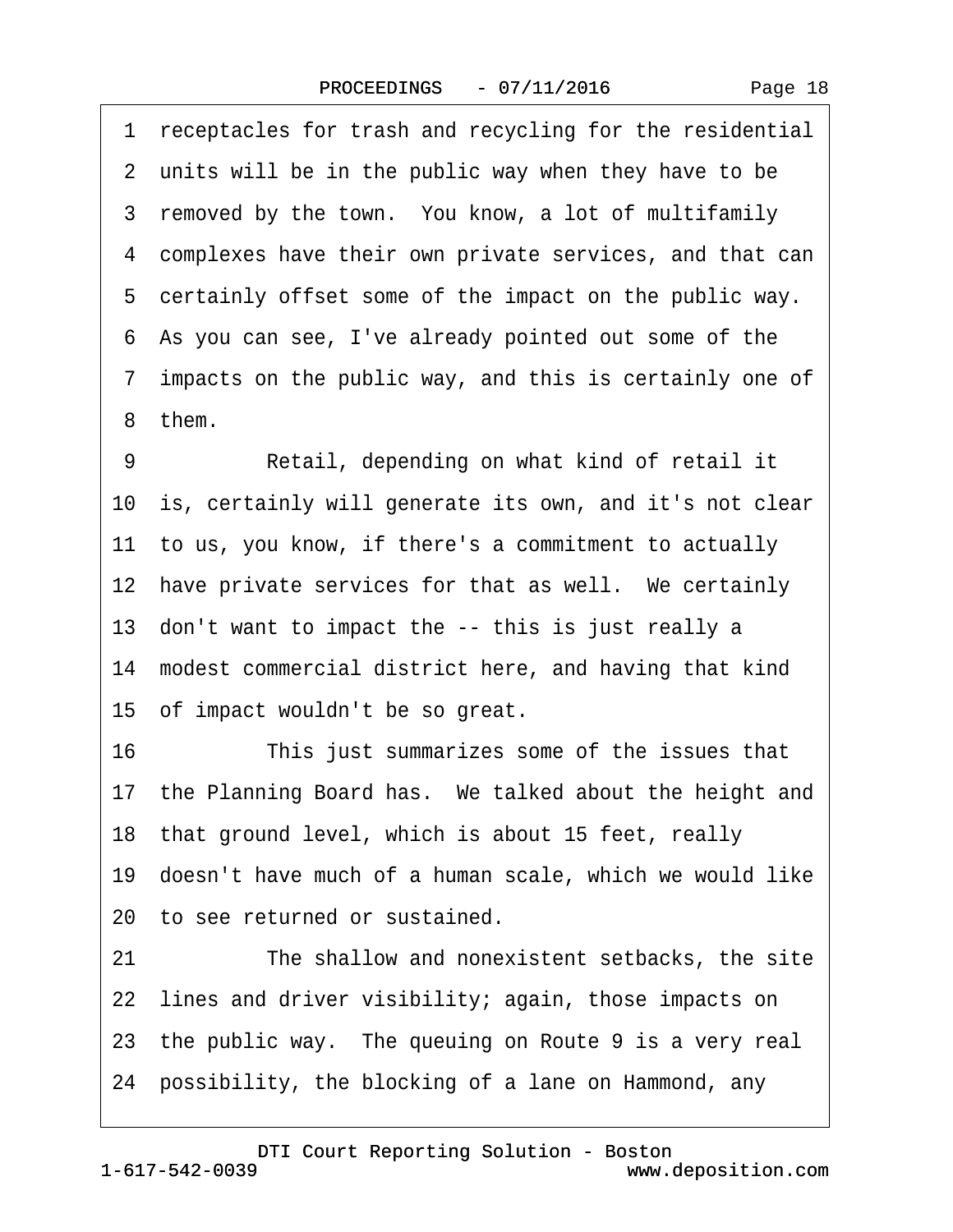1 trash in the public way. 2 The noise and light, air resources -- we think 3 that there needs to be much more attention on the ·4· parking system, because right now it seems infeasible. 5 And overflow parking due to retail use is going to be ·6· another impact on the public way that needs to be 7 addressed a bit more completely. 8 And then finally those environmental 9 conditions. I think we need to -- certainly with Peter 10 Ditto's involvement -- circle back on the issues that 11 he would be concerned with. 12 So that really sums up the issues that they 13 had described. I know that Peter Ditto did send a 14 letter, which you have. He's not here this evening. 15 He's on vacation this week. But certainly a lot of 16 those issues will be at the forefront when we have peer 17 reviews or address those issues. 18 I also wanted to acknowledge that Deputy Chief 19· Kyle McEachern from the fire department is here should 20· you have any follow-up questions for the fire 21 department. 22 MS. SCHNEIDER: Thank you. 23 **Does anyone have any questions for Maria** 

24 before we let her sit down?

1-617-542-0039 [DTI Court Reporting Solution - Boston](http://www.deposition.com) www.deposition.com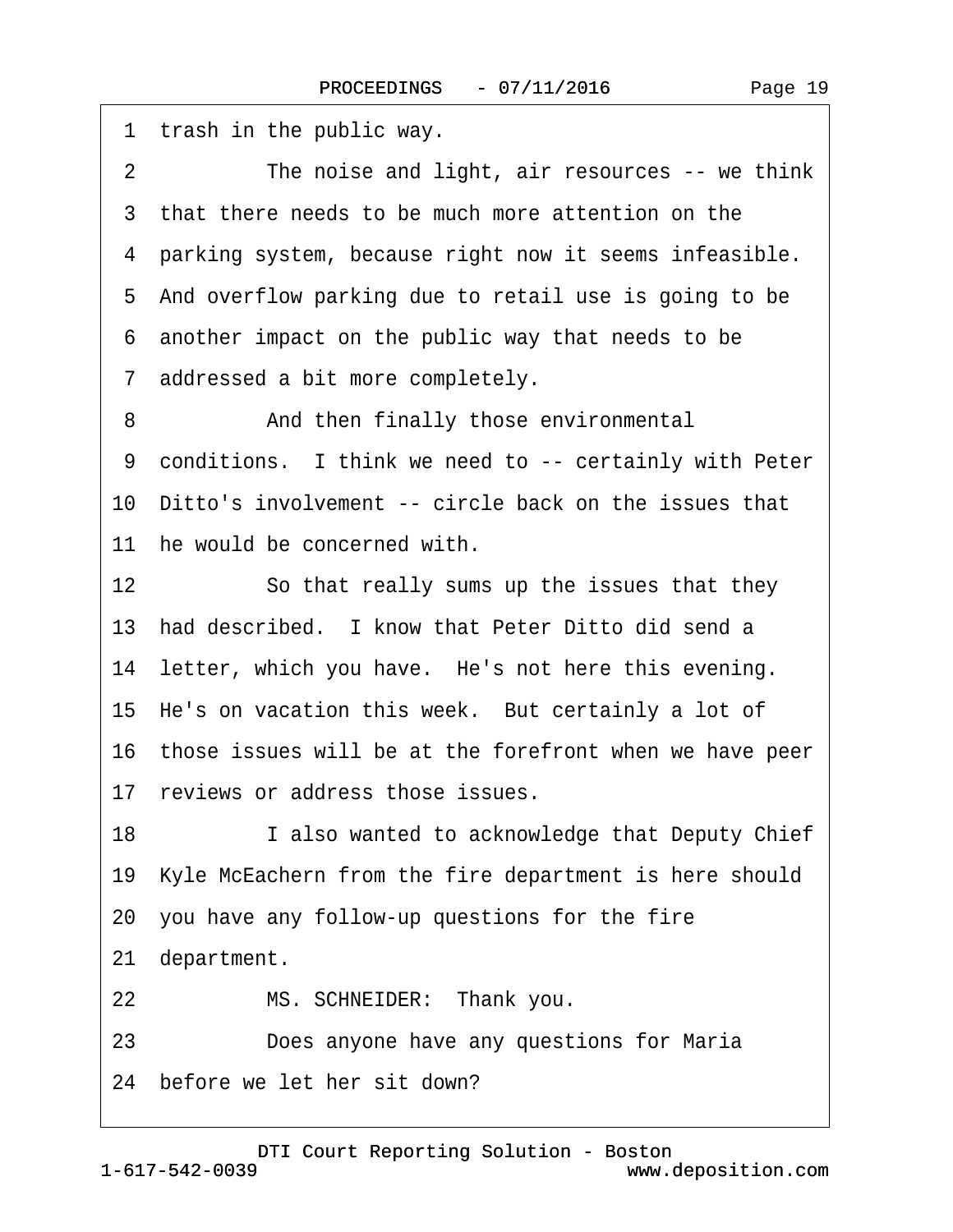| (No audible response.)<br>1                                |
|------------------------------------------------------------|
| $\overline{2}$<br>MS. SCHNEIDER: Thank you, Maria.         |
| 3<br>Would the applicant like to say anything in           |
| response to the comments of the Planning Board?<br>4       |
| MR. ENGLER: Bob Engler for the applicant,<br>5             |
| 6 from SEB. I think the applicant prefers to hear all      |
| 7 comments from both the boards and the neighborhood,      |
| 8 prepare a written response before your next meeting,     |
| 9 and turn it in. So while some of our team members may    |
| 10 wish to answer very specific things, which we could, it |
| 11 may make more sense to have us do the whole thing as a  |
| 12 package at the end of the process. So we're taking it   |
| 13 all in at this point in time.                           |
| MS. SCHNEIDER: That's absolutely fine. Thank<br>14         |
| 15 you.                                                    |
| 16<br>There was a mention of the 3D model that you         |
| 17 might have available to show us tonight. Is that        |
| 18 something that we could look at before we move on?      |
| 19<br>MR. PANDYA: Sure.                                    |
| MS. SCHNEIDER: Thanks.<br>20                               |
| MR. VOGELMANN: And we can hold any view or<br>21           |
| 22 zoom in on anything you wanted to see in particular.    |
| This is just the ground level right here on<br>23          |
| 24 Route 9.                                                |
|                                                            |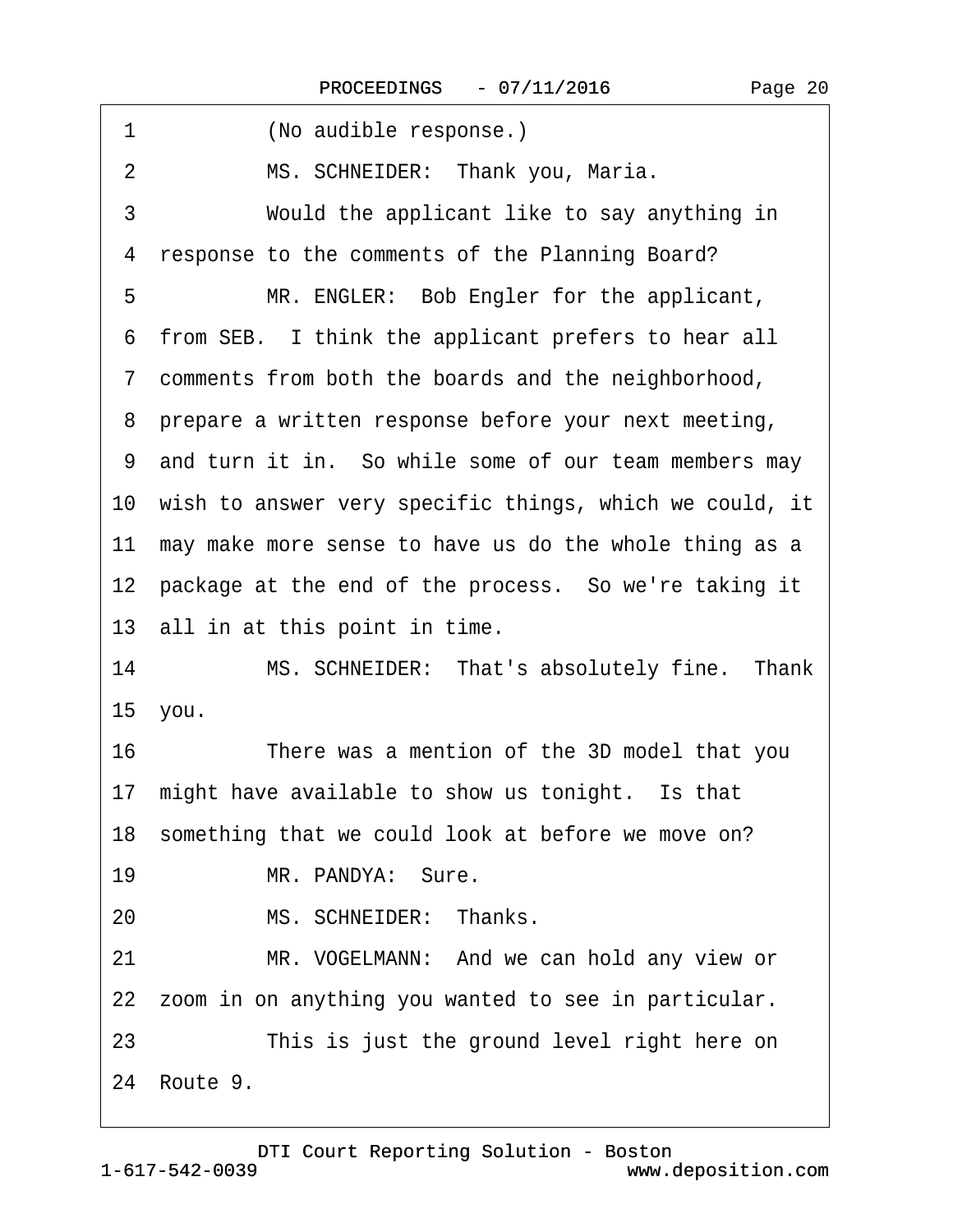| 1<br>MR. PANDYA: I guess a couple of things that          |
|-----------------------------------------------------------|
| 2 we can respond to -- just as more corrective measures   |
| 3 than anything else -- is there's only one level of      |
| 4 parking. There's not two. And the driveway width is     |
| 5 the 20 feet. And actually, the 17 is a result of a      |
| 6 slight overhang, which you can see on the model here.   |
| 7 So the distance to the building, as was requested, was  |
| 8 denoted as 17, 6, so the driveway width is the 20 feet  |
| 9 required width. So a few corrective things there.       |
| 10<br>The intent is to hold the facade of the             |
| 11 building that's above the retail level slightly away   |
| 12 from the property line, not to be up against the       |
| 13 property line. But the reason that we've been holding  |
| 14 back the retail level is because of the out-swing of   |
| 15 the door which cannot encroach upon -- or encroach     |
| 16 past, rather, the property line. So that's all taken   |
| 17 into consideration.                                    |
| 18<br>As far as zero lot lines are concerned, we          |
| 19 have -- or will be beginning, as part of this process, |
| 20 an analysis on foundations, soil systems, and          |
| 21 geotechnical to understand where the foundations can   |
| 22 go. It is obviously more than likely that it will not  |
| 23 be up against a building or up against the lot line,   |
| 24 considering that there is going to be some distance    |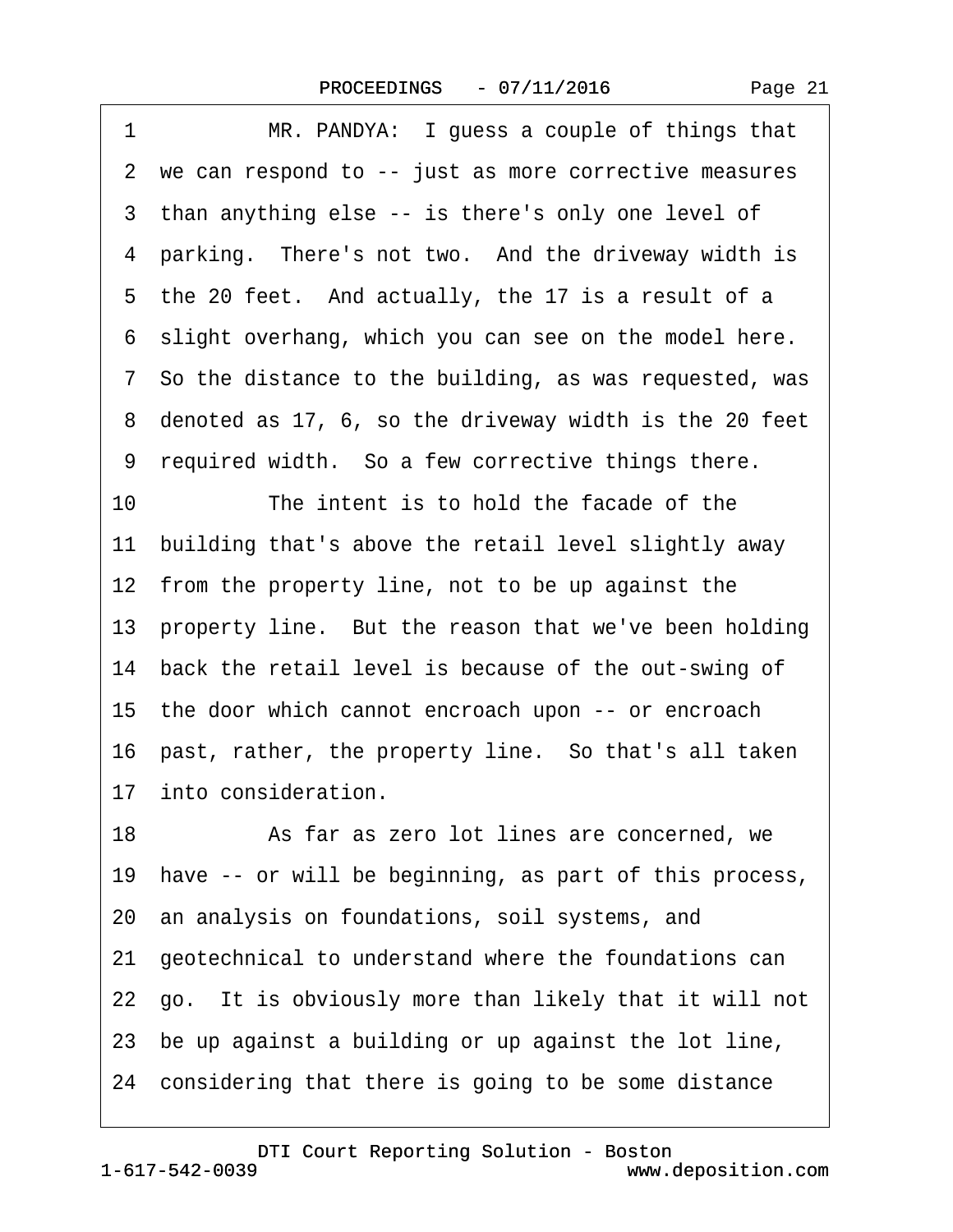| required as part of foundation work. That exact<br>1       |
|------------------------------------------------------------|
| 2 distance is indeterminate at this time until we go       |
| 3 through that process of, you know, full structural       |
| 4 engineering, full geotechnical understanding.            |
| 5<br>So, you know, it ranges between a few inches,         |
| 6 which may ultimately range to maybe a foot and a half,   |
| 7 you know, or plus or minus, in that realm, at the end    |
| 8 of the day. So there's no party wall zero lot line       |
| 9 true condition at the end of the day.                    |
| 10<br>MR. ZUROFF: Can I ask you, what is the soil          |
| 11 or ground composition underneath the lot?               |
| 12<br>MS. BALAKRISHNA: There is ledge. I think             |
| 13 it's approximately 30 percent ledge through the lot.    |
| 14<br>MR. PANDYA: I don't know if you heard that.          |
| 15 So approximately 30 percent ledge.                      |
| MR. ZUROFF: Will that require blasting?<br>16              |
| 17<br>MS. BALAKRISHNA: Yes. It would require               |
| 18 some -- it have to be removed.                          |
| MR. PANDYA: I mean, it's not uncommon in,<br>19            |
| 20 obviously, many parts of Massachusetts to have ledge    |
| 21 and to remove it. And it's done with a lot of           |
| 22 dampening blankets and detonating things that are done  |
| 23 in hours that are respective to neighbors and vibration |
| 24 and whatnot. It's a very common practice.               |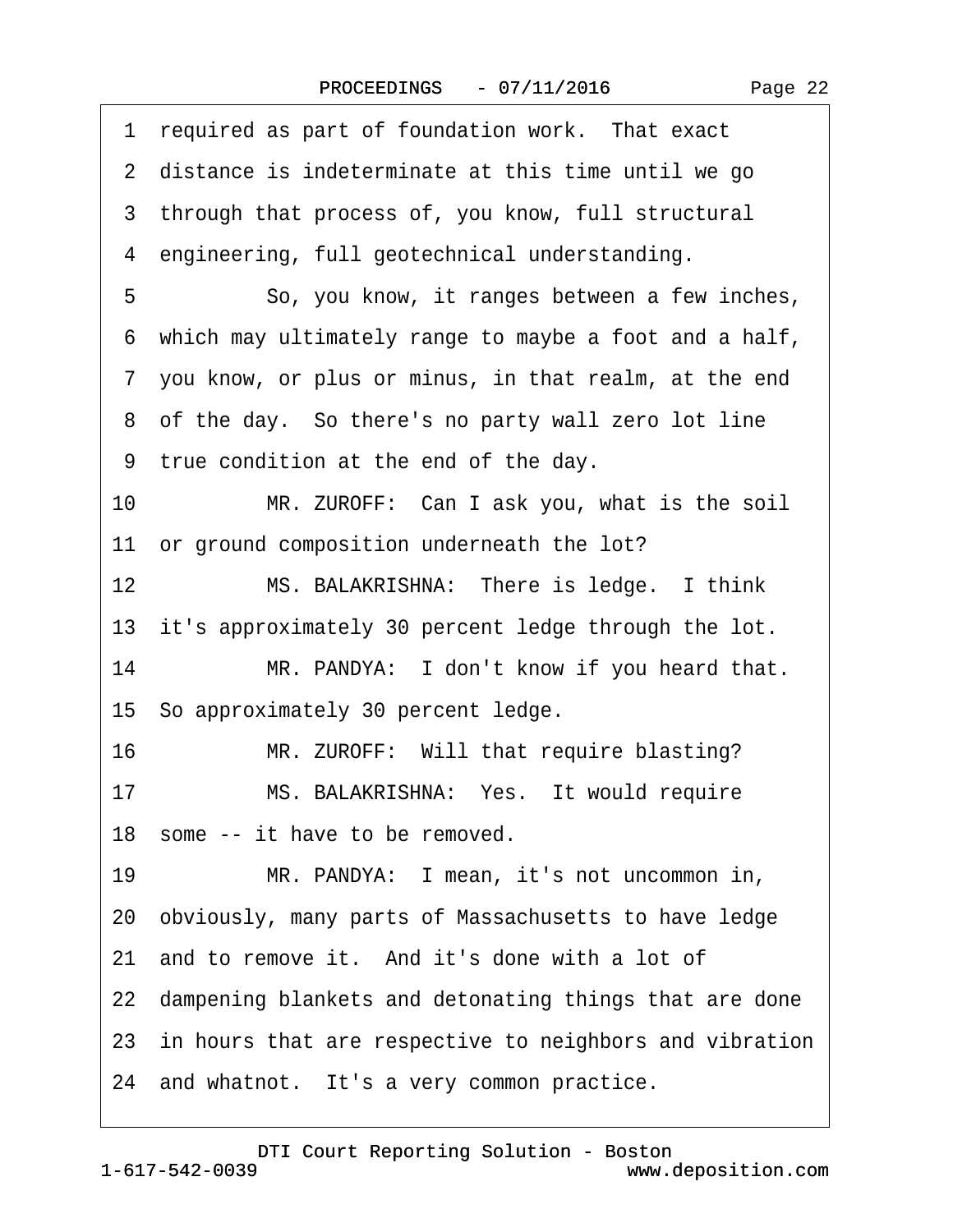| 1<br>MR. ZUROFF: Do you know the composition of            |
|------------------------------------------------------------|
| 2 the foundations of the neighboring buildings?            |
| MR. PANDYA: Not at this time.<br>3                         |
| 4<br>Anything else on the model that you wish to           |
| 5 view?                                                    |
| MR. BOOK: On Hammond Street, if you wouldn't<br>6          |
| 7 mind -- so the building right immediately to your        |
| 8 right, so it's -- you're showing 37 feet in height but   |
| 9 not to the -- not the apex of the roof.                  |
| 10<br>MR. PANDYA: Yeah. We assume there's probably         |
| 11 another seven, eight feet of apex. This is our best     |
| 12 guesstimation through Google Earth and a few others.    |
| 13<br>MR. VOGELMANN: But, actually, we used a laser        |
| 14 measurement device, and we only hit the underside of    |
| 15 eave to register that 37 feet.                          |
| 16<br>MS. SCHNEIDER: Are you able to swing it              |
| 17 around to show us the view from Heath Street?           |
| MR. PANDYA: I'm sorry. Which --<br>18                      |
| 19<br>MS. SCHNEIDER: From Heath Street, the                |
| 20 backside.                                               |
| 21<br>MR. PANDYA: Yup.                                     |
| 22<br>MR. ZUROFF: Can you swing it so that we're           |
| 23 looking directly from Heath Street perpendicular to the |
| 24 building, to the right?                                 |
|                                                            |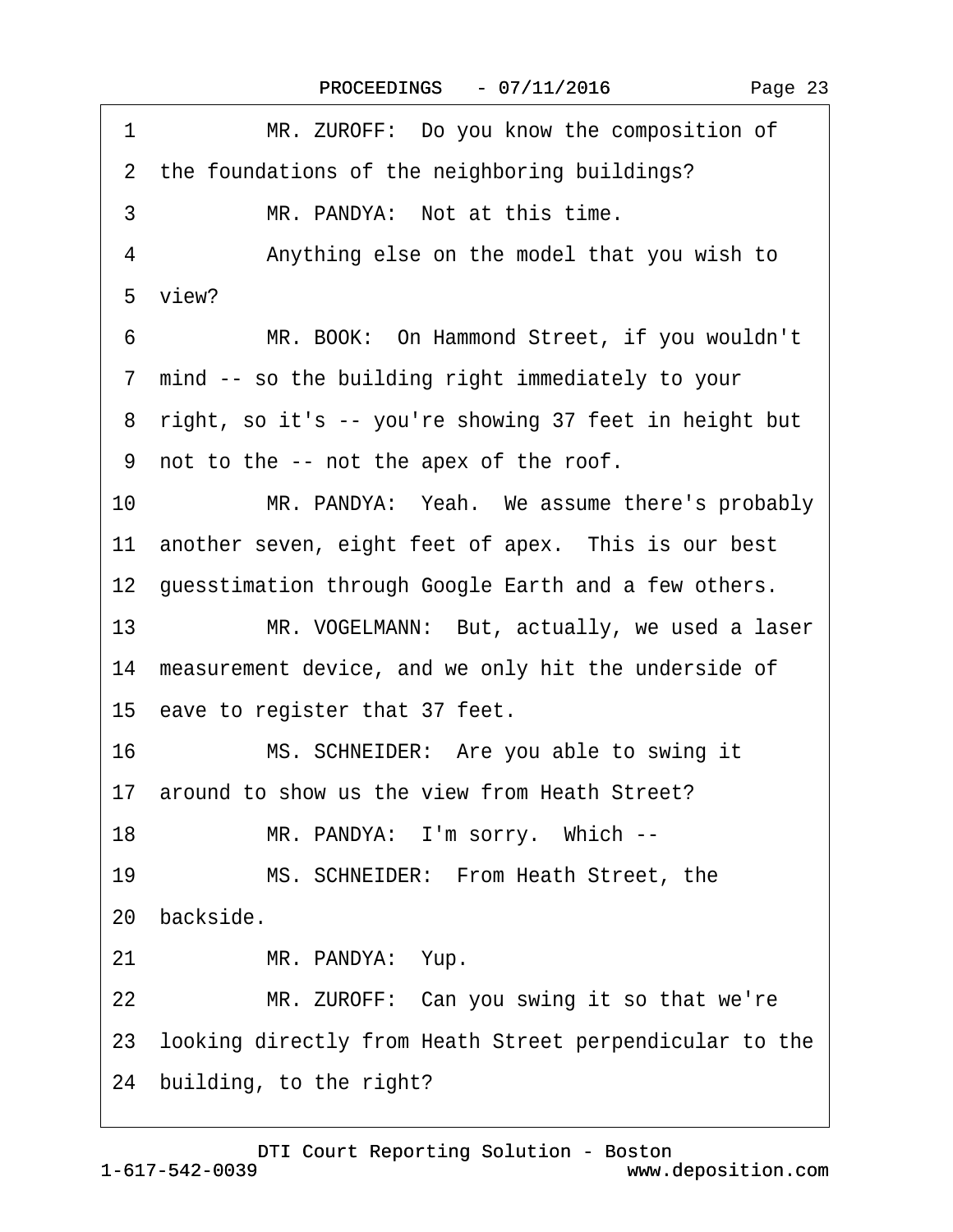|  | Page 24 |  |
|--|---------|--|
|--|---------|--|

| 1  | So have you taken into account the sight lines             |
|----|------------------------------------------------------------|
|    | 2 from the apartments into the neighboring buildings? I    |
|    | 3 mean, are there going to be windows directly pointed at  |
|    | 4 these neighboring buildings?                             |
| 5  | MR. PANDYA: So there's -- when we get very                 |
|    | 6 close to the lot line, we are reduced in the amount of   |
|    | 7 windows that were actually allocated for fire code       |
|    | 8 reasons. So it's not as perforated as the alley side,    |
|    | 9 the Hammond Street side, and the Route 9 side, so        |
|    | 10 there's less fenestration on the Heath Street           |
|    | 11 elevation, if you will, then there are -- so there will |
|    | 12 be some openings, and we have -- I think it's --        |
|    | 13 increases as we go taller.                              |
| 14 | MR. VOGELMANN: It's 40, 45 percent.                        |
| 15 | MR. PANDYA: So 40 to 45 percent versus the                 |
|    | 16 full fenestration, which is on the other side.          |
| 17 | MR. ZUROFF: Okay. But there will be some                   |
|    | 18 windows looking directly into houses?                   |
| 19 | MR. PANDYA: There will be some. There's a                  |
|    | 20 fair amount on this side that's circulation, and some   |
| 21 | core, so we're not -- we won't have windows there.         |
| 22 | MS. SCHNEIDER: What's the distance between                 |
|    | 23 the windows on the backside of the building and the     |
|    | 24 windows on these buildings fronting Heath Street that   |
|    |                                                            |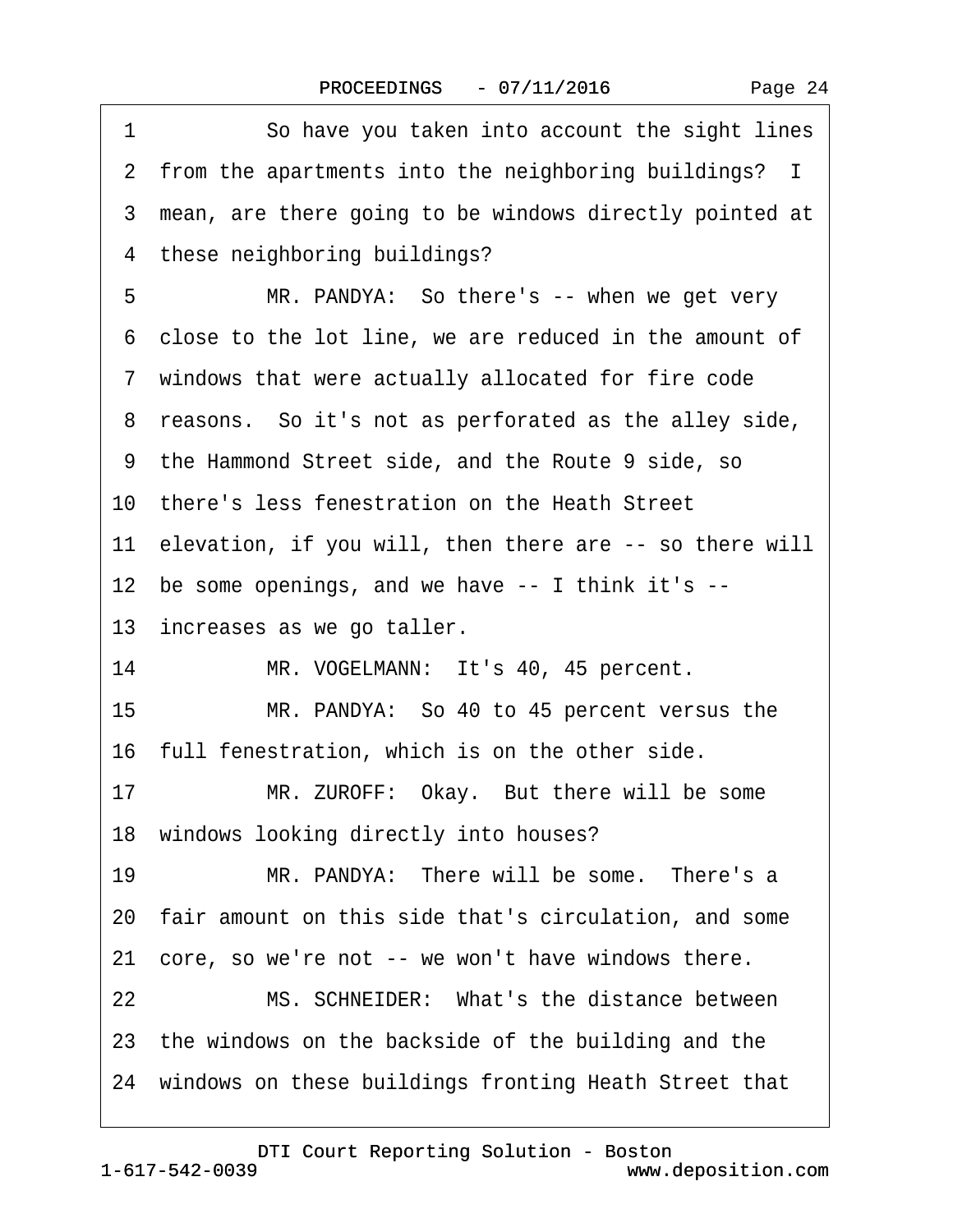1 we're talking about? 2 MR. VOGELMANN: So you're trying to find the ·3· distance between -- 4 MS. SCHNEIDER: Yeah. That gap right there 5 that we're seeing. 6 MR. VOGELMANN: 27 to 30 feet. 7 So are you -- right here? 8 MS. SCHNEIDER: Yes. 9 MR. PANDYA: 17 feet -- 24 to the face. We 10 were 17 to the bay. Well, it depends on where you're 11 taking this thing from. At the ground plane, you're at 12 a certain distance back to the inset. This is a wider 13 drive. The building cantilevers over, so approximately 14 a little bit closer to 17ish. 15 MR. VOGELMANN: Our setback is dictated from 16 the property line, not the building. 17 UNIDENTIFIED AUDIENCE MEMBER: There's four 18 feet from the property line to the building, so you can 19 add four feet back. 20 MS. SCHNEIDER: Anything else? 21 MR. ZUROFF: Since you're showing us the 22· model, you did make mention of one question that I had 23· about the door opening to the retail stores calculated 24· so they don't actually go over the lot line.

1-617-542-0039 [DTI Court Reporting Solution - Boston](http://www.deposition.com) www.deposition.com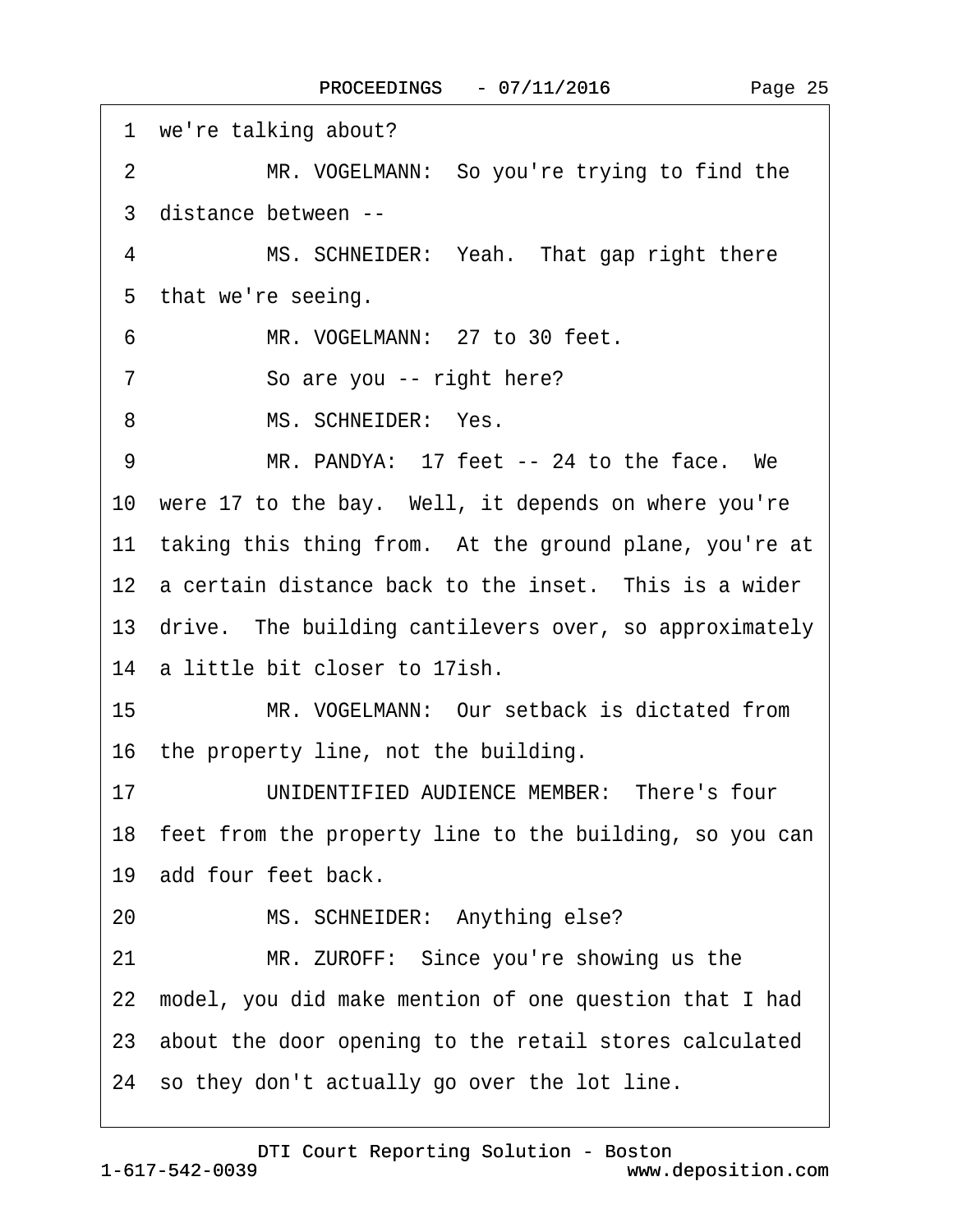| MR. PANDYA: Correct.<br>1                                      |
|----------------------------------------------------------------|
| MR. ZUROFF: But they actually go as far as<br>$\overline{2}$   |
| 3 the lot line; correct?                                       |
| MR. PANDYA: Yeah. They'll be inset some, so<br>4               |
| 5 they'll be just short -- they'll be just short of the        |
| line at the end of day.<br>6                                   |
| $\overline{7}$<br>MR. ZUROFF: Okay. But that still leaves room |
| 8 on the sidewalk for pedestrians to pass?                     |
| MR. PANDYA: Yes.<br>9                                          |
| MR. VOGELMANN: So these are the doors. This<br>10              |
| 11 is the property line. The doors are swinging -- do not      |
| 12 actually swing beyond the property line, as you can see     |
| 13 on the drawing.                                             |
| MR. ZUROFF: Okay. And is that actually<br>14                   |
| 15 the --                                                      |
| 16<br>MR. PANDYA: Yeah. That's the --                          |
| MR. ZUROFF: -- the sidewalk, the outside<br>17                 |
| 18 lines there?                                                |
| MR. PANDYA: Yeah, the outside line here, this<br>19            |
| 20 is the property line right there. And that will be the      |
| 21 sidewalk similar here; that's the property line here        |
| 22 and the sidewalk.                                           |
| MR. ZUROFF: Okay. So the curb cut that<br>23                   |
| 24 you're proposing as the loading zone still allows for       |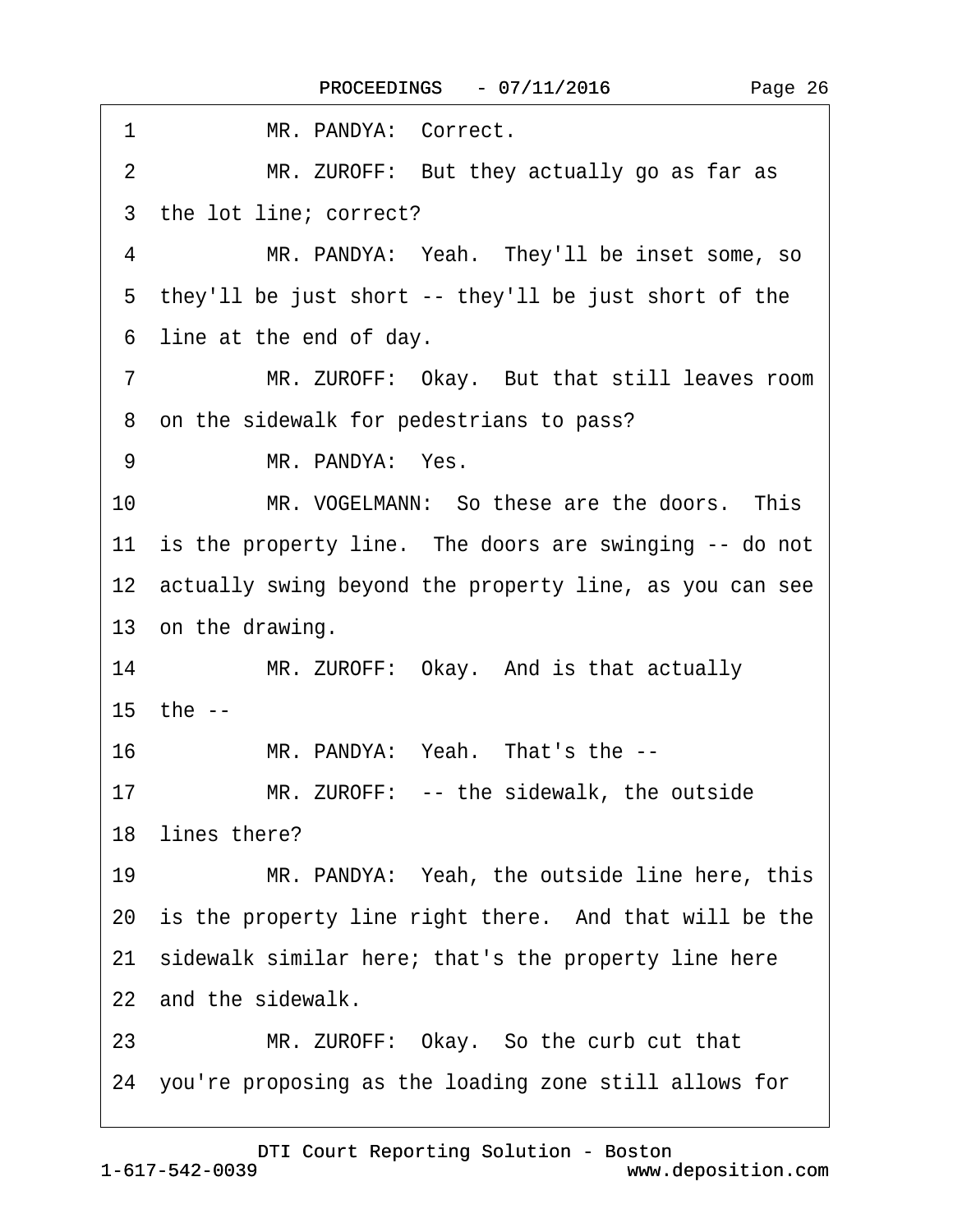1 pedestrian traffic to go by unless they're running a 2 ramp or they're running carts back and forth to their 3 truck, which means that pedestrian access could be 4 compromised by that loading. 5 MR. PANDYA: During the times that they'd be 6 loading. 7 MR. ZUROFF: Now, one of the issues that has 8 come up is parking for the commercial use, the stores. ·9· I know you're going to address that. 10 MR. ENGLER: Yeah. 11 MR. ZUROFF: My question, so that you can 12 address it, is: Realistically you expect the retail 13 users will be driving into the garage? 14 MR. ENGLER: Well, Michael Beck is here, our 15 traffic consultant for the whole parking operation. 16· We'd like him to tell you, because he's been asked to 17· answer the questions the Planning Board raised and you 18 have raised. So he's here if you can address those 19 questions. 20 MR. ZUROFF: I'll address them to whomever 21 wants to answer them. That's fine. 22 MR. ENGLER: Okay. 23 MR. BECK: Okay. So your question about the 24· commercial use --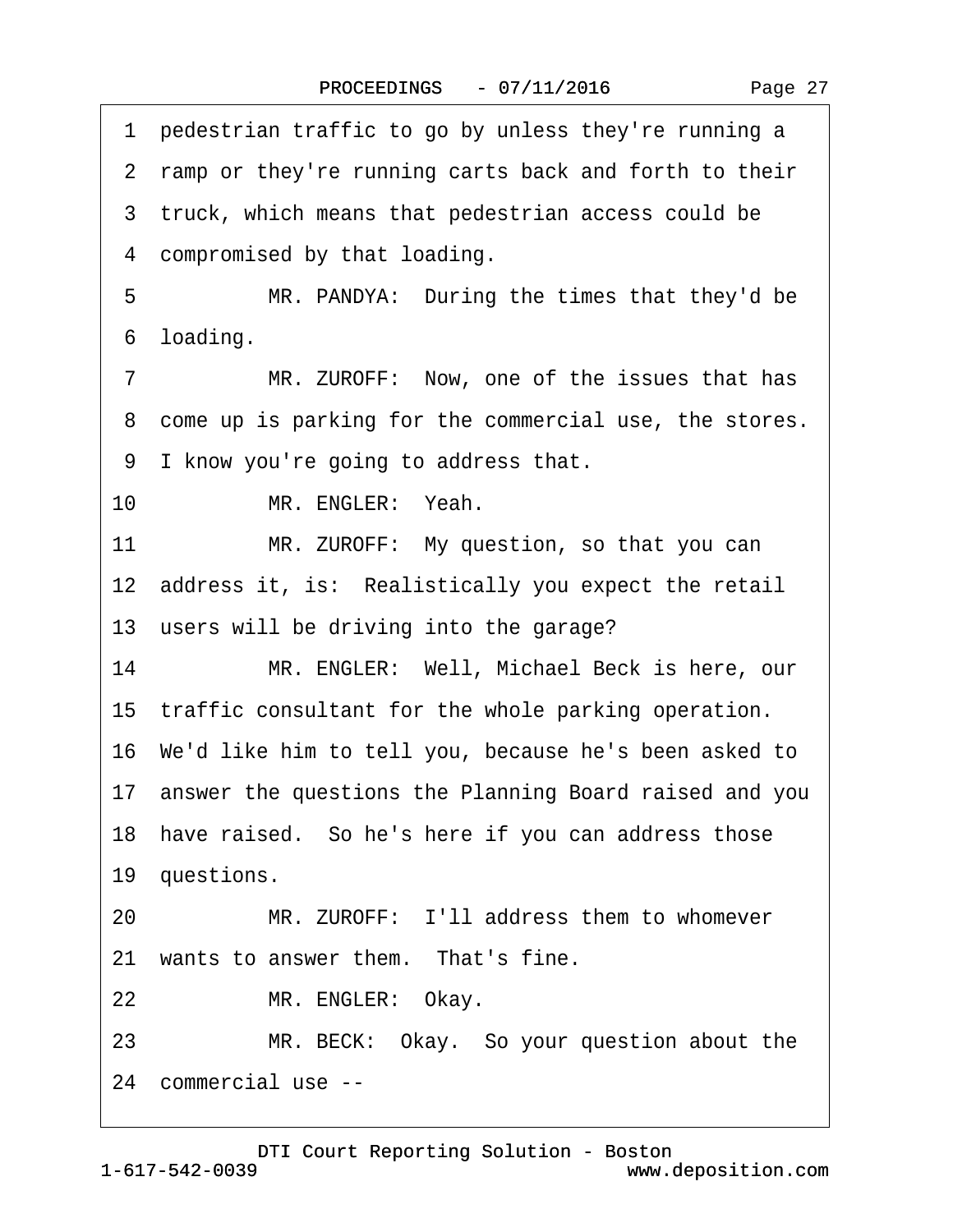| MR. ZUROFF: Yes.<br>1                                       |
|-------------------------------------------------------------|
| $\overline{2}$<br>MR. BECK: You first have to look at the   |
| 3 overall parking garage operation. The parking garage,     |
| 4 as it's designed, holds 80 cars. And as Haril had         |
| 5 said, it's not a two-level garage. It's a one-level       |
| 6 garage. Of the 80 spaces, there are 30 that are           |
| 7 elevated and there's 50 spaces on slab. Okay? It is       |
| 8 approximately 40-some-odd apartments. If you look at      |
| 9 this layout here, there's 20 spaces that are not even     |
| 10 under the lifts. They're sitting on slab where you go    |
| 11 in or out. Okay?                                         |
| So if you had a full garage the way it's<br>12 <sup>7</sup> |
| 13 designed, like this -- which it's inevitable, you're     |
| 14 not going to have 80 cars. Typically, in a residential   |
| 15 setting like this, you're not going to have one for      |
| 16 one. So with 40-some-odd residences, even if you had     |
| 17 40 cars, you would not be using a stacker. Okay?         |
| 18<br>In the morning, if you did have, let's say, 40        |
| 19 spaces, or 40 cars, and people were going out to         |
| 20 work -- and remember, this is 55 and over, so not        |
| 21 everybody's going to work in the peak hours of 6:30 to   |
| 22 9:00 in the morning. Okay? So if you had 30, 40          |
| 23 percent of those vehicles that were exiting between the  |
| 24 peak hours -- egress hours of 6:30 to 9:00, you're       |
|                                                             |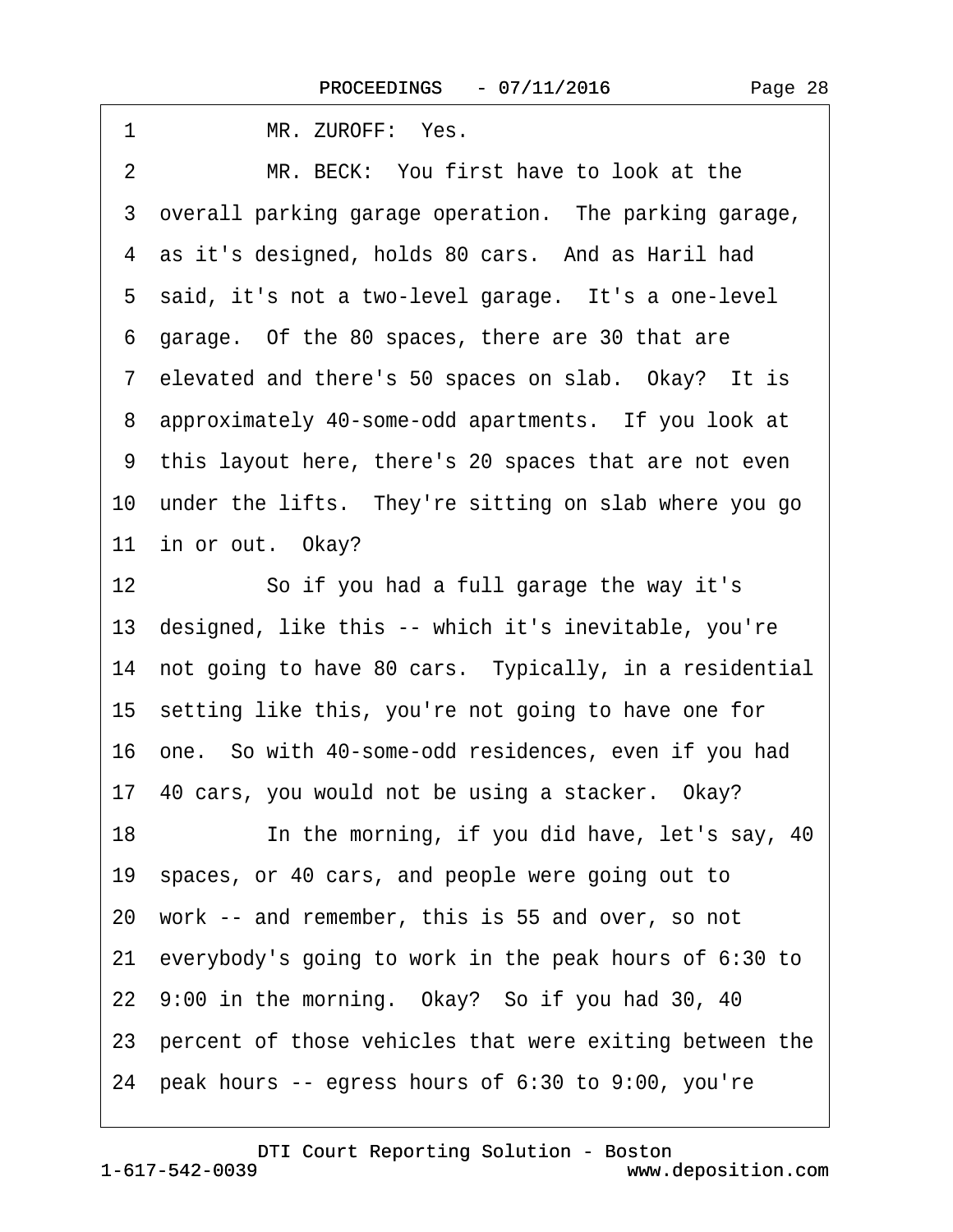| 1  | basically looking at cars that are parked on slab and      |
|----|------------------------------------------------------------|
|    | 2 will not have to use a stacker. So realistically, the    |
|    | 3 stackers are there for the zoning.                       |
| 4  | MR. ZUROFF: Is it your intention that the                  |
|    | 5 resident who wants to get their own car can go down      |
|    | $6$ into the $-$                                           |
| 7  | MR. BECK: No, they cannot.                                 |
| 8  | MR. ZUROFF: It's always valet?                             |
| 9  | MR. BECK: It's always valet.                               |
| 10 | MR. ZUROFF: Okay. So if you have 10 people                 |
|    | 11 that want to get to work at 9:00, 10 people arrive at   |
|    | 12 the valet station at the same time --                   |
| 13 | MR. BECK: Well, it's unrealistic to have 10                |
|    | 14 people waiting for their vehicle. What typically        |
|    | 15 happens in a parking garage is that people will go out  |
|    | 16 every day at the same time, give or take a few minutes, |
|    | 17 because of issue with the line and so on. So typically  |
|    | 18 with two attendants on duty, which there will be, okay, |
|    | 19 you do have queuing space upstairs of five vehicles     |
|    | 20 plus two elevators.                                     |
| 21 | MS. SCHNEIDER: When you say "upstairs,"                    |
|    | 22 where's --                                              |
| 23 | MR. BECK: Yeah. In the driveway. Anywhere                  |
|    | 24 in the United States where we talk about queuing, any   |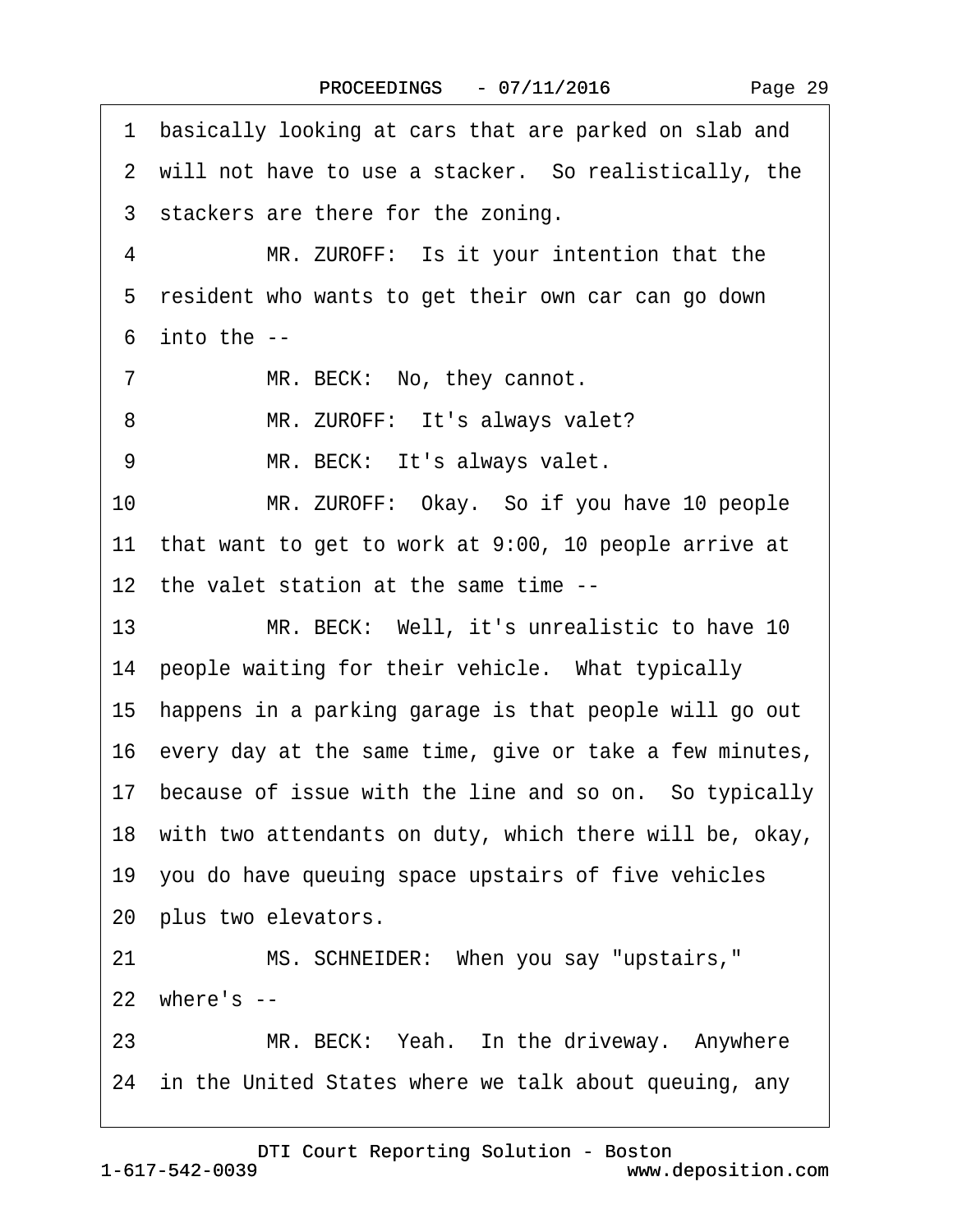| Page 30 |  |
|---------|--|
|---------|--|

·1· municipality that questions a queue, you're talking 2 about a driveway and you're also talking about the 3 elevators for the lifts. Not the stackers, but the 4 elevators themselves. So if you look at the entrance, 5 there's actually five spaces before you even get to the ·6· elevator on an egress, okay, plus the two spaces in the ·7· elevator.· So you're looking at almost 10 percent of 8 the total capacity of the garage as queue. Okay? 9 **So getting back to this, if all the 40** 10 residents were going -- that had cars -- and even 11· 50 percent of the people that were going out in the 12 morning, you'd never have to use a stacker. You'd 13 never even have to park under a stacker because right 14 there you have 19 spaces that are in the drop off. 15 MR. ZUROFF: But you still have people 16· waiting.· The elevators have to bring the cars up. 17 MR. BECK: Yes. But understand, you'll have 18 two attendants in the morning. Okay? Both elevators 19· will have the ability to be raised or lowered, or you 20· can always pull a car up without an attendant in the 21 elevator. So the attendant doesn't ride the elevator. 22 The upstairs attendant sends it down, and the attendant 23 downstairs sends it up. So he's feeding the elevator, 24 or he's feeding both elevators at the same time. It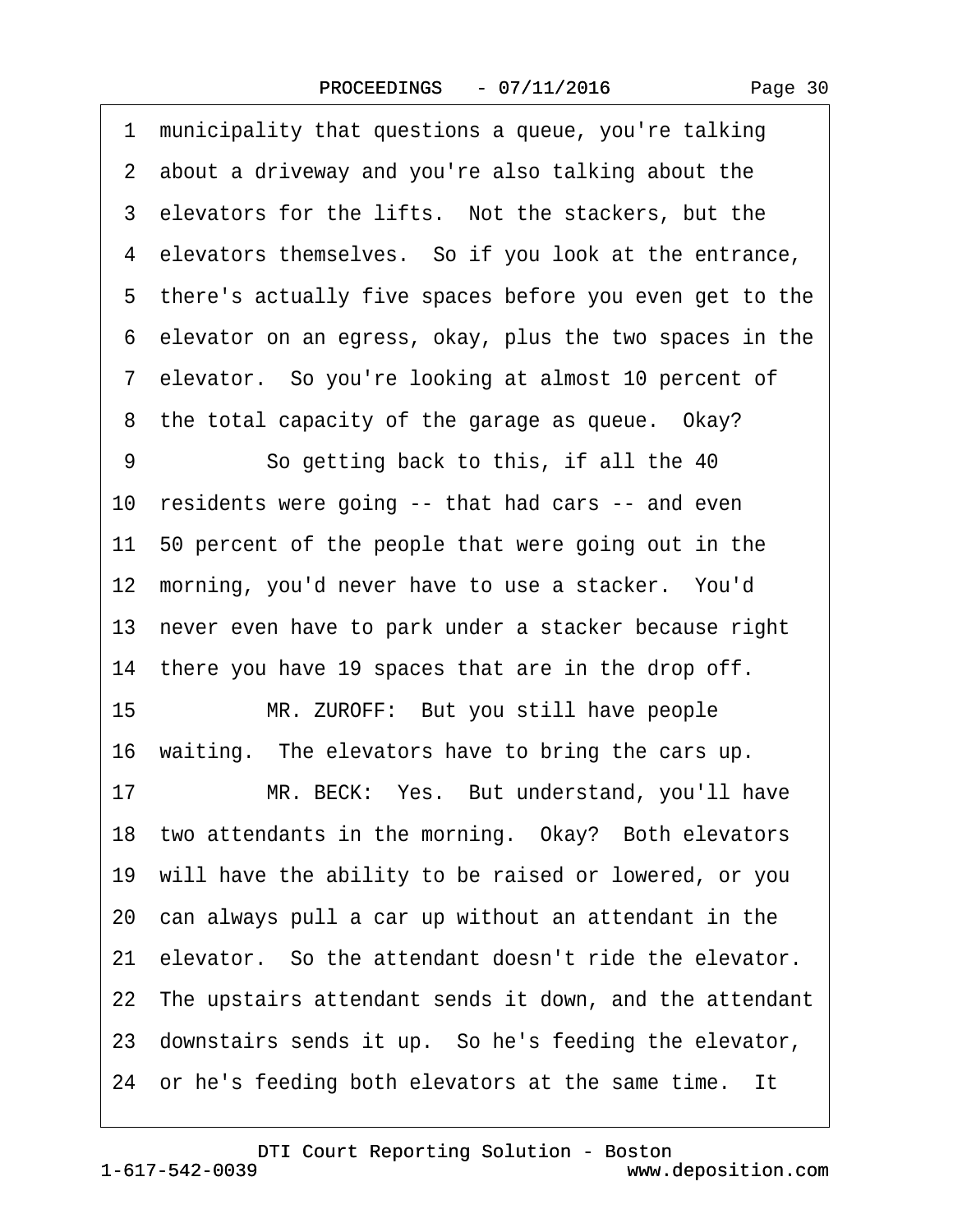1 takes about three minutes to get a car from the 2 basement to the grade level. 3 **So in my experience, okay, I'm doing this** ·4· about 42 years, I've been in parking for about 35 of ·5· 42, I've lived in Boston for 10 years, I ran all the ·6· major garages in town, and this is typical of what you 7 see today. 8 MR. CHIUMENTI: Is there a garage like this ·9· somewhere that you know of, this compact, this many 10 $cars?$ 11 MR. BECK: Oh, yeah. There's garages all over 12 Boston. I mean, look at the new development on 13· Haywood, look at the new development Millennium did on 14 Washington Street. There's 134 stackers there alone. 15 **IONIDENTIFIED AUDIENCE MEMBER:** Yeah. That's a 16 60-story building. 17 MR. BECK: That is correct. But you're only 18 looking here at 40-some-odd residents, of which many 19 won't have cars or use them on a daily basis. And 20· remembering that your egress time to go to work is 6:30 21 in the morning to 9:00 in the morning, so for a 22 two-and-a-half-hour period, you need to exit or deliver 23–20 cars, 30 cars. We're not talking -- we're talking, 24· you know, one every five or eight minutes, so you don't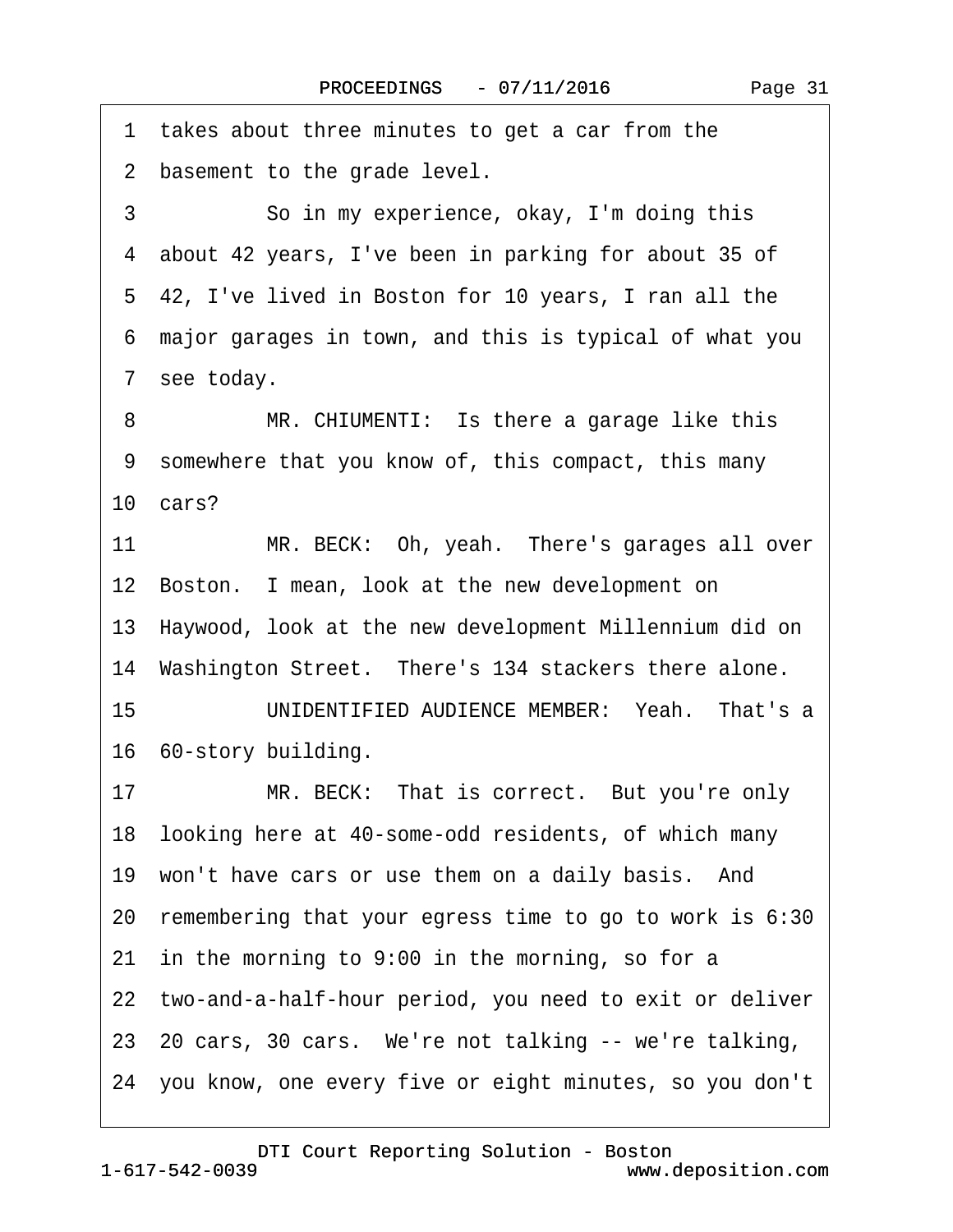1 have the impact of a commercial garage or a very large 2 residential garage. 3 MS. SCHNEIDER: I'm sorry. Can I just ask one 4 question? And if you could please direct your comments ·5· to the board instead of members of the public that ·6· would be helpful for the process overall, and the ·7· public will have a chance to ask questions momentarily. 8 **8** · · So you're making a lot of emphasis on the ·9· orderly way that cars allegedly will be able to pull 10 out of the garage for residents during the peak a.m. 11 times. Is there not going to be -- are the retail 12 spaces not going to be operational during that time? 13 I'm just wondering --14 MR. BECK: Exactly. 15· · · · · ·MS. SCHNEIDER:· So there will be some sort of 16 restriction so that the retail uses will not open until 17 after the a.m. peak hour? 18 I guess the applicant is nodding yes, so there 19 will be no Starbucks, there will be no bagel store, 20· there will be nothing like that where people might 21 want --22 **/** *Multiple parties speaking.* Interruption 23 by the court reporter.) 24 MR. BECK: So to address your question, the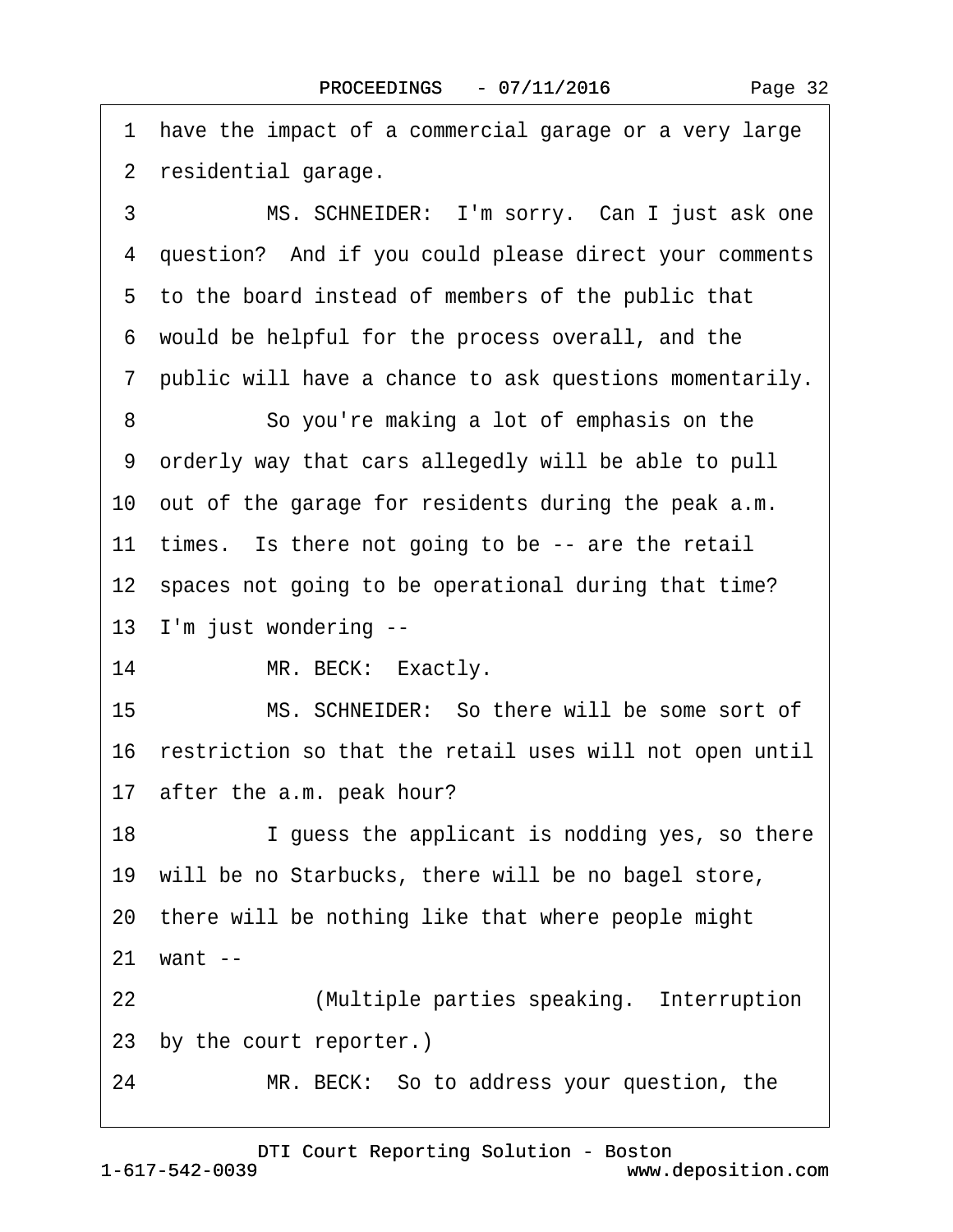| 1 activity in the garage from 6:30 in the morning to       |
|------------------------------------------------------------|
| 2 9:00 a.m. is for residents exiting. Typically, with      |
| 3 this type of retail, there will not be any cars          |
| 4 entering, so everything is going out. So                 |
| 5 realistically, there won't be a backup of cars coming    |
| 6 in off of Route 9 because all the cars that are leaving  |
| 7 will be exiting to the right.                            |
| 8<br>Now, the other question that was raised is            |
| 9 that any retail cars that are coming in will typically   |
| 10 come in after 9:00 or 9:30 or 10:00 in the morning,     |
| 11 depending on what type of retail, but you're not going  |
| 12 to have a Peet's or a Starbucks or a Star Market or any |
| 13 of those types of food establishments.                  |
| 14<br>If you have a lighting store or a furniture or       |
| 15 something like that, people are not going to the        |
| 16 establishments before 10:00 in the morning.             |
| 17<br>So realistically, between the hours of               |
| 18 10:00 a.m. and 5:00 p.m., you have about a seven-hour   |
| 19 period where you may experience about 30 to 35 cars, so |
| 20 you're looking at three to four to five cars an hour    |
| 21 entering and existing. And remember, you have five      |
| 22 queue spaces coming off of Route 9 plus two elevators.  |
| Now, if someone does come into the parking<br>23           |
| 24 garage or the driveway at 10:00 in the morning and      |
|                                                            |

 $\sqrt{ }$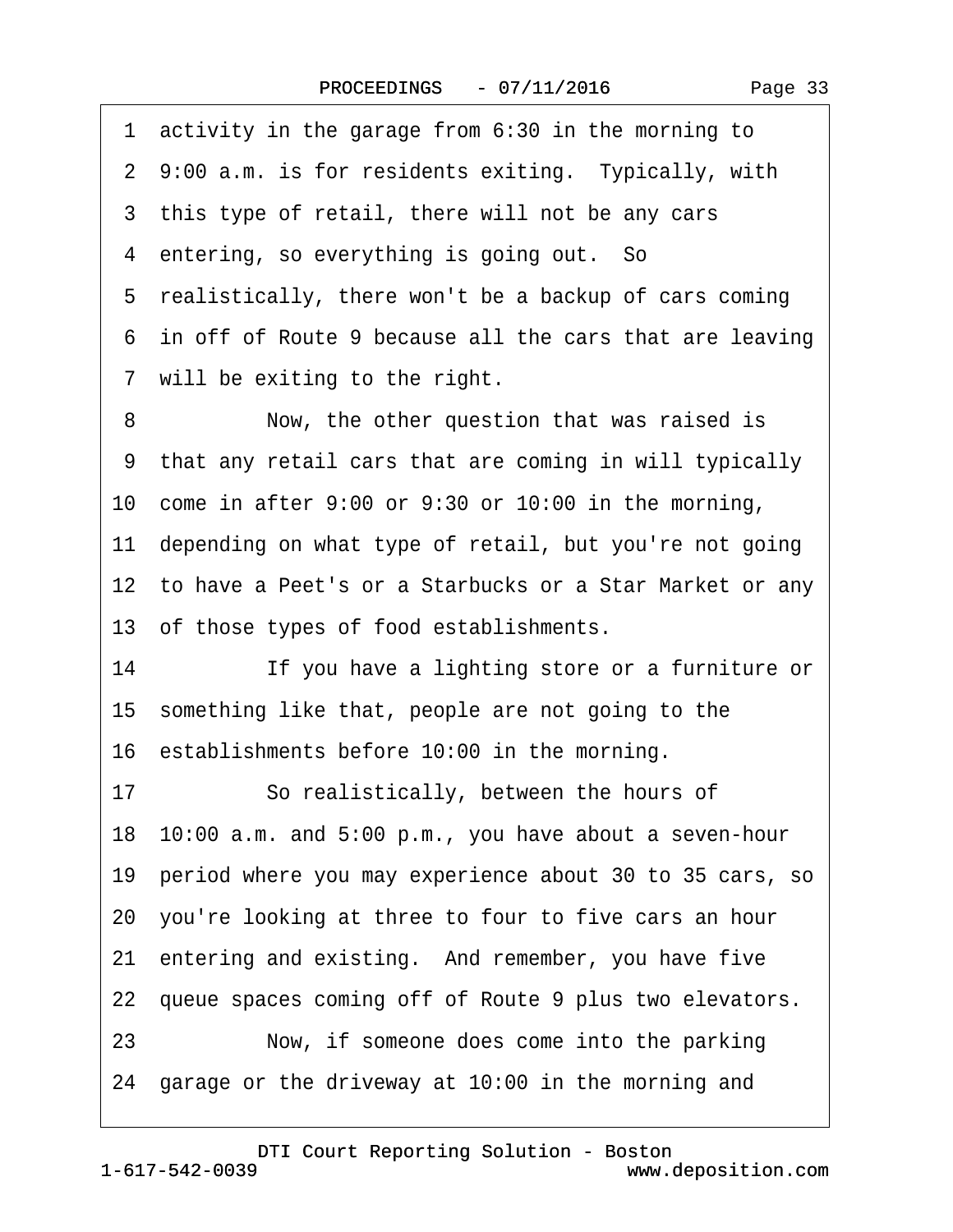·1· they're running into the store to pick something up, 2 that car is not going to go downstairs. That car is 3 going to be turned around and facing out for that 4 customer to leave in a few minutes. So you're not ·5· going to have that many retail customers needing to go ·6· downstairs in the garage unless they're there for 7 three, four, five hours, which is pretty unlikely. 8 MR. CHIUMENTI: How physically does a car 9 turn? Do you have to go downstairs to the lift to turn 10 it around or  $-$ 11 MR. BECK: No. You have a 20-foot turning 12 radius, so you can certainly turn your car around. 13 MR. BOOK: The customers are going to --14 MR. BECK: No, no, no. The parking 15 attendants. 16 MR. BOOK: So I'm just curious, so somebody --17· · · · · · · ·(Multiple parties speaking.· Interruption 18 by the court reporter.) 19 MR. BOOK: So somebody's driving on Boylston 20· Street, they're turning into the driveway, and they 21 tell the attendant, I'm running into  $X$ , Y, Z store for 22 10 minutes, 15 minutes. The parking attendant will 23 take the car and keep it in the driveway? 24 MR. BECK: Correct. Facing out. He turns it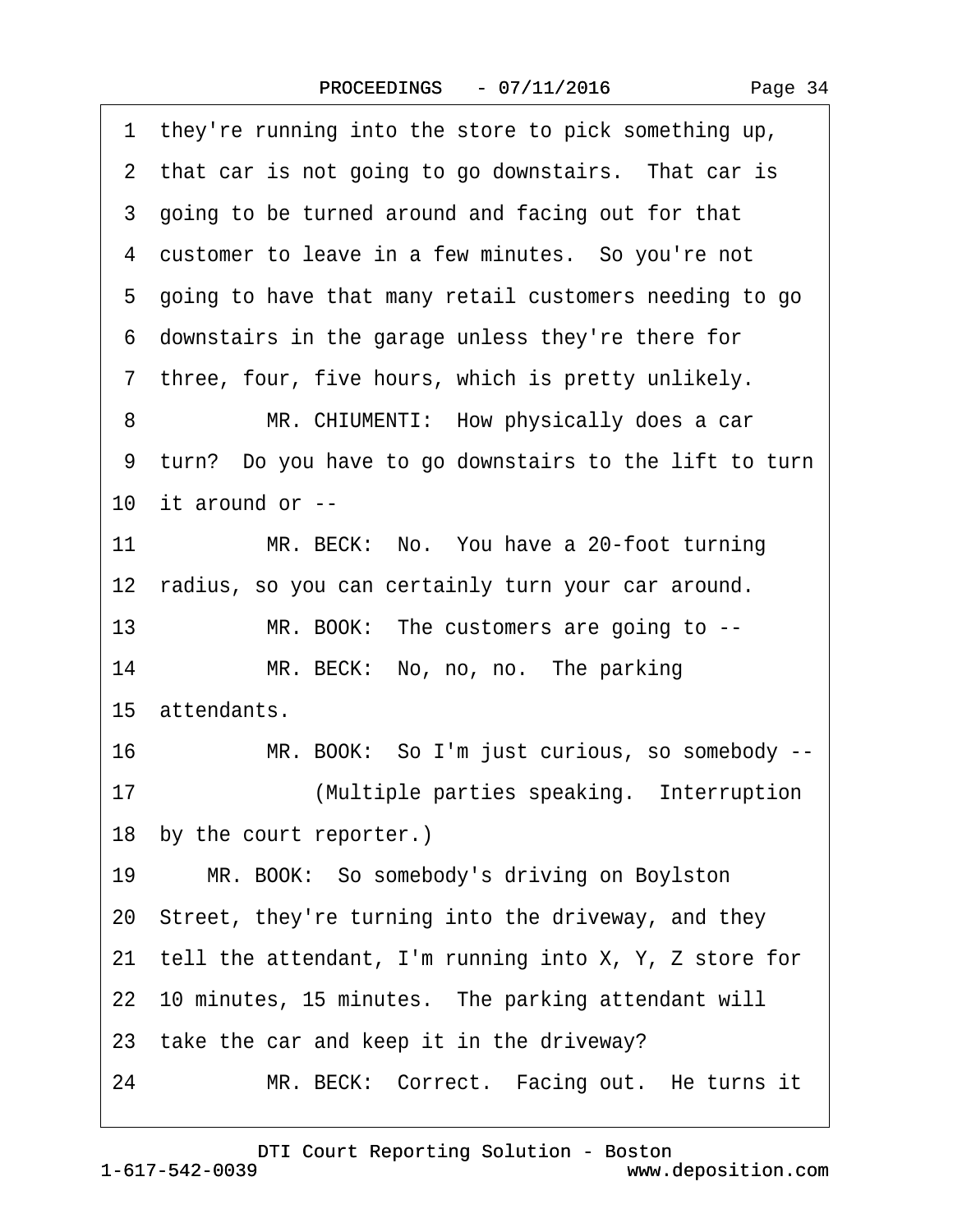| 1 around and faces it out.                                 |
|------------------------------------------------------------|
| MR. BOOK. Okay.<br>$\overline{2}$                          |
| MS. SCHNEIDER: And if during -- I'm sorry.<br>3            |
| 4 If during that time a resident wants to come or go, how  |
| 5 do you control for congestion in the driveway?           |
| MR. BECK: Well, there's two elevators, so one<br>6         |
| 7 elevator could be dedicated to the residents and one     |
| 8 could be dedicated to retail or another way.             |
| But, again, typically after 10:00 in the<br>9              |
| 10 morning, if a resident is going to go out to play golf  |
| 11 or tennis, they're going to call and say, I need my car |
| 12 within the hour or I need it at a certain point. A lot  |
| 13 of garages, what they'll do is they'll ask the night    |
| 14 before to call down. So if your car is on a lift, the   |
| 15 attendant in the evening will bring the car down and    |
| 16 park it in a space somewhere on the slab, the 19 spots, |
| 17 and it will be ready for the person to go out. And if   |
| 18 someone says, I'm going out at 10:00 in the morning,    |
| 19 they can bring it upstairs and leave it in the elevator |
| 20 facing out.                                             |
| 21<br>MR. ZUROFF: And there are no employees going         |
| 22 to be allowed to use the garage; is that correct?       |
| MR. BECK: Oh, yeah, there will be employee.<br>23          |
| 24 Yeah, there will be two employees --                    |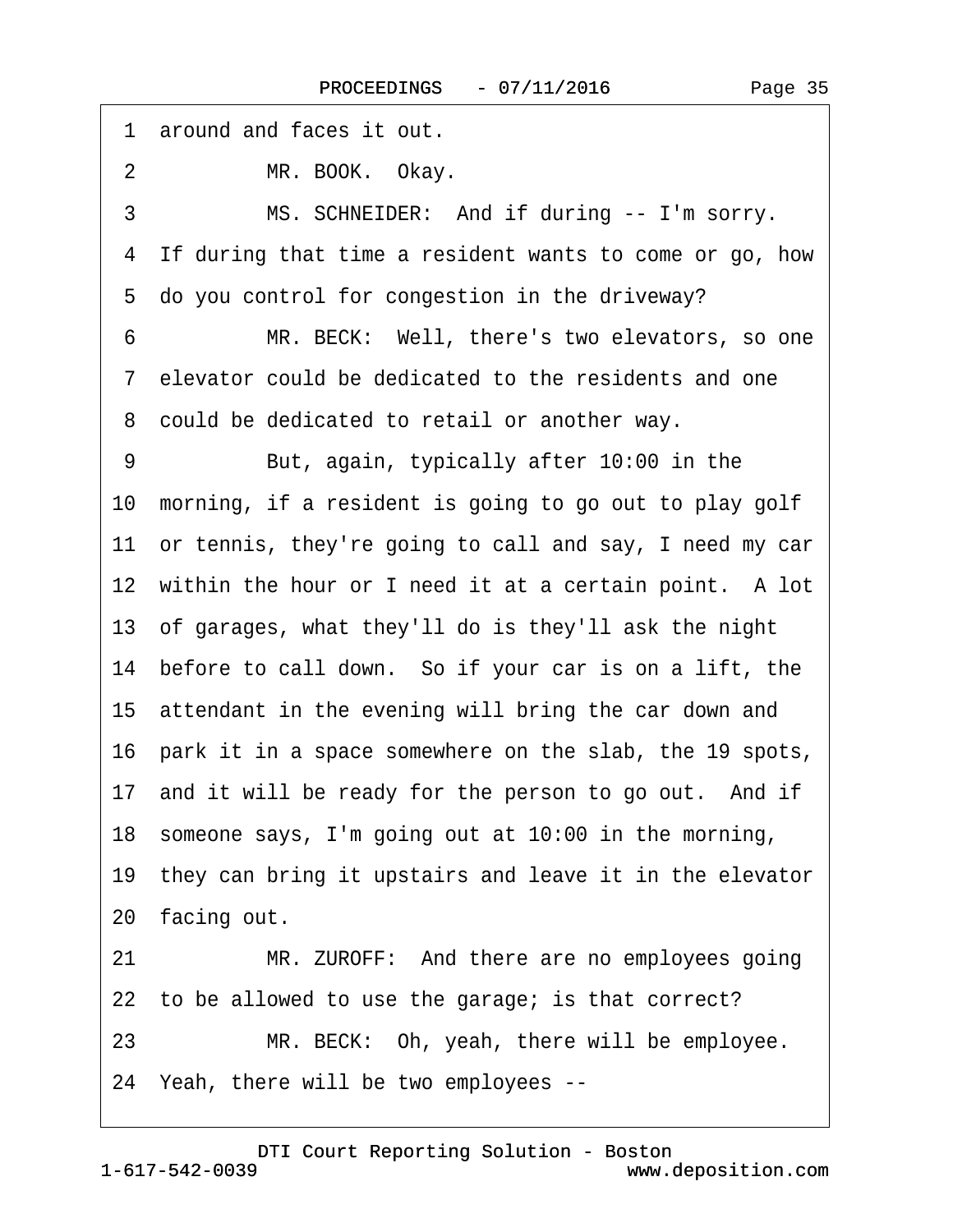1 MR. ZUROFF: I'm talking about the retail 2 employees.

3 MR. BECK: A retail employee will replenish 4 the space that a monthly went out -- that a resident 5 went out. So you're looking at -- you know, in that ·6· type of retail, you may have five or six employees in ·7· total in the four stores, but you have residents that 8 are leaving in the morning, so whatever spaces are ·9· emptied in the morning, the retails would replenish. 10 And then in the evening when the retail closes, the 11 residents come back.

12 MS. SCHNEIDER: Okay. So I think that the 13· applicant and its team have a good sense of the types 14· of concerns that we have about the operation of the 15 parking garage and the traffic flow from the site. 16· What I think we ought to do, particularly in the 17 interest of time this evening, is to defer further 18· discussion of traffic and parking and site circulation 19· to a later hearing when we have completed our traffic 20 peer review and have a peer reviewer present. 21 MR. BECK: Can I just make one comment that 22 was raised? 23 MS. SCHNEIDER: Certainly.

24 MR. BECK: These stackers or parking lifts are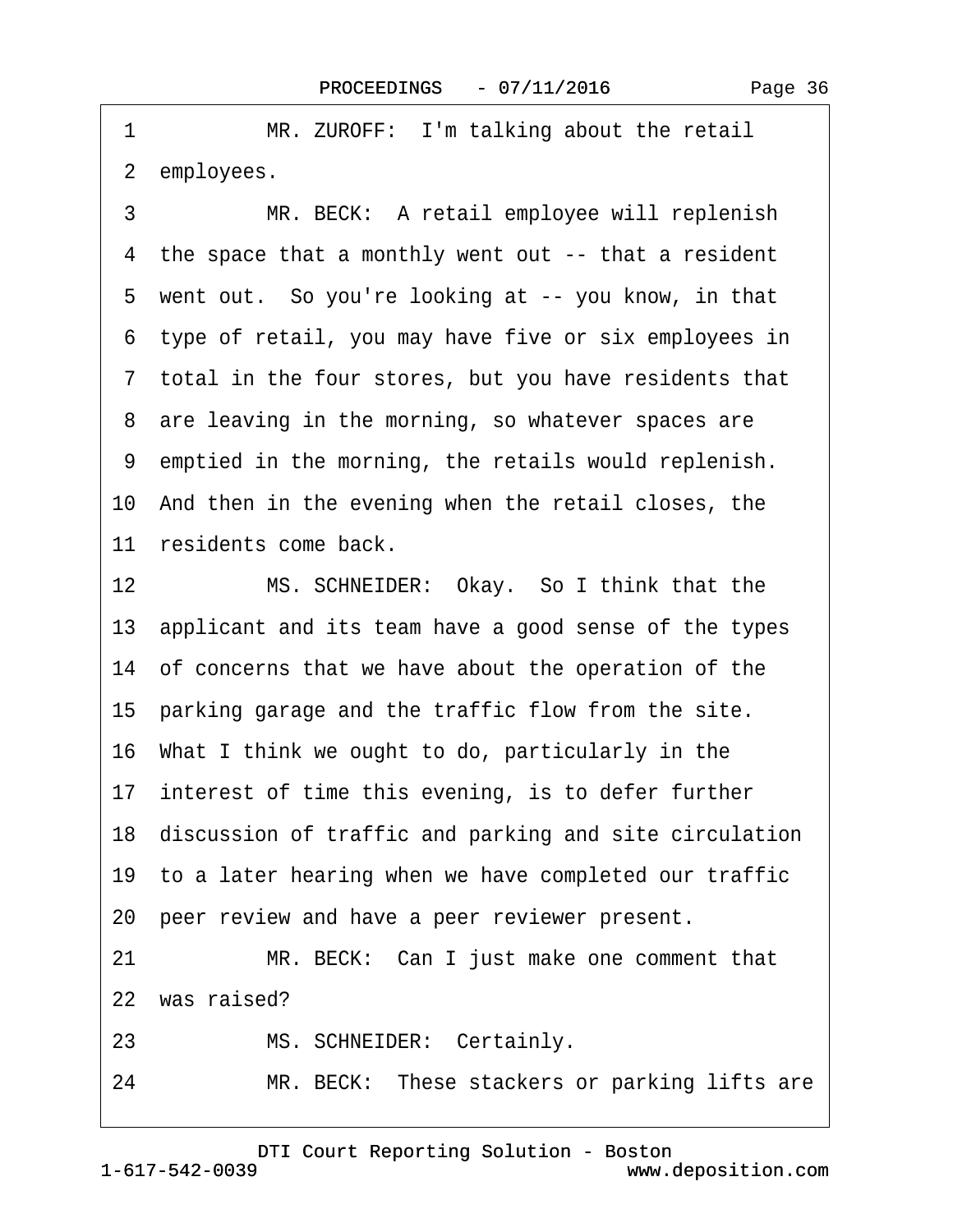| Page 37 |  |
|---------|--|
|---------|--|

1 located in the basement. Each stacker is slid into the 2 slab, so there's no vibration whatsoever. And as far 3 as noise, there is no noise. 4 And I just want to make a point that on Tully 5 Street here on Route 9, Grove Company installed ·6· stackers outside, and they're a lot more noisy than ·7· ours.· So I'm not sure if you're aware of the stackers ·8· on Tully, but they're there and there's about two 9 dozen. 10 MR. ZUROFF: Are they electric? 11 MR. BECK: They are hydraulic. 12 MR. ZUROFF: I assume that that --13 MR. BECK: They're hydraulic and electric, 14 same as the ones that would be going in this site. 15 MR. ZUROFF: If there's a power failure, 16 they're nonoperational? 17 MR. BECK: If there's a power failure with my 18 lifts, you could lower the vehicle. You can't raise 19 it, but you could lower it and you could deliver a car. 20· But in this facility, there will be a backup generator, 21 so it's not a problem with power failure. 22 MR. ZUROFF: So if you have a car on the top 23· and you want that car on the top and there's a car on 24· the bottom, you have to pull the car out on the bottom,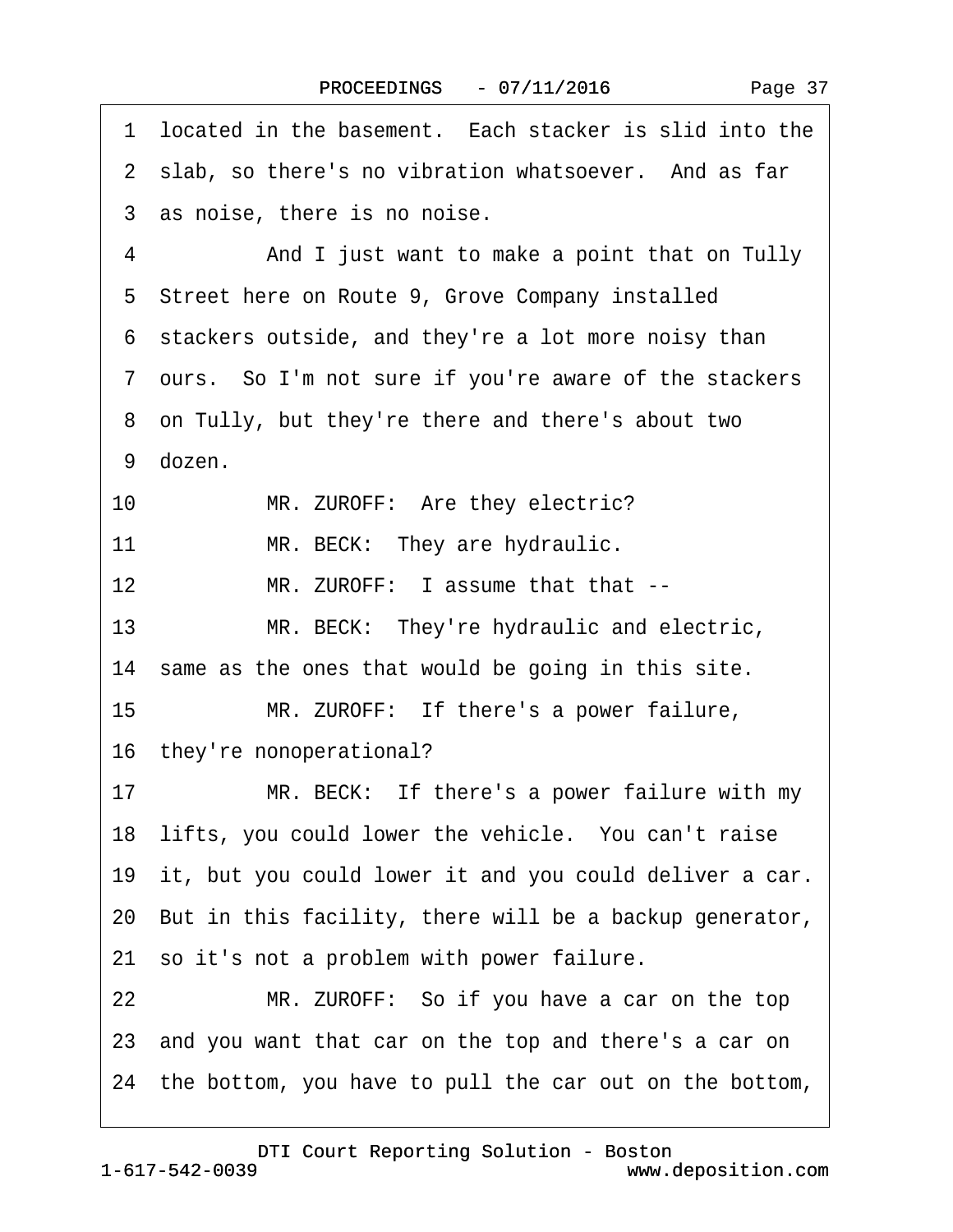|    | 1 lower the car on the top, put the car somewhere in the  |
|----|-----------------------------------------------------------|
|    | 2 garage while you're moving the car back?                |
| 3  | MR. BECK: Yes.                                            |
| 4  | MR. ZUROFF: Okay.                                         |
| 5  | MS. SCHNEIDER: Sir, before you sit down, I                |
|    | 6 don't think I caught your name or your --               |
| 7  | MR. BECK: Michael Beck, B-E-C-K.                          |
| 8  | MS. SCHNEIDER: And you're with what company?              |
| 9  | MR. BECK: Park Plus.                                      |
| 10 | MS. SCHNEIDER: Thank you.                                 |
| 11 | MR. BECK: Thank you.                                      |
| 12 | MS. SCHNEIDER: Do we have anyone else from                |
|    | 13 any town board or commission who wishes to make any    |
|    | 14 comments tonight?                                      |
| 15 | (No audible response.)                                    |
| 16 | MS. SCHNEIDER: Okay. Thank you. We are now                |
|    | 17 going to move on to the public testimony component of  |
|    | 18 the hearing. I want to just lay down some basic ground |
|    | 19 rules so that this goes as smoothly as possible. We've |
|    | 20 got a very full room, and we want to make sure that    |
|    | 21 everybody has the opportunity to comment.              |
| 22 | So I'm going to ask folks to line up behind               |
|    | 23 the microphone. We'll take you in the order that you   |
|    | 24 are lined up. When you get to the microphone, please   |
|    |                                                           |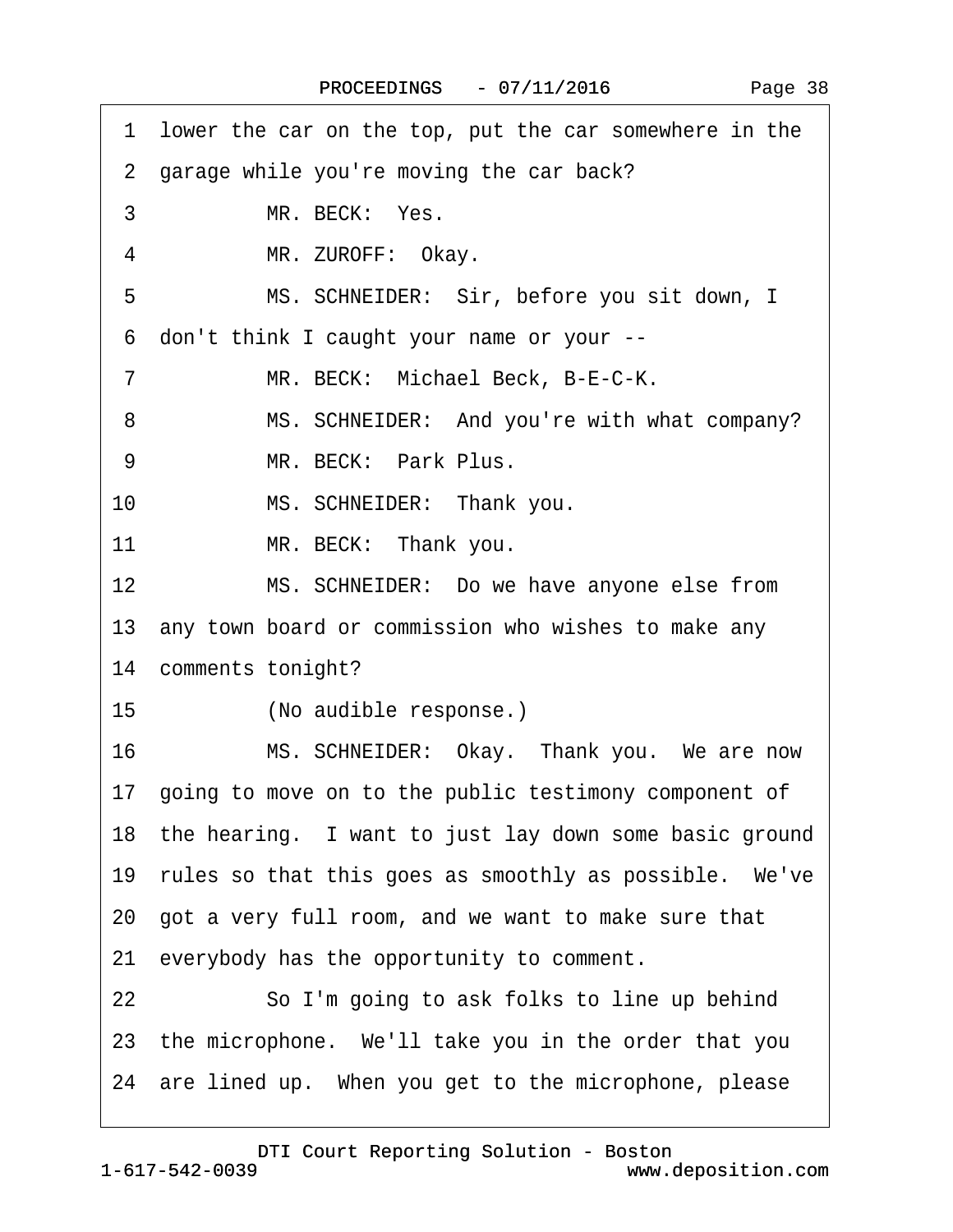·1· state your name and your address for the benefit of the 2 board, the audience, and for the woman who is doing the 3 transcription. Please speak loudly. Please speak 4 clearly. And she may need you to spell your name or 5 your address, and please do so to help her out.

6 **I'm going to ask, so that we can move through** ·7· everybody and give everybody a fair opportunity to 8 speak, that you limit your comments to no more than 9 three minutes. I'm going to try not to be obnoxious 10· about timing it, but if people run much more than three 11 minutes, I will ask you to sit down.

12 • Also, out of fairness to your neighbors, if 13· someone has already said the exact same thing that you 14· want to say, please just say, what Mr. Smith said, what 15 he said, what she said. I echo their concerns. You 16· can still give your name and go on record, but there's 17 no real reason to say the exact same thing over and 18 over again.

19 **· · · · · · · · · · · ·** In addition, I would urge everybody here to 20 please submit your comments in writing as well. That 21 is very, very helpful to us, it's helpful to the 22 applicant, it's helpful to the process. Just because 23· you comment here, it doesn't mean you can't submit 24 written comments as well and vice versa. And those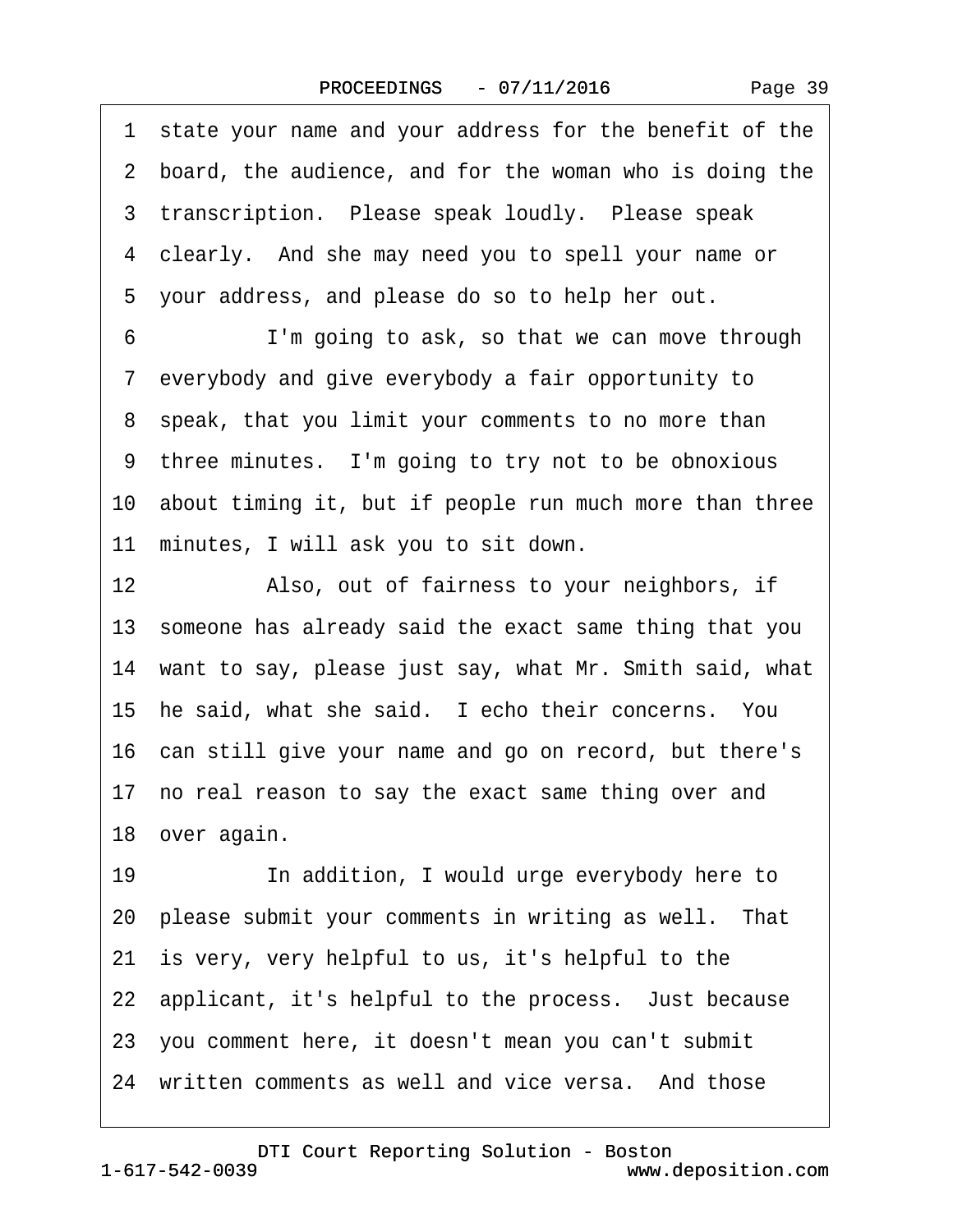·1· comments should be to the ZBA, care of the Planning 2 Department. And I think those comments can be 3 submitted online; right? 4 MS. MORELLI: Yes. 5 MS. SCHNEIDER: Online, by mail, by hand, ·6· however you want to submit them. 7 I do want to note this is not the only ·8· opportunity, folks, you're going to have to comment. ·9· There will be other opportunities to provide public 10 testimony at future hearings. 11 So if that's all clear, I invite the --12 Yes? I'm sorry. Could you go to the 13 microphone if you're going to speak? 14 MS. LEVENTHAL: Hi. My name is Sherry 15 Leventhal, and I live at 18 Pine Road. And I actually 16· have comments, but I wanted to ask a question first to 17 Mr. Beck. Is that okay? 18 MS. SCHNEIDER: No, we're not going to have 19 questions directly to the applicant's team. You can 20 raise the questions, and then we will raise those 21· questions to the applicant and their team to answer at 22 another time. 23 MS. LEVENTHAL: Okay. Well, I'll ask the 24 question to you all. I don't understand how traffic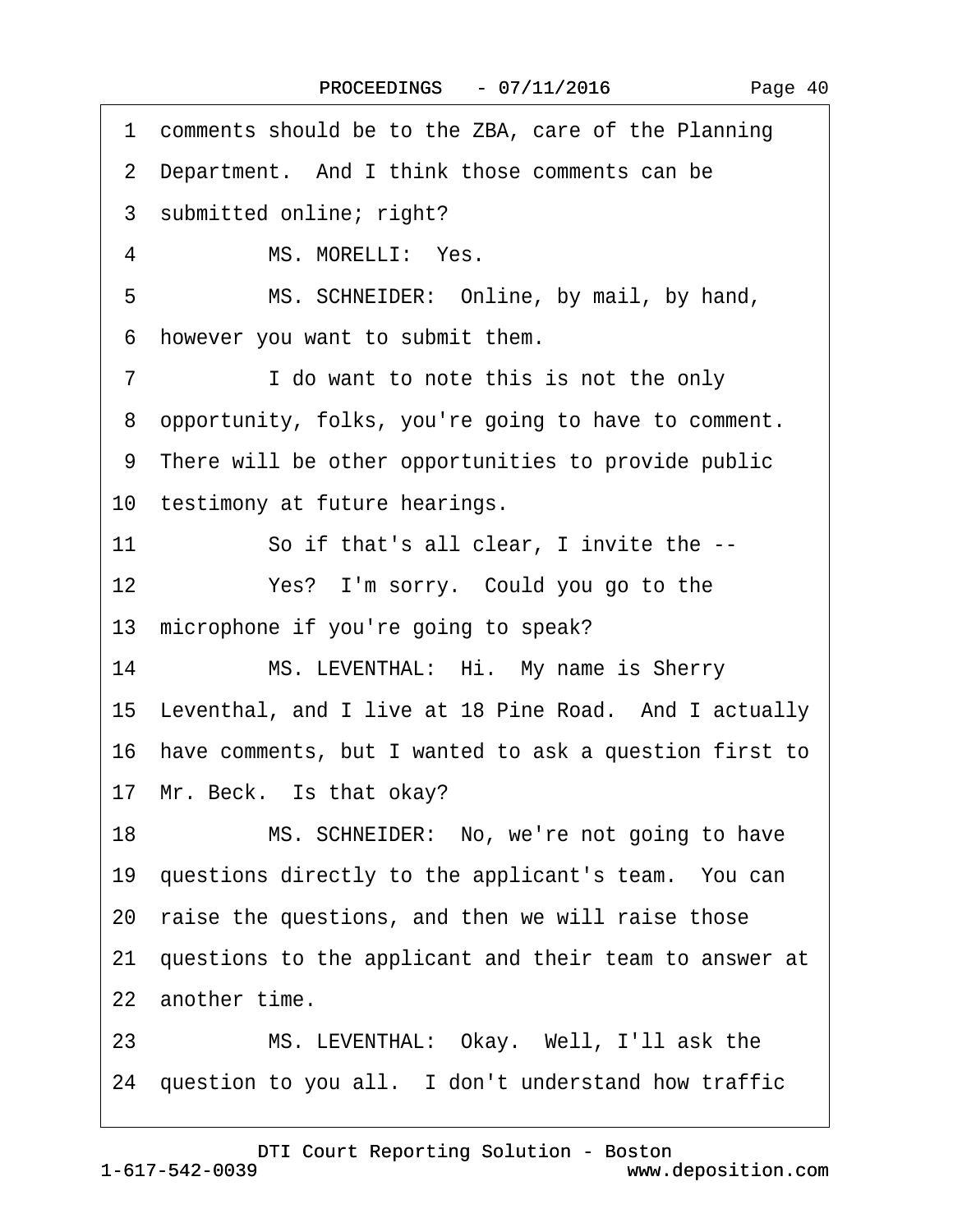1 flows once a resident calls for their car. They come ·2· out on Route 9, and then where does the valet go to 3 bring the car to the resident? Does it have to come ·4· down Heath Street, stop at that light, make a right 5 turn, and bring it to the Hammond Street entrance? 6 That's my question. 7 MS. SCHNEIDER: I think what we're going --8 Mr. Beck, do you want to just answer that question? 9 MR. BECK: If you see the two elevators, okay, 10 the resident calls for their vehicle, the car is 11 brought up, and it's sitting in the elevator if the 12 elevator is not being used. If the elevators are in

13 use, the car is pulled out and parked in the driveway,

14· okay, as far back as possible over Route 9.

15 **· · So you're not -- the attendants aren't** 

16 delivering the cars on either Hammond or Route 9. The

17 resident or the transient parker is taking their

18· vehicle, going down the driveway, and making a right-

19 hand turn onto Route 9.

20 · · So when we say "valet," you may be thinking

21· about when you go to Boston and you go to a restaurant

22 and the valet brings your car, okay -- takes it away

23 and then brings it back from wherever he parked it

24 during the time that you were away. But the valet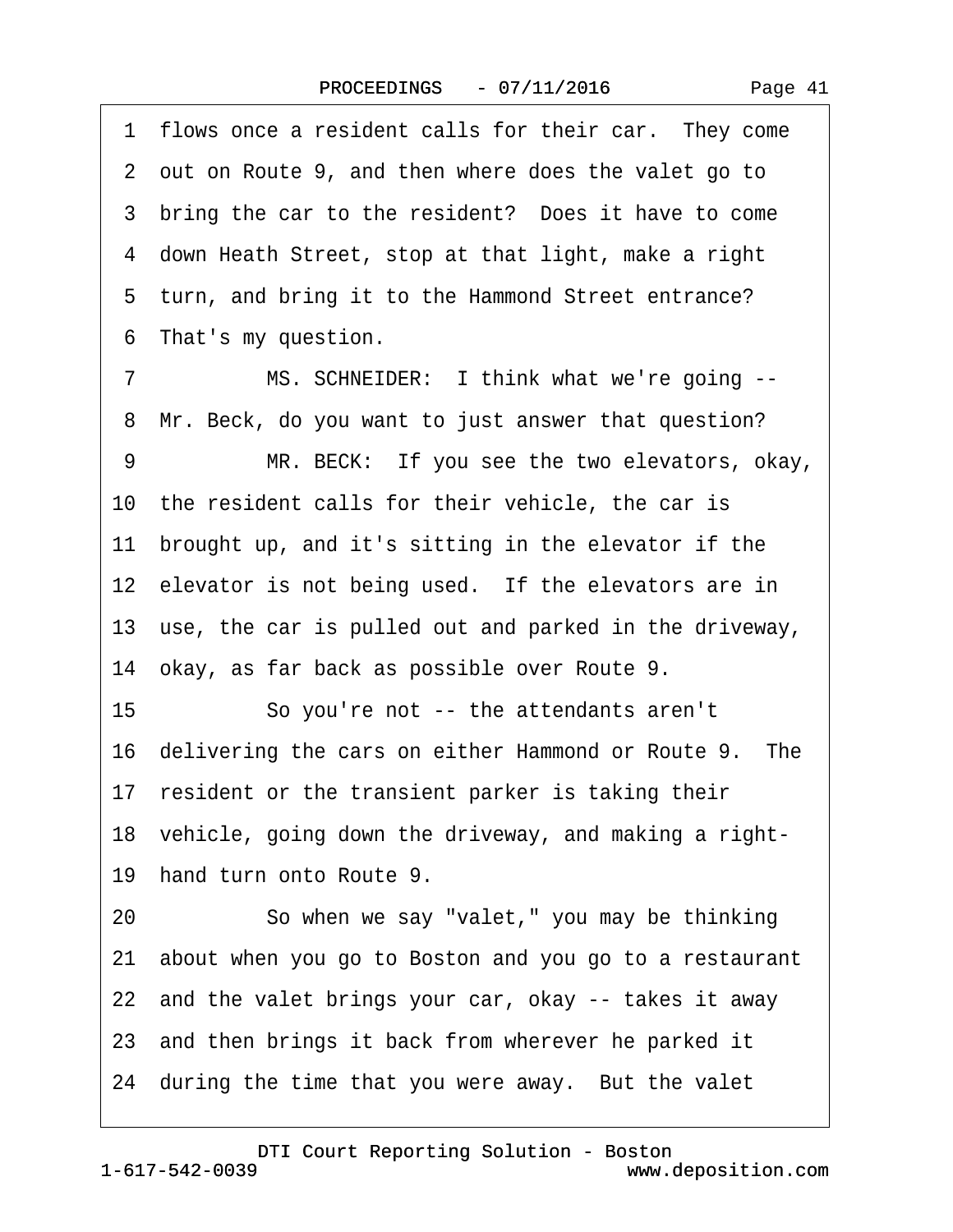1 attendants do not leave this site at all. They're on 2 site all the time. Hopefully that answers your 3 question. 4 MS. LEVENTHAL: Yes. 5 MS. SCHNEIDER: Okay. I invite any other ·6· members of the public who are here to come up to the 7 microphone and speak. 8 MS. WILNER: Good evening and thank you for 9 the opportunity. My name is Bernice Wilner. I live at 10· 25 Holly Lane, which is one block off Route 9 East from 11 the proposed site. I'm the president of 12 Sheafe/Holly/Heath Neighborhood Association, which 13· includes Hammond Street, and therefore I represent the 14 neighbors and their concerns. 15 **I totally understand that 40B projects are** 16 supported by the town, and understandably so. But in 17· this case and in this location, I strongly urge that 18· this project, as proposed, be mitigated to take into 19 account the traffic and the congestion that overruns 20 our neighborhood. 21 One of the issues that are of concern is the 22 retail parking. For people that are going to be in 23 stores, I find it hard to believe they're going to be 24 in and out. Parking on Holly Lane and neighborhood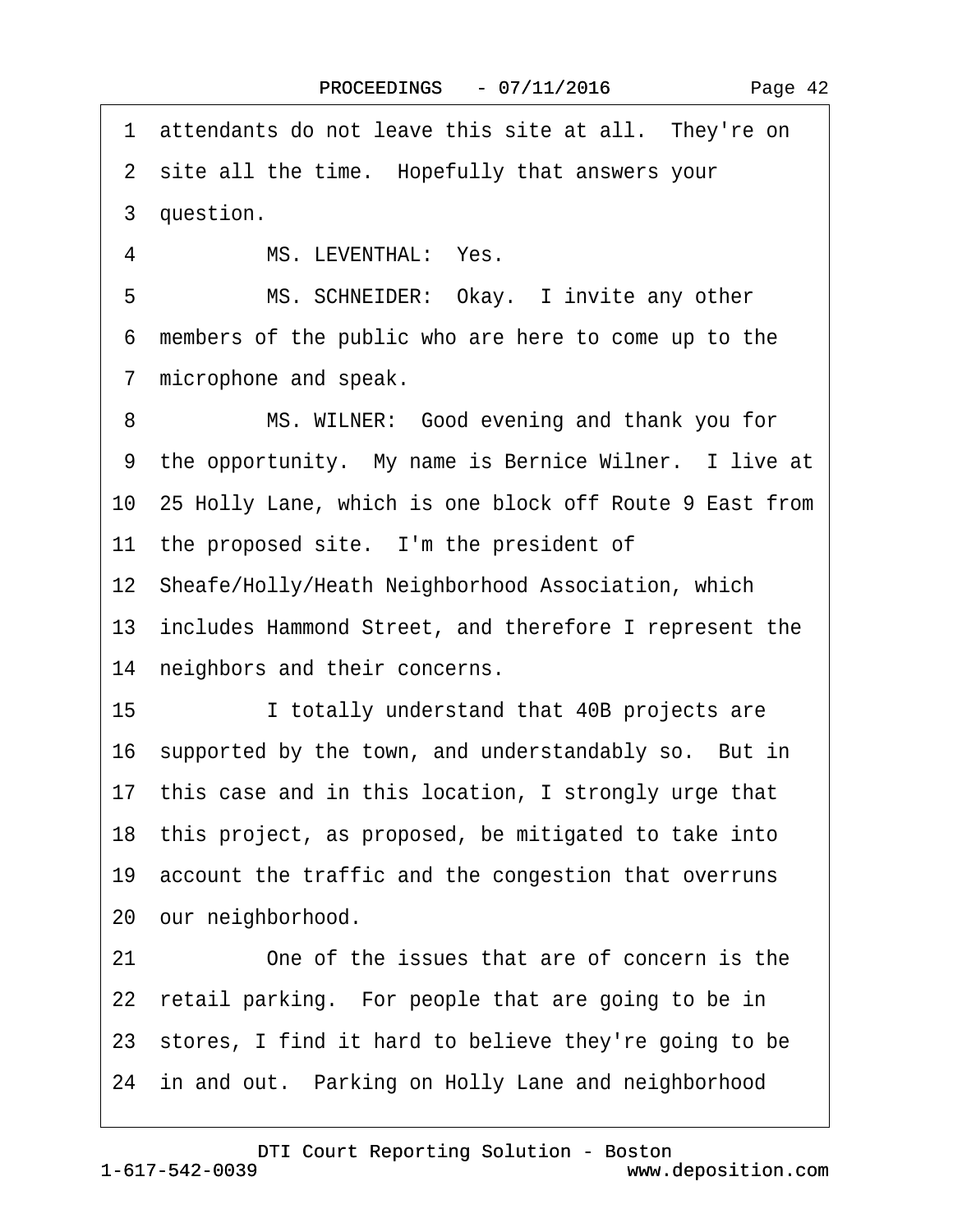| Page 43 |  |
|---------|--|
|---------|--|

|    | 1 streets is already at full capacity leaving no spaces    |
|----|------------------------------------------------------------|
|    | 2 for the residents. If they have guests or work people,   |
|    | 3 there's no place for them to park. Also FedEx and        |
|    | 4 other UPS delivery trucks will double park on Route 9    |
|    | 5 East.                                                    |
| 6  | As it presently exists -- and this is a major              |
|    | 7 problem -- we cannot get through the light, the traffic  |
|    | 8 light at Hammond and Heath because of the backup from    |
|    | 9 the traffic light at Hammond and Boylston Streets.       |
| 10 | 40B is important, but the neighborhood and                 |
|    | 11 residents are also. There will be too much business,    |
|    | 12 traffic, and activity in a very small area.             |
| 13 | Thank you so much for listening.                           |
| 14 | MS. SCHNEIDER: Thank you very much.                        |
| 15 | MS. GOLDEN: Hi. I'm Lisa Golden. I'm                       |
|    | 16 speaking also on behalf of my husband, Matt Golden, who |
|    | 17 couldn't be here. We live at 49 Woodland Road. To us,   |
|    | 18 the proposed site plan -- proposed site plan shows a    |
|    | 19 complete lack of understanding by the developer of the  |
|    | 20 challenges that the area between the Heath/Hammond and  |
| 21 | Boylston/Hammond area present for the neighborhood.        |
|    | 22 Not just at rush hour, but throughout the day.          |
| 23 | We also believe that the site plan presented               |
|    | 24 shows -- it does not show sensitivity by the developer  |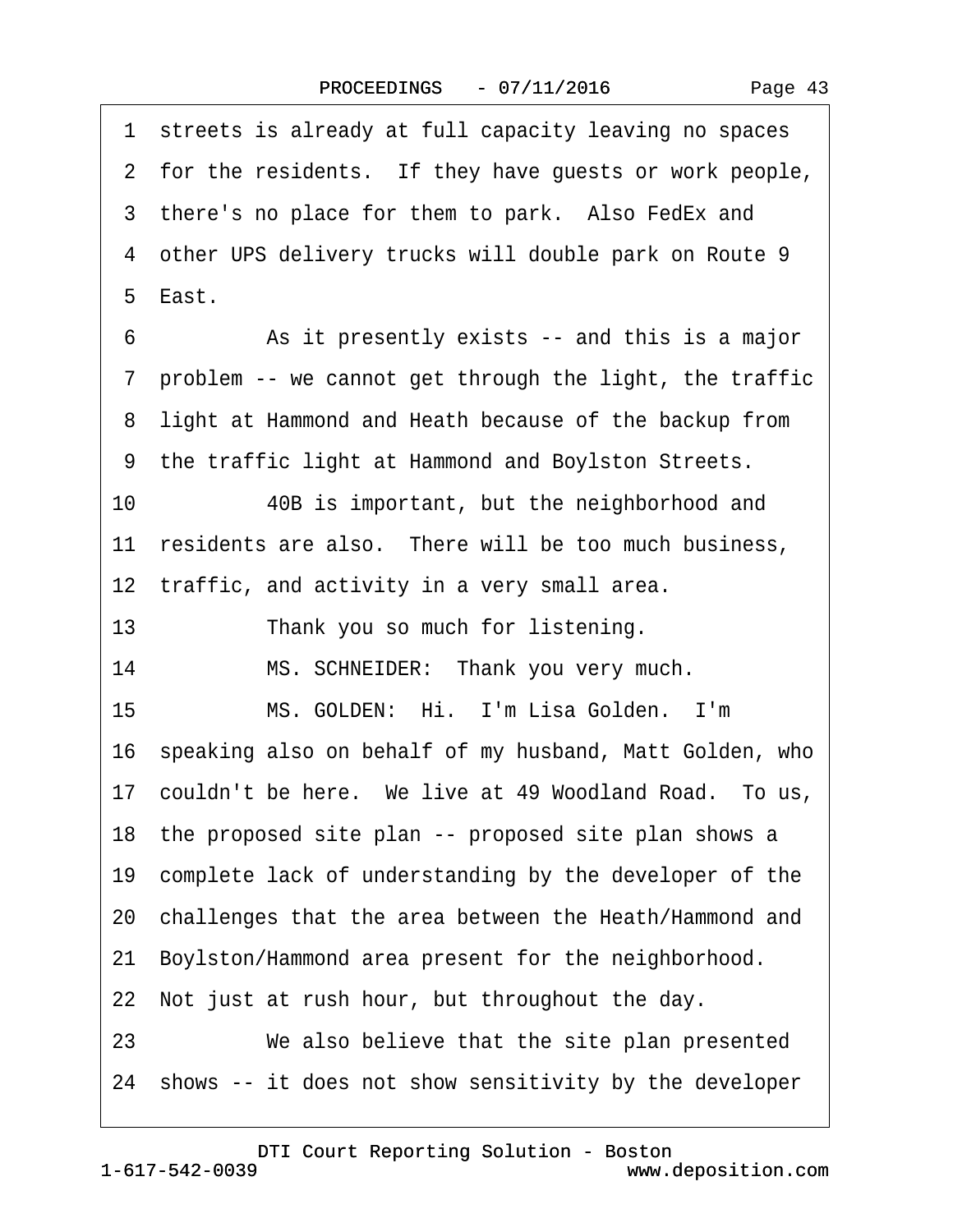|  | Page 44 |  |
|--|---------|--|
|--|---------|--|

|    | 1 to the impact on the community. The developer is         |
|----|------------------------------------------------------------|
|    | 2 asking for waivers from almost every single restriction  |
|    | 3 designed to protect the safety and quality of life of    |
|    | 4 the other residents of the neighborhood. These           |
|    | 5 requests include not only a waiver of the very type of   |
|    | 6 development being proposed -- multifamily is not even a  |
|    | 7 permitted use -- but more importantly, a waiver of the   |
|    | 8 height restriction, building setbacks, parking           |
|    | 9 requirements, and off-street loading requirements.       |
| 10 | These waivers each potentially have an adverse             |
|    | 11 impact on the traffic/pedestrian movement, including    |
|    | 12 the two or three nursery schools located around the     |
|    | 13 intersection, safety, and the light and air of the      |
|    | 14 neighbors, as was discussed before.                     |
| 15 | MS. SCHNEIDER: I need to ask you to slow down              |
|    | 16 just a tiny bit.                                        |
| 17 | MS. GOLDEN: I don't want to get in trouble.                |
|    | 18 It's okay. I'll slow down. I'm sorry.                   |
| 19 | The most basic example of the -- because of                |
|    | 20 the massing, the plan does not provide for any area for |
| 21 | delivery vehicles or inevitable maintenance vehicles to    |
|    | 22 load, unload, or even park during the day, et cetera,   |
|    | 23 in front of the residents' lobby. And even that space   |
|    | 24 is not wide enough for the parked trucks to actually    |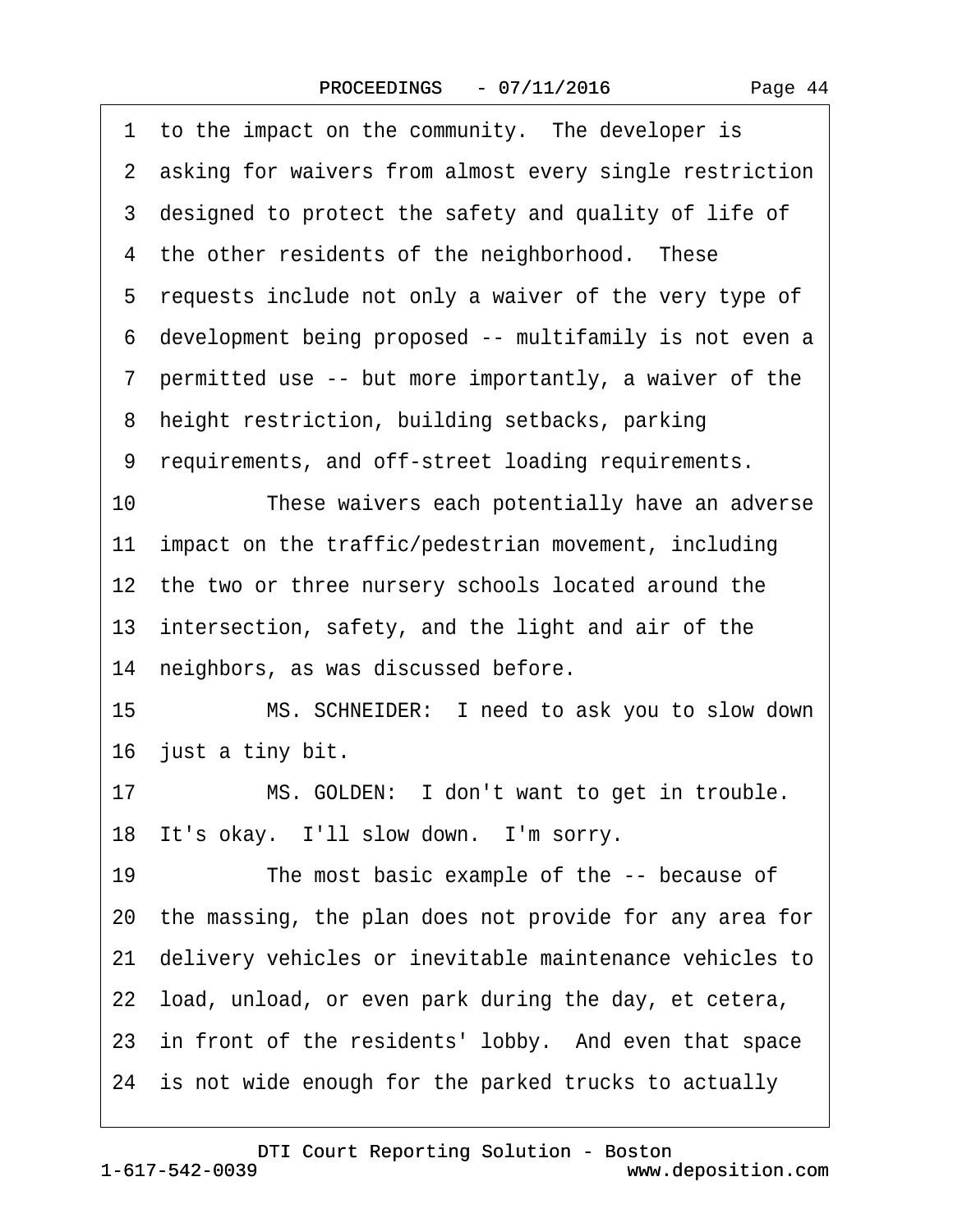1 get out of the driving lane. Plus, if there are parked 2 trucks there, then the residents themselves will be 3 loading and unloading in the street. 4 Permitting this development, which is so out 5 of character for the neighborhood and so inconsistent 6 with the protections afforded by the zoning regulations ·7· as they relate to size, scale, and the operational 8 challenges that the building will present upon 9 completion, will irreparably harm the neighborhood and 10 the local residents. 11 That is why we want to reiterate the concerns 12 of many of the residents here tonight as well as the 13· town experts such as the Planning Commission and the 14· Board of Selectmen in their letters to the ZBA and 15· MassHousing who have all expressed serious concerns 16· about the density; massing; parking, both on street and 17 underground; traffic impact; pedestrian movement; and 18 lack of appropriate loading and unloading area. 19 MS. SCHNEIDER: Thank you. And if you do have 20· that in that written form and would like to submit it 21 to us, that would be very helpful. Thank you. 22 MR. GERZON: Hi. My name is Yuriy Gerzon. 23 I'm actually speaking on behalf of the residents of 24 1162 and 1164 Boylston Street. That's the affordable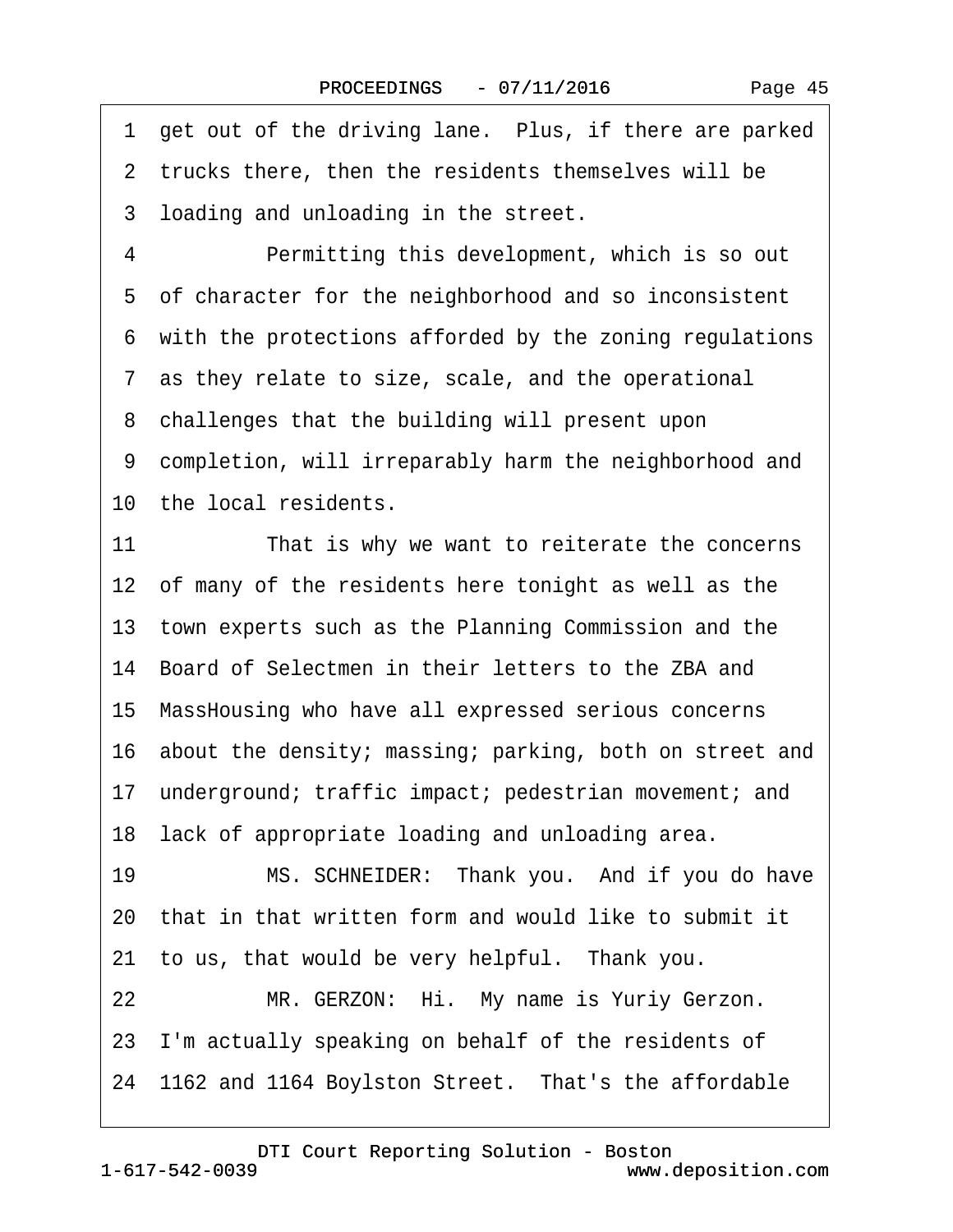1 housing that currently exists in the lot directly 2 adiacent to the proposed 40B project at 1180 Boylston

3 and stands to be most affected by the proposed

4 development.

5 **• • • As affordable housing residents ourselves, we** ·6· believe that 40B affordable housing is a wonderful 7 thing. Your board has a tough job with a wonderful 8 mandate: to create space as needed for affordable 9 housing to be able to exist within communities where 10 it's lacking.

11 Unfortunately, as with every good program, 12 there will be people who look to take advantage and 13 abuse such a mission and mandate for their own gain 14 with no regard to consequence for others.

15 Many developers listen to the community. They 16· compromise.· They try to fit within the structures that 17 exist. They attempt to add value to the community and 18· to do so in a way that does not take away value from 19 those who are already existing within the community. 20 Sadly, this development does not fall into 21· that category.· There has been zero attempt to solicit

22 true feedback from the neighbors, no attempt to modify

23· the proposal even remotely to conform to the area, and

24· no attempt to hide taking a clear advantage of 40B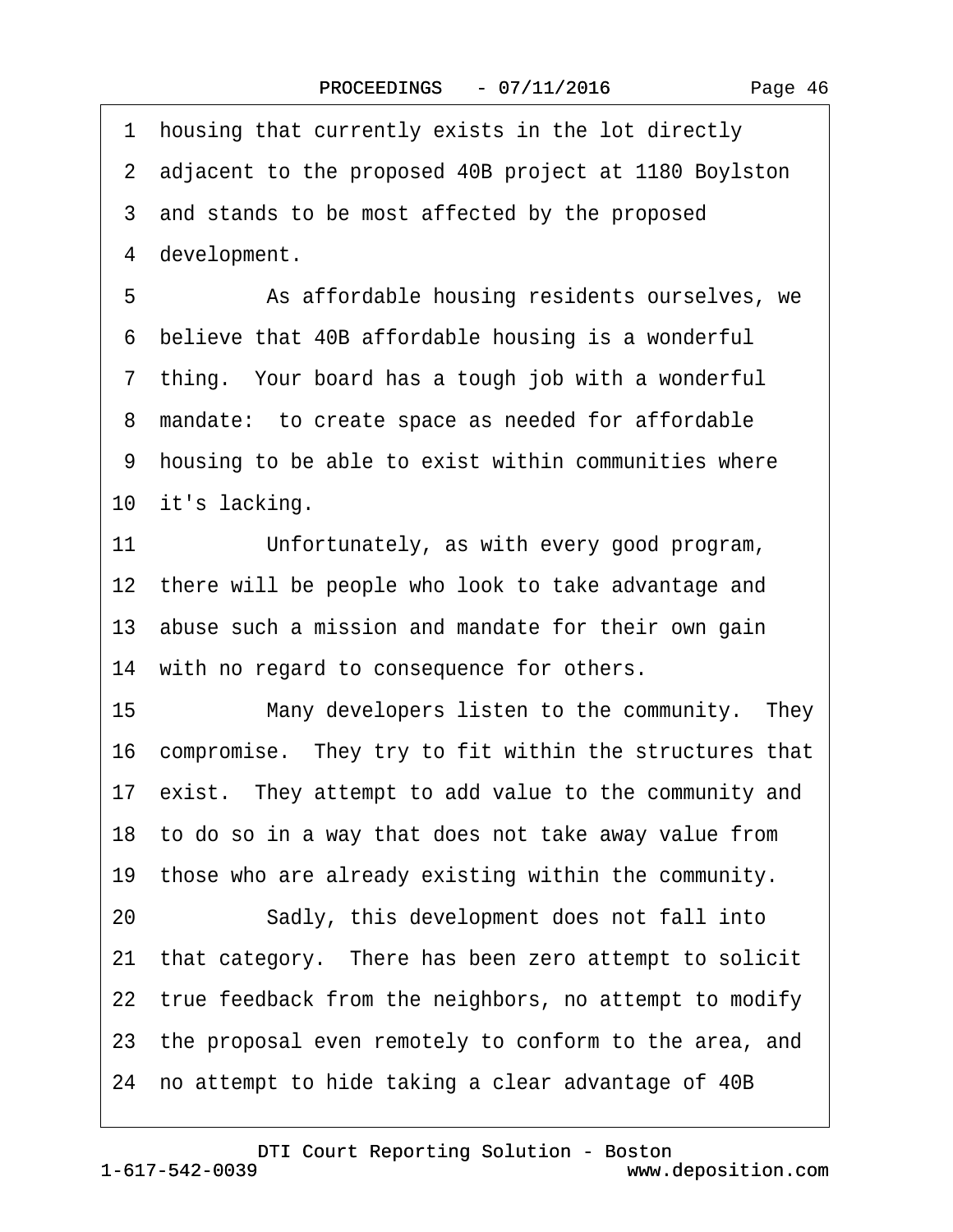·1· rules.· Zero attempts have been made to make the 2 project tolerable for the already existing affordable 3 housing next door. 4 **In making 80 percent of the units** 5 non-affordable, in threatening the quality of life of ·6· the next-door residents and retail businesses alike, in 7 trying to squeeze 45 homes and more retail in an 8 F-rated traffic zone, and in modifying his building ·9· plans for 1180 Boylston to 40B only after the selectmen 10 rejected an even more outrageous proposal, the 11 developer has not shown that he is driven by the spirit 12· of the 40B mandate. 13 Meanwhile, there are many pending 40B projects 14 in Brookline that included compromise, have attempted 15· to fit in within the community, and have not ruined 16 existing affordable housing. We hope the ZBA focuses 17 its efforts on these projects in meeting the affordable 18 housing ratio in Brookline. 19 • Vithout substantial changes, as outlined in 20· the comments that were submitted to the Planning Board, 21· 1180 Boylston does not deserve to have a mandate to 22 build such a building for the benefit of one 23· corporation's commercial profitability and to the 24 detriment of an entire neighborhood.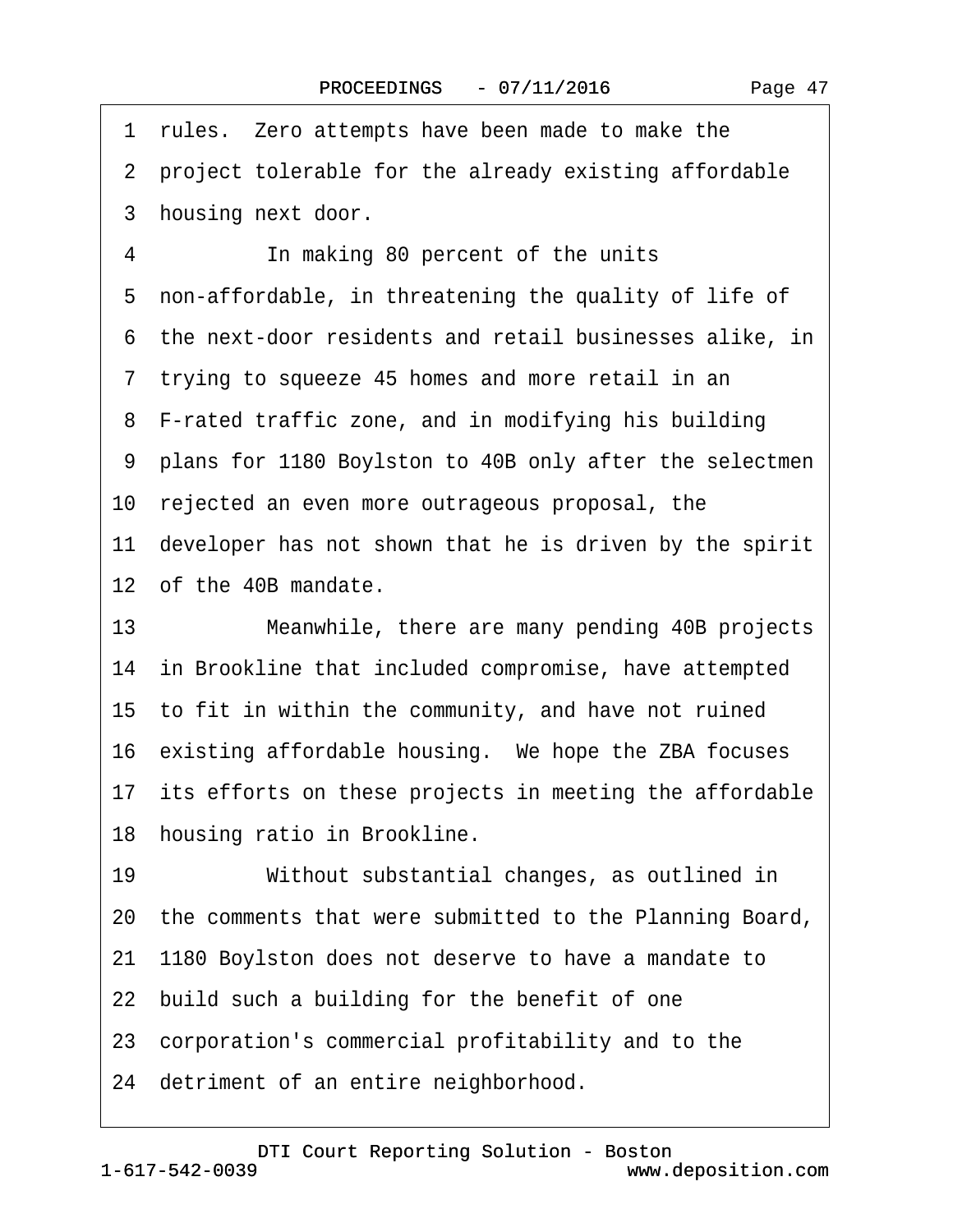1 **In the Studients of affordable housing do not have** 2 lawyers, consultants, and friends in high places in the 3 town. We are relying on you to enforce the existing ·4· zoning laws, within reason, and to protect the quality 5 of life of our affordable housing from those who seek ·6· to elicit personal gain from a great program like 40B 7 truly is.

8 Thank you for your time hearing these 9 comments.

10 And I have one other question that's separate 11 from this statement -- unrelated. Mr. Beck had said

12 that cars would be idling in a queue within the

13 driveway, and I'm wondering if the peer traffic study

14 can make sure they take into account idling vehicles

15· right under the homes of 1162 and 1164 because that was

16· never previously mentioned in any of the prior

17 documentation that was submitted. Thank you so much.

18 MR. ZANERCIK: I'll give you this in writing

19 when I'm done so you can rest.

20 My name is Gary Zanercik. I'm a resident at

21· 25 Holly Lane, Apartment 3D.

22 **I** commend the applicant for changing the prior

23· proposed project which consisted entirely of commercial

24 use to senior residential use with first-floor retail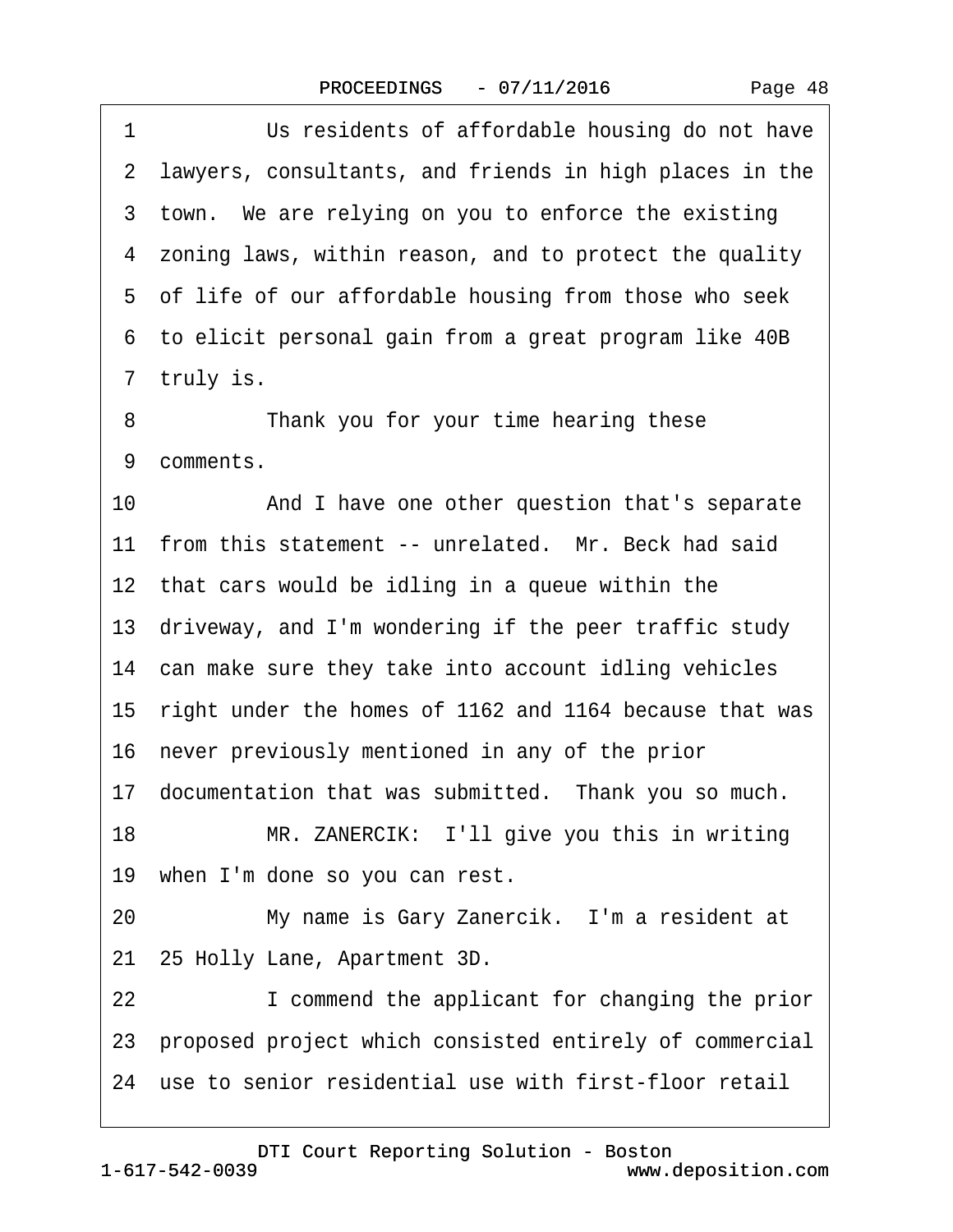·1· use, both of which are entirely appropriate for the 2 neighborhood. Also, if the artist renderings of the 3 proposed building in the application are to be 4 believed, the building will be handsome indeed. 5 **But there is one obvious negative aspect of** 6 the project. The proposed building is so huge as to be 7 entirely out of character for the site and for the 8 neighborhood. The hugeness problem is manifested not 9 only in the building footprint, which extends almost up 10 to the Route 9 public right-of-way sidewalk line and 11 leaves minuscule open space, but most obviously in the 12 six-story building height. Underlying zoning has a 13 height maximum of 40 feet. The proposal is over 71 14 feet. All the neighboring buildings along Route 9 and 15· the surrounding site are at or below that height with a 16· possible exception of a few grandfathered three-decker 17 residences. The floor area ratio of the proposal is a 18 whopping 460 percent of the underlying zoning 19· maximum -- 4.60 versus 1.0. 20 **Eastbound down Route 9 there are three-deckers** 21· abutting the site, all set back with significant open 22 space. If you cross Hammond Street along Route 9 to 23· the west, the existing building all the way to Holly 24 Lane are single-story with open space parking. Past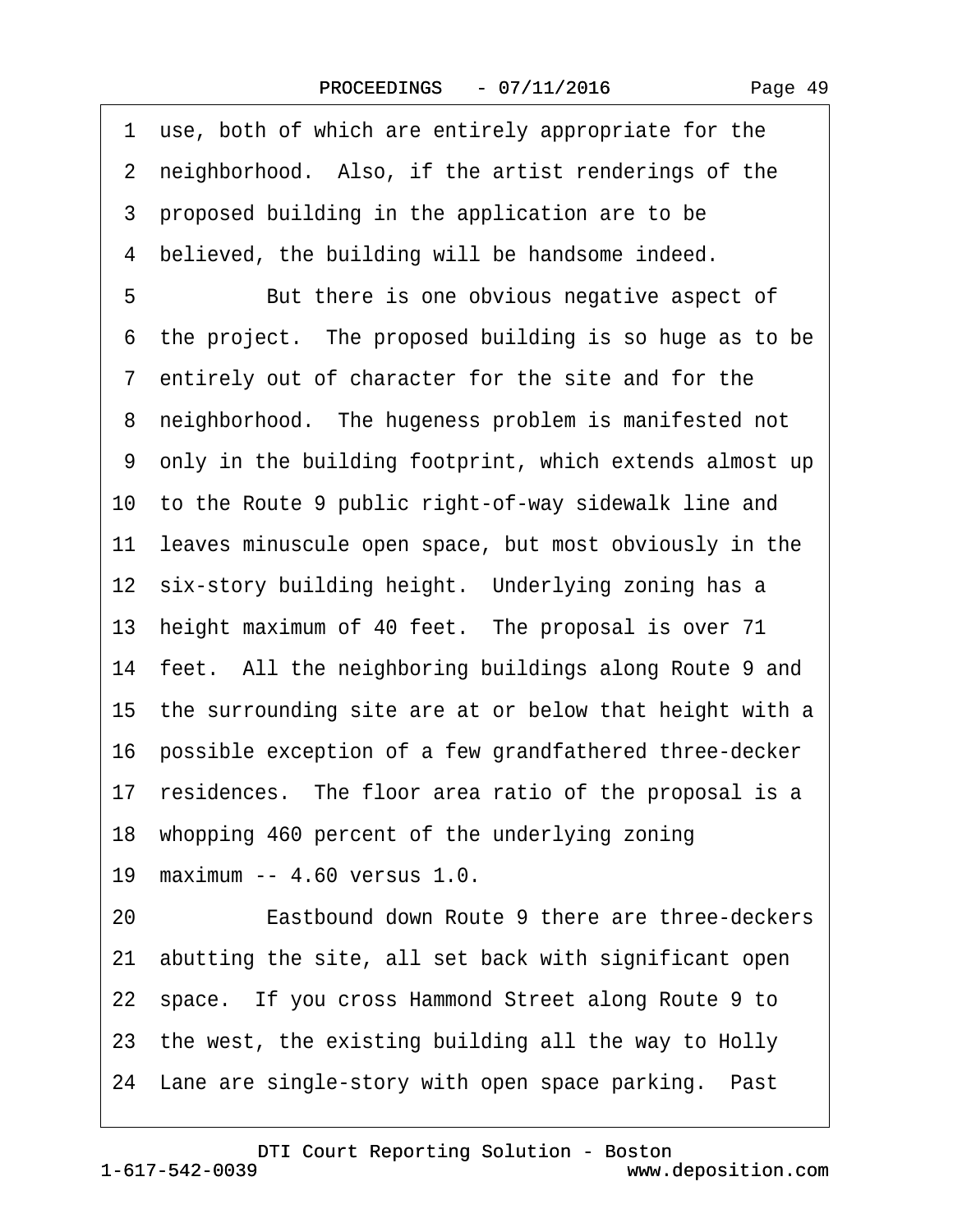1 Holly Lane, the existing and under-construction ·2· buildings are a maximum of two stories all the way to 3 the Newton town line. 4 The board has the authority to take size and 5 massing into consideration when making its ·6· determination under Subsection (4)(c) of 760 Code of ·7· Massachusetts Regulations 56.04. 8 That the conceptual project design is ·9· generally appropriate for the site on which it is 10· located, taking into consideration factors that may 11 include proposed use, conceptual site plan and building 12 massing, topography, environmental resources, and 13 integration into existing development pattens, such 14 finding with supporting reasoning, to be set forth in 15 reasonable detail." 16 Clearly and obviously, a six-story building is 17· not "appropriate for the site" and does not "integrate 18 into existing development patterns." Accordingly, it 19· would be entirely appropriate for the board to impose 20· conditions requiring less building mass unless and 21 until the applicant provides objective evidence 22 produced by third-party, disinterested professionals 23 proving a smaller building is "uneconomic" as defined 24 in the regulations.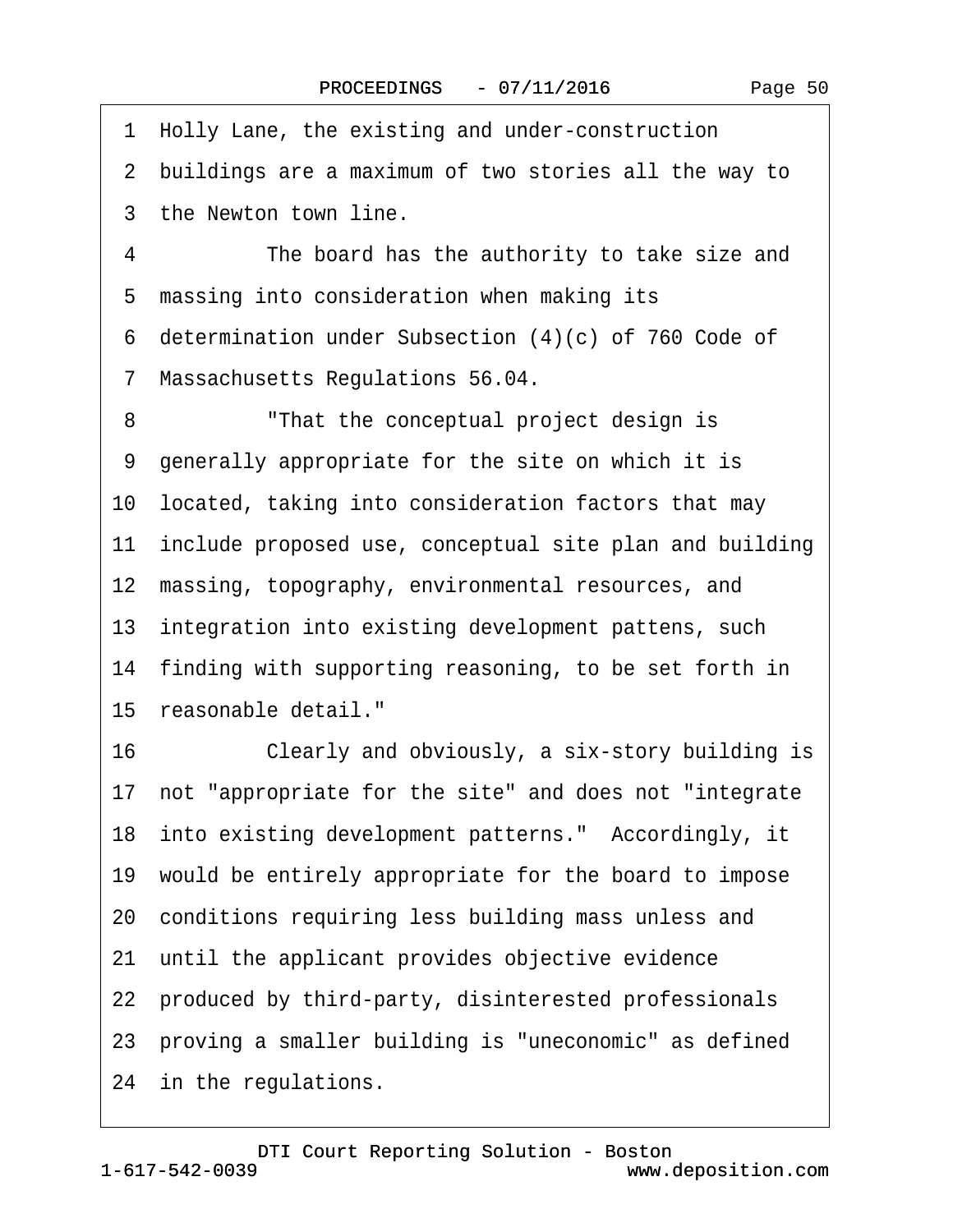1 Specifically, in my view, the board should 2 require that the building be no more than three stories 3 tall and be set back from the Route 9 sidewalk line by 4 an appropriate distance determined by the board to 5 provide safe view lines for pedestrians crossing the ·6· proposed driveway to the underground parking garage. 7 • Finally, currently there is nothing in the 8 application that proves that a smaller, more ·9· appropriate size building would be "uneconomic" as 10 defined in the regulations. At a minimum, the board 11· should engage a third-party forensic accountant to 12 review all projected project cash-flow calculations 13· supplied by the applicant purporting to demonstrate the 14 need for such a huge building. Under the regulations, 15· the board has the right to require the applicant to pay 16 the reasonable cost of such an independent review. 17 MR. DELANY: Good evening, members of the 18· board.· My name is Elias Delany, and I own the property 19· at 612 and 614 Hammond Street, and that's even closer 20· in direct abuttance than the affordable housing unit to 21 the applicant's property. 22 My family has owned 614/612 Hammond Street for

23· over 40 years.· The property consists of six commercial

24· businesses, which includes a tailor shop, a sushi

www.deposition.com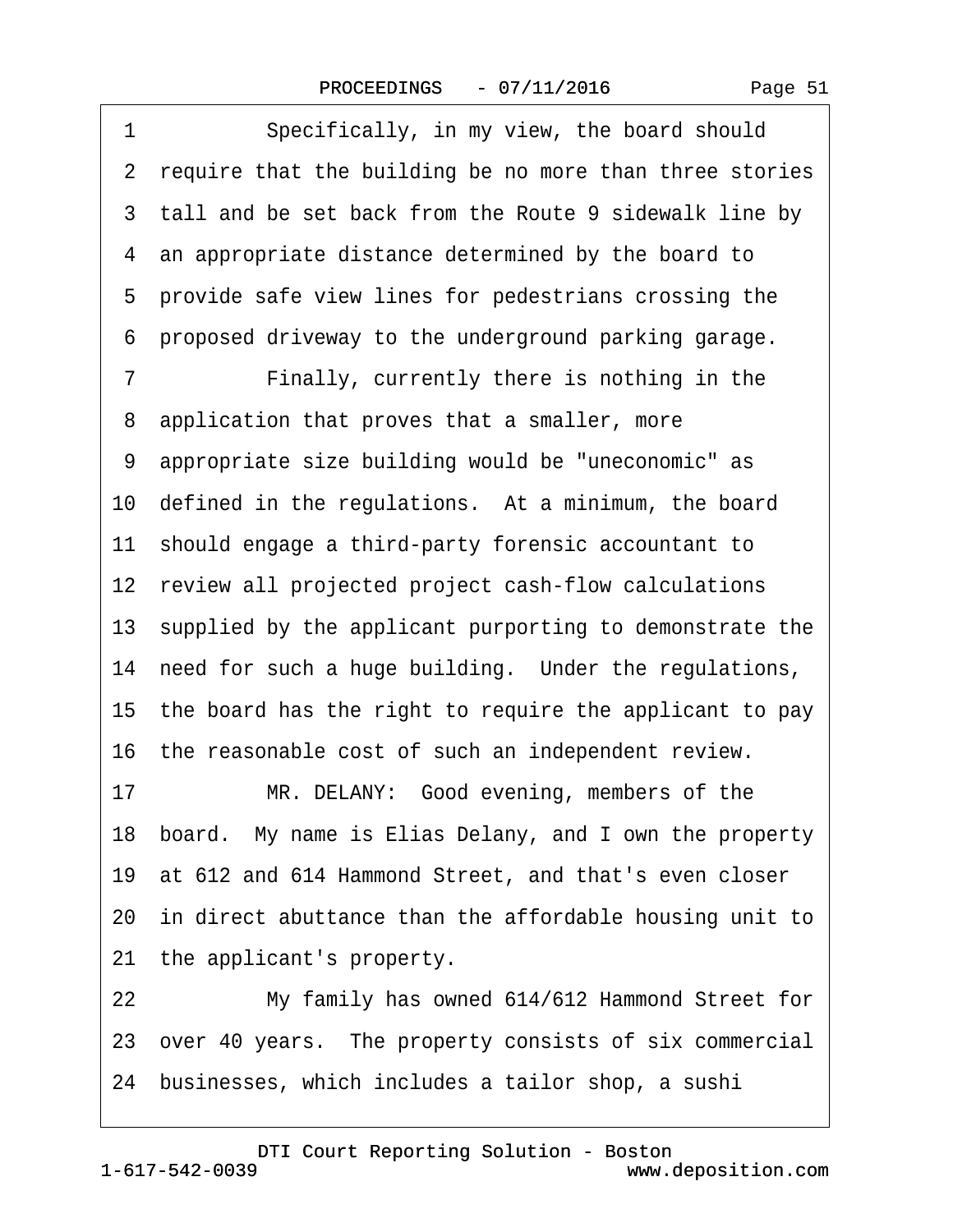1 restaurant, a moving company, a women's boutique, and a ·2· vacant unit.

3 We also owned the property -- and own the ·4· property at 1154/1160 Boylston Street, which is the 5 first commercial tenancy past the affordable housing on ·6· Route 9.· We've owned that property for 29 years, and 7 which, as you may know, consists of a number of ·8· commercial tenants including Peet's Coffee Company, MZ ·9· Skin Care, a jewelry store, and a number of commercial 10 tenants, a wine store. 11 I also live in the neighborhood at 965 Hammond

12 Street, so I have a lot of experience with real estate 13 in this general area.

14 What I've observed here over the years is that 15· the Hammond Street neighborhood, the Heath Street 16· neighborhood, and the Route 9 area -- I have seen a 17· great diminishment of the parking spaces available to 18 the public in these areas. And while this has 19 happened, the need for parking has increased. 20· Currently, we're in a crisis situation when it comes to 21 parking. Customers of my existing tenants routinely 22 search for parking and threaten to take their business 23 elsewhere.

24 • As I said, we have lost parking spaces on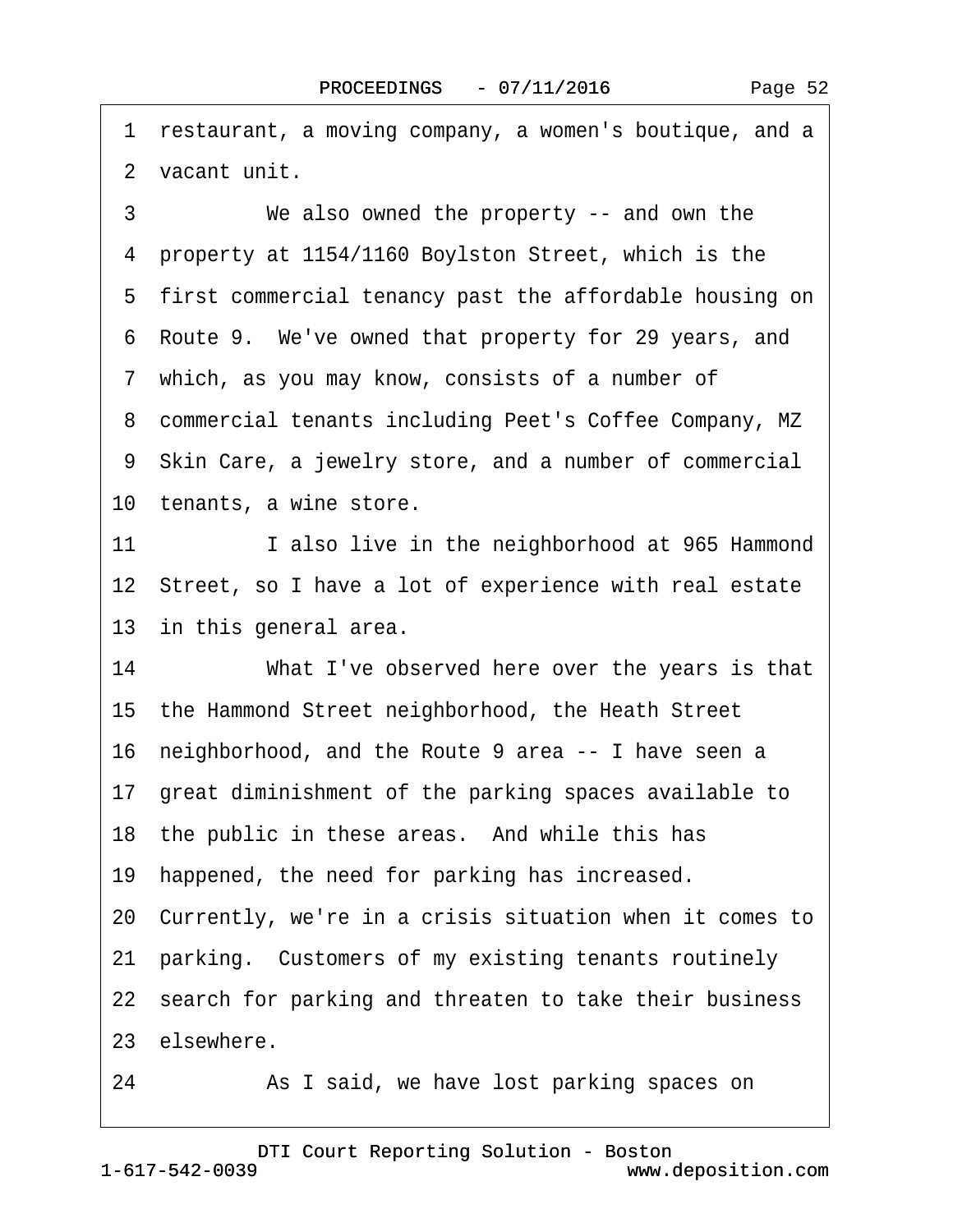|  | Page 53 |  |
|--|---------|--|
|--|---------|--|

| 1  | Hammond Street, Route 9, and Heath Street all over the   |
|----|----------------------------------------------------------|
|    | 2 last 20 years. I have no doubt that the number of      |
|    | 3 commercial properties in the general neighborhood have |
|    | 4 lost customers due to lack of parking.                 |
| 5  | I do want to be clear, though. I do not                  |
|    | 6 oppose the building being proposed by the applicant. I |
|    | 7 welcome more commercial entities and residents in the  |
|    | 8 neighborhood, provided appropriate and reasonable      |
|    | 9 provisions are made for parking.                       |
| 10 | Selectman Daly, at the selectmen's hearing,              |
|    | 11 personally said that she would never use the valet    |
|    | 12 parking system and that she would only use on-street  |
|    | 13 parking. That concerns me because I had just spoken   |
|    | 14 about all the parking spaces that have been removed   |
|    | 15 over the years of on-street.                          |
| 16 | I urge you and ask you to look at what is                |
|    | 17 being proposed and that there is not an adequate      |
|    | 18 attention being made to this parking situation of     |
|    | 19 on-street with this increased building size. It       |
|    | 20 doesn't mean it can't be overcome, but I think it     |
| 21 | really needs to be addressed.                            |
| 22 | I urge you to make any approval for the                  |
|    | 23 project before you conditioned upon the creation of   |
|    | 24 additional parking in order to ease the already       |
|    |                                                          |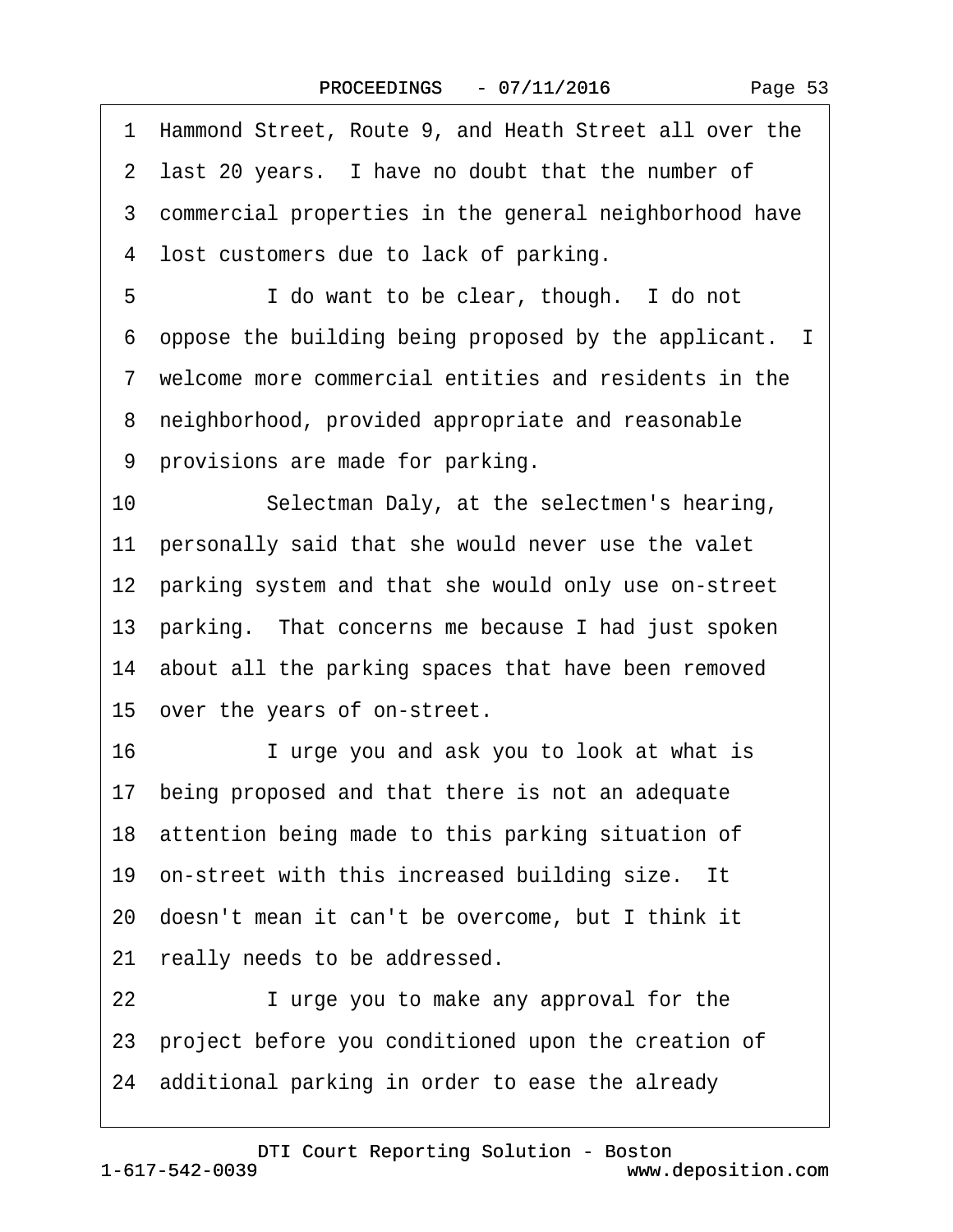| inadequate number of parking spaces.<br>1                 |
|-----------------------------------------------------------|
| And if you don't take that step, I believe<br>2           |
| 3 that even the new proposed building and its businesses  |
| 4 will suffer or the existing businesses in the           |
| 5 neighborhood will suffer even greater than they have    |
| 6 over the last several years when parking spots have     |
| 7 been already diminished.                                |
| 8<br>Finally, Hammond Street is not Coolidge              |
| 9 Corner. Most of our customers drive to our location.    |
| 10 I can't overemphasize that. We are not a walking       |
| 11 community like Coolidge Corner. The connection between |
| 12 the customer parking and patronage is inseparable. If  |
| 13 the format gets any worse, people will take their      |
| 14 businesses elsewhere. I'm here not only speaking for   |
| 15 myself, but for all the businesses in my building and  |
| 16 in the general neighborhood, and I thank you for your  |
| 17 time.                                                  |
| MS. SCHNEIDER: Thank you.<br>18                           |
| MR. WOLK: Good evening. I'm Jeffrey Wolk,<br>19           |
| 20 and I live at 45 Woodland Road, which is around the    |
| corner from the proposed location.<br>21                  |
| First I want to thank the Planning Board and<br>22        |
| 23 the Planning Department for the work they've done. A   |
| 24 lot of the concerns that my neighbors and I have were  |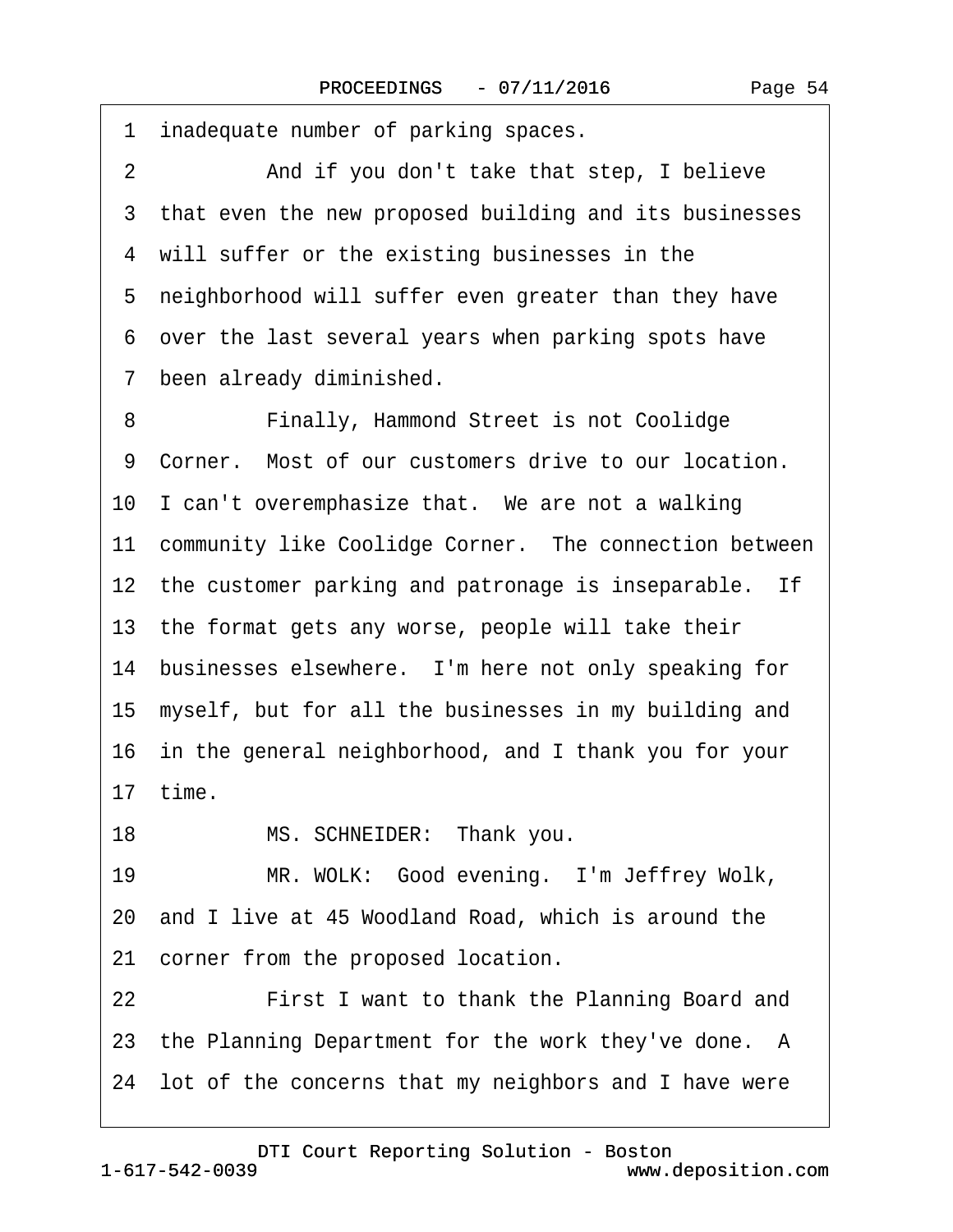| 1 elucidated in that report. I'm not going to repeat         |
|--------------------------------------------------------------|
| 2 them. I would say a few things in addition, however.       |
| 3<br>Besides the massing, traffic, and the height            |
| 4 issues, there's a significant pedestrian safety issue      |
| 5 that only got touched on briefly, particularly with        |
| 6 that pulling over on Hammond Street. Hammond Street,       |
| 7 as you may know, is completely backed up in the            |
| 8 morning. It's a significant traffic issue. It              |
| 9 actually creates a cut-through on Woodland Road, the       |
| 10 road that I live on, because it's so backed up. And       |
| 11 adding the ability for trucks to pull in and do           |
| 12 deliveries there I think creates a significant safety     |
| 13 issue.                                                    |
| 14<br>I think the biggest concern I have is that             |
| 15 this development would affect not just the abutters and   |
| 16 the folks who would typically be noticed in this kind     |
| 17 of process, but the entire neighborhood. So many          |
| 18 people beyond Woodland, even further down on Hammond      |
| 19 Street, rely on that intersection, and that               |
| 20 intersection is already so overburdened in all            |
| directions that adding a development that is so out of<br>21 |
| 22 scale with the neighborhood and so in need of zoning      |
| 23 relief in order to proceed I think speaks for itself.     |
| 24 Anybody spending time on that intersection would          |
|                                                              |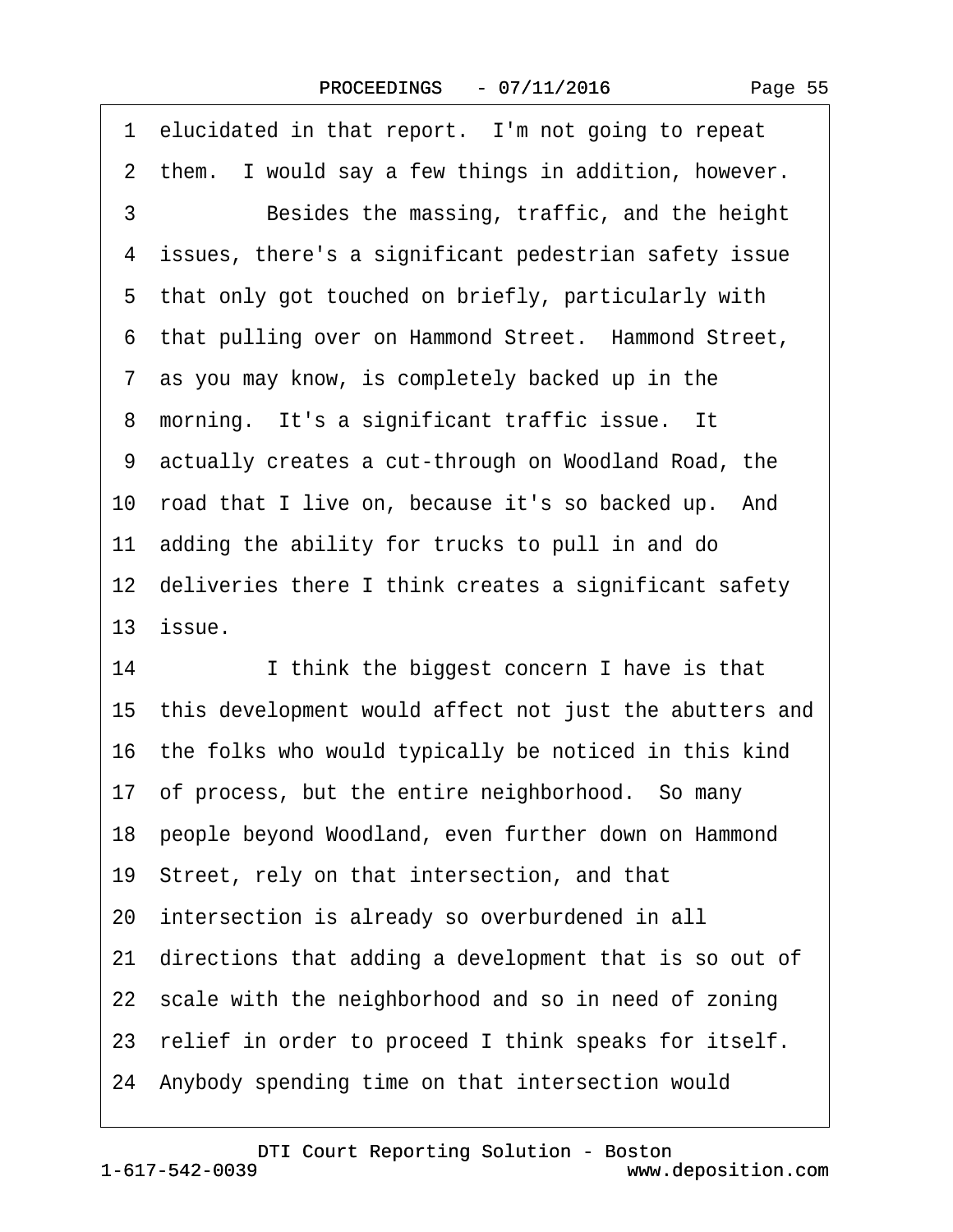| 1 realize how overburdened it is.                            |
|--------------------------------------------------------------|
| $\overline{2}$<br>So thank you for your consideration, and I |
| 3 hope that the developer will see a way to scale back       |
| 4 the development considerably, more in line with the        |
| 5 neighborhood. Thank you.                                   |
| MS. KHAN: Hi. Janice Khan. I live at 63<br>6                 |
| 7 Craftsland Road, and I'm a Town Meeting member,            |
| 8 Precinct 15.                                               |
| I was hoping that the fire -- the<br>9                       |
| 10 representative from the fire department would be here.    |
| 11 I talked to my neighbors, and one of the issues that      |
| 12 was brought up by them, which has not yet been touched    |
| 13 on, actually, is actually, since this is a 55-plus        |
| 14 development, the thought was that -- the need for EMS     |
| 15 and just emergency care, ambulances and stuff. And the    |
| 16 concern was: Where would they pull in? How would          |
| 17 people really access that? How would emergency            |
| 18 personnel access this building should that be             |
| 19 necessary? So that was something that I actually          |
| 20 hadn't heard before that came from my neighbors.          |
| 21<br>And I actually live closer to Chestnut Hill            |
| 22 Square, so I'm very, very familiar with the kinds of      |
| 23 problems that building this kind of building and          |
| 24 detonating and blasting, the kind of havoc that it can    |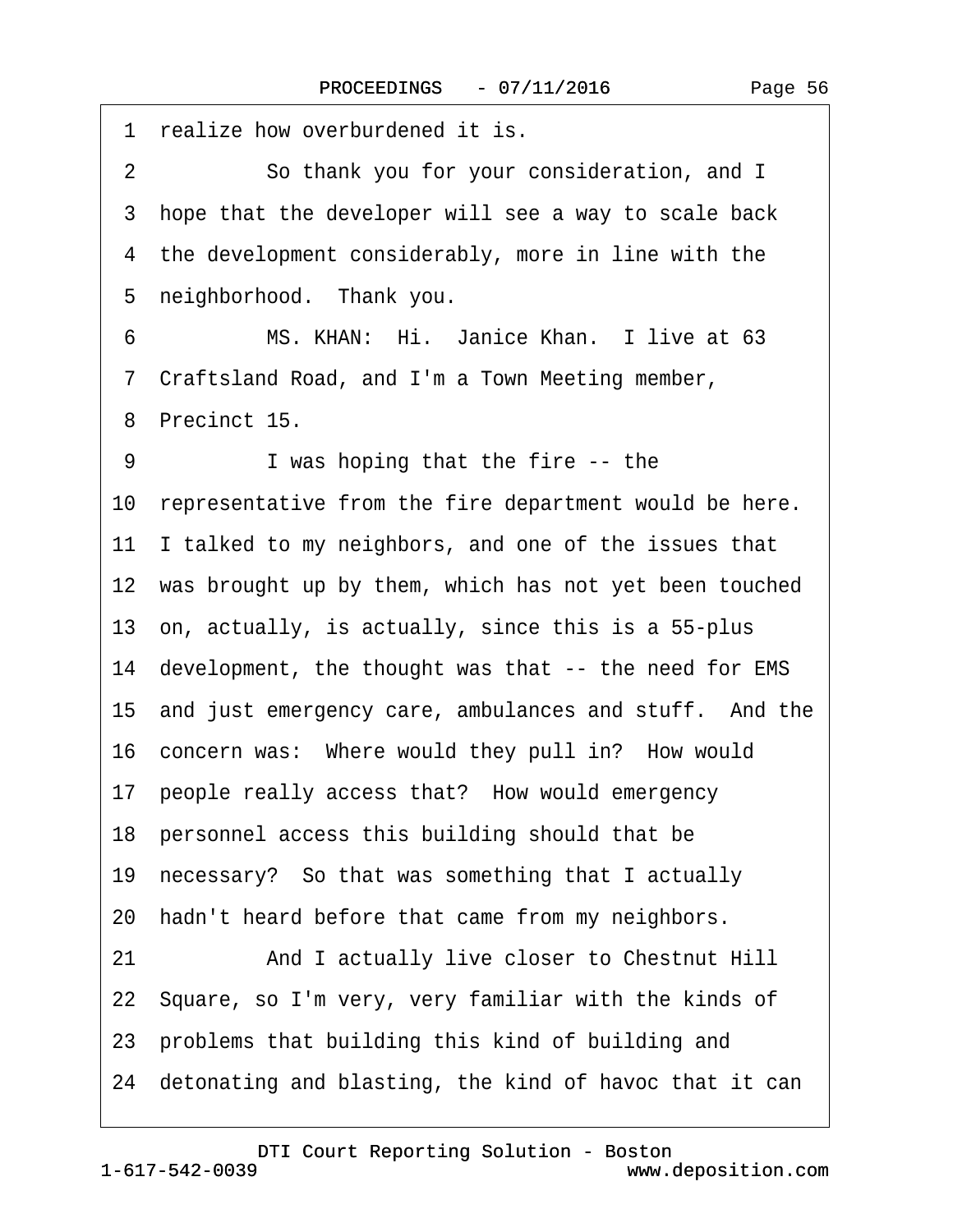1 create in this kind of neighborhood. 2 And speaking to the engineer who did that ·3· project, the fault line surrounding -- and this is 4 really important for this developer to know, too. The ·5· fault lines run north to south, so the properties south ·6· of Route 9 are the ones that are going to get the 7 vibrations and the ones that are going to be 8 potentially very much affected by any blasting that is ·9· done.· So that's something that needs to be really 10 thought of carefully when they do blasting. 11 And I did have a question. I'm glad that 12 you're going to focus more on the parking and the 13 traffic. And one of the things that I think was not 14 clear in the overview of that that could come out later 15 is the five parking spaces. My understanding was that 16 there were -- cars were going to be parked on both 17 sides of that driveway, and if that was the case, there 18· would not be a way for cars to get, actually, into that 19· parking.· So that's something that can be clarified at 20· a later time. 21 Many of the comments that were made clearly 22 are of concern to the greater neighborhood. I 23· represent, also, Chestnut Hill Village Associates, 24· Inc., which is my neighborhood association, and the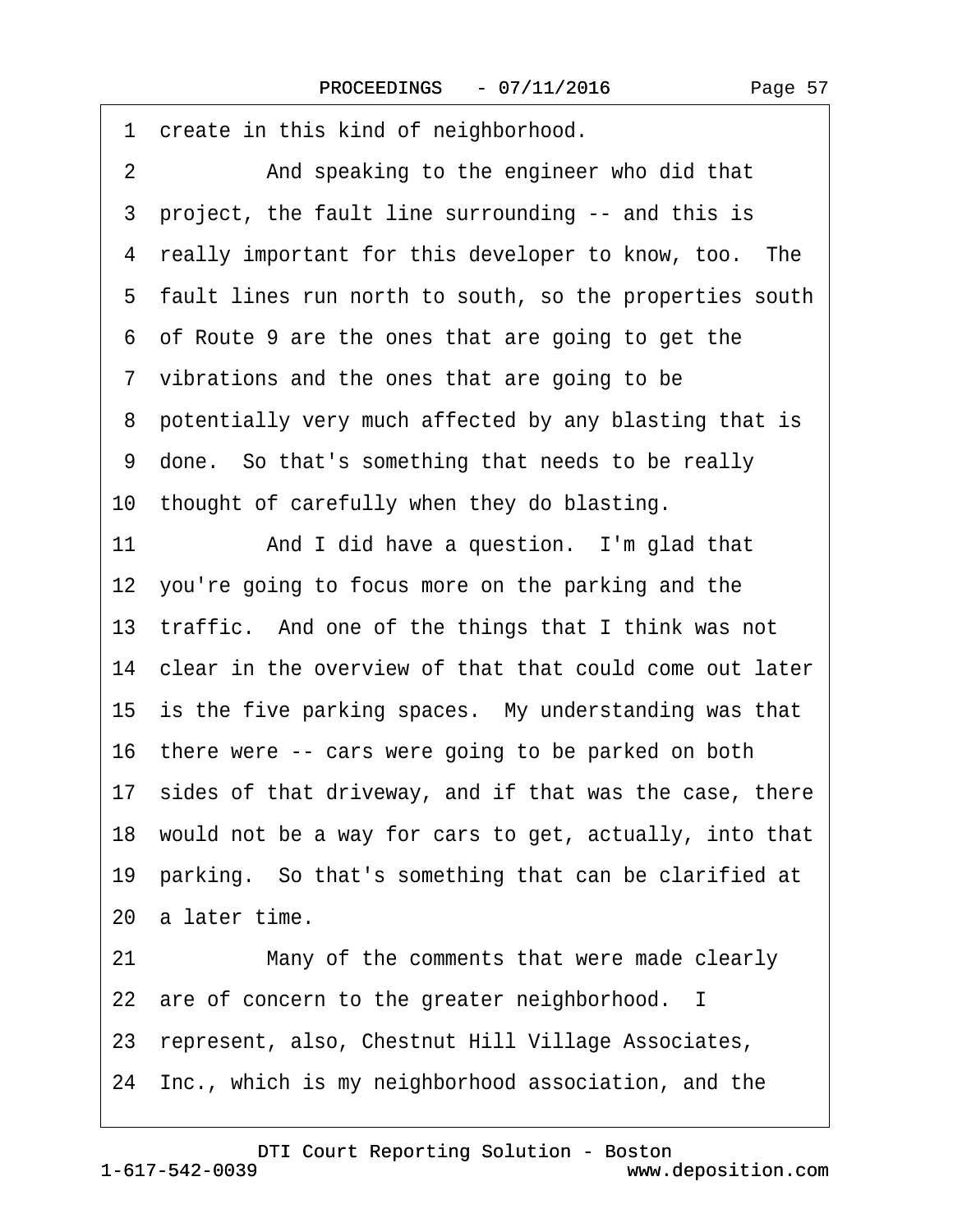·1· Chestnut Hill Village Alliance, which takes into 2 consideration the greater Newton/Brookline border, so 3 we really look at the impacts of development on both 4 sides of this border. We will also have impacts, not 5 just on the Brookline side, but also the Newton side, ·6· and it would be good to also get input, I think, from 7 our neighbors in Newton, to be good neighbors. 8 The other thing, too, I also want to commend 9 the Planning Department for the presentation thus far. 10 They've really, I think, identified a lot of the key 11 concerns of the people in the neighborhood, and I thank 12 them. Thank you. 13 MS. SCHNEIDER: Thank you. 14 MS. SCHOFFMANN: Hi. My name is Sharon 15 Schoffmann, and I live at 6 Eliot Crescent. I'm a Town 16· Meeting member from Precinct 14, and I have a very 17 short list that I just compiled, as I've listened to 18 the presentation, of questions or concerns. 19 The plans show that there was an indentation 20· for the delivery trucks.· If you're going to have four 21 or five retail businesses, there's often the 22 possibility of having more than one delivery truck. 23· And having double parking and extra delivery trucks on 24· Hammond Street or Boylston Street is going to create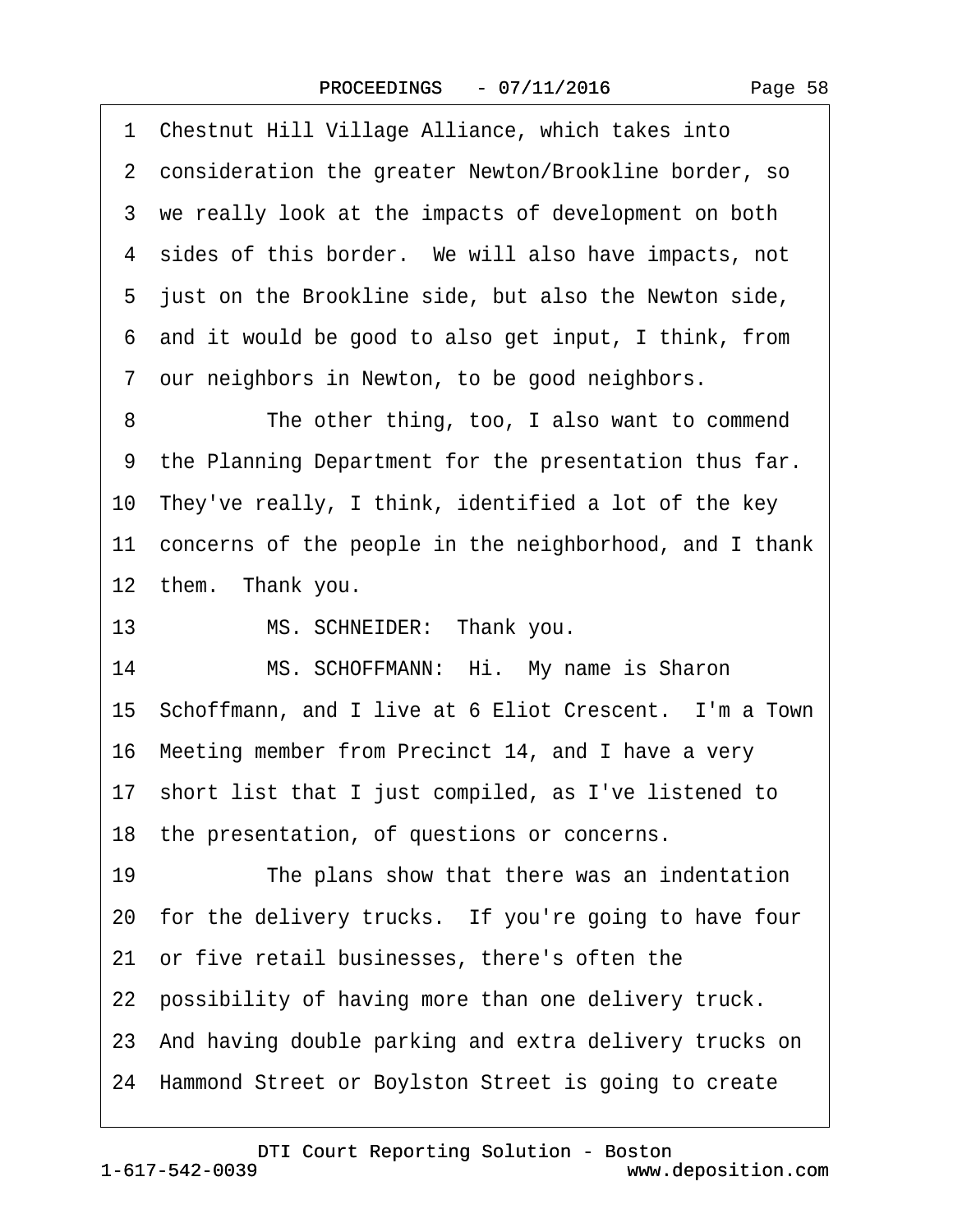·1· terrible traffic problems that already exist, as you've 2 heard from others. But putting a big truck there with 3 ramps and delivery trucks -- deliveries that often last 4 for a half an hour, so it's going to create huge 5 traffic backups.

6 I know, from living nearby, that it's already ·7· treacherous for pedestrians in that whole intersection. 8 I know, from living nearby, that it's treacherous for 9 drivers because we have to mind for pedestrians. If 10 you're adding 45 units, it could easily be 90 people.

11 And the reasoning is that those people are not 12 going to congest -- be in and out of the parking lot 13 because supposedly they're retired. They're going to 14 be pedestrians. And I know that I'm over 55, and I 15 have no plans to retire. And there are many here who 16· are over 55, including the people presenting the 17· project.· They're not retired.· So with more commercial 18 businesses and more residents, there will be more 19· pedestrians, and I worry, as a driver, that that will 20 create safety issues for me and for the pedestrians. 21 **It was presented that the driveway would be** 22 for two-way traffic. And if there are cars parked 23 there or idling there, and maybe even on both sides, is 24· there any room for two-way traffic when that's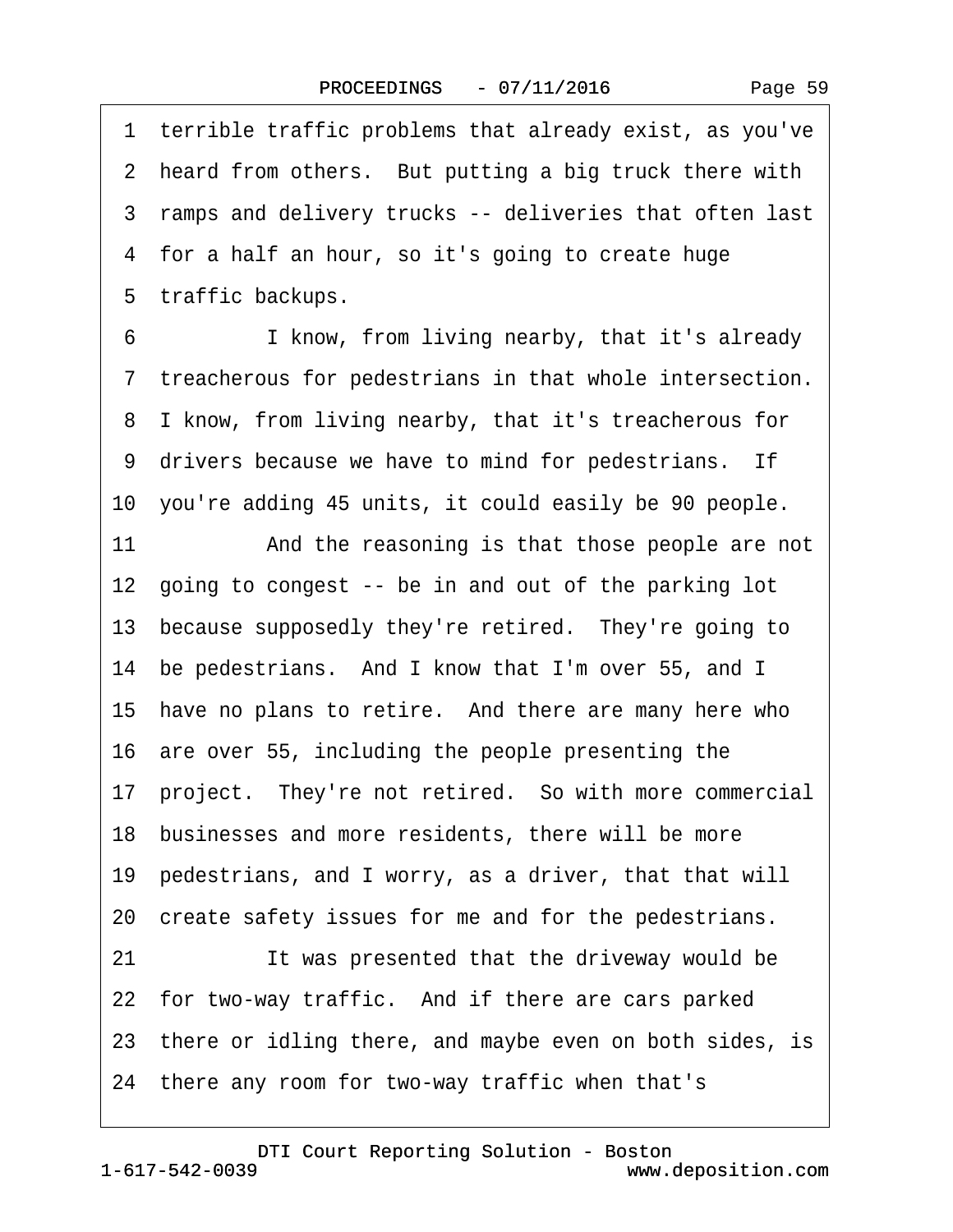| I also know, from living in this neighborhood<br>$\overline{2}$<br>3 for over 20 years, that the parking lot where Star<br>4 Market is has flooded many times and is terribly<br>5 flooded during big rain storms, sometimes to the point<br>6 of covering cars in the parking lot. And I'm wondering<br>7 how that might impact the basement level where the<br>8 parking is under this building. Thank you.<br>MS. SCHNEIDER: Thank you.<br>9<br>MR. BARKAN: Good evening. My name is Peter<br>10<br>11 Barkan. I am an owner, developer, and manager of<br>12 affordable housing, most of it elderly, about 1,500<br>13 units. My business also manages about 2,200 units of<br>14 residential, mostly high-rise buildings around the<br>15 Boston area and up and down the east coast, so I have<br>16 some experience with both the 40B process and the<br>17 operations of multifamily buildings.<br>18<br>My assessment is that this parking scheme is<br>19 implausible. You started with the idea that this<br>20 driveway is about as wide as this row of seats, and |
|--------------------------------------------------------------------------------------------------------------------------------------------------------------------------------------------------------------------------------------------------------------------------------------------------------------------------------------------------------------------------------------------------------------------------------------------------------------------------------------------------------------------------------------------------------------------------------------------------------------------------------------------------------------------------------------------------------------------------------------------------------------------------------------------------------------------------------------------------------------------------------------------------------------------------------------------------------------------------------------------------------------------------------------------------------------------------------|
|                                                                                                                                                                                                                                                                                                                                                                                                                                                                                                                                                                                                                                                                                                                                                                                                                                                                                                                                                                                                                                                                                |
|                                                                                                                                                                                                                                                                                                                                                                                                                                                                                                                                                                                                                                                                                                                                                                                                                                                                                                                                                                                                                                                                                |
|                                                                                                                                                                                                                                                                                                                                                                                                                                                                                                                                                                                                                                                                                                                                                                                                                                                                                                                                                                                                                                                                                |
|                                                                                                                                                                                                                                                                                                                                                                                                                                                                                                                                                                                                                                                                                                                                                                                                                                                                                                                                                                                                                                                                                |
|                                                                                                                                                                                                                                                                                                                                                                                                                                                                                                                                                                                                                                                                                                                                                                                                                                                                                                                                                                                                                                                                                |
|                                                                                                                                                                                                                                                                                                                                                                                                                                                                                                                                                                                                                                                                                                                                                                                                                                                                                                                                                                                                                                                                                |
|                                                                                                                                                                                                                                                                                                                                                                                                                                                                                                                                                                                                                                                                                                                                                                                                                                                                                                                                                                                                                                                                                |
|                                                                                                                                                                                                                                                                                                                                                                                                                                                                                                                                                                                                                                                                                                                                                                                                                                                                                                                                                                                                                                                                                |
|                                                                                                                                                                                                                                                                                                                                                                                                                                                                                                                                                                                                                                                                                                                                                                                                                                                                                                                                                                                                                                                                                |
|                                                                                                                                                                                                                                                                                                                                                                                                                                                                                                                                                                                                                                                                                                                                                                                                                                                                                                                                                                                                                                                                                |
|                                                                                                                                                                                                                                                                                                                                                                                                                                                                                                                                                                                                                                                                                                                                                                                                                                                                                                                                                                                                                                                                                |
|                                                                                                                                                                                                                                                                                                                                                                                                                                                                                                                                                                                                                                                                                                                                                                                                                                                                                                                                                                                                                                                                                |
|                                                                                                                                                                                                                                                                                                                                                                                                                                                                                                                                                                                                                                                                                                                                                                                                                                                                                                                                                                                                                                                                                |
|                                                                                                                                                                                                                                                                                                                                                                                                                                                                                                                                                                                                                                                                                                                                                                                                                                                                                                                                                                                                                                                                                |
|                                                                                                                                                                                                                                                                                                                                                                                                                                                                                                                                                                                                                                                                                                                                                                                                                                                                                                                                                                                                                                                                                |
|                                                                                                                                                                                                                                                                                                                                                                                                                                                                                                                                                                                                                                                                                                                                                                                                                                                                                                                                                                                                                                                                                |
|                                                                                                                                                                                                                                                                                                                                                                                                                                                                                                                                                                                                                                                                                                                                                                                                                                                                                                                                                                                                                                                                                |
|                                                                                                                                                                                                                                                                                                                                                                                                                                                                                                                                                                                                                                                                                                                                                                                                                                                                                                                                                                                                                                                                                |
|                                                                                                                                                                                                                                                                                                                                                                                                                                                                                                                                                                                                                                                                                                                                                                                                                                                                                                                                                                                                                                                                                |
| 21 somebody's going to make a turn of a car and change it                                                                                                                                                                                                                                                                                                                                                                                                                                                                                                                                                                                                                                                                                                                                                                                                                                                                                                                                                                                                                      |
| 22 from an inbound to an outbound car without taking it                                                                                                                                                                                                                                                                                                                                                                                                                                                                                                                                                                                                                                                                                                                                                                                                                                                                                                                                                                                                                        |
|                                                                                                                                                                                                                                                                                                                                                                                                                                                                                                                                                                                                                                                                                                                                                                                                                                                                                                                                                                                                                                                                                |
| 23 down into the garage while there's a bunch of cars                                                                                                                                                                                                                                                                                                                                                                                                                                                                                                                                                                                                                                                                                                                                                                                                                                                                                                                                                                                                                          |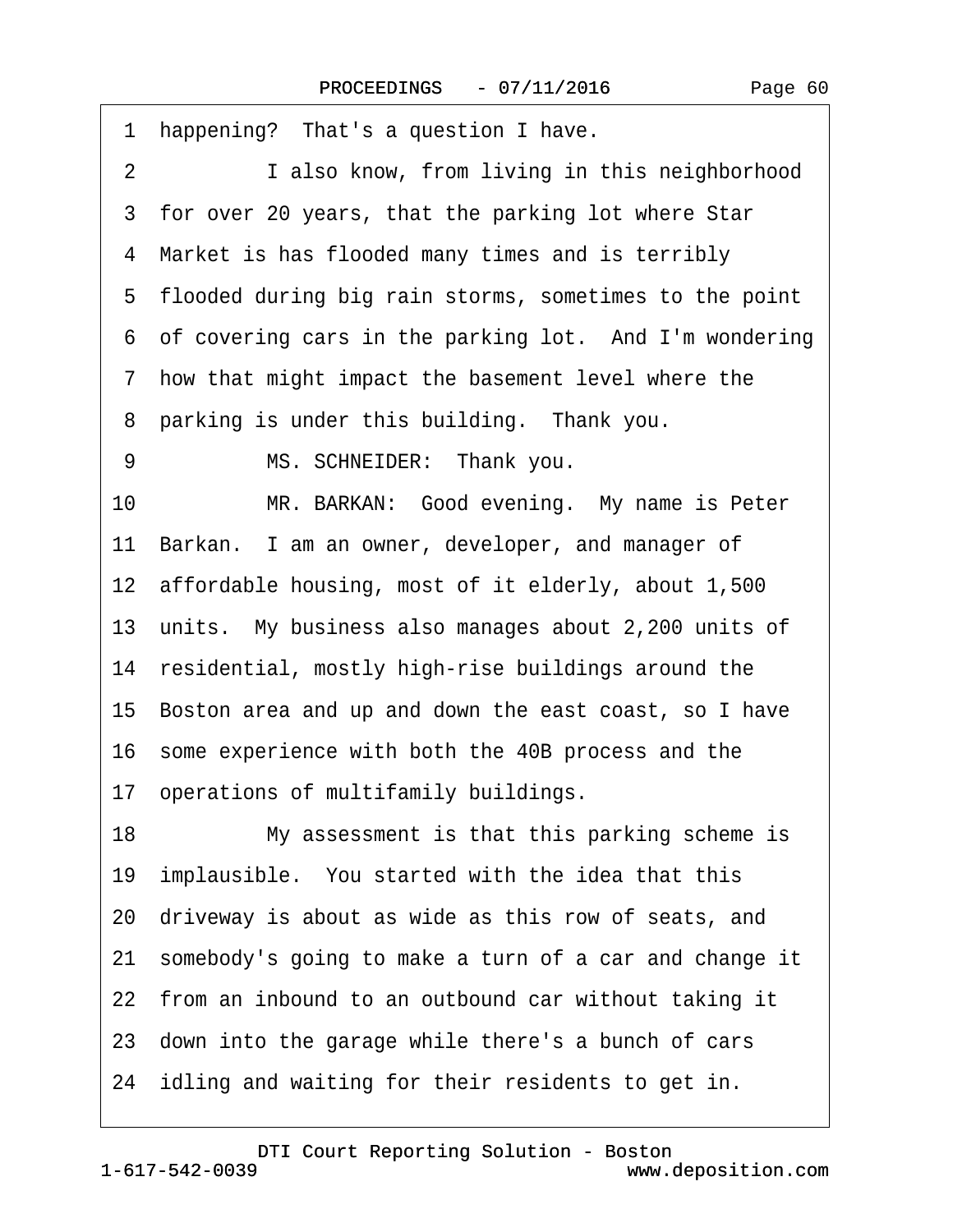1 Secondly, I'll tell you from my experience 2 with affordable housing and elderly housing is that 3 they all have cars. They all want cars. I would ·4· believe that there's demand for at least one car per 5 unit. And to make this project economically feasible, 6 the developer is going to want to rent every single ·7· space that they can, probably not leaving any for the 8 retail use.

9 • **As a resident of 20 Glenoe Road around the** 10 corner here, I can tell you that that Hammond Street is 11 tight, even not at rush hour. If you ever drive down 12 there, cars on the sides of the street always encroach 13· on the middle lanes because it's just narrow.

14 • And now you're going to put one delivery space 15· to accommodate not only the four businesses in this new 16· development but the six owned by the gentleman who 17 spoke earlier and half a dozen others around here. And 18· to think that only one delivery van is going to arrive 19 at the same time -- and by the way, there's not going 20· to be any selfish shopper who says, well, I'm just 21 going to pop in for a minute. So that's completely 22 implausible. 23 • **Another issue that I think the study needs to** 

24 look at is the foundations. So I'm sure that they've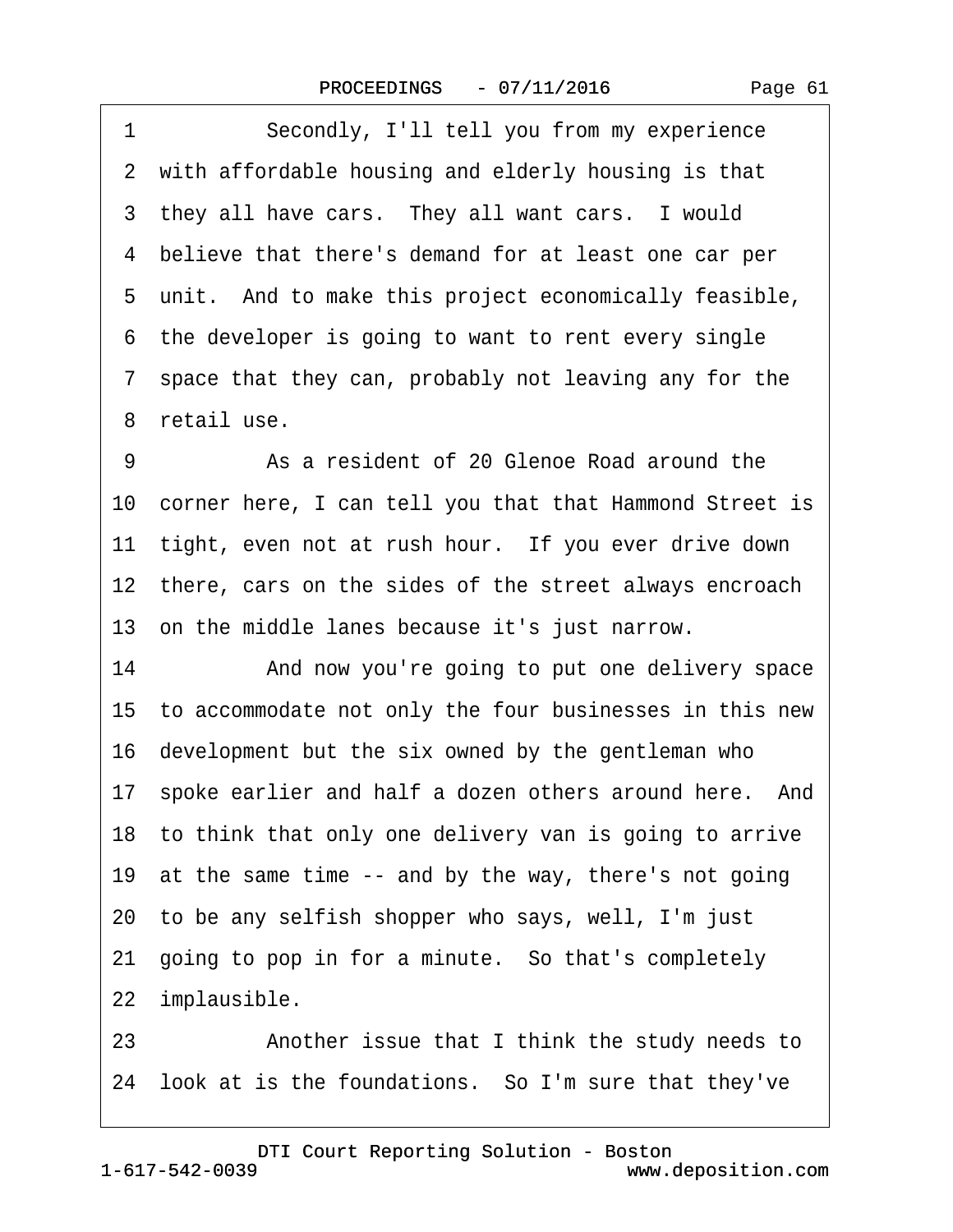·1· drawn this parking garage utilizing the full zero- 2 lot-line foundations, and yet they've said that the 3 foundations need to come in from the lot lines. So now ·4· how many parking spaces do you actually cut out when 5 you shrink a foot and a half on any side of that ·6· garage?· I think it's probably substantial. 7 • Finally, the valet service. We're talking 8 about at least one person 24/7 and a second person at ·9· rush hour.· So that's four people employed just for the 10· one permanent position, plus whatever else, so maybe 11 six jobs to run this parking operation, and they're 12 talking about economic feasibility. So it just doesn't 13 add up here to say we need the mass of the building to 14· generate economic feasibility, but we're going to 15· create hundreds of thousand of dollars of annual 16 expense to deal with this parking. 17 I'll leave you with that. Thank you. 18 MS. CHUNG: My name is Jeannie Chung. I live 19· at 14 Jefferson Road, which is, if you go eastbound on 20· Route 9, the third block from the proposed 21 development. 22 **I** also apologize to the board. I didn't have 23 any well-versed comments. I just found about this 24 meeting last night, and there are a lot of emails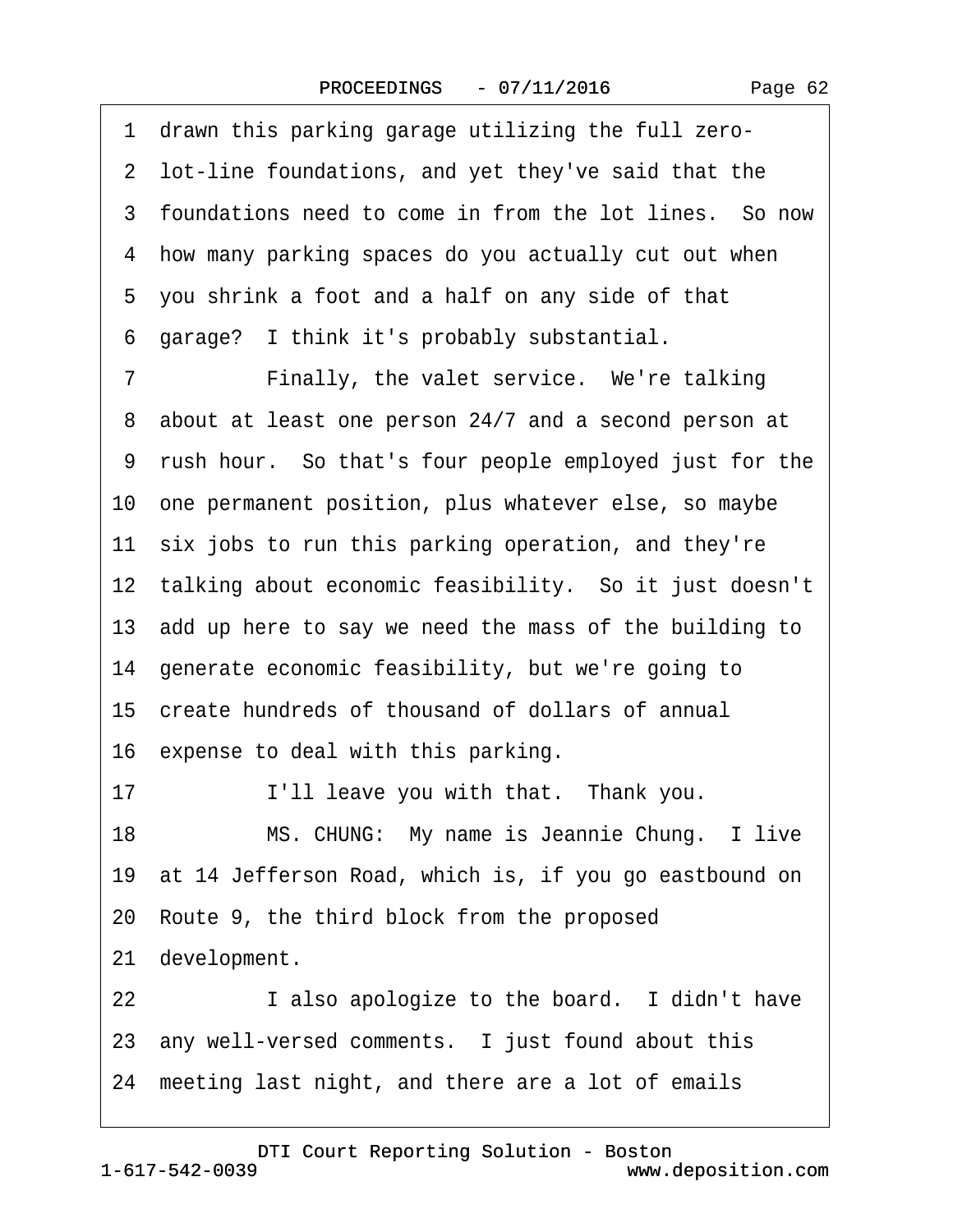1 circulating among the neighbors who are just finding ·2· out about this, and I'm sure at the next town hall 3 meeting there may be a lot more people attending. 4 I first just wanted to let the developers also ·5· know that I am not opposed to some sort of development 6 going on in that corner. Currently, right now, it's a 7 little bit of an eyesore. But I think what you're ·8· proposing has a complete lack of respect and a lack of 9 understanding for the neighbors and people who live 10· there. 11 There are a lot of assumptions that were made 12 and, again, I haven't looked at all the "studies" that 13· have been done, but I know Mr. Beck had made a lot of 14 assumptions about 55 and older people playing golf in 15· off-hours.· And I'm planning on working 'till I'm 80, 16 so I'm not quite sure where he's finding these people 17 over the age of 55 who really don't work. 18 • From a practical standpoint, I'm actually here 19 speaking to you as a mother of two little girls. We 20 are a neighborhood. We are a community. There are 21 multiple schools in this area. We have the Chestnut 22 Hill School, which is where my kids attend across 23 Route 9, you have Park School. 24 My kids right now can't even bike or walk to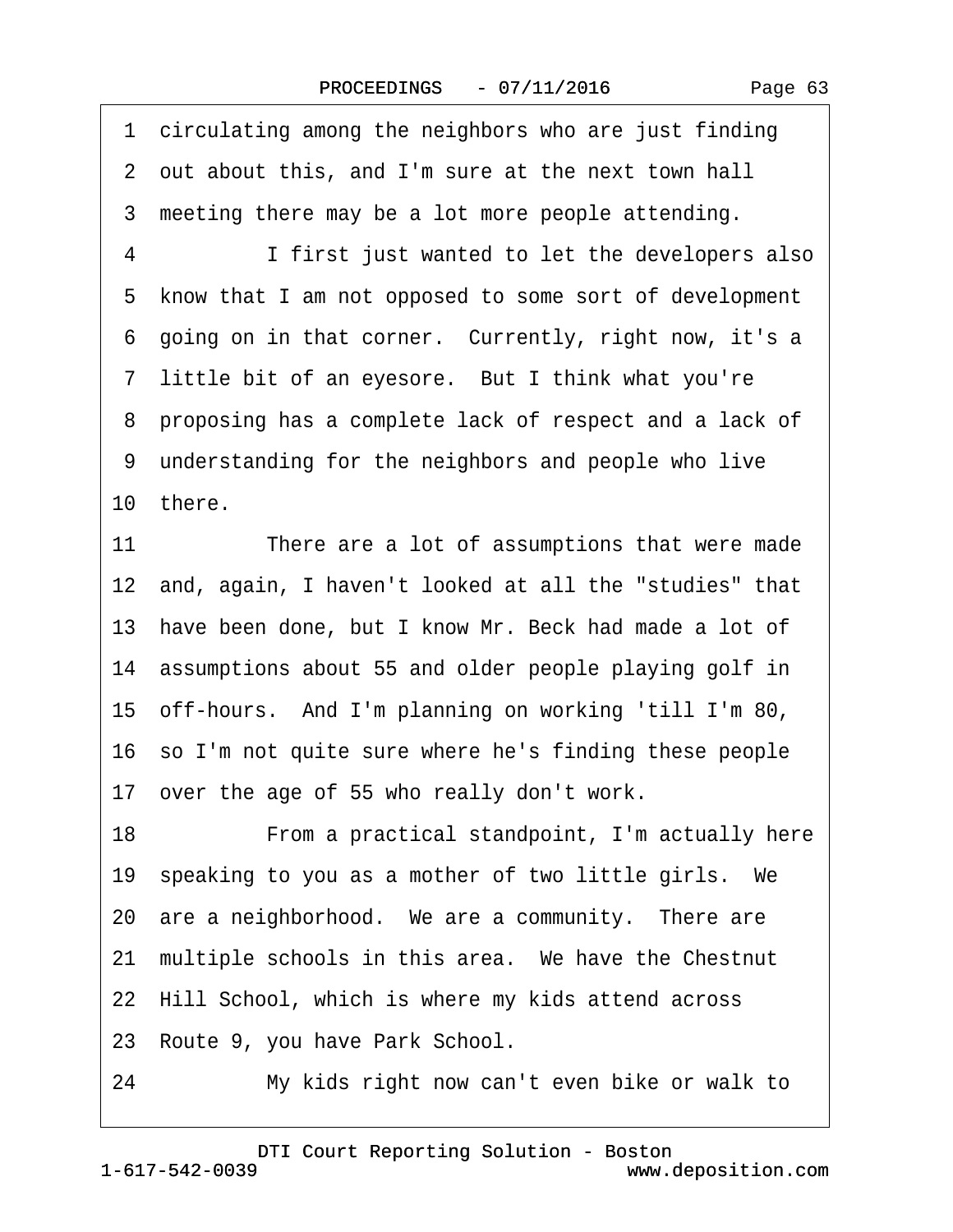1 school down Route 9 because I'm concerned about even 2 the exit and entrance to Peet's Coffee, which has a lot 3 more of a sight line than the current proposed driveway 4 that they have. So I won't risk my children walking ·5· down Route 9, possibly getting hit by a car coming out ·6· of Peet's Coffee, which has a much smaller proposed 7 lot. Kids need to be able to bike -- to be able to ·8· cross Route 9. 9 **· · · · So I understand that Mr. Beck was telling us** 10· that when cars exit in the morning, they're exiting 11 eastbound. I have a question about what happens 12 after hours when people return home when they're coming 13 from Boston and they're coming westbound on Route 9. 14· One gentleman previously mentioned that the whole 15· neighborhood gets affected by the cut-throughs.· So I 16 currently know that when a lot of people come home, 17· they come down Route 9 westbound and they cut through 18 on Heath Street to avoid this light. It affects 19 streets all over the neighborhood. 20 • And I'm actually embarrassed to admit that 21 even -- these places that are currently in business on 22· Hammond Street, such as Oishii or even the little 23 diner, there's no parking. People double park to run 24 in to get something. It takes one car, one car, to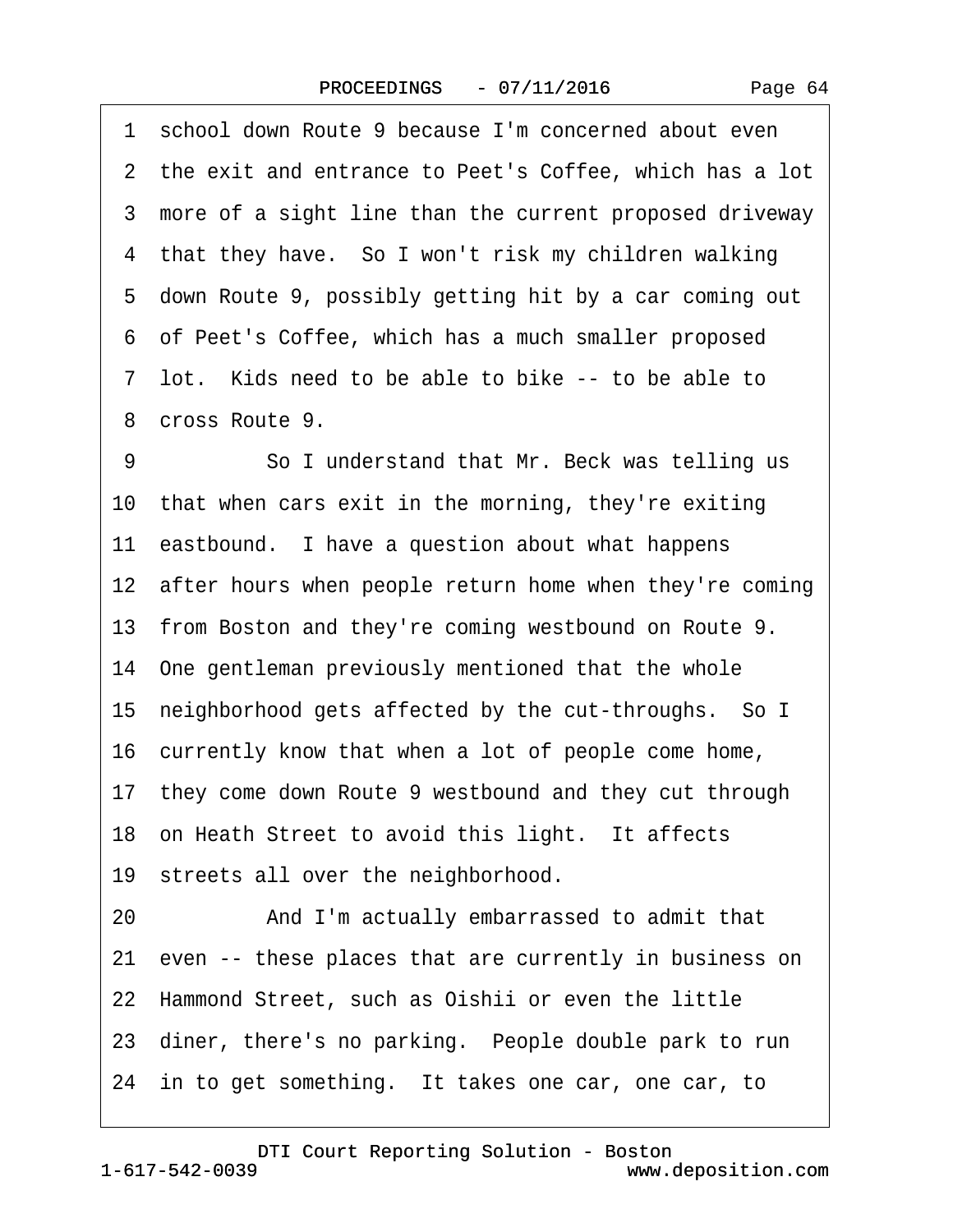·1· back up all of Hammond down to the rotary past the fire 2 station.

3 **3** • • So this is not something that's just affecting 4 this area. It affects my friends on Newton Street by 5 the rotary, everything gets blocked up, and also the ·6· safety of a neighborhood that has a lot of little kids.

7 **••** And interestingly, the demographics of the 8 neighborhood are changing. On Randolph, Jefferson, 9 Harris alone, multiple homes are being turned over with 10 small children entering the neighborhood, and we really 11 can't have this sort of structure going up.

12 And, again, I think the developers have to 13 understand that we would embrace something in this 14 area. It just really has to fit within the culture and

15 the neighborhood feel. Thank you.

16 MS. GROSS: Hi. I'm Julie Gross. I'm at

17· 629 Hammond Street, Hammondswood.· I'm a trustee on the

18· board, and I just really want to echo -- all of us,

19· actually.· We have about eight people here who wanted

20· to echo what Maria Morelli -- all the points she made,

21 specifically with, you know, the size and the height,

22 the parking, the traffic, the loading zone. I feel

23 like she actually really expressed everything we were

24 concerned with. And we've, you know, written letters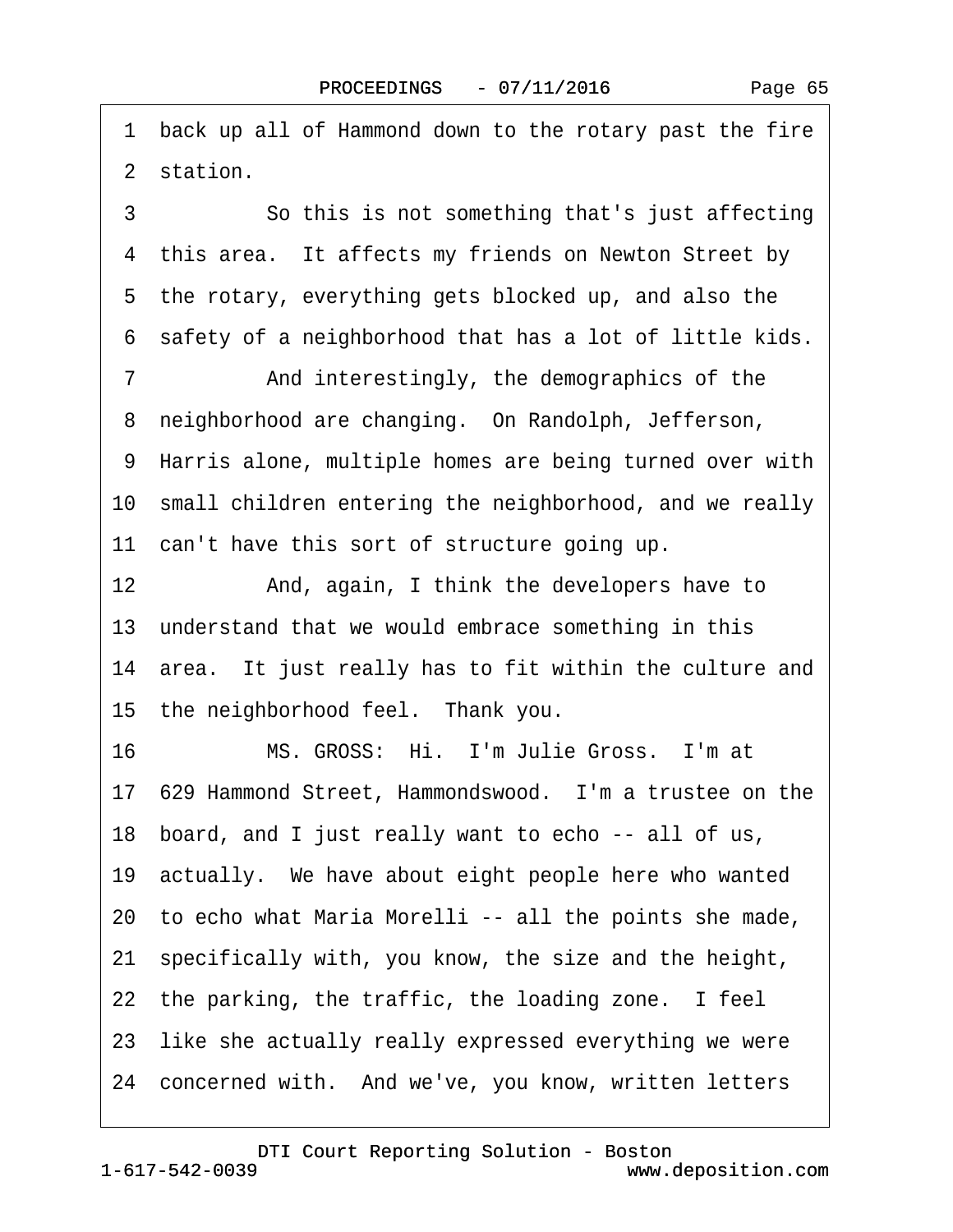1 with more detail, so I won't go into it. But just, 2 again, thank you, Maria, for a great presentation. 3 MR. NANGLE: Hi. I'm Richard Nangle. I'm a 4 Town Meeting member with Precinct 15. I live at ·5· 854 Hammond Street. 6 **In the past couple of years, I've seen** 7 something that I never sort of anticipated, which is, 8 as one previous speaker mentioned, there's traffic ·9· backing up past my house, which is next to a town 10· garage, next to a golf course, and going all the way 11 back to the rotary. 12 **· · · So when you consider that and you consider the** 13· impact of this development on that and then you 14 consider -- and I don't know how many people in this 15· room know this, but the Baldwin School is being 16· considered as a possible elementary school, which means 17· that Baldwin would be demolished in its present state, 18 rebuilt to three times its current size. 19 **· · ·** It would also be the least walkable school in 20· Brookline, drawing from a very large geographic area. 21· More than 80 percent of the people who sent their kids 22 to that school would be driving them. It would be 23· insane, and that needs to be taken into account. I 24 hope the ZBA will coordinate with the school department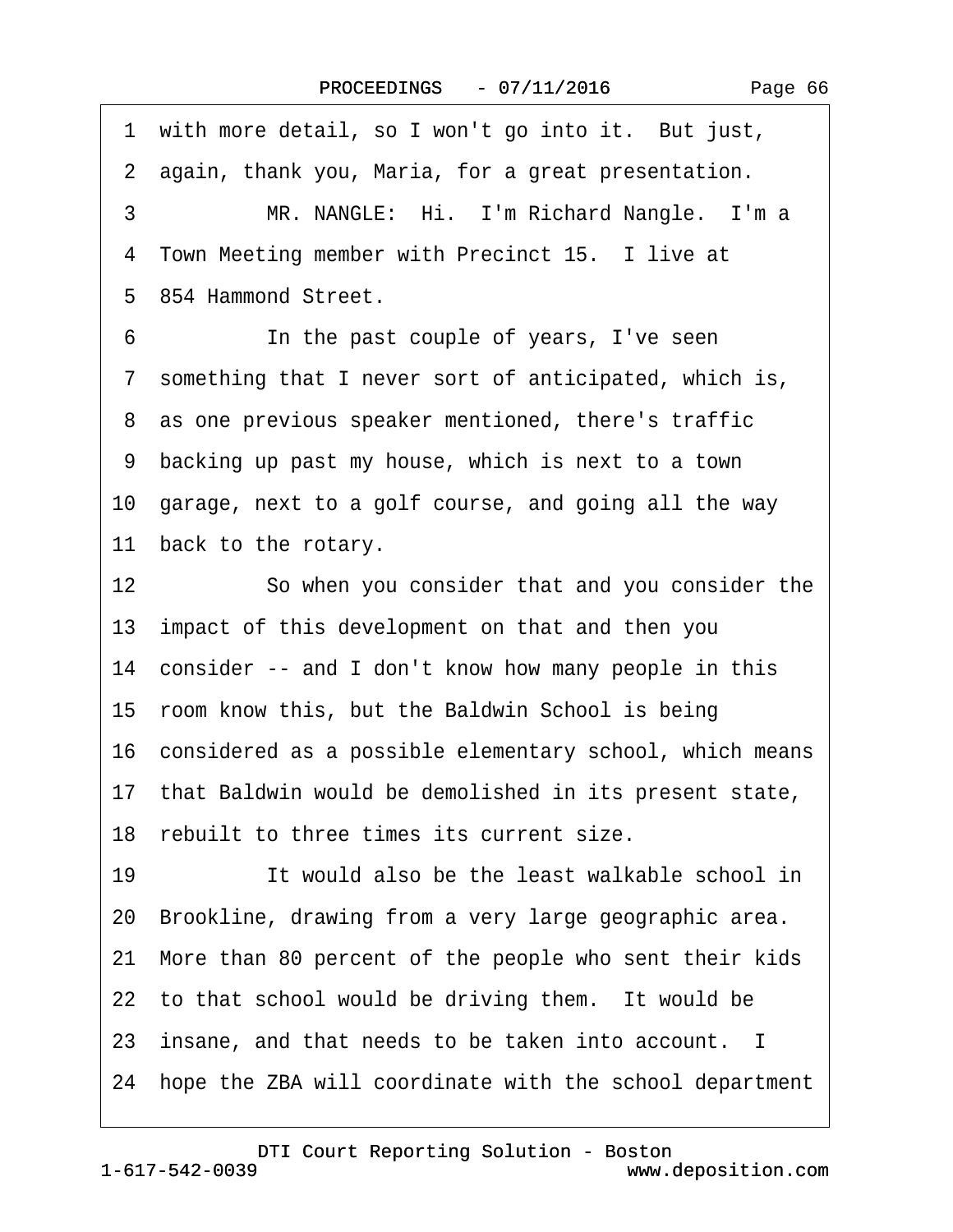1 for any traffic studies that are going on. But what's 2 happening at the Baldwin School -- what may happen 3 there needs to be part of this conversation. Thank 4 you. 5 M.S. ROBINSON: Hi. I'm Donna Robinson. I'm a ·6· resident, 19 Pine Road, and I represent both -- and my 7 husband, Chris. We've lived there for almost 35 years. 8 And I don't have anything really prepared. I ·9· just wanted to also back up the previous comments about 10 the scale, the traffic. In the 35 years I've lived 11 here, I've never seen traffic this way. I can't get 12 out to Pine Road to get onto Hammond. I have to go via 13 Heath -- Woodland and Heath, so it's really become a 14 big issue. 15 But I really feel that this project, as 16· described, is really not sensitive at all to what I 17· feel is the Chestnut Hill that we moved to more than 30 18 years ago. It's -- the scale is completely off from 19 anything surrounding it. It is a structure that is 20· placed on the smallest amount of space. 21 When I see that the doorways open onto the 22 street, I'm also thinking of our winters and the snow 23 which is going to possibly -- well, just use the word

24· "snow" there and think about that for just last winter.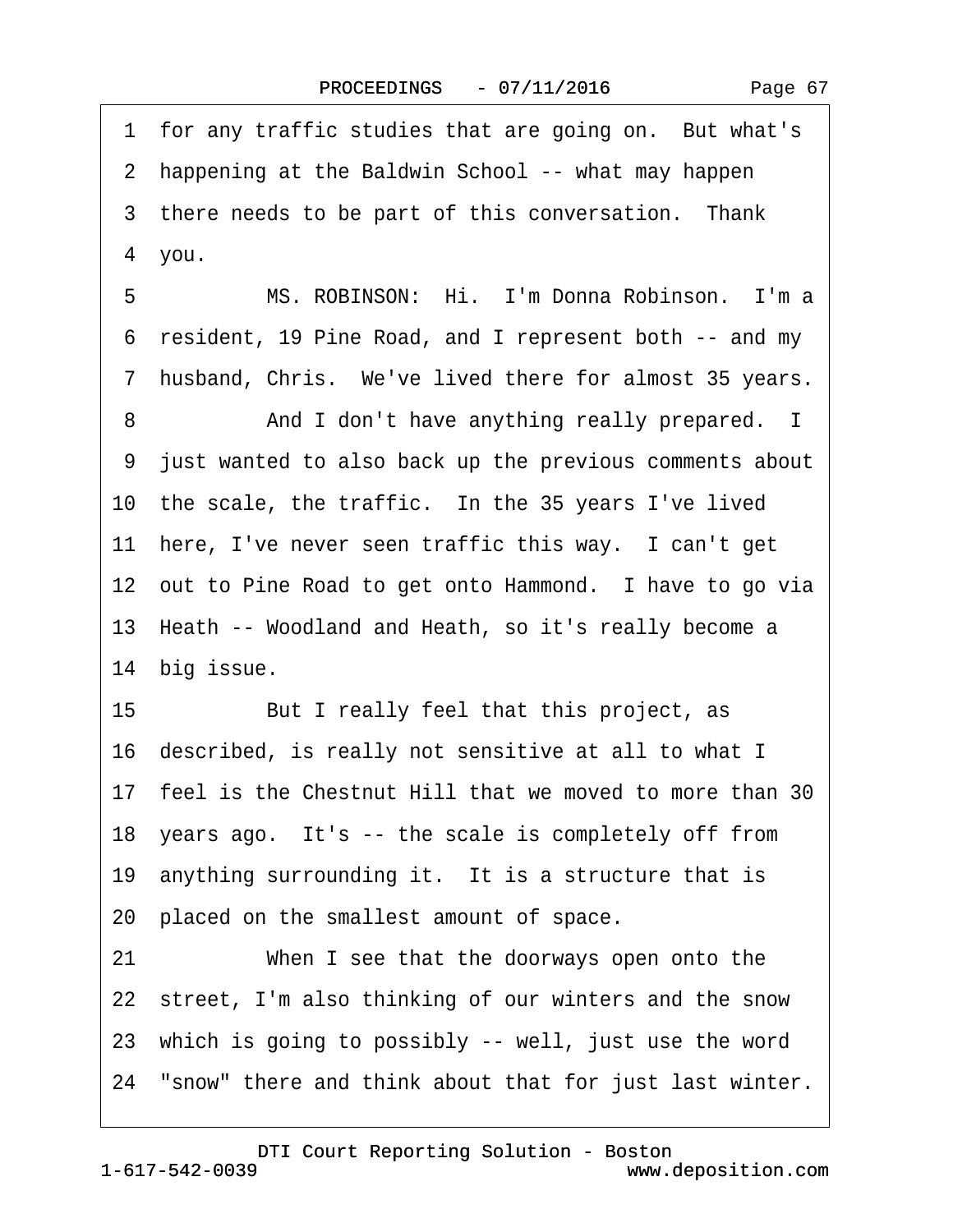| 1<br>And I'm also concerned that there is very           |
|----------------------------------------------------------|
| 2 little -- there's no outside space. There's no green   |
| 3 space. There certainly will be no trees.               |
| And I would just beg that you consider some of<br>4      |
| 5 those concerns: the scale, the green space, and what   |
| 6 it looks like to the rest -- it's not sensitive to the |
| 7 other buildings around it and to the neighborhood      |
| 8 around it, I feel. I certainly support a structure     |
| 9 there of this type, but not the scale. Thank you.      |
| 10<br>MS. SCHNEIDER: Thank you.                          |
| 11<br>MS. LEVENTHAL: I'm Sherry Leventhal again, at      |
| 12 18 Pine Road, and I just want to reiterate what       |
| 13 everyone else has said.                               |
| 14<br>But I also want you all to consider how            |
| 15 difficult it is for emergency vehicles to get down    |
| 16 Hammond Street during rush hour today where school    |
| 17 isn't even in session. The traffic was backed up past |
| 18 Pine Road. I couldn't get out. And there is no way a  |
| 19 fire engine or an ambulance could get in, or for sure |
| 20 couldn't get to this -- easily get to this project    |
| 21 where you're going to have senior citizens living,    |
| 22 which I consider much older than 55.                  |
| And I also wanted to say that many of us that<br>23      |
| 24 are over 55 -- not just one car. We have two cars. My |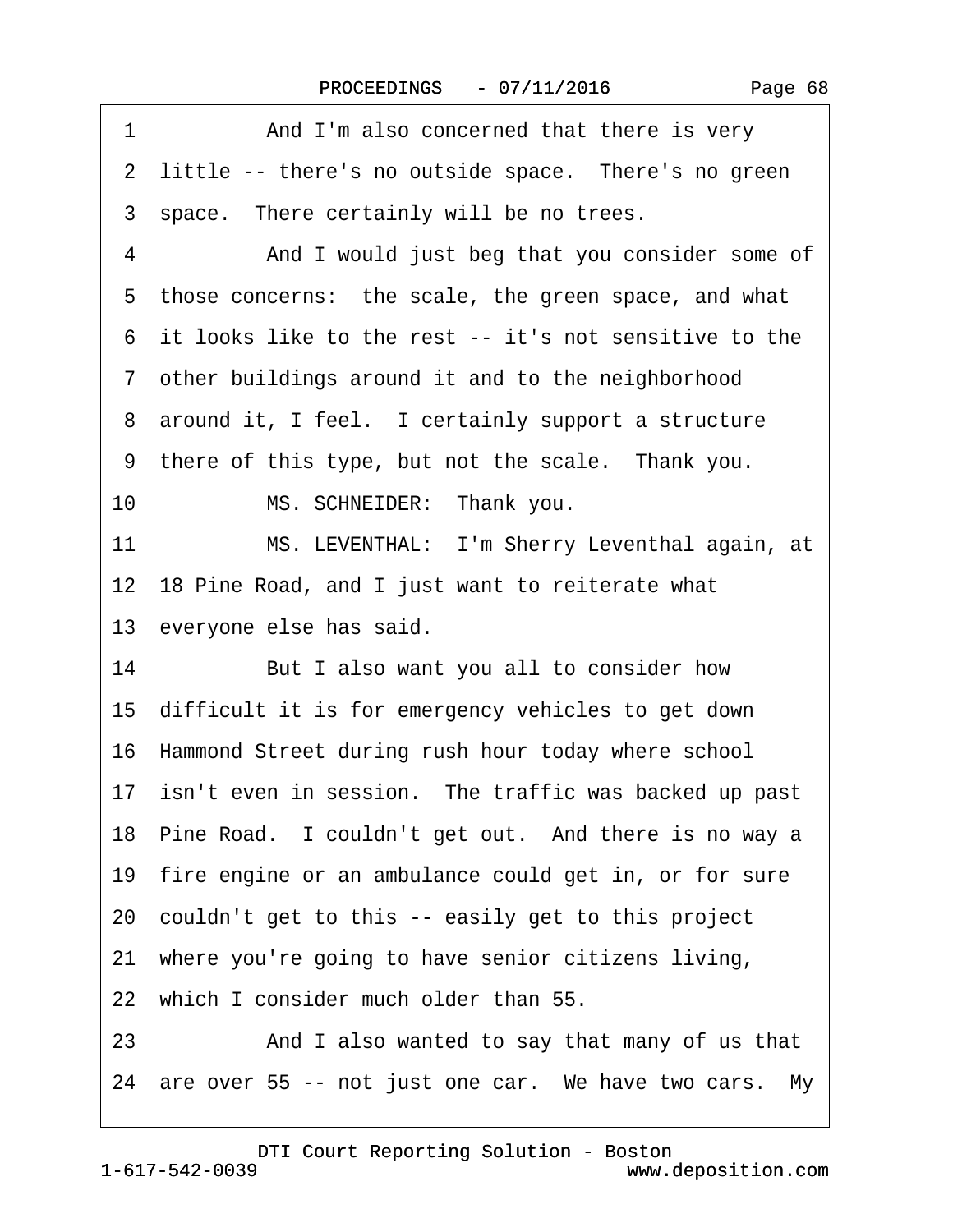1 husband has his own car. So I think that garage is ·2· going to be filled, and I think it's going to be a 3 nightmare to get in and out of there. 4 And I think the people that do live next door 5 are going to have a lot of congestion and idling cars ·6· and people trying to get in and people trying to get 7 out and there will be a queue on Route 9. And it's 8 just -- it's already a nightmare. 9 • • And this is just -- I think you're taking this 10· infrastructure on Route 9 and Hammond that was built in 11 the 1920s when there was no density there and it has 12 been overtaxed and overtaxed with all of these 13 residential units and now we're throwing 45 more 14 residential units, which I bet will have two cars a 15 unit if the people are married or living together or 16· something, and it's going to be -- you are breaking the 17· back of a dysfunctional traffic flow right now if you 18 approve this project the way it is. Thank you very 19 much. 20 MR. SHAFRANSKIY: Hello. My name is Sergey 21· Shafranskiy.· I live at 1164 Boylston Street, right 22 next door. 23 • And just for -- so because of -- all concerns 24 were raised. There's nothing else to say except for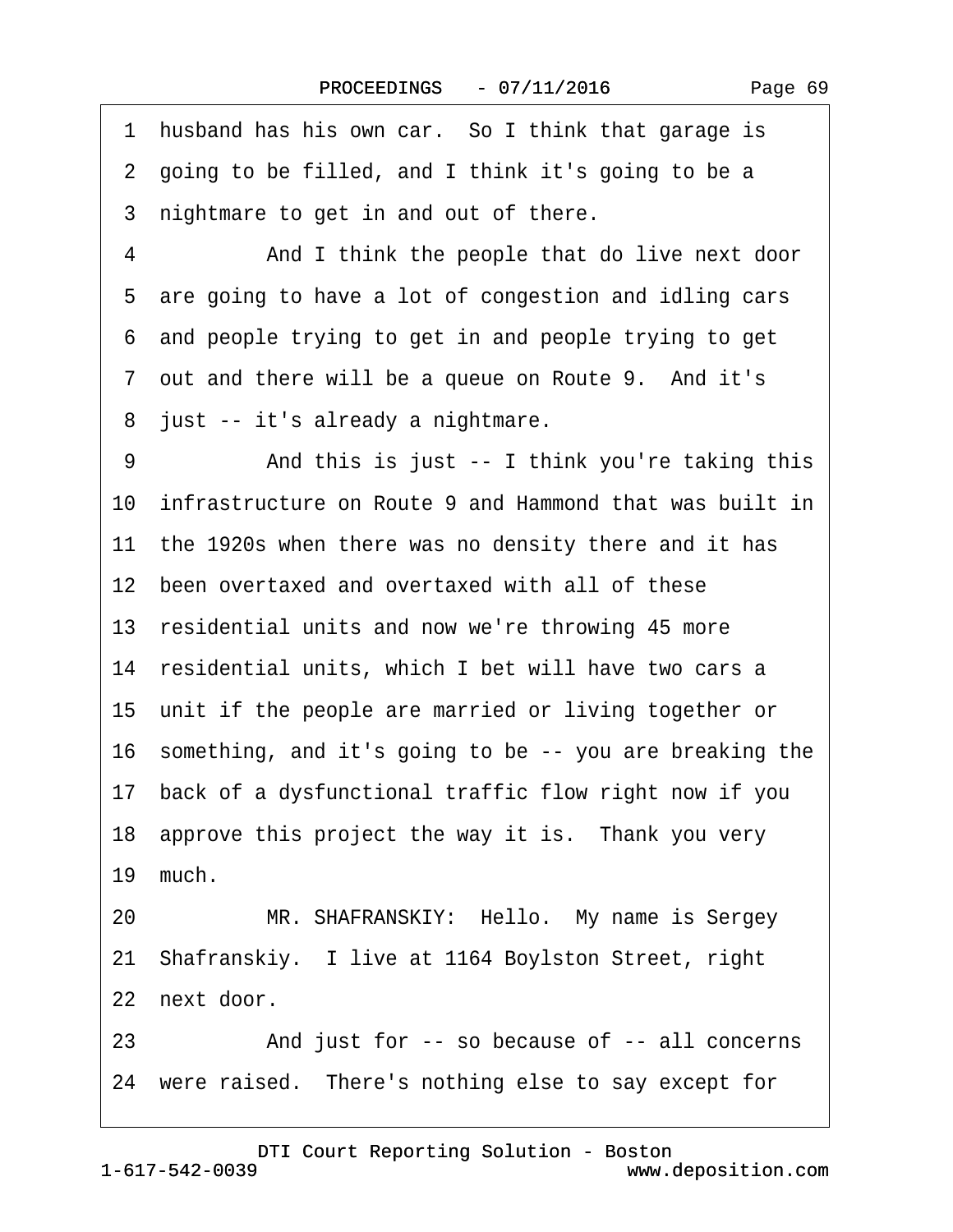|  | Page 70 |  |
|--|---------|--|
|--|---------|--|

| 1 only one. Maybe it sounds a little selfish, but it is    |
|------------------------------------------------------------|
| 2 next door, right to the parking lot or wherever, the     |
| 3 driveway, and the neighbors above me -- I'm going to     |
| 4 raise only one issue, health issue.                      |
| Who did research about idling engines right                |
| next to my windows? Not only do we lose all of the         |
| 7 light, as mentioned before -- because nobody said we'd   |
| 8 lose all trees and all the green stuff. But also         |
| 9 because the building is so close and it also was         |
| 10 proposed like four feet between the -- also mentioned   |
| 11 between my building.                                    |
| 12<br>And I think the garage itself is right on the        |
| 13 borderline, so it's four feet between the foundation of |
| 14 my building and theirs. So we're talking -- we're       |
| 15 still talking -- doesn't matter what the gentleman from |
| 16 the parking company promised you, but I'll tell you any |
| 17 hydraulics, it will shake so it will be some noise, it  |
| 18 will be some vibration issues, and it's, too, very      |
| 19 close to my building, my apartment. So I worry about    |
| 20 me, myself, my kids, and everyone who lives next to me. |
| 21 So thank you. Thank you very much.                      |
| MS. SCHNEIDER: Is there anyone else here from              |
| 23 the public who would like to make comments tonight?     |
| I just want to remind everyone there will be               |
| 22                                                         |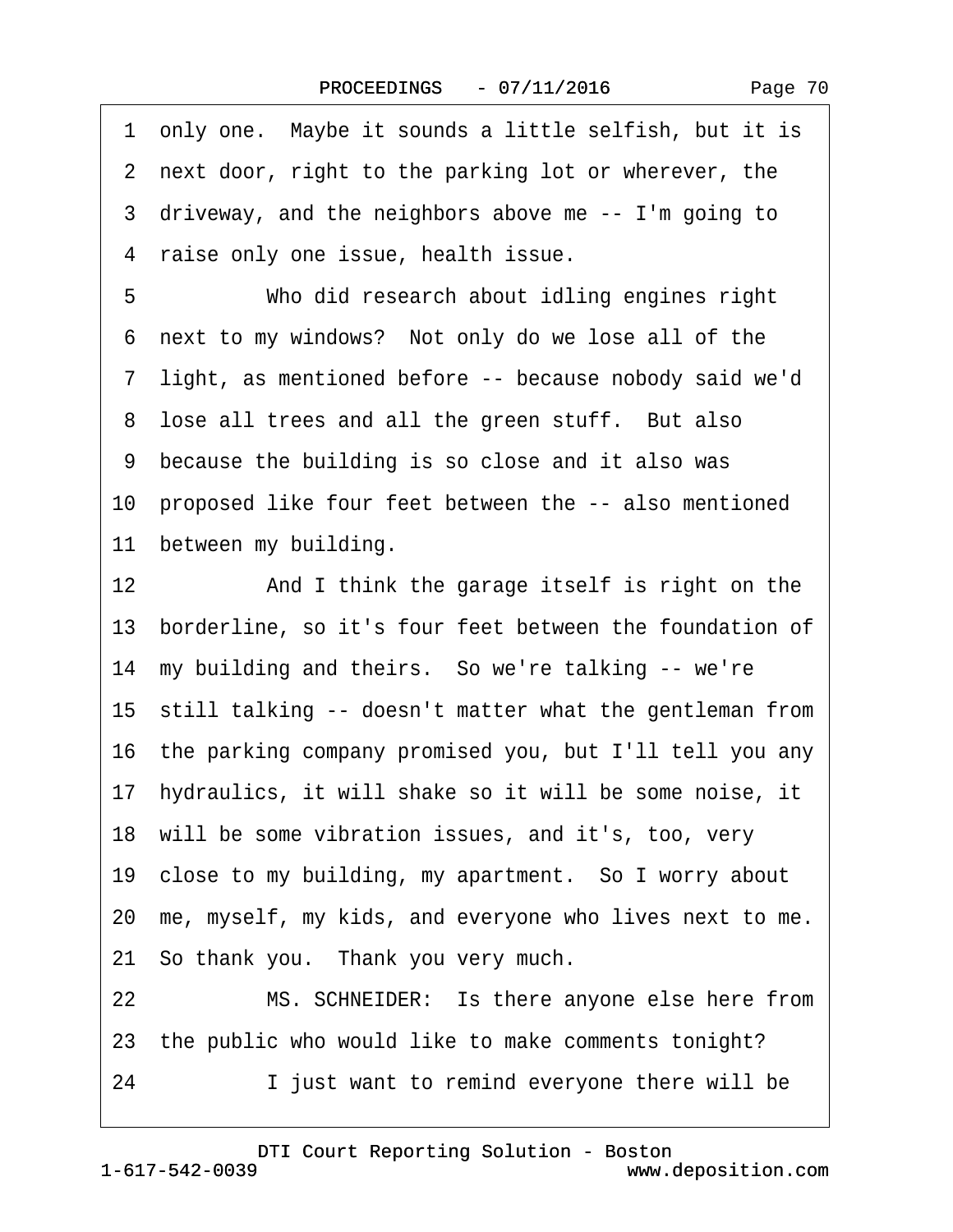·1· further opportunities for comments, and I would 2 encourage everyone, to the extent that you have not ·3· yet, please do feel free to submit written comments to 4 us. It is very helpful to the process. 5 Yes? 6 MS. KHAN: Janice Khan, Town Meeting member, ·7· Precinct 15. 8 So one of the issues that I -- I was glad to ·9· see the -- I would really like to hear from the fire 10 department whether or not there is actually -- has 11 been -- whether the plans have been looked at by the 12 fire chief yet or, you know, whether, you know, there 13 are concerns for public safety and ... 14 MS. SCHNEIDER: I believe he did submit a 15 letter. 16 You submitted something; correct? 17 MR. MCEACHERN: I did. I can answer those 18 questions. 19 MS. SCHNEIDER: Why don't you come on up 20· and -- thank you. 21 MR. MCEACHERN: Deputy McEachern, Brookline 22 Fire Department. I'm in charge of fire prevention 23 currently. 24 We did review the plans. As proposed, the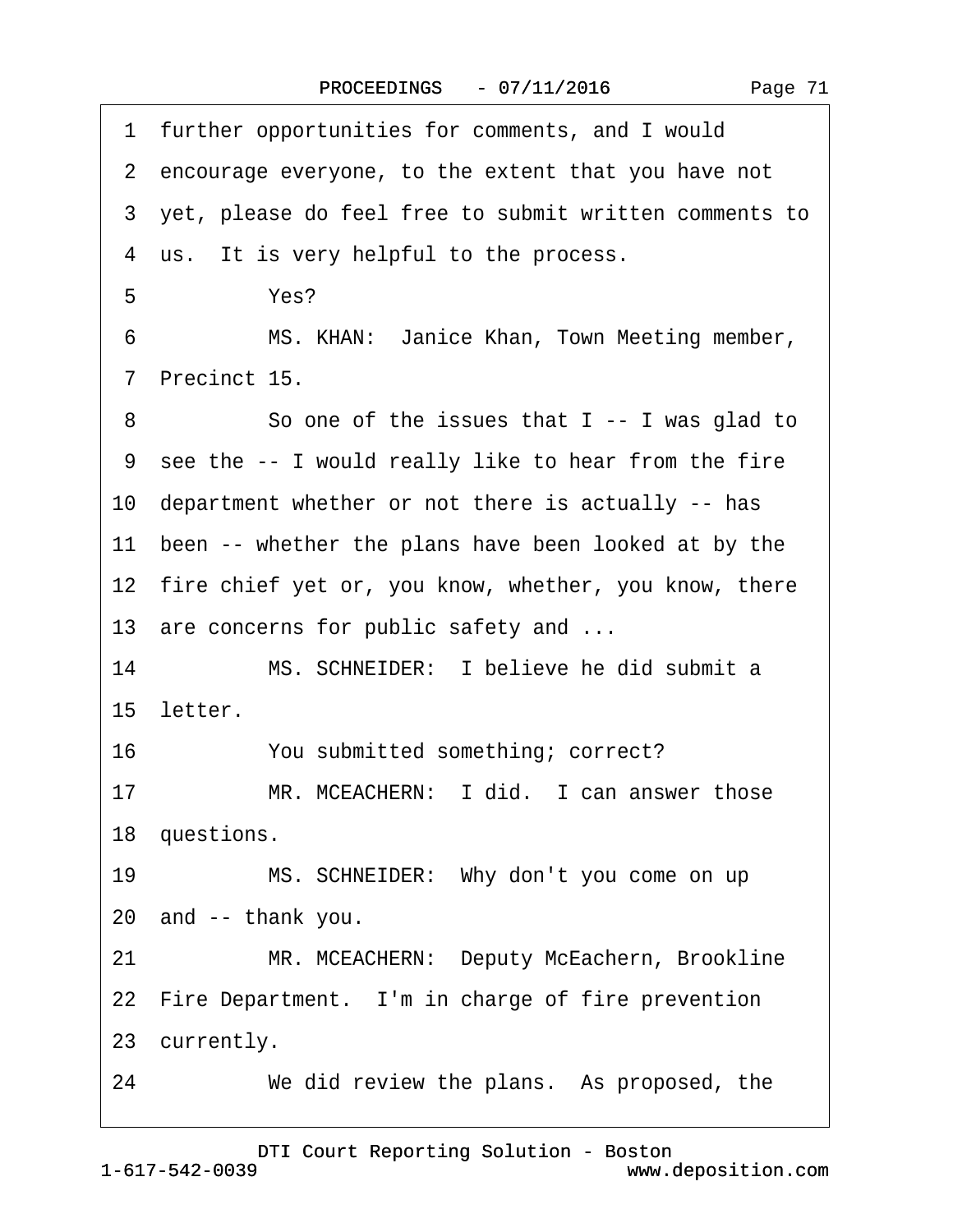·1· building does meet all the fire codes, so we didn't 2 have a lot of concern as far as fire code or even 3 access to the building. 4 **· · · · · To answer your question previously about** 5 responding, you know, to emergencies, I did not look ·6· into the -- you know, what that might generate as far 7 as call volume for us. But pretty much every building ·8· on Hammond Street or on Boylston Street, we're kind of ·9· stuck parking on the main thoroughfare -- you know, the 10 road, so that would be an issue obviously, so ... 11 • Anything further? 12 MS. SCHNEIDER: I'm sorry. When you say that 13· you're stuck parking on the main thoroughfare, to serve 14 this building, would you envision that emergency 15 vehicles would park on Route 9 or on Hammond? 16 MR. MCEACHERN: Depending on the nature or 17 where the call was, you know, it could be one vehicle 18 or it could be several. We're kind of in that 19· predicament now anyway, but yeah, that would definitely 20 be an issue. 21 MS. SCHNEIDER: Okay. Anyone else have any 22 questions for the fire department? 23 (No audible response.) 24 MS. SCHNEIDER: Okay. Thank you.

[DTI Court Reporting Solution - Boston](http://www.deposition.com) www.deposition.com

1-617-542-0039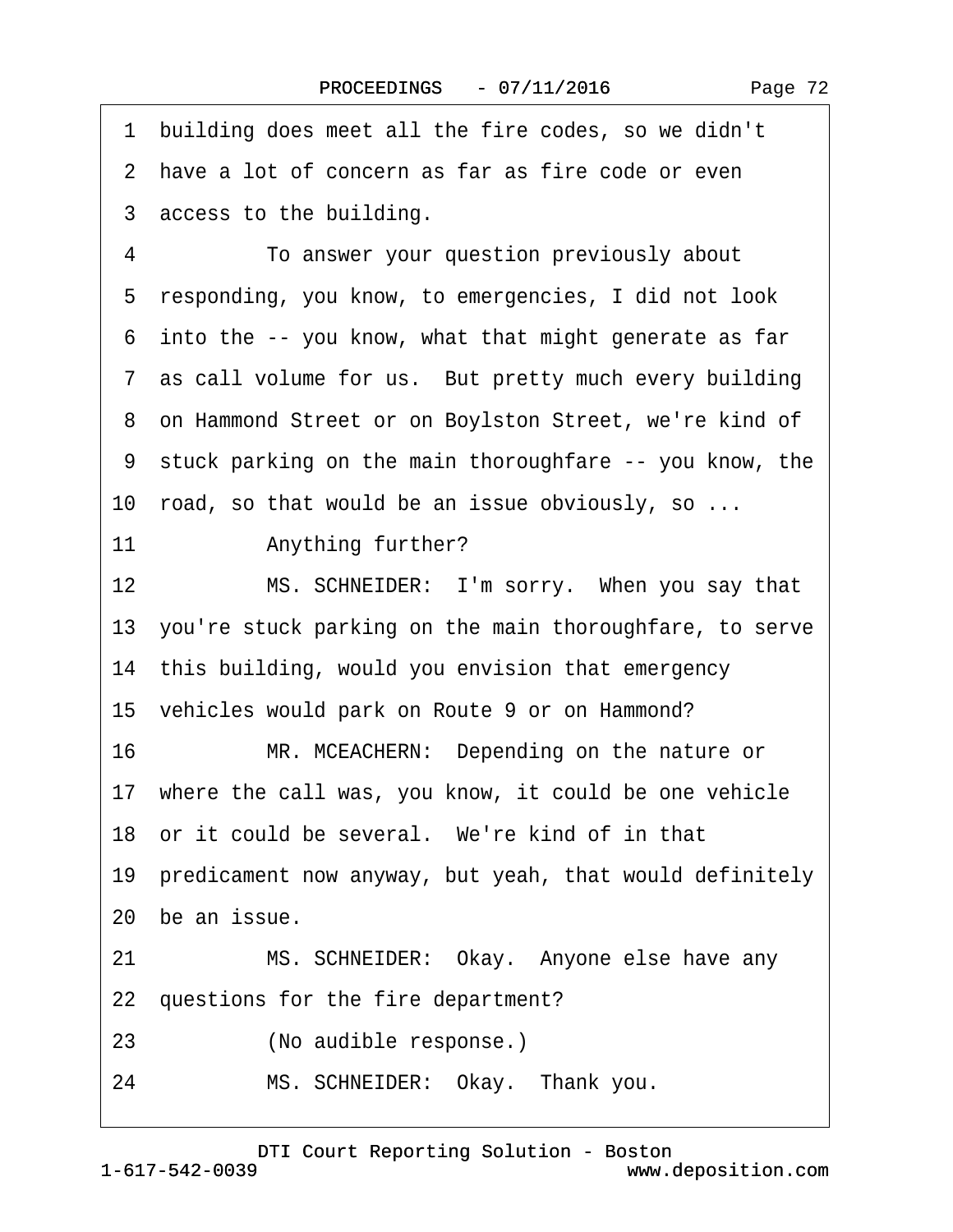|  | Page 73 |  |
|--|---------|--|
|--|---------|--|

<span id="page-72-0"></span>

| 1  | MS. KOBES: My name is Hedva Kobes. We live                 |
|----|------------------------------------------------------------|
|    | 2 at 629 Hammond. And I would really like to reinforce     |
|    | 3 what someone mentioned -- several people mentioned       |
|    | 4 about the current traffic situation at Hammond and       |
|    | 5 Heath. And I'm aware of it because I have a two-year-    |
|    | 6 old granddaughter whom I walk to the school day care     |
|    | 7 right on -- a block from that intersection.              |
| 8  | And irrespective of this project, I was so                 |
|    | 9 concerned about the traffic at that intersection that I  |
|    | 10 came to this building to talk to the traffic planners   |
|    | 11 and asked if anyone had looked at it, if they're aware  |
|    | 12 of the difficulty of just getting across that           |
|    | 13 intersection, let alone older people and younger        |
|    | 14 people.                                                 |
| 15 | And they told me that so much concern has been             |
|    | 16 raised about that intersection that there is, in fact,  |
|    | 17 a study underway and a report that's supposed to be     |
|    | 18 issued in September. And they were kind enough to give  |
|    | 19 me a gentleman's name to whom I should write to express |
|    | 20 my additional concern.                                  |
| 21 | So I just speak to say that the question about             |
|    | 22 traffic at Hammond and Heath is not being raised simply |
|    | 23 because of this projected proposal, but it is, as       |
|    | 24 people have said, a very serious and ongoing public     |
|    |                                                            |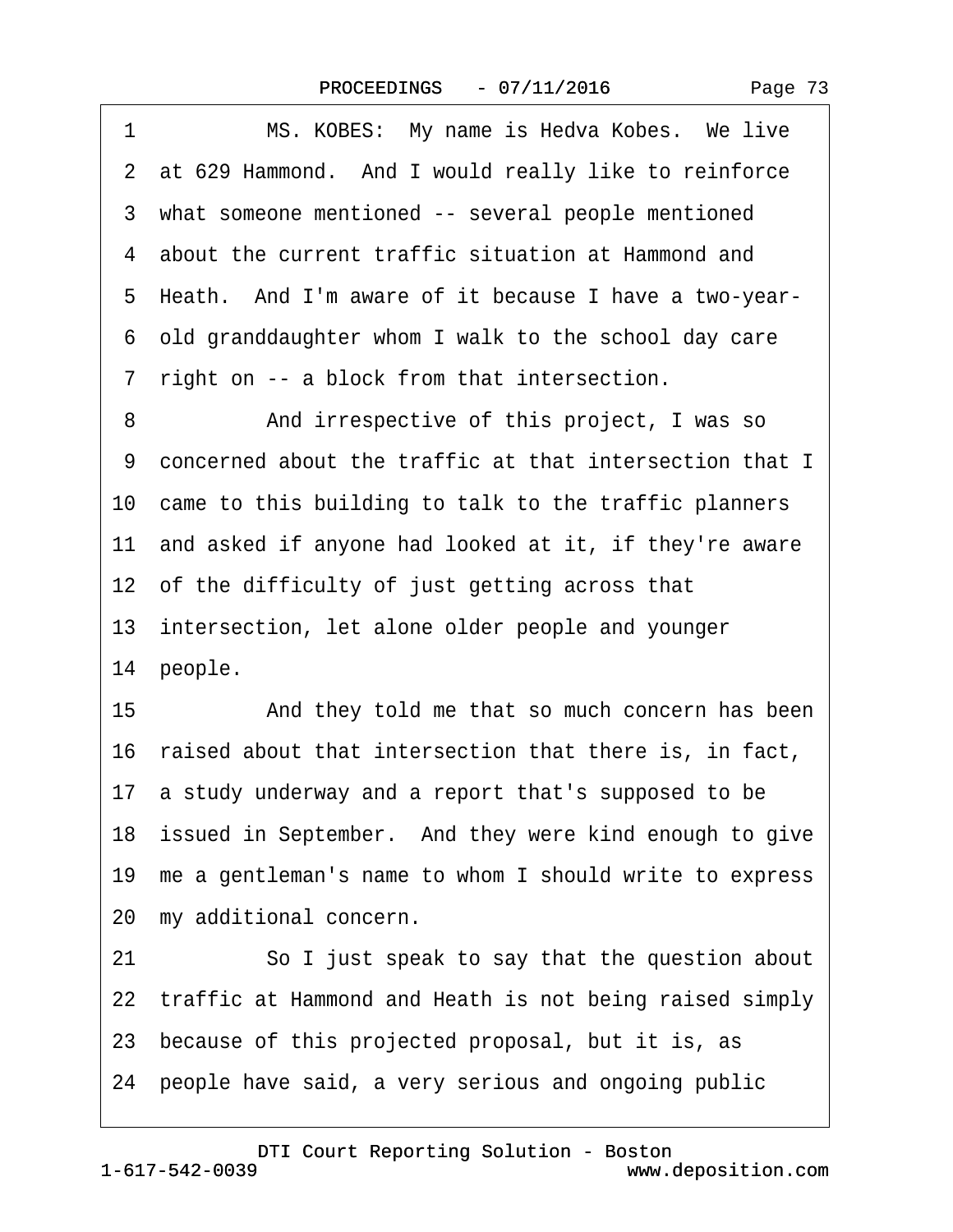<span id="page-73-0"></span>

| 1 safety issue. Thank you very much.                    |
|---------------------------------------------------------|
| MS. SCHNEIDER: Thank you.<br>$\overline{2}$             |
| 3<br>Okay is there anyone else from the public          |
| 4 who would like to speak now? Anyone else from the     |
| 5 public?                                               |
| (No audible response.)<br>6                             |
| MS. SCHNEIDER: Okay. Does the applicant<br>7            |
| 8 want to say anything here tonight, or do you want to  |
| 9 hold your comments to another time?                   |
| 10<br>MR. ENGLER: Could you give us one second?         |
| MS. SCHNEIDER: Sure.<br>11                              |
| MR. ENGLER: Okay. We're fine.<br>12                     |
| 13<br>MS. SCHNEIDER: Okay. The next hearing is          |
| 14 going to be covering the issue of urban design, and  |
| 15 we anticipate that our urban design peer reviewer    |
| 16 will provide a preliminary report at that meeting.   |
| So right now we are going to continue the<br>17         |
| 18 hearing until August 9th, and in the interim, please |
| 19 feel free to submit comments, et cetera. Thank you.  |
| (Proceedings adjourned at 8:46 p.m.)<br>20              |
| 21                                                      |
| 22                                                      |
| 23                                                      |
| 24                                                      |
|                                                         |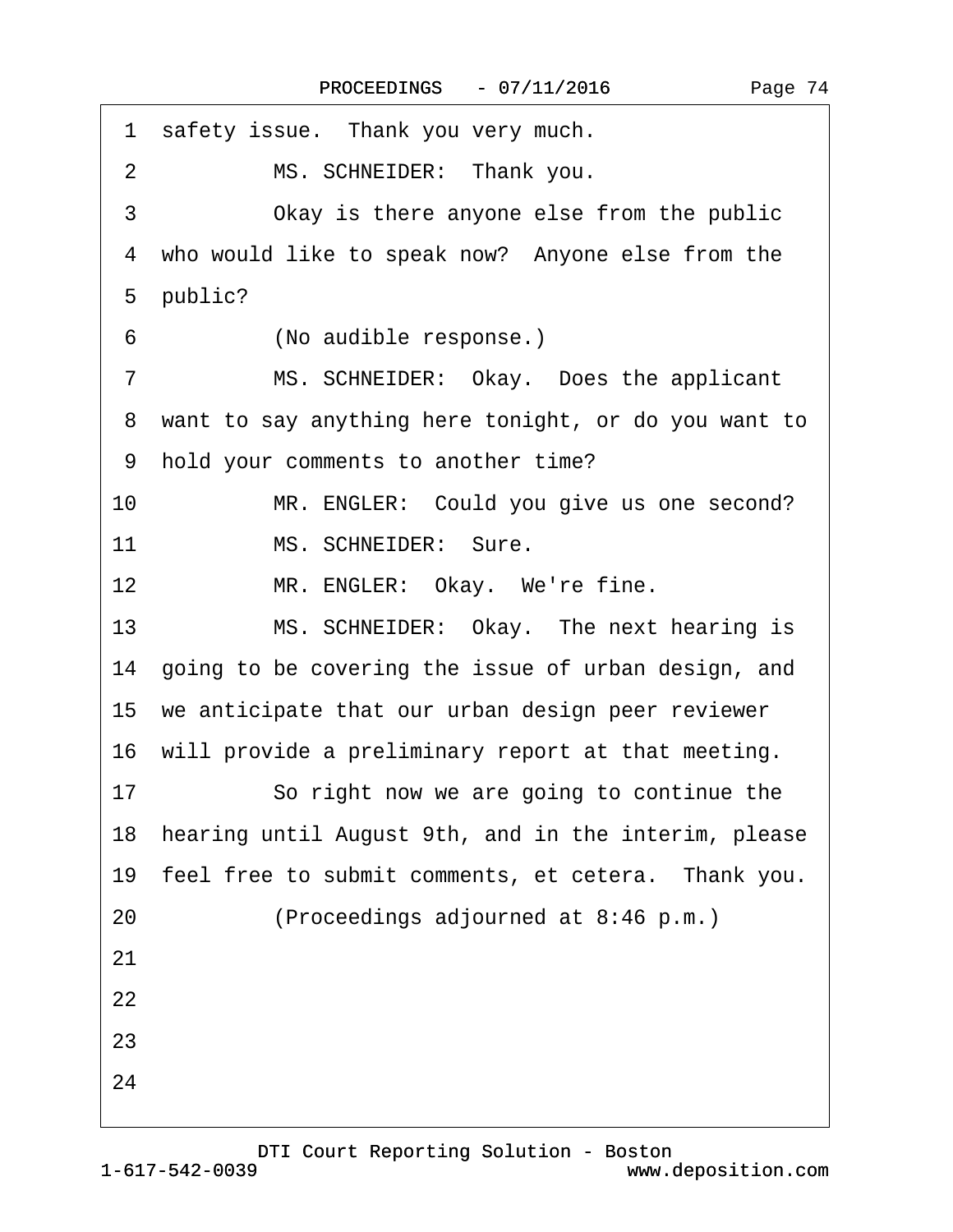| Page 75 |  |
|---------|--|
|---------|--|

| 1  | I, Kristen C. Krakofsky, court reporter and                                    |
|----|--------------------------------------------------------------------------------|
|    | 2 notary public in and for the Commonwealth of                                 |
|    | 3 Massachusetts, certify:                                                      |
| 4  | That the foregoing proceedings were taken                                      |
|    | 5 before me at the time and place herein set forth and                         |
|    | 6 that the foregoing is a true and correct transcript                          |
|    | 7 of my shorthand notes so taken.                                              |
| 8  | I further certify that I am not a relative                                     |
|    | 9 or employee of any of the parties, nor am I                                  |
|    | 10 financially interested in the action.                                       |
| 11 | I declare under penalty of perjury that the                                    |
|    | 12 foregoing is true and correct.                                              |
| 13 | Dated this 21st day of July, 2016.                                             |
| 14 |                                                                                |
| 15 |                                                                                |
| 16 |                                                                                |
|    | 17 Kristen Krakofsky, Notary Public<br>My commission expires November 3, 2017. |
| 18 |                                                                                |
| 19 |                                                                                |
| 20 |                                                                                |
| 21 |                                                                                |
| 22 |                                                                                |
| 23 |                                                                                |
| 24 |                                                                                |
|    |                                                                                |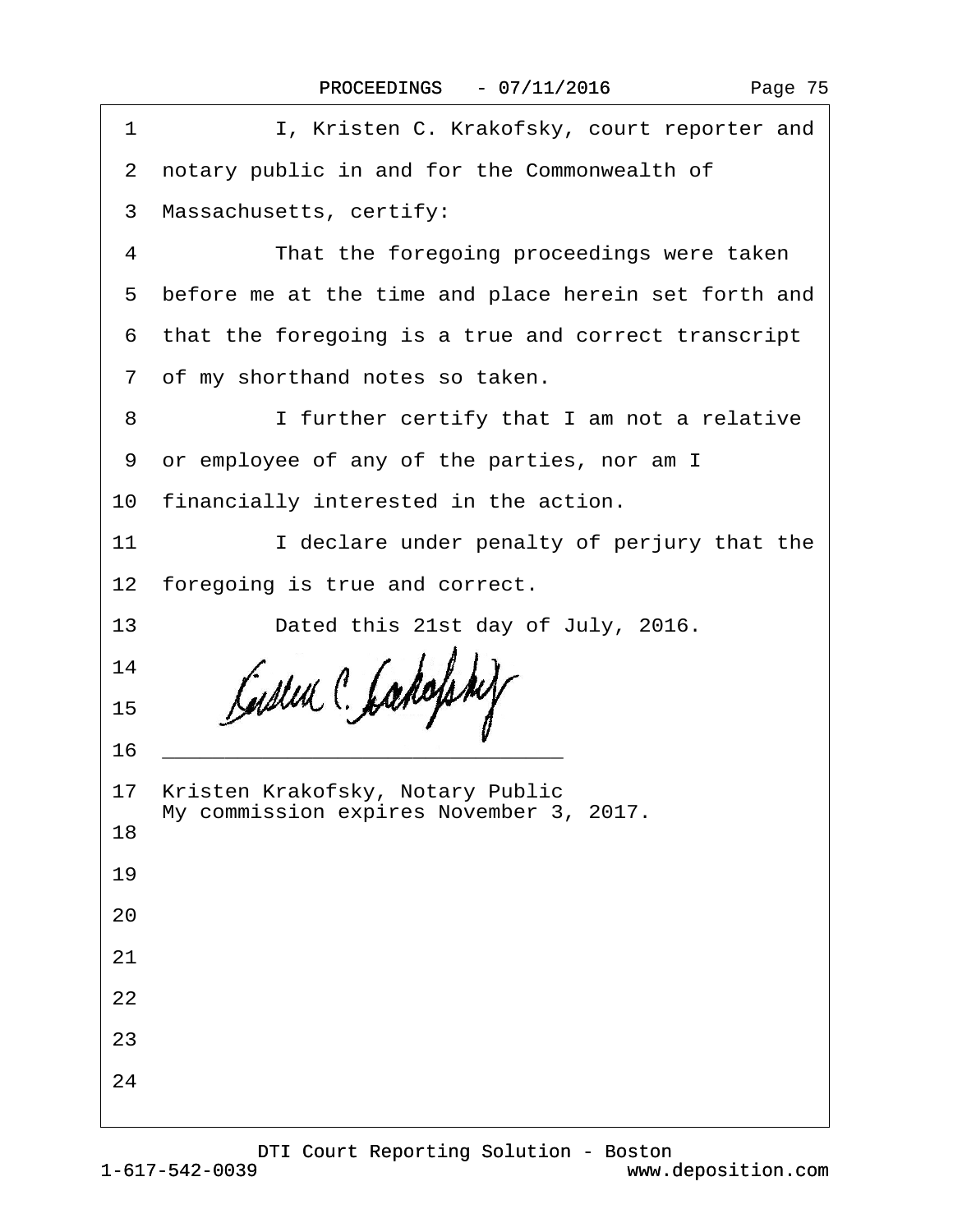# PROCEEDINGS - 07/11/2016

| n e |  |
|-----|--|
|     |  |
|     |  |

| (                                  | 18                                         | $\overline{\mathbf{4}}$ | 6                   |
|------------------------------------|--------------------------------------------|-------------------------|---------------------|
|                                    | 40:15 68:12                                |                         |                     |
| (4)(c)                             | 19                                         | 4                       | 6                   |
| 50:6                               | 30:14 35:16 67:6                           | 6:10                    | 21:8 58:15          |
|                                    | 1920s                                      | 4.5                     | 6,000               |
| $\mathbf{1}$                       | 69:11                                      | 6:24                    | 6:10                |
| 1                                  |                                            | 4.60                    | 6-story             |
| 6:24                               | $\mathbf{2}$                               | 49:19                   | 6:8                 |
|                                    |                                            | 40                      | 6.04                |
| 1,500<br>60:12                     | 2,200                                      | 9:24 24:14,15 28:17,18, | 15:7                |
|                                    | 60:13                                      | 19,22 30:9 49:13 51:23  | 60                  |
| 1.0                                | 20                                         | 40-some-odd             | 9:2                 |
| 49:19                              | 8:4 10:19 21:5,8 28:9                      | 28:8,16 31:18           | 60-story            |
| 10                                 | 31:23 53:2 60:3 61:9                       | 40B                     | 31:16               |
| 29:10,11,13 30:7 31:5<br>34:22     | 20-foot                                    | 42:15 43:10 46:2,6,24   | 612                 |
|                                    | 10:17 34:11                                | 47:9,12,13 48:6 60:16   | 51:19               |
| 10:00                              | 20-foot-wide                               | 42                      | 614                 |
| 33:10,16,18,24 35:9,18             | 8:6                                        | 31:4,5                  | 51:19               |
| 1154/1160                          |                                            | 45                      |                     |
| 52:4                               | 24<br>25:9                                 | 6:9 24:14,15 47:7 54:20 | 614/612<br>51:22    |
| 1162                               |                                            | 59:10 69:13             |                     |
| 45:24 48:15                        | 24-hour<br>17:15                           | 460                     | 629<br>65:17 73:2   |
| 1164                               |                                            | 49:18                   |                     |
| 45:24 48:15 69:21                  | 24/7                                       | 49                      | 63                  |
| 1180                               | 62:8                                       | 43:17                   | 56:6                |
| 4:5 46:2 47:9,21                   | 25                                         |                         | 67,000              |
| 124                                | 42:10 48:21                                | 5                       | 6:23                |
| 9:23                               | 27                                         |                         | 69                  |
| 13,600                             | 25:6                                       | 5                       | 6:11 10:16          |
| 7:1                                | 29                                         | 6:8                     | 6:30                |
| 134                                | 52:6                                       | 50                      | 28:21,24 31:20 33:1 |
| 31:14                              |                                            | 28:7 30:11              |                     |
| 14                                 | 3                                          | 55                      | $\overline{7}$      |
| 58:16 62:19                        |                                            | 6:9 28:20 59:14,16      |                     |
|                                    | 30                                         | 63:14,17 68:22,24       | 71                  |
| 14,000-square-foot<br>5:20         | 14:24 22:13,15 25:6<br>28:6,22 31:23 33:19 | 55-plus                 | 49:13               |
|                                    | 67:17                                      | 56:13                   | 75                  |
| 15                                 |                                            | 56.04                   | 7:6                 |
| 10:1 18:18 34:22 56:8<br>66:4 71:7 | 35<br>31:4 33:19 67:7,10                   | 50:7                    | 760                 |
|                                    |                                            | 59                      | 50:6                |
| 16th<br>5:12                       | 37                                         | 9:22                    | 7:00                |
|                                    | 10:16 11:4 23:8,15                         | 5:00                    | 4:3                 |
| 17                                 | 3D                                         | 33:18                   | 7:07                |
|                                    |                                            |                         |                     |
| 8:3 21:5,8 25:9,10<br>17ish        | 5:5 6:14 20:16 48:21                       |                         | 4:2                 |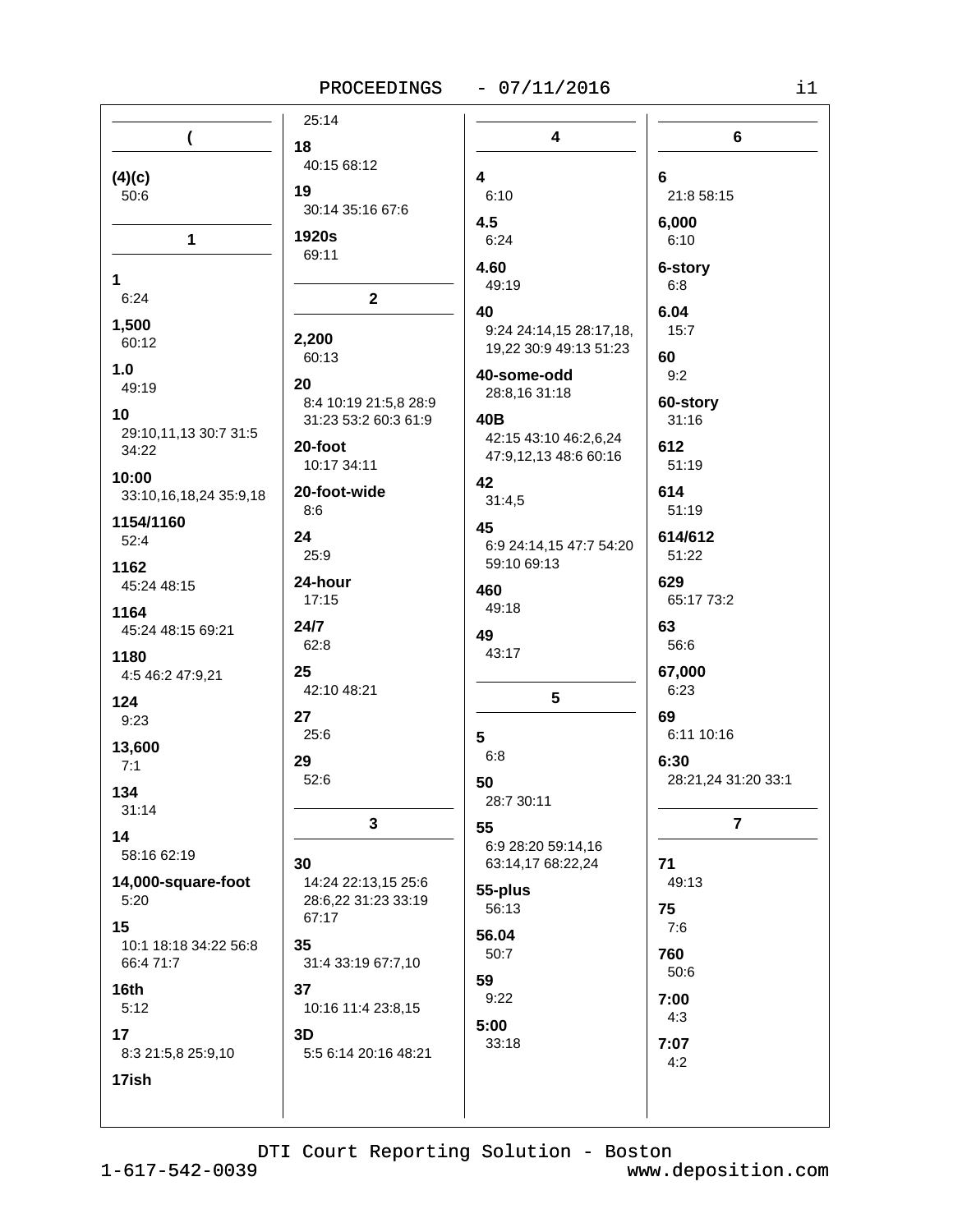# $-07/11/2016$

8 51:20 80  $5:17$ 7:3 28:4,6,14 47:4 63:15 66:21 55:15 854 66:5 49:21  $8:46$ 74:20 14:18 access q  $72:3$ 5:19 9:5,15 10:5,6,12, 14 13:14.23 15:19  $9:17$ 16:20,23 18:23 20:24 24:9 33:6,22 37:5 41:2,  $61.15$ 14, 16, 19 42: 10 43: 4 49:10,14,20,22 51:3 52:6,16 53:1 57:6 62:20  $11:15$ 63:23 64:1,5,8,13,17 69:7,10 72:15 90 6:21 59:10  $51:11$ 965  $52.11$ 19:18  $9:00$ acres 28:22.24 29:11 31:21  $9:24$ 33:2,10  $9:30$  $15:5$ 33:10 activity 9th 74:18 actual  $9:3$ A add 25:19 46:17 62:13  $a.m.$ 32:10,17 33:2,18 adding ability 55:11.21 59:10 30:19 55:11 addition able 6:16 14:14 39:19 55:2 15:15 23:16 32:9 46:9 additional  $64:7$ 10:4 12:11 53:24 73:20 absolutely address 6:4 20:14 19:17 27:9,12,18,20 abuse 32:24 39:1,5  $46.13$ 

 $\mathbf{Q}$ 

abuttance addressed abutted abutters adiacent abutting adjourned acceptable 14:11 27:3 56:17.18 accidentally accommodate accommodated account 24:1 42:19 48:14 66:23 accountant acknowledge activities 33:1 43:12

ago 67:18 air 19:2 44:13 alike 47:6 allegedly  $32:9$ allev 24:8 **Alliance**  $58:1$ allocated  $24.7$ allow

 $17:15$ 

19:7 53:21 adequate 14:7 15:20 53:17

admit

64:20 advance 5:8 10:6

46:2

74:20

advancing  $9:17$ 

advantage 46:12.24

adverse 44:10

affect 55:15

affordable 8:10 9:18 10:1.14 45:24 46:5,6,8 47:2,16,17 48:1,5 51:20 52:5 60:12 61:2

afforded 45:6

age 63:17

35:22 allows 26:24

allowed

alluding  $7:16$ 

ambulance 68:19

ambulances 56:15

amenity 14:21

> amount 24:6,20 67:20

analysis 15:9 21:20

animation  $17:15$ 

annual 62:15

answer 20:10 27:17,21 40:21 41:8 71:17 72:4

answers  $42:2$ 

anticipate 74:15

anticipated 66:7

Anybody 55:24

anyway 72:19

apartment 48:21 70:19

apartments 24:2 28:8

apex 23:9,11

apologize 62:22

applicant 4:16 5:4 6:7 8:1,16,21 20:3.5.6 32:18 36:13 39:22 40:21 48:22

DTI Court Reporting Solution - Boston

www.deposition.com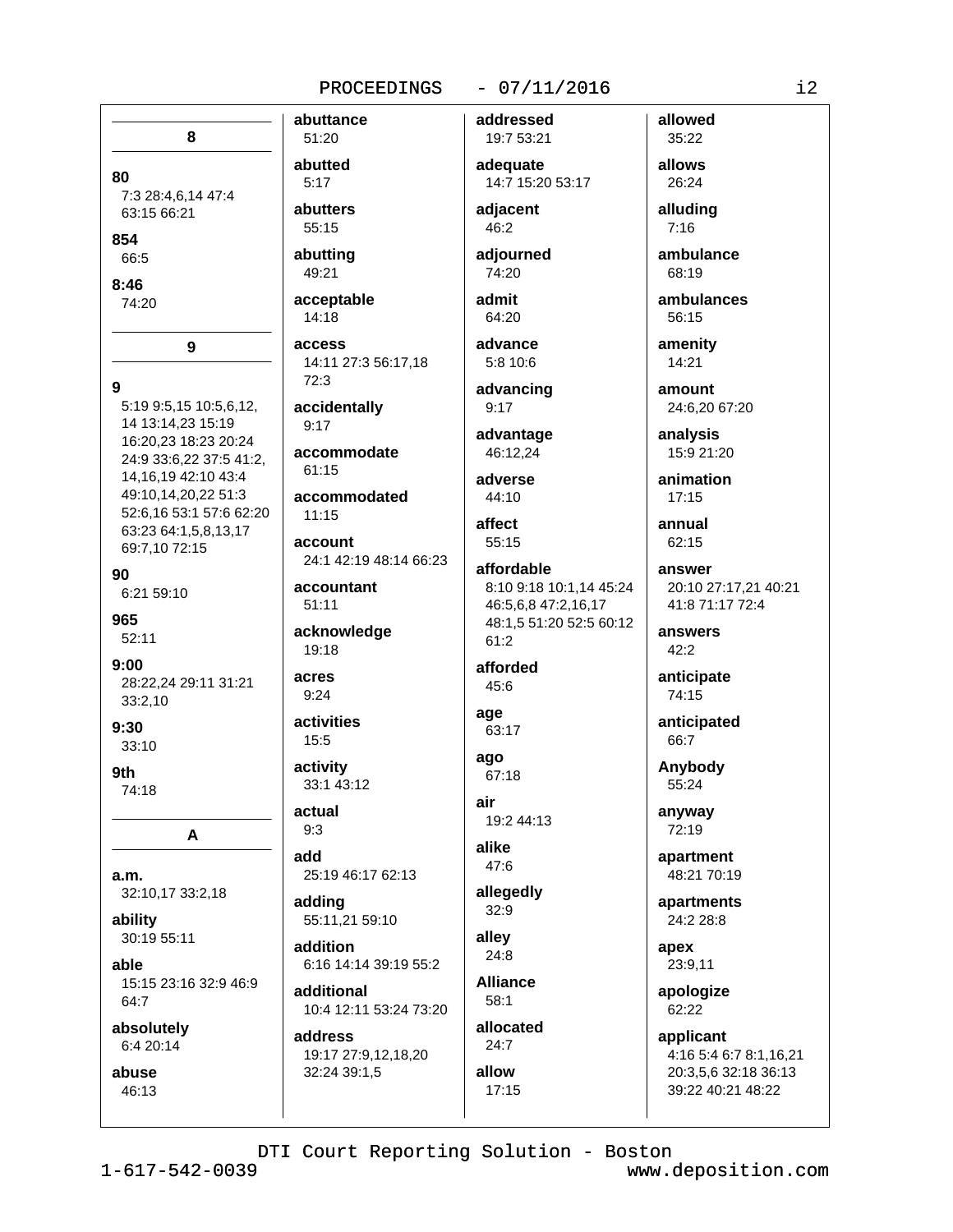50:21 51:13.15 53:6 74:7

applicant's 5:6 8:24 11:23 13:24 40:19 51:21

application 5:4,13 49:3 51:8

appropriate 45:18 49:1 50:9,17,19 51:4,9 53:8

approval 53:22

approve 69:18

approved  $7:12$ 

approximately 22:13,15 25:13 28:8

architects  $12:15$ 

area

6:22 7:1 8:9 9:1 10:18 11:4 15:6.24 17:8 43:12,20,21 44:20 45:18 46:23 49:17 52:13.16 60:15 63:21 65:4,14 66:20

areas 5:13 52:18

aren't  $41:15$ 

arque  $11:4$ 

arrangement 16:6

arrive 29:11 61:18

articulated  $17.1$ 

articulation 14:23 15:21 16:16 17:3

artist 49:2

as-of-right  $17:13$ 

**Aside** 14:10 asked 27:16 73:11

asking 8:1 44:2

aspect 13:11 14:5 49:5

assessment 60:18

associated  $15:3$ 

**Associates** 57:23

association 42:12 57:24

assume 23:10 37:12

assumptions 63:11.14

attempt 46:17,21,22,24

attempted 47:14

attempts  $47:1$ 

attend 63:22

attendant 30:20,21,22 34:21,22  $35:15$ 

attendants 29:18 30:18 34:15 41:15 42:1

attending 63:3

attention 19:3 53:18

audible 20:1 38:15 72:23 74:6

audience 25:17 31:15 39:2

**August** 74:18

50:4 available 4:23 5:9 6:15 20:17  $52.17$ avoid

authority

 $-07/11/2016$ 

64:18 aware

37:7 73:5,11

B

 $B-e-c-k$  $38:7$ 

### back

7:20,22 8:14,23 10:11 11:11 14:10 17:5 19:10 21:14 25:12.19 27:2 30:9 36:11 38:2 41:14, 23 49:21 51:3 56:3 65:1 66:11 67:9 69:17

backed 55:7,10 68:17

background  $5:14,21$ 

backing 66:9

backside 23:20 24:23

backup 33:5 37:20 43:8

backups 59:5

bagel  $32:19$ 

**BALAKRISHNA** 22:12,17

**Baldwin** 66:15,17 67:2

**Barkan** 60:10,11 basement

7:1 11:17 31:2 37:1 60:7 basic

38:18 44:19

basically 13:13 29:1

basis  $31:19$ 

bay

7:10,11 14:6 25:10

**Beck** 

27:14,23 28:2 29:7,9, 13,23 30:17 31:11,17 32:14,24 34:11,14,24 35:6,23 36:3,21,24 37:11,13,17 38:3,7,9,11 40:17 41:8,9 48:11 63:13 64:9

bedrooms  $7.7$ 

bea 68:4

beginning  $21:19$ 

behalf 5:11 43:16 45:23

behavior  $12.7$ 

behoove 17:20

belabor 16:14

believe 42:23 43:23 46:6 54:2 61:4 71:14

believed  $49:4$ 

benefit 5:15 9:11 39:1 47:22

**Bernice** 42:9

best  $23:11$ het

69:14

better 8:18 9:21

beyond 12:18 26:12 55:18

DTI Court Reporting Solution - Boston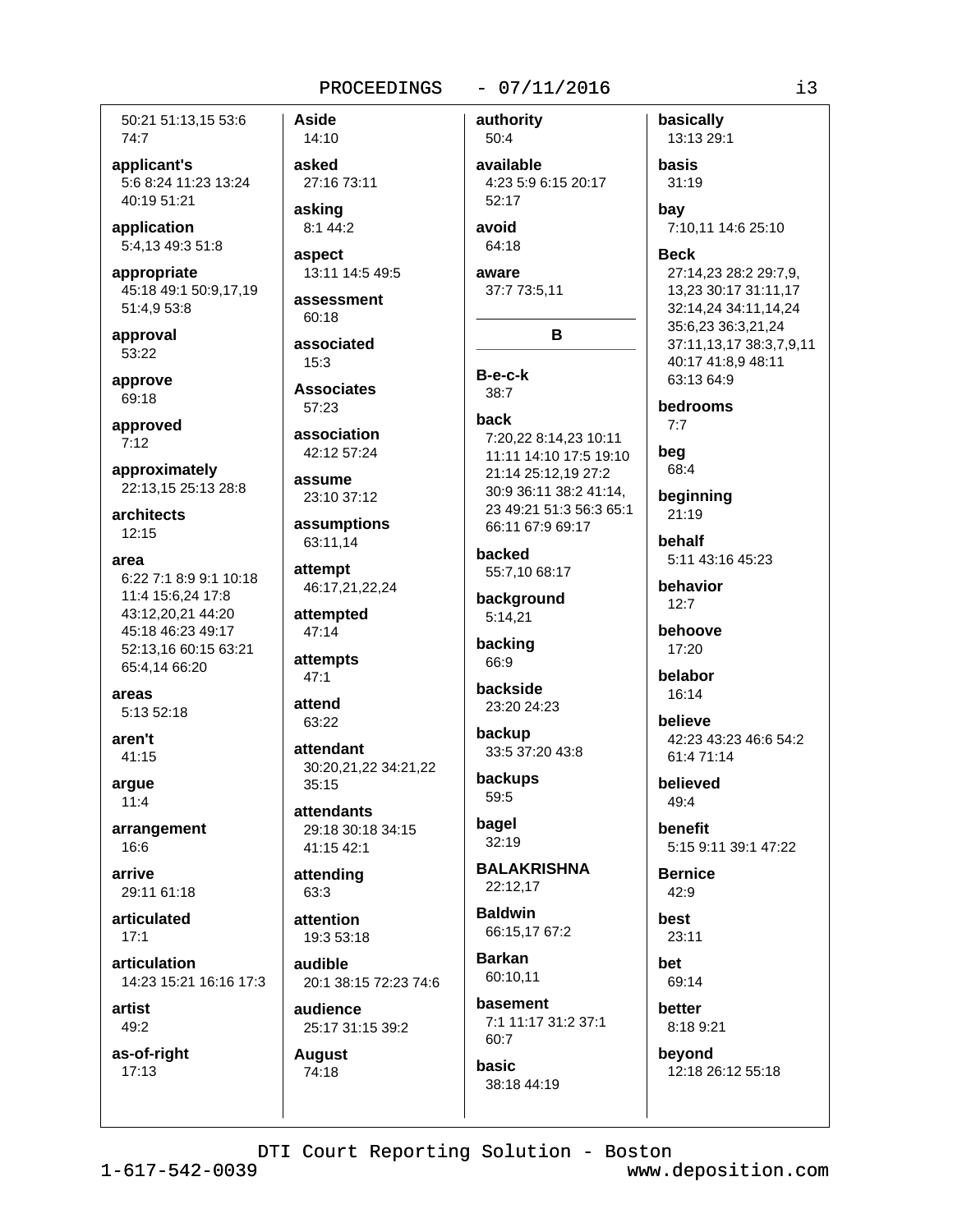big 59:2 60:5 67:14

biggest 55:14

**bike** 63:24 64:7

hit 5:14.21 7:20 9:11 13:6 19:7 25:14 44:16 63:7

blankets 22:22

blasting 22:16 56:24 57:8,10

block 42:10 62:20 73:7

blocked 65:5

blocking 14:15 16:18 18:24

#### board

4:8 5:11,12 6:3 7:13 9:4 11:13,19 12:6,16 13:7 14:13.17 16:1 17:6 18:17 20:4 27:17 32:5 38:13 39:2 45:14 46:7 47:20 50:4,19 51:1,4, 10,15,18 54:22 62:22 65:18

boards 4:11,13,15,20 20:7

**Bob**  $20:5$ 

**Book** 4:7 23:6 34:13,16,19  $35:2$ 

**border** 58:2.4

borderline 70:13

**Boston** 31:5.12 41:21 60:15 64:13

bottom 37:24

boutique  $52:1$ 

box 16:24

**Boylston** 4:5 34:19 43:9 45:24 46:2 47:9.21 52:4 58:24 69:21 72:8

**Boylston/hammond** 43:21

breaking

69:16 breathe  $17:4$ 

briefly 55:5

bring 30:16 35:15,19 41:3,5

brings 41:22,23

**Brookline** 12:23 47:14.18 58:5 66:20 71:21

brought 41:11 56:12

buffering 14:19 16:8

build 47:22

# building

6:8 7:19 10:16,24 13:18 14:23 15:8,19,21 16:15 17:1,3 21:7,11,23 23:7, 24 24:23 25:13,16,18 31:16 44:8 45:8 47:8,22 49:3,4,6,9,12,23 50:11, 16,20,23 51:2,9,14 53:6,19 54:3,15 56:18, 23 60:8 62:13 70:9,11, 14, 19 72: 1, 3, 7, 14 73: 10

# buildings

7:17.20 9:1 11:2 23:2 24:2.4.24 49:14 50:2 60:14,17 68:7

# built

69:10 bump  $11:8$ 

 $-07/11/2016$ bunch

```
60:23
burden
 12:11
```
**business** 5:16 43:11 52:22 60:13 64:21

businesses 47:6 51:24 54:3,4,14,15 58:21 59:18 61:15

# $\mathbf{C}$

calculated 25:23

calculations  $51:12$ 

call 35:11,14 72:7,17

calls 41:1,10

can't 37:18 39:23 53:20 54:10 63:24 65:11 67:11

cantilevers 25:13

capacity  $30.843.1$ 

# car

13:20 29:5 30:20 31:1 34:2,8,12,23 35:11,14, 15 37:19,22,23,24 38:1, 2 41:1,3,10,13,22 60:21,22 61:4 64:5,24 68:24 69:1

#### care 16:24 40:1 52:9 56:15

73:6 carefully

 $57:10$ 

#### cars

13:15 28:4,14,17,19 29:1 30:10,16 31:10,19, 23 32:9 33:3,5,6,9,19, 20 41:16 48:12 57:16. 18 59:22 60:6,23 61:3, 12 64:10 68:24 69:5,14

 $27:2$ case

carts

8:3 17:6 42:17 57:17 cases

14:24

cash-flow  $51:12$ 

category 46:21

caught 38:6

certain 16:24 25:12 35:12

certainly 6:3,6 9:2 12:21 13:4,16 14:2,6,21,24 15:4 16:16,19,23 17:9,22 18:5,7,10,12 19:9,15 34:12 36:23 68:3.8

cetera 44:22 74:19

challenges  $43.2045.8$ 

chance  $32:7$ 

change 60:21

changes 47:19

changing 48:22 65:8

character 45:5 49:7

characteristic  $7:9$ 

charge 71:22

**Chestnut** 56:21 57:23 58:1 63:21 67:17

chief 19:18 71:12

children 64:4 65:10

# DTI Court Reporting Solution - Boston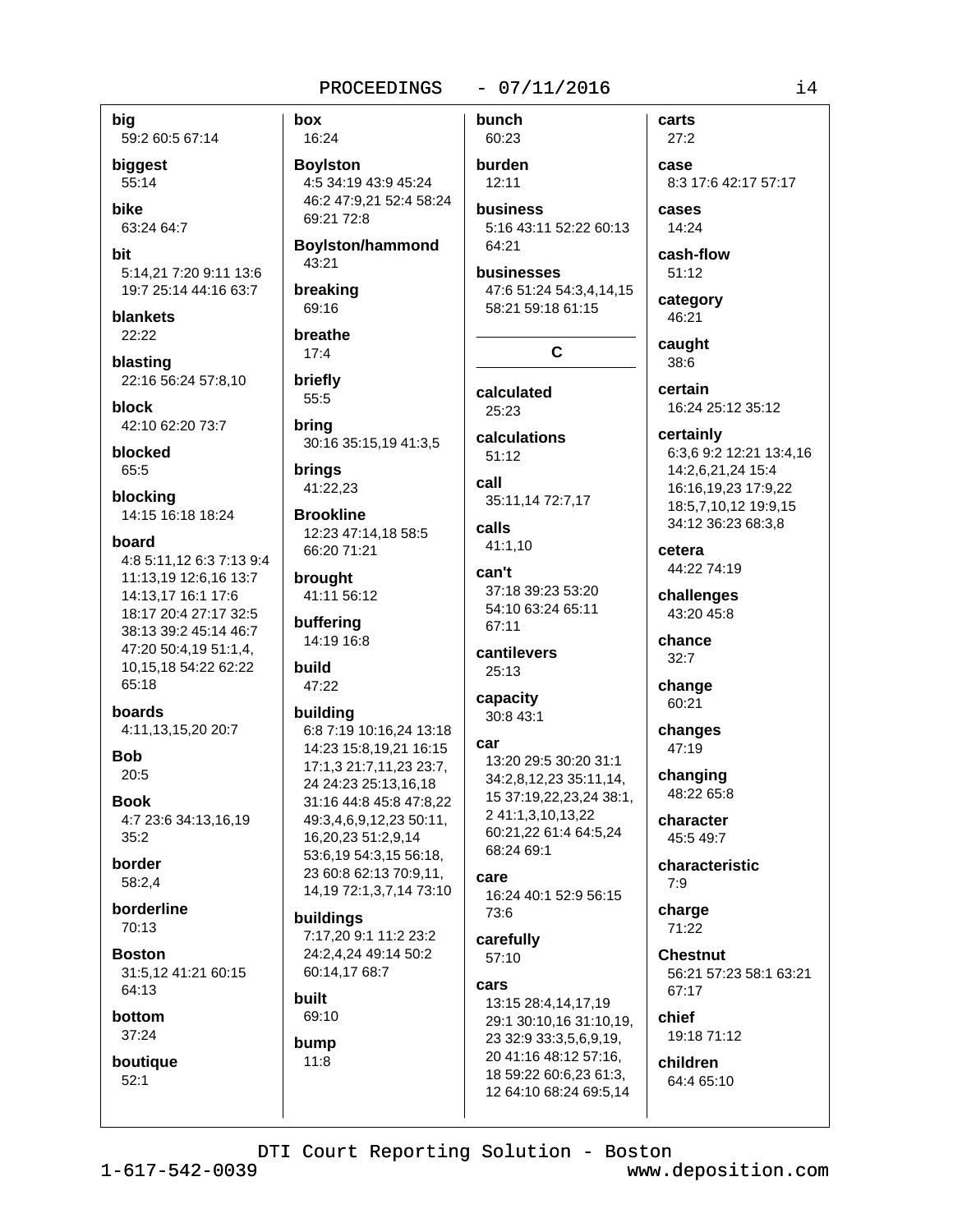#### $-07/11/2016$

**Chiumenti** 4:8 31:8 34:8

**Chris** 67:7

Chung 62:18

circle 12:10 19:10

circulating 63:1

circulation 11:14.21 13:2.6.12 24:20 36:18

citizens 68:21

clarification 8:5 11:12

clarified 8:19 57:19

clear 18:10 40:11 46:24 53:5  $57:14$ 

clearly 39:4 50:16 57:21

close 24:6 70:9,19

closely  $9:11$ 

closer 25:14 51:19 56:21

closes  $36:10$ 

coast 60:15

code 24:7 50:6 72:2

codes  $72:1$ 

Coffee 52:8 64:2,6

combined 15:22

come 27:8 33:10,23 35:4 36:11 41:1,3 42:6 57:14 62:3 64:16,17 71:19

comes 52:20 comina

33:5,9,22 64:5,12,13 commend

48:22 58:8

comment 36:21 38:21 39:23 40:8

comments 4:21 5:11 20:4.7 32:4 38:14 39:8,20,24 40:1, 2,16 47:20 48:9 57:21 62:23 67:9 70:23 71:1,3 74:9.19

commercial 10:18,23 11:1 13:3 18:14 27:8,24 32:1 47:23 48:23 51:23 52:5, 8,9 53:3,7 59:17

commission 38:13 45:13

commitment  $18:11$ 

common 5:19 22:24

communities 46:9

community 44:1 46:15.17.19 47:15 54:11 63:20

compact  $31:9$ 

company 37:5 38:8 52:1,8 70:16

comparative 10:15 11:3

compiled 58:17

complete 43:19 63:8

completed 36:19

completely 19:7 55:7 61:21 67:18

 $5:4$ completion 45:9

completeness

complex 10:14

complexes  $18:4$ 

component 38:17

composition 22:11 23:1

compromise 46:16 47:14

compromised  $27:4$ 

concept 15:9,11

conceptual 50:8.11

concern 5:13 12:21 14:2,3,7 15:6 16:1 42:21 55:14 56:16 57:22 72:2 73:15,  $20$ 

concerned 11:14 12:24 19:11 21:18 64:1 65:24 68:1 73:9

concerns 12:1 36:14 39:15 42:14 45:11,15 53:13 54:24 58:11,18 68:5 69:23 71:13

condition 7:18 8:18 22:9

conditioned 53:23

conditions 5:22 7:8,15 12:22 16:13 19:9 50:20

condominiums  $9:22$ condos

 $9:20$ 

 $11.6$ conform

confirm

46:23 congest 59:12

congestion 35:5 42:19 69:5

connection 54:11

consequence 46:14

consider 66:12,14 68:4,14,22

considerably 56:4

consideration 16:10,21 21:17 50:5,10 56:2 58:2

considered 66:16

considering 21:24

consisted 48:23

consists 51:23 52:7

consultant 11:24 27:15

consultants 48:2

consumer  $12:7$ 

context  $8:23$ 

continue 74:17

> continues  $7:22$

control  $35:5$ 

conversation

67:3 Coolidge

DTI Court Reporting Solution - Boston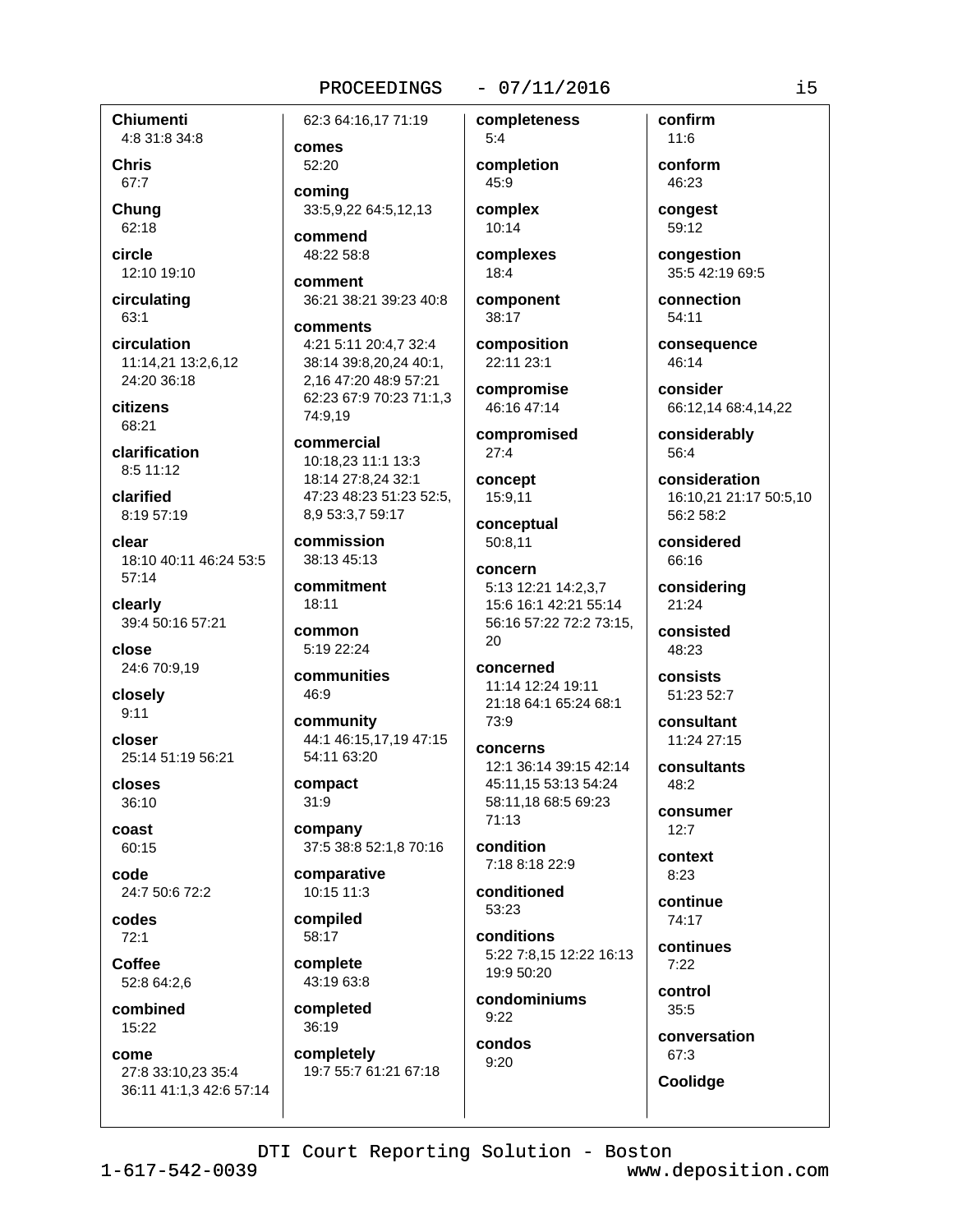# 54:8.11 coordinate

66:24 **Copies**  $4:21$ 

core 24:21

corner 8:14 54:9,11,21 61:10 63:6

corporation's 47:23

correct 8:16 26:1,3 31:17 34:24 35:22 71:16

corrective  $21:2.9$ 

correspondence  $6:2$ 

cost  $51:16$ 

couldn't 43:17 68:18,20

couple 21:1 66:6

course 5:19 9:15 66:10

court 32:23 34:18

covering 60:6 74:14

covers  $6:21$ 

**Craftsland** 56:7

create 46:8 57:1 58:24 59:4.20  $62:15$ 

created  $8:11$ 

creates 55:9.12

creating  $8:17$ 

53:23 **Crescent** 58:15

creation

crisis 52:20

**cross** 49:22 64:8 crossing

51:5 culture 65:14

curb 7:11 26:23

curious  $34:16$ 

current 64:3 66:18 73:4

currently 7:11 17:2 46:1 51:7 52:20 63:6 64:16,21 71:23

**CUITSOT**  $9:17$ 

customer 34:4 54:12

customers 34:5,13 52:21 53:4 54:9

cut 7:11,12 26:23 62:4 64:17

cut-through 55:9

cut-throughs 64:15

D

daily 31:19

**Daly** 53:10 dampening

22:22 dashed  $-07/11/2016$ 

 $8:12$ day 22:8,9 26:6 29:16 43:22 44:22 73:6

deal 62:16

dedicated  $35:7.8$ 

defer 36:17

defined 50:23 51:10

definitely 14:16 72:19

**Delany** 51:17.18

deliver 31:22 37:19

deliveries 55:12 59:3

delivering 41:16

delivery 14:8 43:4 44:21 58:20, 22,23 59:3 61:14,18

demand  $61:4$ 

demographics 65:7

demolished 66:17

demonstrate  $51:13$ 

denoted  $21:8$ 

density 17:19 45:16 69:11

department 5:1 15:13 19:19,21 40:2 54:23 56:10 58:9 66:24 71:10,22 72:22

**Departments**  $15:8$ 

depending 18:9 33:11 72:16 depends 25:10

**Deputy** 19:18 71:21 described

19:13 67:16

deserve 47:21

design 11:16 16:11 50:8 74:14, 15

designed 17:7.23 28:4.13 44:3

detail 50:15 66:1

determination  $50.6$ 

determined  $51:4$ 

detonating 22:22 56:24

detriment  $47:24$ 

developer 43:19,24 44:1 47:11 56:3 57:4 60:11 61:6

developers 46:15 63:4 65:12

development 9:7 10:5 16:8 31:12,13 44:6 45:4 46:4,20 50:13.18 55:15.21 56:4. 14 58:3 61:16 62:21 63:5 66:13

device  $23:14$ 

dictated  $25:15$ 

didn't 5:8 62:22 72:1

different  $12:3$ 

difficult 68:15

difficulty

i6

DTI Court Reporting Solution - Boston

 $1 - 617 - 542 - 0039$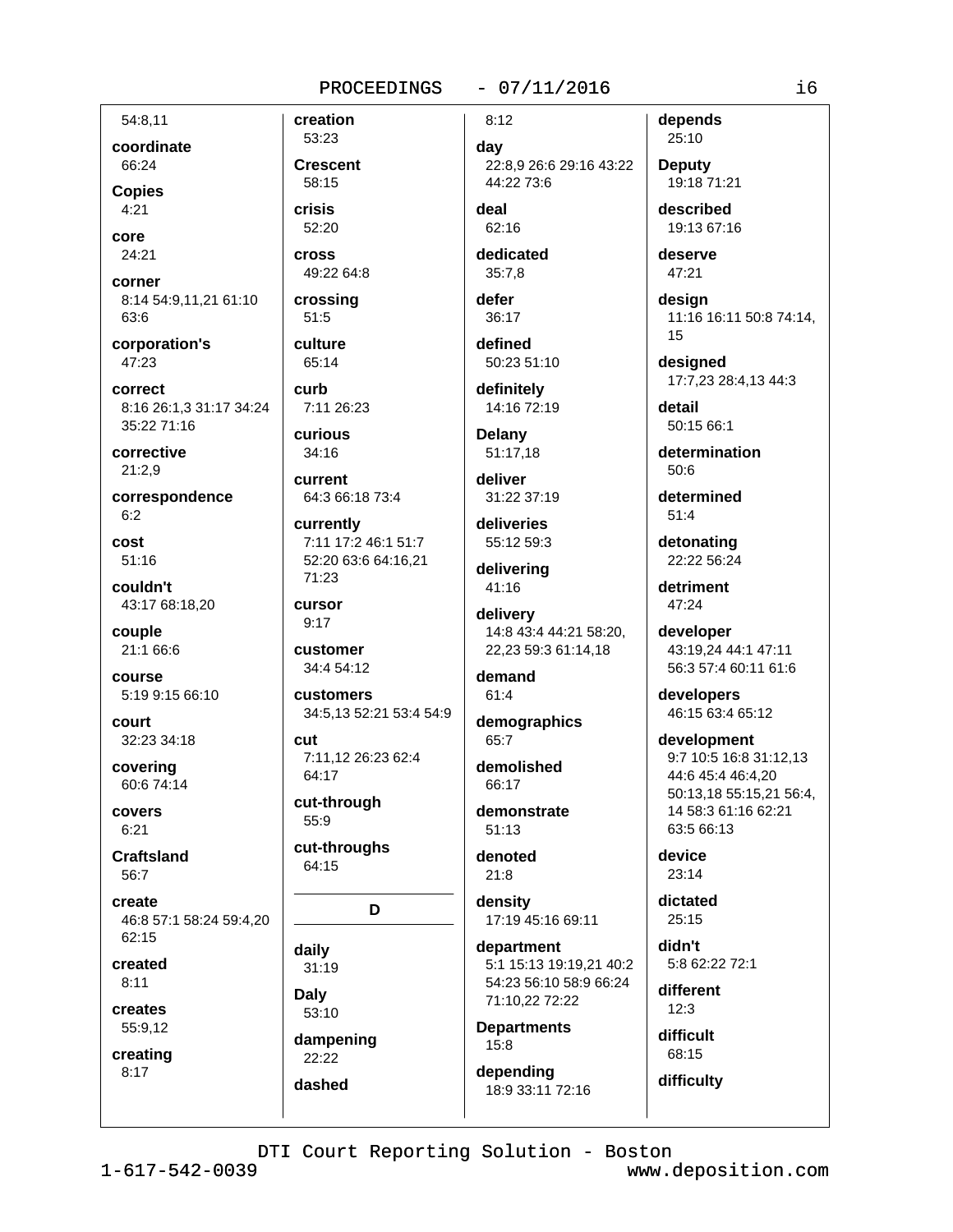#### 73:12 70:15 15:4,14,17 21:4,8 29:23 30:2 33:24 34:20,23 diminished efforts doing 35:5 41:13,18 48:13 54:7 9:16 31:3 39:2 51:6 57:17 59:21 60:20 diminishment dollars 64:3 70:3  $52.17$  $62.15$ driving don't 27:13 34:19 45:1 66:22 diner 64:23 9:16 12:23 18:13 22:14 drop 25:24 31:24 38:6 40:24 direct  $30:14$ 44:17 54:2 63:17 66:14 32:4 51:20 67:8 71:19 due directions 19:5 53:4 **Donna** 55:21 67:5 duty 29:18 directly door 23:23 24:3,18 40:19 21:15 25:23 47:3 69:4, dysfunctional  $2270:2$ 69:17 director doors  $16:2$ 26:10.11 E discrepancies doorways earlier 67:21 61:17 discrepancy double early 43:4 58:23 64:23 17:17.21 discuss doubt  $5:13$ Earth  $53:2$ 23:12 discussed downstairs  $44.14$ ease 30:23 34:2,6,9 53:24 discussion dozen 36:18 easier 37:9 61:17  $12:10$ disinterested **DPW**  $50:22$ easily 14:13 16:4 59:10 68:20 distance drawing 9:20 10:17 21:7,24 22:2 east 26:13 66:20 24:22 25:3,12 51:4 42:10 43:5 60:15 drawings district eastbound  $8:17$ 5:16 6:18,24 9:3 10:23 49:20 62:19 64:11 15:1 18:14 drawn eave  $62:1$ districts  $23:15$ 16:20 drive echo 25:13 54:9 61:11 **Ditto** 39:15 65:18,20 16:2 19:13 driven economic  $47:11$ Ditto's 62:12,14 19:10 driver economically 15:9,14 18:22 59:19 documentation 61:5 48:17 drivers edges 59:9 doesn't  $15:2$ 10:6 16:15 18:19 30:21 driveway effects 39:23 53:20 62:12 8:1,6 10:17 13:14,21

PROCEEDINGS

electric 37:10.13 elementary 66:16 elevated  $28:7$ elevation  $24:11$ elevator 41:11.12 elevators **Elias**  $51:18$ elicit 48:6 **Eliot** 58:15 elucidated  $55:1$ emails 62:24 64:20 embrace 65:13 72:5

 $-07/11/2016$ 

47:17 egress 28:24 30:6 31:20 eight 23:11 31:24 65:19

either 15:16 17:6 41:16

elderly 60:12 61:2

 $17:9$ 

30:6,7,21,23 35:7,19

29:20 30:3,4,16,18,24 33:22 35:6 41:9,12

embarrassed

emergencies

emergency 56:15,17 68:15 72:14

emphasis

DTI Court Reporting Solution - Boston

 $46:1$ 

 $8:2$ 

 $8:20$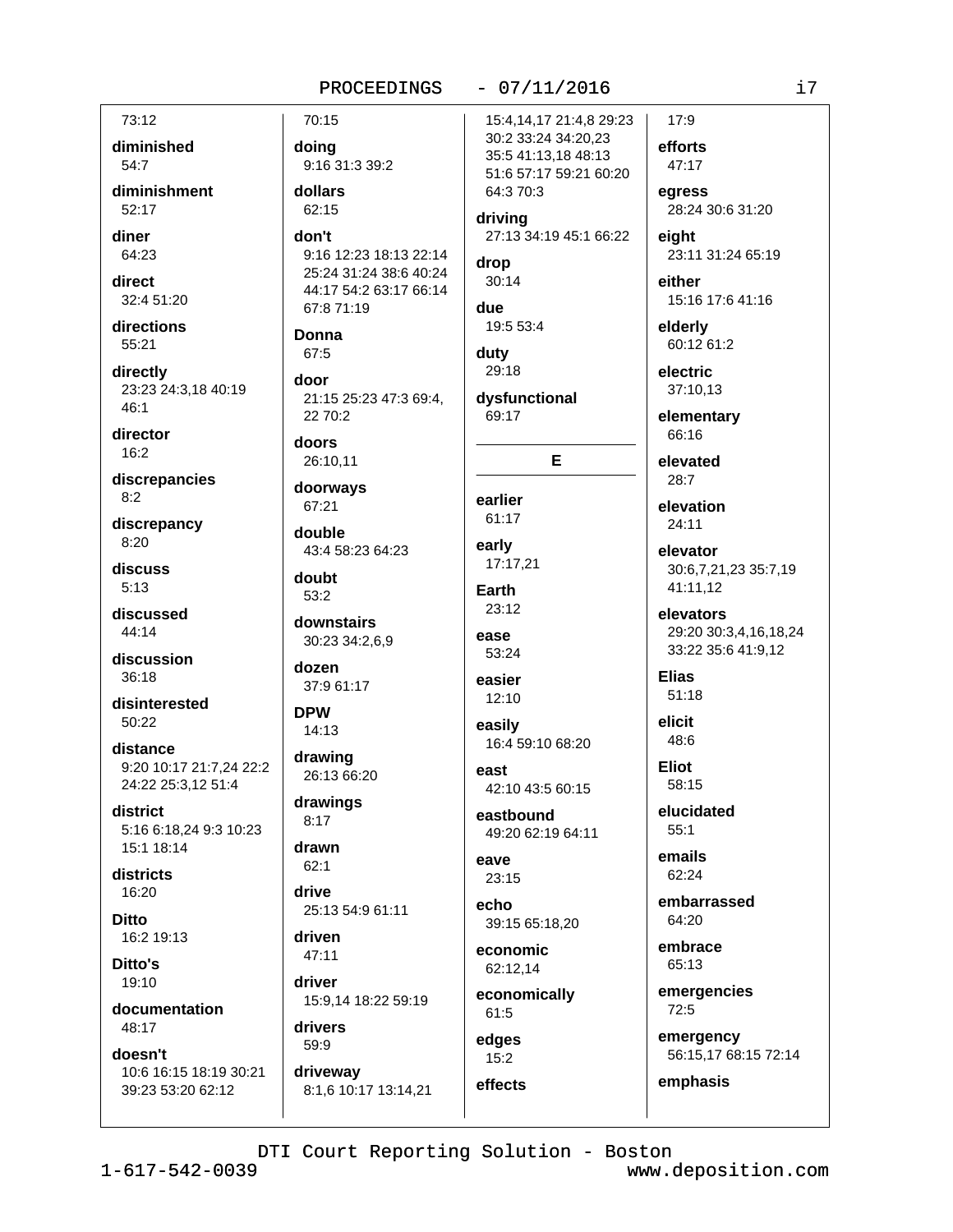#### $32:8$

emphasize 5:10 7:3 16:14

emphasizes  $6:4$ 

employed  $62:9$ 

employee 35:23 36:3

employees 35:21.24 36:2.6

emptied  $36:9$ 

**EMS** 56:14

encourage  $71:2$ 

encroach 21:15 61:12

enforce 48:3

engage  $51:11$ 

engine 68:19

engineer  $57:2$ 

engineering 15:8,13 16:2 22:4

engines 70:5

**Engler** 20:5 27:10,14,22 74:10,  $12$ 

ensure  $6:5$ 

enter  $14:8$ 

entering 33:4,21 65:10

entire 11:5 47:24 55:17

entirely 48:23 49:1,7 50:19 entities 53:7 entrance 13:8.20 15:17 30:4 41:5 64:2 environmental

19:8 50:12

envision 72:14

especially 5:15 11:14 16:17

essentially  $7:18$ 

establish  $8:22$ 

established 9:7.9.13.23

establishments 33:13.16

estate 52:12

 $e<sub>t</sub>$ 44:22 74:19

evaluations  $17:11$ 

evening 5:2,7,9 19:14 35:15 36:10,17 42:8 51:17 54:19 60:10

everybody 38:21 39:7,19

everybody's 28:21

evidence  $50:21$ 

exact 22:1 39:13,17

**Exactly**  $32:14$ 

example 11:6 44:19

exception 49:16 excessive

 $14:24$ 

 $-07/11/2016$ 

exist

46:9,17 59:1

existing 5:22 9:8 10:24 16:12 33:21 46:19 47:2.16 48:3 49:23 50:1,13,18 52:21 54:4

exists 16:22 17:2 43:6 46:1

exit 31:22 64:2,10

exiting 28:23 33:2,7 64:10

expect  $27:12$ 

expense  $62:16$ 

experience 12:24 31:3 33:19 52:12 60:16 61:1

experts 45:13

express  $73.19$ 

expressed 45:15 65:23

extends 49:9

extent  $71:2$ 

extra 58:23

eyesore 63:7

# F

**F-rated**  $47:8$ facade

 $21:10$ face  $25:9$ 

faces

 $35:1$ 

factors  $50:10$ failure

facility

37:20

facing

73:16

fact

10:14 34:3,24 35:20

11:4 14:10,22 16:22

37:15,17,21

fair 24:20 39:7

fairly 10:5

fairness  $39.12$ 

fall 46:20 familiar

56:22 family

51:22

far 6:23 21:18 26:2 37:2 41:14 58:9 72:2,6

fault 57:3,5

feasibility 62:12,14

feasible  $61.5$ 

features  $7:10$ 

**Fedex**  $43:3$ 

feedback 46:22

feeding

30:23,24 feel

14:12 17:7 65:15.22 67:15,17 68:8 71:3 74:19

DTI Court Reporting Solution - Boston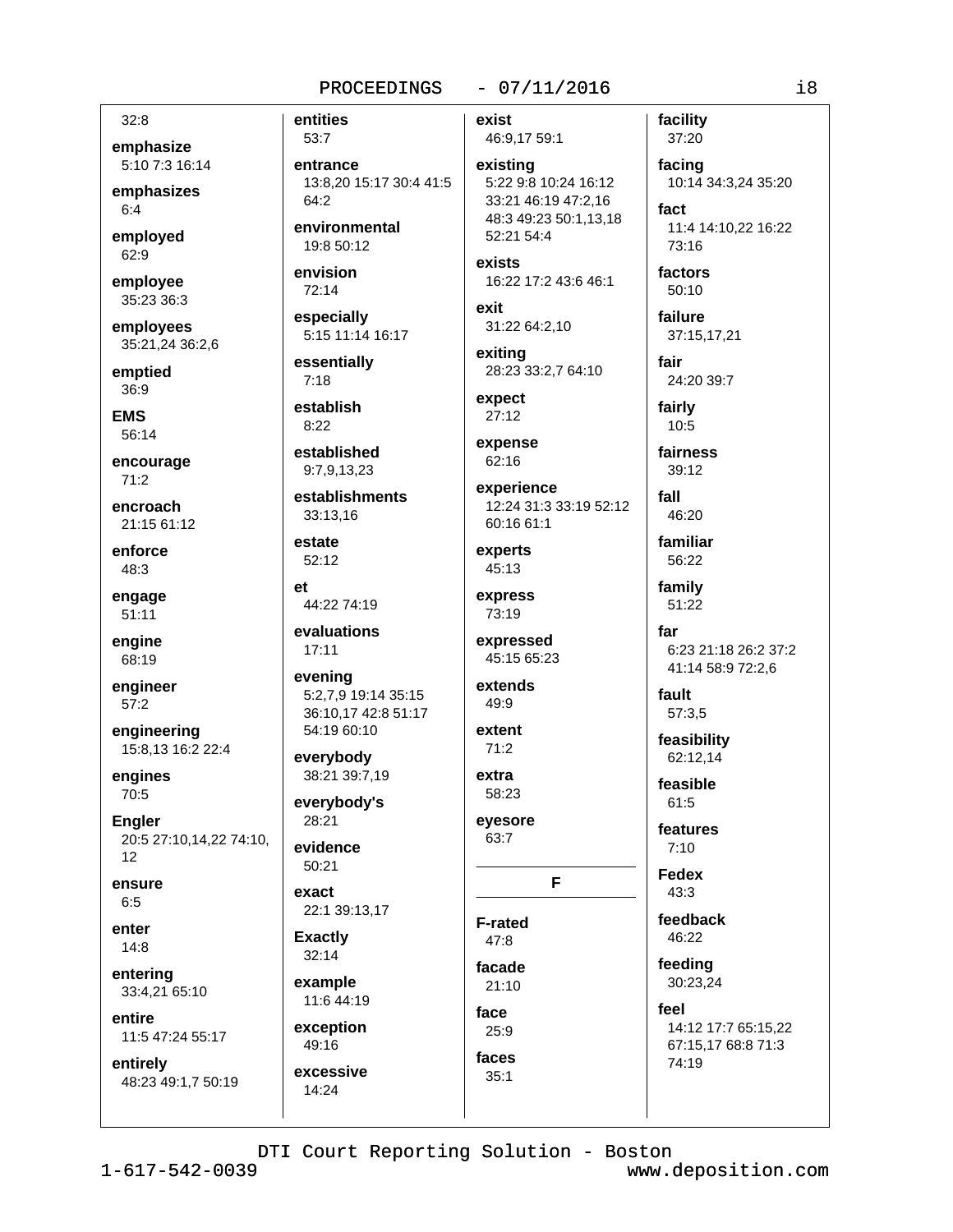flows

## $-07/11/2016$

feels

 $12:7$ feet 6:11.23 7:2 8:4 9:2.24 10:16.19 11:4 15:1.15. 16 18:18 21:5,8 23:8, 11,15 25:6,9,18,19 49:13,14 70:10,13 felt

14:17

fenestration 24:10,16

filled 69:2

finally 19:8 51:7 54:8 62:7

find 25:2 42:23

finding 50:14 63:1,16

fine 20:14 27:21 74:12

fire 19:19.20 24:7 56:9.10 65:1 68:19 71:9,12,22 72:1,2,22

first 4:6 7:9 28:2 40:16 52:5 54:22 63:4

first-floor 48:24

fit 46:16 47:15 65:14

five 15:16 29:19 30:5 31:24 33:20,21 34:7 36:6 57:15 58:21

five-foot  $8.9$ 

flooded 60:4.5

floor 6:22 49:17

flow 36:15 69:17

 $41:1$ flush  $11:10$ focus 57:12 focuses 47:16 folks 4:23 38:22 40:8 55:16 follow-up 5:3 19:20 food  $33:13$ foot 22:6 62:5 footprint 13:17 49:9 forefront 19:16 forensic 51:11 form 45:20 format 54:13 former 5:23.24 forth 27:2 50:14 found 62:23 foundation 22:1 70:13 foundations 21:20,21 23:2 61:24 62:2.3 four

10:3 17:16 25:17.19 33:20 34:7 36:7 58:20 61:15 62:9 70:10,13

# frame  $8:15$

free 71:3 74:19

48:2 65:4 front 8:12,15 44:23

fronting 24:24

friends

full 22:3.4 24:16 28:12 38:20 43:1 62:1

furniture  $33:14$ 

further 36:17 55:18 71:1 72:11

G

future 40:10

gain 46:13 48:6

```
gap
 25:4
```
garage 7:1,6 13:8,21 27:13 28:3,5,6,12 29:15 30:8 31:8 32:1.2.10 33:1.24 34:6 35:22 36:15 38:2 51:6 60:23 62:1,6 66:10 69:1 70:12 garages

31:6,11 35:13

Gary 48:20

gas 5:23 13:11

general 5:16 52:13 53:3 54:16

generally 50:9

generate 18:10 62:14 72:6

generator  $37:20$ 

gentleman 61:16 64:14 70:15 gentleman's 73:19

geographic 66:20

deotechnical 21:21 22:4

Gerzon 45:22

qetting 30:9 64:5 73:12

airls 63:19

qive 5:6 6:17 9:14 11:18 29:16 39:7,16 48:18 73:18 74:10

given 16:5,24

giving  $5:10$ 

glad 57:11 71:8

Glenoe 61:9

go

8:21 12:9 17:15 21:22 22:2 24:13 25:24 26:2 27:1 28:10 29:5,15 31:20 34:2,5,9 35:4,10, 17 39:16 40:12 41:2.21 62:19 66:1 67:12

goes 13:8 38:19

## going

4:4,12 9:12 10:13 11:15 12:1,4,8,9,16 14:9 15:22 16:3,17,18 17:19 19:5 21:24 24:3 27:9 28:14,15,19,21 30:10, 11 32:11,12 33:4,11,15 34:2,3,5,13 35:10,11, 18,21 37:14 38:17,22 39:6.9 40:8.13.18 41:7. 18 42:22,23 55:1 57:6, 7,12,16 58:20,24 59:4, 12,13 60:21 61:6,14,18, 19,21 62:14 63:6 65:11 66:10 67:1,23 68:21 69:2,5,16 70:3 74:14,17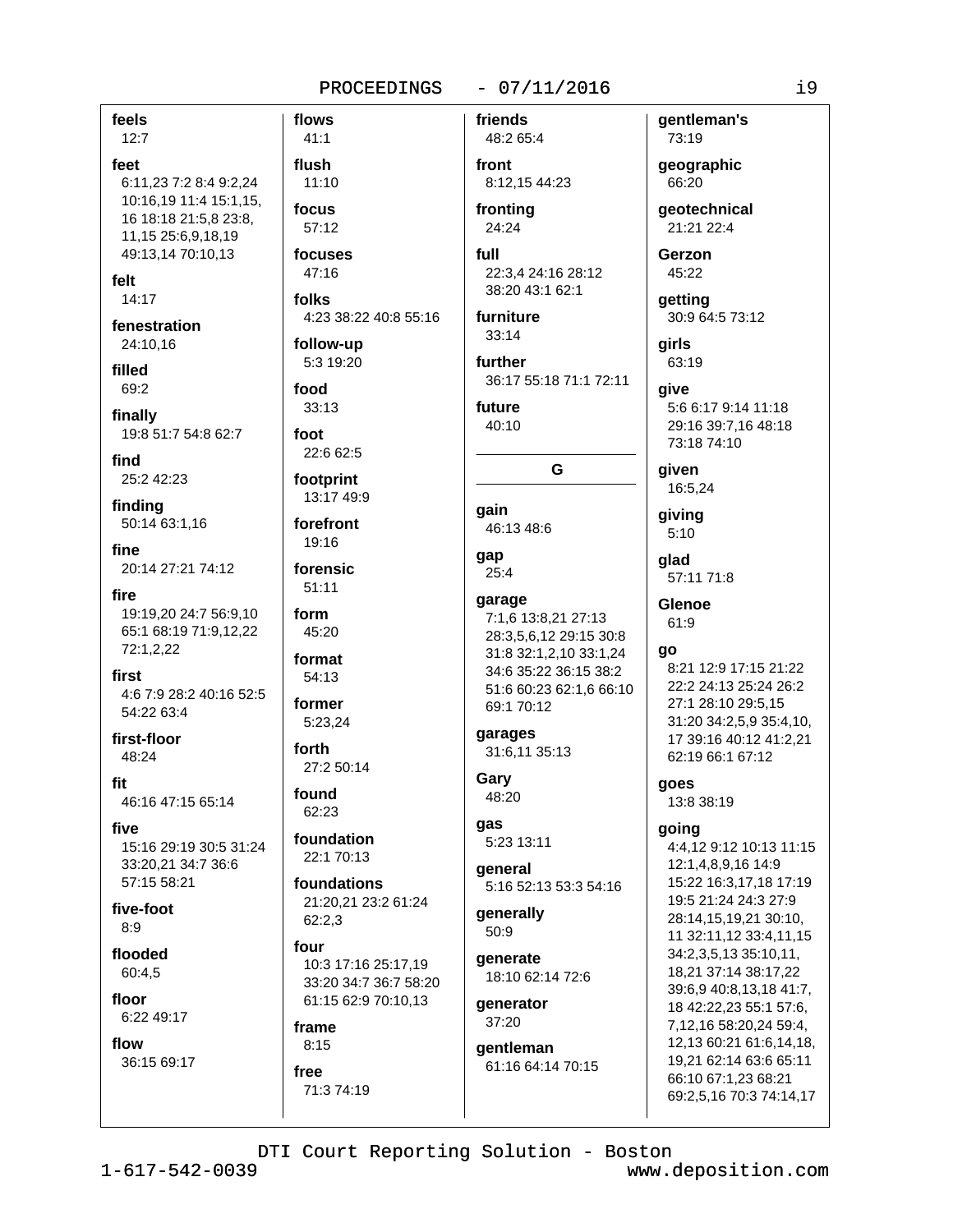#### $-07/11/2016$

Golden hall 43:15,16 44:17 63:2 golf 35:10 63:14 66:10 qood 5:2 36:13 42:8 46:11 51:17 54:19 58:6,7 60:10 Google 23:12 grade  $31:2$ granddaughter 73:6 grandfathered 49:16 great 18:15 48:6 52:17 66:2 greater 54:5 57:22 58:2 green 68:2,5 70:8 **Gross** 65:16 ground 18:18 20:23 22:11 25:11 38:18 ground-floor  $6:10$ Grove  $37:5$ guess 4:24 11:19 21:1 32:18 guesstimation 23:12

**Hammond** 5:19 7:16 10:10.19 14:16 18:24 23:6 24:9 41:5,16 42:13 43:8,9 49:22 51:19,22 52:11, 15 53:1 54:8 55:6,18 58:24 61:10 64:22 65:1. 17 66:5 67:12 68:16 69:10 72:8,15 73:2,4,22 **Hammondswood** 9:7,20,22 65:17 hand 40:5 41:19 handsome  $49:4$ happen 67:2 happened 52:19 happening 60:1 67:2 happens 16:3 29:15 64:11 hard 12:15 42:23 **Haril**  $28:4$ harm  $45:9$ **Harris** 65:9 hasn't  $7:12$ haven't 63:12 havoc 56:24 Haywood  $31:13$ he's 19:14,15 27:16,18 30:23,24 63:16 health  $70:4$ 

hear 4:10,14 20:6 71:9

heard 22:14 56:20 59:2 hearing

4:4,10 36:19 38:18 48:8 53:10 74:13.18

hearings  $40:10$ 

Heath 7:22 10:23 16:20 23:17, 19,23 24:10,24 41:4 43:8 52:15 53:1 64:18 67:13 73:5,22

Heath/hammond  $43.20$ 

Hedva 73:1

height 9:24 10:15 14:24 16:17 18:17 23:8 44:8 49:12, 13,15 55:3 65:21

heights 6:18 9:9 11:3

**Hello** 69:20

help 13:16 17:1 39:5

helpful 11:12 32:6 39:21.22 45:21 71:4

helps  $17:4$ 

Here's  $10:21$ 

Hi 40:14 43:15 45:22 56:6 58:14 65:16 66:3 67:5

hide 46:24

high 48:2 high-rise

 $14:4$ 

60:14

highway

holds 28:4 **Holly** 42:10.24 48:21 49:23  $50:1$ 

56:21 57:23 58:1 63:22

home 64:12.16

**Hill** 

hit

hold

holding

 $21:13$ 

67:17

23:14 64:5

20:21 21:10 74:9

homes 47:7 48:15 65:9

hope 47:16 56:3 66:24

**Hopefully**  $42:2$ 

hoping 56:9

hot  $5:23$ 

> hour 14:2 32:17 33:20 35:12 43:22 59:4 61:11 62:9 68:16

hours 22:23 28:21.24 33:17 34:7 64:12

house 66:9

houses 24:18

housina 8:11 9:18 10:1,14 46:1, 5,6,9 47:3,16,18 48:1,5 51:20 52:5 60:12 61:2

huge 14:8 49:6 51:14 59:4

hugeness 49:8

DTI Court Reporting Solution - Boston

8:4 10:7 22:6 59:4

61:17 62:5

н

quests

43:2

hadn't

half

56:20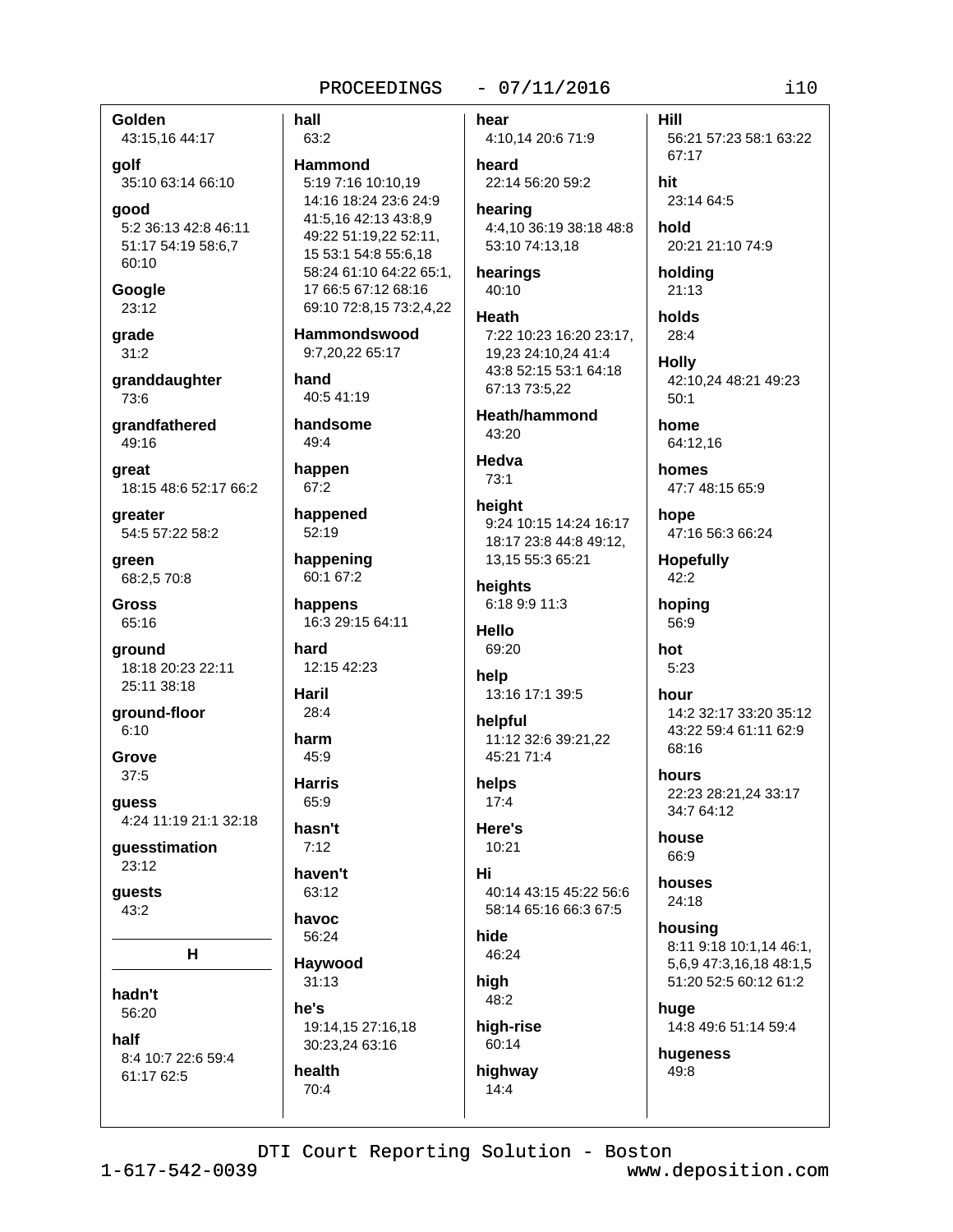# $-07/11/2016$

human 18:19

hundreds 62:15

husband 43:16 67:7 69:1

hydraulic

37:11,13

hydraulics 70:17

I.

l'd

8:21 11:8

**I'll** 

27:20 40:23 44:18 48:18 61:1 62:17 70:16

l'm

8:15 9:16 23:18 31:3 32:3,13 34:16,21 35:3, 18 36:1 37:7 38:22 39:6,9 40:12 42:11 43:15 44:18 45:23 48:13,19,20 54:14,19 55:1 56:7,22 57:11 58:15 59:14 60:6 61:20, 24 63:2,15,16,18 64:1, 20 65:16,17 66:3 67:5, 22 68:1,11 70:3 71:22 72:12 73:5

#### **l've**

8:20 18:6 31:4.5 52:14 58:17 66:6 67:10,11

idea 11:18,20 60:19

identified 58:10

idlina 48:12.14 59:23 60:24

69:5 70:5 illustrated

15:10,12 immediately

13:9 23:7

impact

17:22 18:5,13,15 19:6 32:1 44:1,11 45:17 60:7 **impacts** 17:9 18:7,22 58:3,4 impinged  $16:10$ 

66:13

implausible 60:19 61:22

important 8:22 43:10 57:4

importantly 44:7

impose  $50:19$ 

inadequate  $54:1$ 

inhound 60:22

**inches**  $22:5$ 

include 44:5 50:11

included 17:12 47:14

**includes** 42:13 51:24

including 6:12 44:11 52:8 59:16

inconaruous  $17:8$ 

inconsistent  $45:5$ 

increased 52:19 53:19

**increases**  $24:13$ 

indentation  $58:19$ independent

 $51:16$ indeterminate  $22:2$ 

indicated  $11:9$ 

inevitable 13:22 28:13 44:21 infeasible

**indicates** 

 $8:12$ 

 $19:4$ information

 $4:13$ 

infrastructure 69:10

input 58:6

insane 66:23

inseparable

 $54:12$ 

inset 25:12 26:4

installed  $37:5$ 

integrate 50:17

integration  $50:13$ 

intent  $21:10$ 

intention  $29:4$ 

interest 36:17

interestingly 65:7

interim 74:18

Interruption 32:22 34:17

intersection 5:20 44:13 55:19,20,24 59:7 73:7,9,13,16

invite 40:11 42:5 involve  $7:5$ 

involvement

irreparably 45:9 irrespective 73:8

19:10

isn't 7:21 9:11 14:20 68:17

**İSSUA** 

13:4 29:17 55:4,8,13 61:23 67:14 70:4 72:10, 20 74:1,14

issued 73:18

**issues** 

11:16 18:16 19:10,12, 16,17 27:7 42:21 55:4 56:11 59:20 70:18 71:8

it's

5:19,20 8:3,4,14,22 11:5,11 12:7,9,13 13:22 14:16.23 17:13 18:10 22:13,19,21,24 23:8 24:8,12,14 28:4,5,12,13 29:8,9,13 37:21 39:21, 22 41:11 44:18 46:10 55:8,10 59:4,6,8 61:13 62:6 63:6 67:13,18 68:6 69:2,7,8,16 70:13,18

its

18:10 36:13 47:17 50:5 54:3 66:17,18

J.

Janice 56:6 71:6

Jeannie 62:18

**Jefferson** 62:19 65:8

**Jeffrey** 54:19

jewelry 52:9

iob

46:7 jobs

DTI Court Reporting Solution - Boston

 $1 - 617 - 542 - 0039$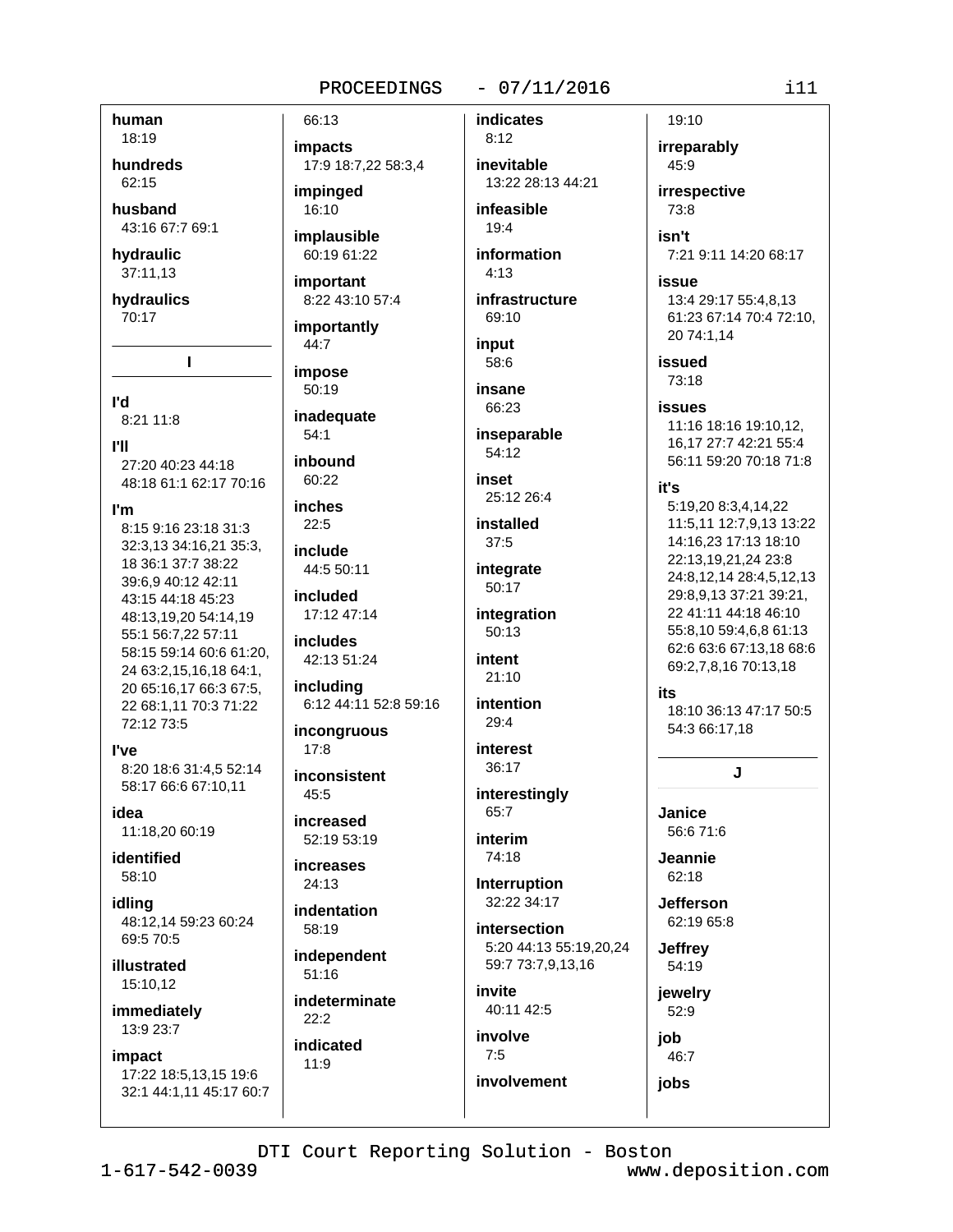L

43:19 45:18 53:4 63:8

13:15 14:15 18:24

42:10.24 45:1 48:21

lack

lacking

46:10

49:24 50:1

lane

lanes

61:13

#### $-07/11/2016$

62:11 Johanna

 $4:6$ 

joined  $4:7$ 

Jonathan

 $4:7$ 

Julie 65:16

June

 $5:12$ 

- keep
- 13:22 15:18 16:7 34:23

K

- key 58:10
- Khan 56:6 71:6
- kick  $4:24$
- kids 63:22.24 64:7 65:6 66:21 70:20
- kind 13:15 18:9,14 55:16 56:23,24 57:1 72:8,18 73:18

kinds 56:22

know 5:22 7:16 9:4 11:20 12:2,6,17 14:1,6 15:7, 14 16:18 17:1 18:3,11 19:13 22:3,5,7,14 23:1 27:9 31:9,24 36:5 52:7 55:7 57:4 59:6,8,14 60:2 63:5,13 64:16 65:21,24 66:14,15 71:12 72:5,6,9,17

**Kobes** 

 $73:1$ 

#### **Kvle** 19:19

large 32:1 66:20 largely  $7:7$ laser 9:16 23:13 laws 48:4 lawyers 48:2 lay 38:18 layout 28:9 leave 34:4 35:19 42:1 62:17

> leaves 26:7 49:11

leaving 33:6 36:8 43:1 61:7

ledge 22:12,13,15,20

- left 9:18 10:15
- let alone 73:13

let's 10:12 28:18

letter 19:14 71:15

# **letters** 45:14 65:24

level

11:17 14:1 18:18 20:23 21:3,11,14 31:2 60:7

#### **levels** 7:5,6 17:5

Leventhal 40:14,15,23 42:4 68:11

life 44:3 47:5 48:5

```
lift
 13:9 34:9 35:14
```
**lifts** 28:10 30:3 36:24 37:18

#### light 19:2 41:4 43:7,8,9 44:13 64:18 70:7

lighting 17:21 33:14

#### limit 39:8

line 8:12,13 11:7,10,11 15:15 21:12.13.16.23

22:8 24:6 25:16,18,24 26:3,6,11,12,19,20,21 29:17 38:22 49:10 50:3 51:3 56:4 57:3 64:3

#### lined 38:24

lines 18:22 21:18 24:1 26:18 51:5 57:5 62:3

Lisa 43:15

# list

58:17

**listen** 46:15

listened 58:17

# listening 43:13 little

5:14,21 6:22 7:20 9:10 11:8 13:6 17:7 25:14 63:7,19 64:22 65:6 68:2 40:15 42:9 43:17 52:11 54:20 55:10 56:6,21 58:15 62:18 63:9 66:4 69:4,21 73:1

lived 31:5 67:7,10

lives 70:20

 $70:1$ 

live

living

59:6.8 60:2 68:21 69:15

load 44:22

loading 7:10,11 14:6 26:24 27:4,6 44:9 45:3,18 65:22

lobby 44:23

local  $45:10$ 

located 37:1 44:12 50:10

**location** 11:7 42:17 54:9,21

**look** 

## 8:23 9:10 10:12 11:21 16:12 20:18 28:2,8 30:4 31:12.13 46:12 53:16 58:3 61:24 72:5

**looked** 63:12 71:11 73:11

looking 10:22 11:17 23:23 24:18 29:1 30:7 31:18 33:20 36:5

**looks** 68:6

> lose 70:6.8

lost 52:24 53:4

lot

5:20 6:21 8:8,14 12:23 18:3 19:15 21:18,23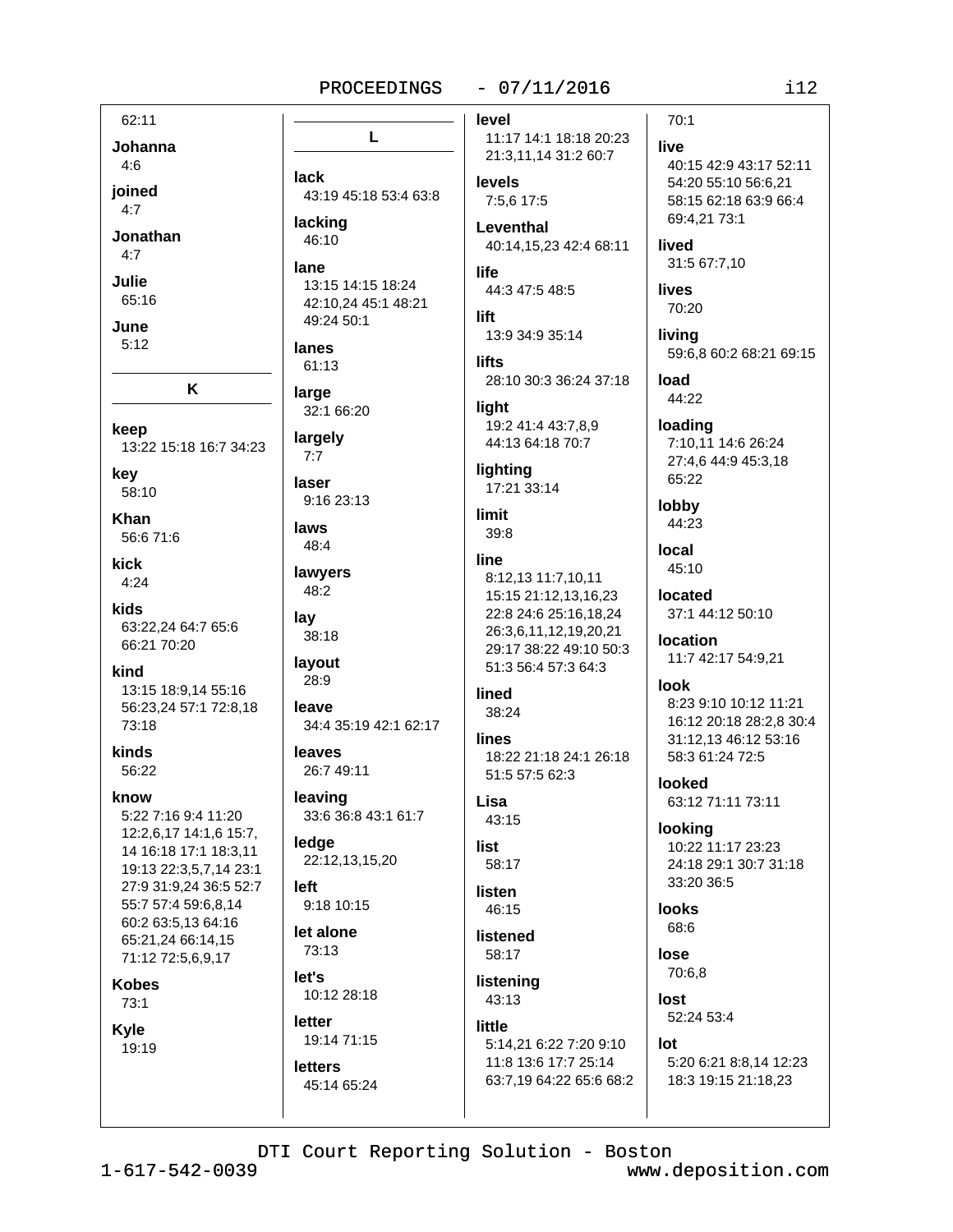# 22:8.11.13.21 24:6 25:24 26:3 32:8 35:12 37:6 46:1 52:12 54:24 58:10 59:12 60:3.6 62:3,24 63:3,11,13 64:2,7,16 65:6 69:5  $70:272:2$

lot-line  $62:2$ 

loudly  $39:3$ 

low  $10:5$ 

low-rise  $7:17$ 

lower 11:5 37:18,19 38:1

lowered  $30:19$ 

M

mail 40:5

main 72:9,13

maintenance 44:21

major 31:6 43:6

making 32:8 41:18 47:4 50:5

managed 12:4 16:9

manager 60:11

manages 60:13

mandate 46:8,13 47:12,21

manifested 49:8

**Maria** 

4:24 19:23 20:2 65:20 66:2

 $4:7$ **Market** 33:12 60:4

**Mark** 

married 69:15

mass 6:24 50:20 62:13

**Massachusetts** 22:20 50:7

**Masshousing** 45:15 massing

17:13 44:20 45:16 50:5, 12 55:3

materials  $5.5$ 

**Matt** 43:16

matter 70:15

maxed  $12:17$ 

maximum 9:24 49:13,19 50:2

**Mceachern** 19:19 71:17,21 72:16

mean 22:19 24:3 31:12 39:23 53:20

means 27:3 66:16

meant 13:21

measurement  $23:14$ 

measures  $21:2$ 

mechanicals  $6:13$ 

mediation  $6:1$ 

meet all  $72:1$ 

# $-07/11/2016$

meeting 4:6 20:8 47:17 56:7 58:16 62:24 63:3 66:4 71:6 74:16

member 25:17 31:15 56:7 58:16 66:4 71:6

members 20:9 32:5 42:6 51:17

mention 20:16 25:22

mentioned 48:16 64:14 66:8 70:7. 10 73:3

met  $5:12$ 

**Michael** 27:14 38:7

microphone 38:23,24 40:13 42:7

middle  $61:13$ 

midpoint  $15.14$ 

**Millennium**  $31:13$ 

mind 15:18 16:7 23:7 59:9

minimum  $51:10$ 

minus  $22.7$ 

minuscule 49:11

minute 61:21

minutes 29:16 31:1.24 34:4.22 39:9.11

mission  $46:13$ 

mitigated 17:10 42:18 model

5:5 6:14 20:16 21:6

23:4 25:22 modest

18:14 modify 46:22

modifying

47:8

momentarily  $32:7$ 

monthly 36:4

**Morelli** 5:1,2 40:4 65:20

morning 28:18,22 30:12,18 31:21 33:1,10,16,24 35:10,18 36:8,9 55:8 64:10

mother 63:19

motif  $17:2$ 

move 4:14 20:18 38:17 39:6

moved 67:17

movement 44:11 45:17

moving 13:22 38:2 52:1

multifamily 5:18 18:3 44:6 60:17

multilevel  $12:14$ 

multiple 32:22 34:17 63:21 65:9

municipality  $30:1$ 

> **MZ**  $52:8$

> > N

name 4:6 38:6 39:1,4,16

DTI Court Reporting Solution - Boston

www.deposition.com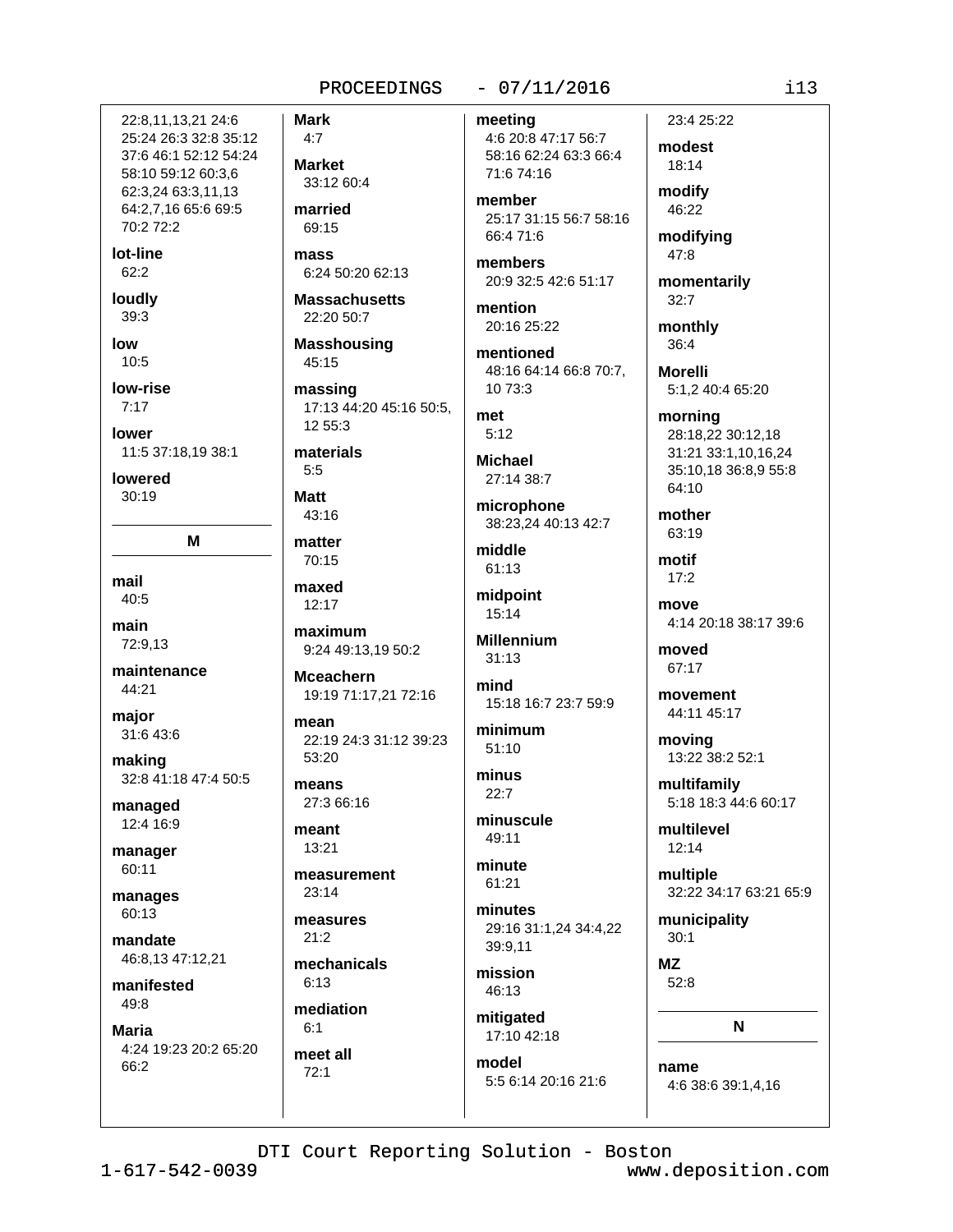40:14 42:9 45:22 48:20 51:18 58:14 60:10 62:18 69:20 73:1,19

**Nangle** 66:3

narrow 61:13

narrowing  $14:11$ 

nature 72:16

nearby 59:6.8

necessarily  $9:12$ 

necessary 56:19

need

9:5 14:10 15:8 19:9 31:22 35:11.12 39:4 44:15 51:14 52:19 55:22 56:14 62:3,13 64:7

needed 46:8

needing 34:5

needs 16:5 19:3,6 53:21 57:9 61:23 66:23 67:3

negative 49:5

neighborhood 9:13,19 12:10 20:7 42:12,20,24 43:10.21 44:4 45:5,9 47:24 49:2, 8 52:11,15,16 53:3,8 54:5,16 55:17,22 56:5 57:1,22,24 58:11 60:2 63:20 64:15,19 65:6,8, 10.15 68:7

neighborhoods  $13:3$ 

neighboring 23:2 24:2,4 49:14

neighbors 22:23 39:12 42:14 44:14 46:22 54:24 56:11,20 58:7 63:1,9 70:3

never 30:12.13 48:16 53:11 66:7 67:11

new 9:7 31:12.13 54:3 61:15

**Newton** 50:3 58:5,7 65:4

Newton/brookline 58:2

next-door 47:6

night 35:13 62:24

nightmare 69:3,8

nodding  $32:18$ 

noise 13:1 15:3 19:2 37:3 70:17

noisy 37:6

non-affordable  $47:5$ 

nonexistent 18:21

nonoperational  $37:16$ 

north 57:5

note

 $40:7$ 

noticed 55:16

number 52:7,9 53:2 54:1

nursery 44:12

 $\Omega$ 

objective

 $-07/11/2016$ 

50:21 obnoxious 39:9

observed  $52.14$ 

obvious 49:5

obviously 21:22 22:20 49:11 50:16 72:10

occupancy  $11:21$ 

occupants 14:21

off-hours 63:15

off-set 13:15

off-street 44:9

offset 14:22 18:5

offsetting  $15:3$ 

Oh

31:11 35:23

Oishii 64:22

okay 4:3 5:10,21 8:20 10:13 12:13 13:5 15:6 24:17 26:7,14,23 27:22,23 28:7,11,17,22 29:10,18 30:6,8,18 31:3 35:2

36:12 38:4,16 40:17,23 41:9,14,22 42:5 44:18 72:21,24 74:3,7,12,13

73:6

older 63:14 68:22 73:13

on-street 12:12 53:12,15,19

ought

one- $17:2$ 

15:24

oncoming

one-level 28:5

ones 37:14 57:6.7

ongoing 73:24

online 4:22 40:3.5

open 14:20 32:16 49:11,21, 24 67:21

opening 25:23

openings 24:12

operation 27:15 28:3 36:14 62:11

operational 32:12 45:7

operations 60:17

opportunities 40:9 71:1

opportunity 4:16 38:21 39:7 40:8  $42:9$ 

oppose 53:6

opposed 63:5

oppressive  $17:8$ 

order 38:23 53:24 55:23

orderly  $32:9$ 

orient  $5:15$ 

36:16

once

 $41:1$ 

old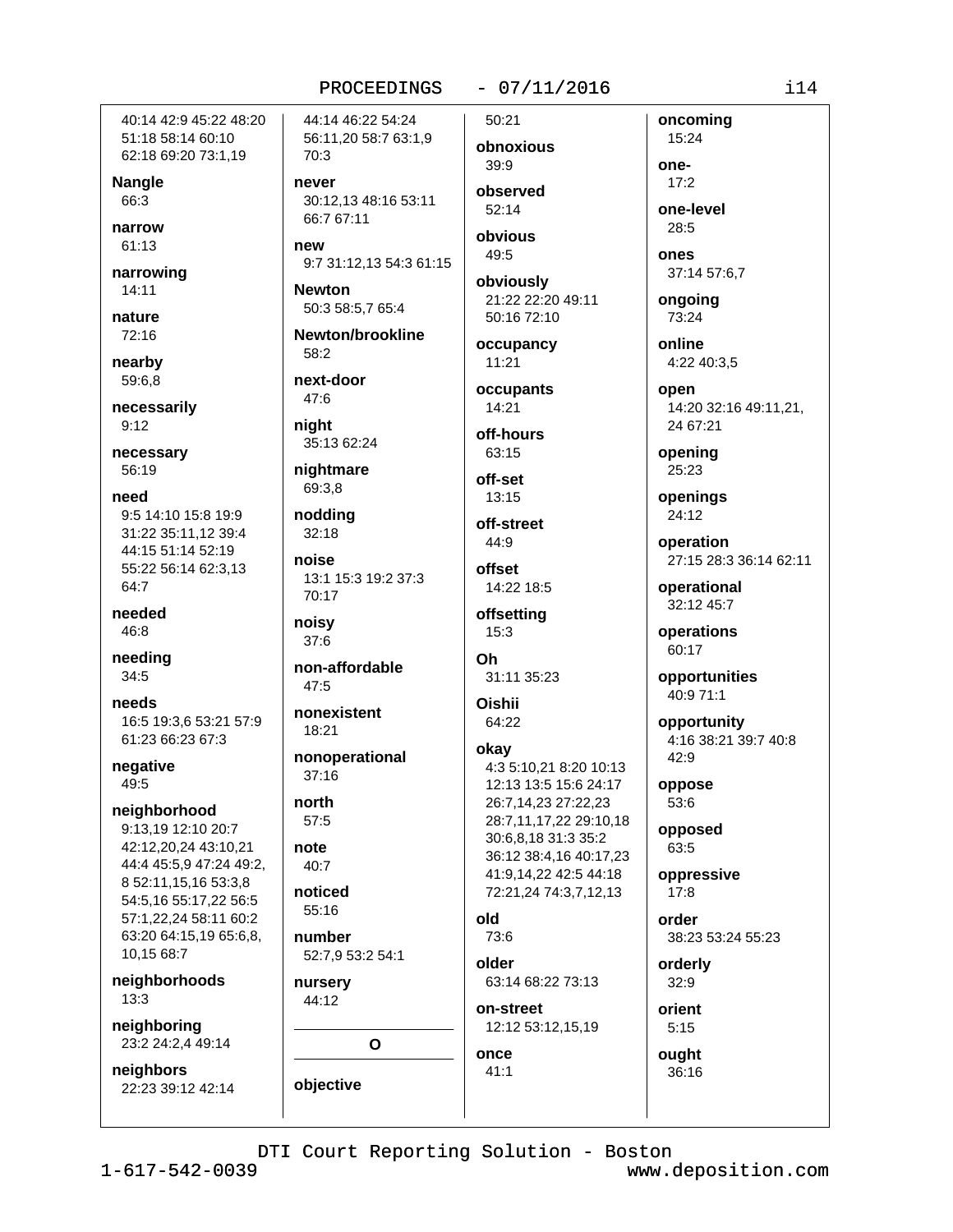out-swing  $21:14$ 

outbound 60:22

outlined 47:19

outrageous 47:10

outside 16:23 26:17,19 37:6 68:2

overall  $17.628.332.6$ 

overburdened 55:20 56:1

overcome 53:20

overemphasize 54:10

overflow 19:5

overhang 8:17 11:10 14:14 21:6

overlooked 16:5

overruns 42:19

overtaxed 69:12

overview 5:7.12 6:20 9:1 57:14

owned 51:22 52:3,6 61:16

owner 5:24 60:11

P

p.m. 4:2 33:18 74:20

package 20:12

**PANDYA** 20:19 21:1 22:14,19 23:3,10,18,21 24:5,15,

19 25:9 26:1,4,9,16,19  $27:5$ 

parallel 13:13.14

parapet  $6:12$ 

park 30:13 35:16 38:9 43:3,4 44:22 63:23 64:23 72:15

parked 29:1 41:13,23 44:24 45:1 57:16 59:22

parker 41:17

parking

7:4,5,6 8:8,9 9:23 11:15,23 12:12 19:4,5 21:4 27:8,15 28:3 29:15 31:4 33:23 34:14.22 36:15,18,24 42:22,24 44:8 45:16 49:24 51:6 52:17.19.21.22.24 53:4. 9, 12, 13, 14, 18, 24, 54: 1, 6,12 57:12,15,19 58:23 59:12 60:3,6,8,18 62:1, 4,11,16 64:23 65:22 70:2,16 72:9,13

part 21:19 22:1 67:3

partially  $14.15$ 

particular 13:19 16:6 20:22

particularly 11:13 36:16 55:5

parties 32:22 34:17

#### parts 22:20

party  $22:8$ 

pass 26:8

patronage 54:12

pattens

 $-07/11/2016$ 

pattern  $10:5$ 

50:13

patterns 9:10 50:18

pay  $51:15$ 

peak 11:20 14:2 28:21,24 32:10,17

pedestrian 14:11 15:16 27:1,3 45:17 55:4

pedestrians 16:3 26:8 51:5 59:7,9, 14.19.20

peer 19:16 36:20 48:13 74:15

Peet's 33:12 52:8 64:2,6

pending  $47:13$ 

# people

12:8 28:19 29:10,11,14, 15 30:11,15 32:20 33:15 39:10 42:22 43:2 46:12 54:13 55:18 56:17 58:11 59:10.11. 16 62:9 63:3.9.14.16 64:12.16,23 65:19 66:14,21 69:4,6,15 73:3,13,14,24

percent 6:22 10:1 22:13,15 24:14,15 28:23 30:7,11 47:4 49:18 66:21

perforated 24:8

period 17:16 31:22 33:19

permanent 62:10

permitted 44:7

**Permitting** 45:4

perpendicular 23:23

person 35:17 62:8

personal 48:6

personally 53:11

personnel 56:18

perspective 9:14 10:2

Peter 16:2 19:9,13 60:10

physically  $34:8$ 

pick  $34:1$ 

**Pine** 40:15 67:6,12 68:12,18 place

13:10 43:3

placed 4:22 67:20

places 48:2 64:21

plan 7:24 8:2,19 13:19 16:6, 11 43:18,23 44:20  $50:11$ 

plane 25:11

planned  $11:19$ 

planners 73:10

planning 5:1,11 6:3 9:4 11:13,19 12:6,16 13:7 14:16 16:1 17:6 18:17 20:4 27:17 40:1 45:13 47:20 54:22. 23 58:9 63:15

plans

DTI Court Reporting Solution - Boston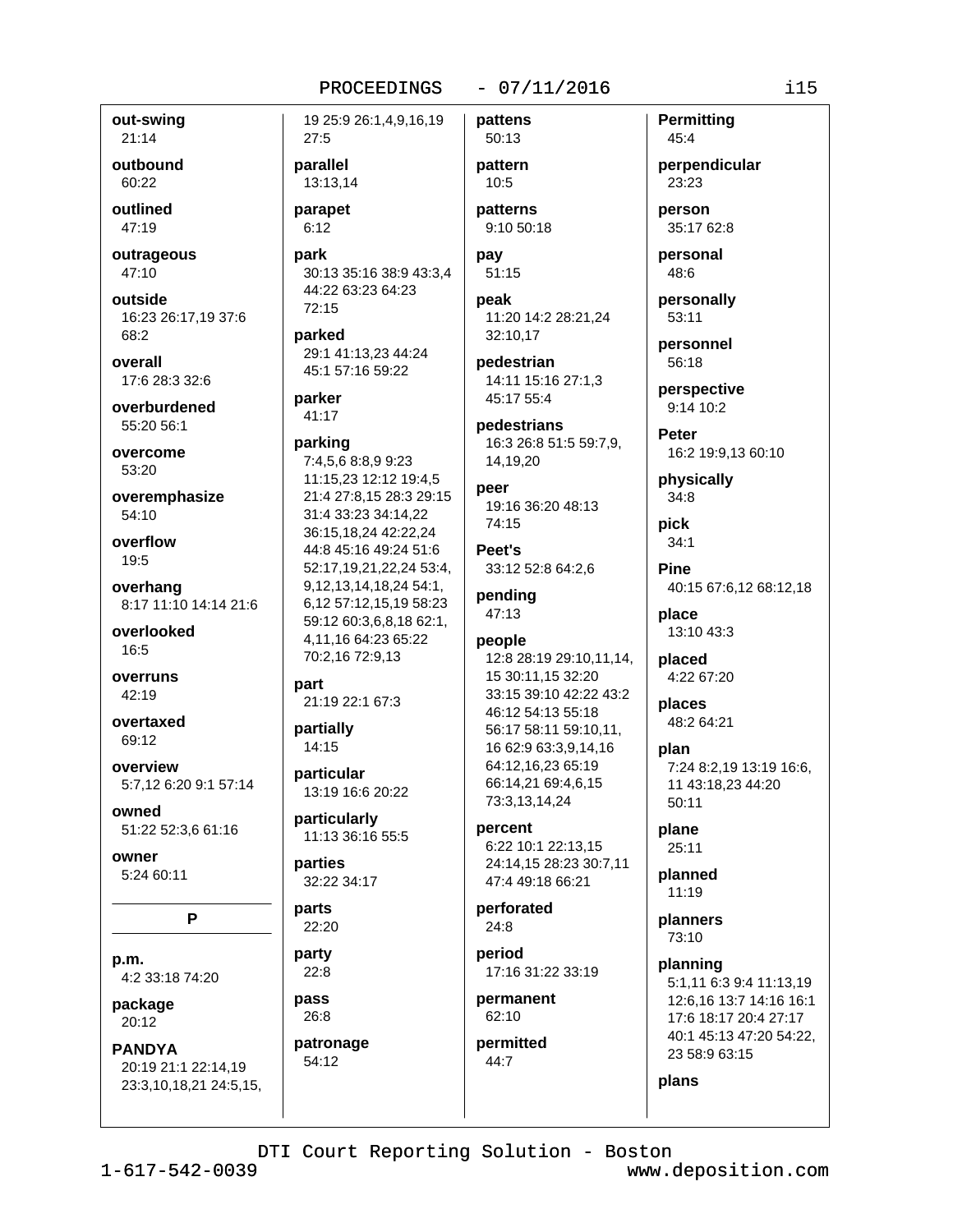17:18.21 47:9 58:19 59:15 71:11,24

play 35:10

playing 63:14

please 5:1 32:4 38:24 39:3,5, 14,20 71:3 74:18

plus 22:7 29:20 30:6 33:22 38:9 45:1 62:10

point 4:19 6:14 16:15 20:13 35:12 37:4 60:5

pointed 18:6 24:3

pointer  $9:16$ 

points 65:20

pollutants  $5:24$ 

pop 61:21

pop-in 12:6

portion 15:18

poses  $16:1$ 

position 62:10

possibility 18:24 58:22

possible 38:19 41:14 49:16 66:16

possibly 64:5 67:23

potentially 44:10 57:8

power

37:15,17,21

practical 63:18

practice 22:24

**Precinct** 56:8 58:16 66:4 71:7

predicament 72:19

preferably 11:23 17:14

prefers  $20:6$ 

preliminary 17:18 74:16

premises  $12:2$ 

prepare 5:6 20:8

prepared  $67:8$ 

present 36:20 43:21 45:8 66:17

presentation 9:1 58:9,18 66:2

presented 43:23 59:21

presenting

presently 43:6

 $59:16$ 

president 42:11

pretty 8:15 34:7 72:7

prevention 71:22

previous 66:8 67:9

previously 48:16 64:14 72:4

prior 48:16,22

private 18:4,12

## $-07/11/2016$

probably 15:22 23:10 61:7 62:6

problem 37:21 43:7 49:8

problems 56:23 59:1

proceed 55:23

proceedings 4:1 74:20

process 6:2 17:17.21 20:12 21:19 22:3 32:6 39:22 55:17 60:16 71:4

produced 50:22

professionals 50:22

profitability 47:23

program 46:11 48:6

project 42:18 46:2 47:2 48:23 49:6 50:8 51:12 53:23 57:3 59:17 61:5 67:15 68:20 69:18 73:8

projected 51:12 73:23

projects 42:15 47:13,17

promised 70:16

proof  $6:4$ 

properties 7:23 9:8 53:3 57:5

property 8:10.13 9:18 10:19 11:7,10,11 15:15 21:12, 13.16 25:16.18 26:11. 12,20,21 51:18,21,23 52:3,4,6

proposal 4:5,9 6:20 7:10 46:23 47:10 49:13,17 73:23

#### proposed

6:23 7:4 10:16,24 17:14,19 42:11,18 43:18 44:6 46:2,3 48:23 49:3.6 50:11 51:6 53:6. 17 54:3,21 62:20 64:3,6 70:10 71:24

proposing 26:24 63:8

protect 44:3 48:4

protections 45:6

proves  $51:8$ 

provide 5:14 15:8 40:9 44:20 51:5 74:16

provided  $53:8$ 

provides 50:21

proving 50:23

provisions 53:9

proximity 12:21 13:2

public 4:12.14.18 5:15 11:15 14:5 18:2,5,7,23 19:1,6 32:5,7 38:17 40:9 42:6 49:10 52:18 70:23 71:13 73:24 74:3,5

null 30:20 32:9 37:24 55:11 56:16

pulled 41:13

pulling 55:6

purporting  $51:13$ 

purpose  $4:10$ push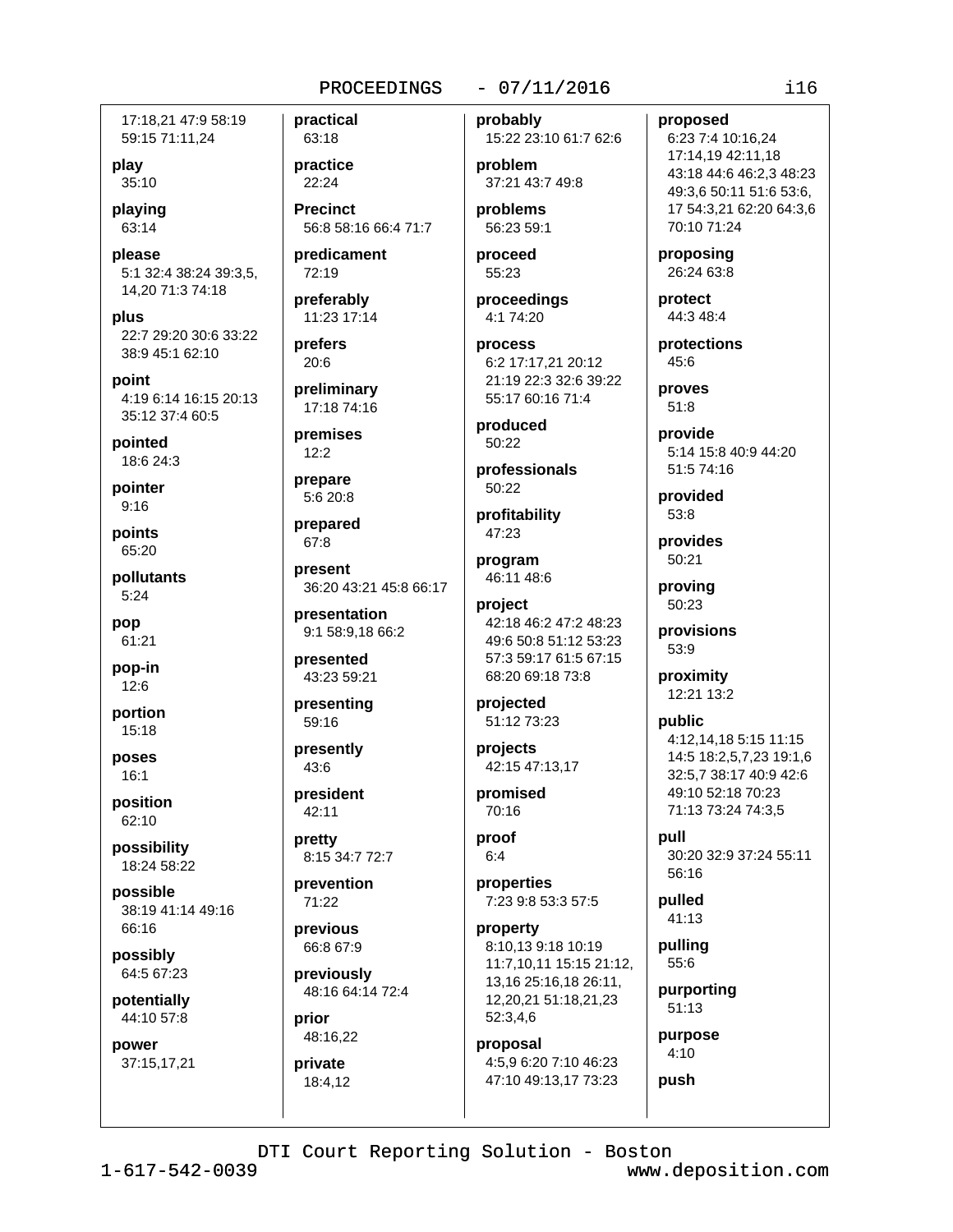#### $-07/11/2016$

13:17 put 38:1 61:14 putting 59:2 Q quality 6:6 44:3 47:5 48:4 quality-of-life  $13:4$ question 25:22 27:11,23 32:4,24 33:8 40:16,24 41:6,8 42:3 48:10 57:11 60:1 64:11 72:4 73:21 **auestions** 19:20,23 27:17,19 30:1 32:7 40:19.20.21 58:18 71:18 72:22 queue 13:16 30:1,8 33:22 48:12 69:7 queuing 13:10,23 18:23 29:19, 24 quite 63:16 R radius  $34:12$ rain 60:5 raise 37:18 40:20 70:4 raised 27:17,18 30:19 33:8 36:22 69:24 73:16.22 ramp 15:24 27:2 ramps 59:3 ran

PROCEEDINGS  $31:5$ receive Randolph 65:8 range  $22:6$ ranges  $22:5$ ratio 47:18 49:17 ready  $35:17$ real 15:21 18:23 39:17  $52:12$ realistically 12:18 27:12 29:2 33:5.  $17$ realize 56:1 really 7:21 8:22 9:9 10:6 11:2, 3,20,22 12:15,16,18 13:21 14:7.13.20 15:2 17:20 18:13,18 19:12 53:21 56:17 57:4,9 58:3,10 63:17 65:10,14, 18,23 67:8,13,15,16 71:9 73:2 realm  $22:7$ rear 5:17 9:8,19

rear-yard  $8:3$ 

reason 9:15 21:13 39:17 48:4

reasonable 50:15 51:16 53:8

reasoning 50:14 59:11

reasons  $24:8$ 

rebuilt 66:18 recall 8:24 13:11 received  $4:19$ receptacles  $18:1$ record

4:17 5:8

 $39:16$ recycling

 $18:1$ red  $8:12$ 

reduce  $13:17$ 

reduced  $24:6$ 

regard 46:14

regarding 6:2 8:3 11:16

register 23:15

regulation 8:7 15:13

regulations 45:6 50:7,24 51:10,14

reinforce  $73:2$ 

reiterate 45:11 68:12

rejected  $47:10$ 

relate 45:7

relevant  $6:17$ 

relief 55:23

rely 55:19

48:3 remember

relying

28:20 33:21

31:20 remind 70:24

remembering

remotely 46:23 remove

 $22:21$ 

removed 18:3 22:18 53:14

rendering  $6:7$ 

renderings 6:15 49:2

rent  $61:6$ 

repeat  $55:1$ 

replenish 36:3.9

report 55:1 73:17 74:16

reporter 32:23 34:18

represent 42:13 57:23 67:6

representative  $56:10$ 

requested 6:1 21:7

requests 44:5

require 22:16,17 51:2,15

reauired 6:5 17:18 21:9 22:1

requirements 44:9

requiring 50:20

research 70:5

residences 28:16 49:17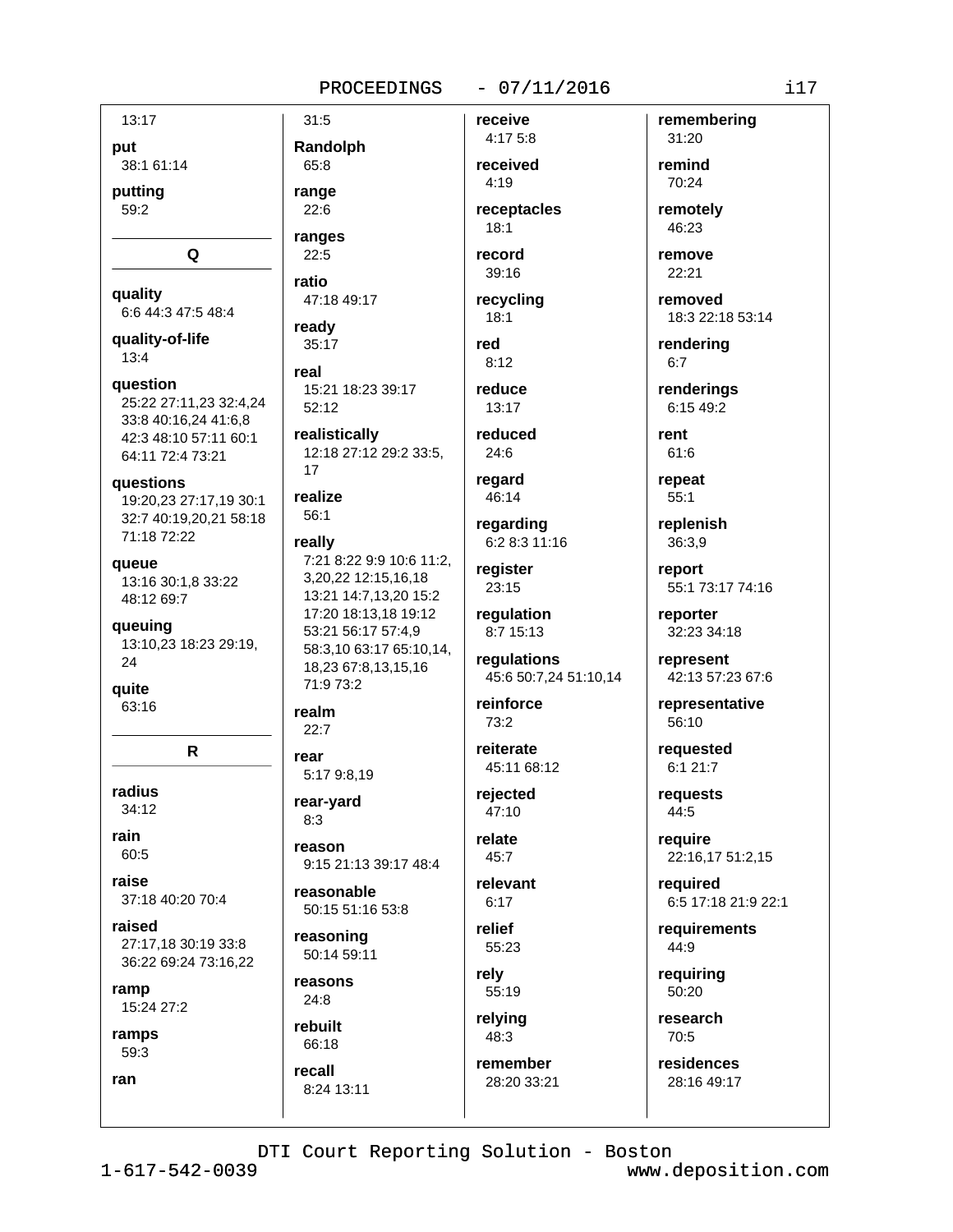#### $-07/11/2016$

resident 29:5 35:4,10 36:4 41:1, 3,10,17 48:20 61:9 67:6

residential 6:5.9 12:3 13:3 16:19 17:24 18:1 28:14 32:2 48:24 60:14 69:13,14

residents 30:10 31:18 32:10 33:2 35:7 36:7,11 43:2,11 44:4 45:2.10.12.23 46:5 47:6 48:1 53:7 59:18 60:24

residents' 44:23

resources 19:2 50:12

respect 63:8

respective 6:18 22:23

respond 4:16 5:3 21:2

responding 72:5

response 20:1,4,8 38:15 72:23 74:6

responsible  $5:24$ 

rest 48:19 68:6

restaurant 41:21 52:1

restriction 32:16 44:2.8

result  $21:5$ 

#### retail

6:10 10:4 12:4,5 17:3,4 18:9 19:5 21:11,14 25:23 27:12 32:11.16 33:3,9,11 34:5 35:8 36:1,3,6,10 42:22 47:6, 7 48:24 58:21 61:8

retails 36:9

retire 59:15 retired 59:13.17 return 64:12 returned  $18:20$ review 4:23 5:4,12 36:20 51:12,16 71:24 reviewed  $7:14$ reviewer 36:20 74:15 reviewing  $4:12$ reviews  $19.17$ revitalization 9:6.12 **Richard** 66:3 ride 30:21 right 7:24 10:18 11:1 13:20 19:4 20:23 23:7,8,24 25:4,7 26:20 30:13 33:7 40:3 41:4 48:15 51:15 63:6,24 69:17,21 70:2, 5,12 73:7 74:17 right-41:18 right-hand 14:15 right-of-way 49:10

risk 64:4

road 40:15 43:17 54:20 55:9, 10 56:7 61:9 62:19 67:6,12 68:12,18 72:10

**Robinson** 67:5

roof 23:9 room 26:7 38:20 59:24 66:15 rotary 65:1,5 66:11 **Route** 5:19 9:5,15 10:5,6,12, 14 13:14,23 15:19 16:20,23 18:23 20:24 24:9 33:6,22 37:5 41:2, 14, 16, 19 42: 10 43: 4 49:10,14,20,22 51:3 52:6,16 53:1 57:6 62:20 63:23 64:1,5,8,13,17 69:7,10 72:15

routinely  $52:21$ 

row 60:20

rubbish 17:20

ruined  $47:15$ 

rules 38:19 47:1

run 39:10 57:5 62:11 64:23

running 27:1,2 34:1,21 **runs** 

 $14:3$ rush 14:2 43:22 61:11 62:9

68:16

 $\mathbf{s}$ 

**Sadly** 46:20 safe

6:5 51:5 safety

11:16 14:3 44:3,13 55:4.12 59:20 65:6 71:13 74:1

says 35:18 61:20

scale 18:19 45:7 55:22 56:3 67:10.18 68:5.9

scenario  $14:9$ 

scheme  $60:18$ 

#### **Schneider**

4:3,7 19:22 20:2,14,20 23:16.19 24:22 25:4.8. 20 29:21 32:3,15 35:3 36:12,23 38:5,8,10,12, 16 40:5.18 41:7 42:5 43:14 44:15 45:19 54:18 58:13 60:9 68:10 70:22 71:14,19 72:12, 21,24 74:2,7,11,13

**Schoffmann** 58:14,15

school 63:22.23 64:1 66:15.16. 19.22.24 67:2 68:16  $73.6$ 

schools 44:12 63:21

search 52:22

seats 60:20

> **SEB** 20:6

second 4:4 62:8 74:10

**Secondly**  $61:1$ 

section 10:10,13,21 11:9 15:7

**sections** 6:16 8:19 10:8

See 5:9 6:21 8:16 9:15,19 10:10,11,15,18 11:1,6, 7,9 13:7,23 14:14 15:15,24 17:14 18:6,20 20:22 21:6 26:12 31:7

DTI Court Reporting Solution - Boston

 $1 - 617 - 542 - 0039$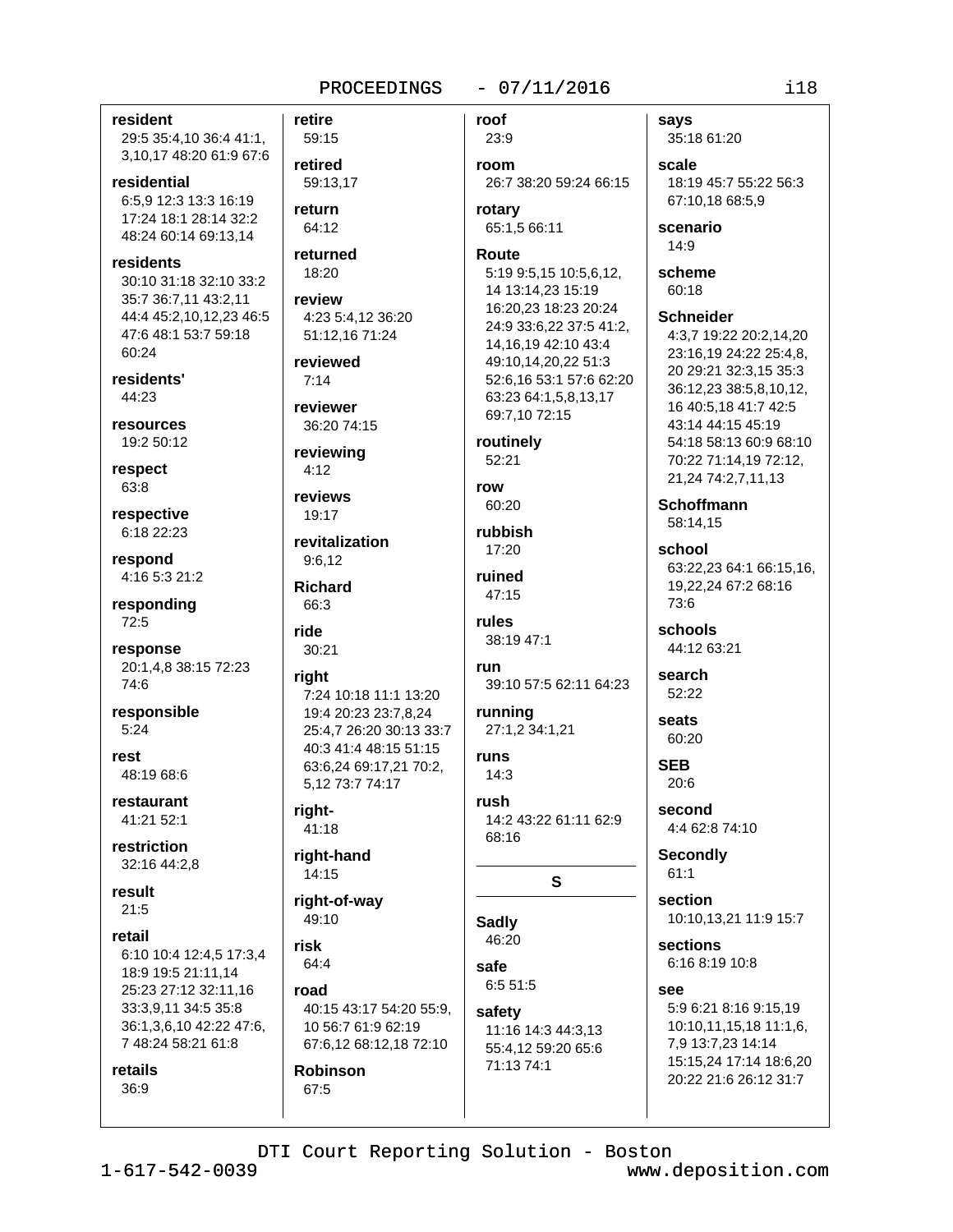seeing

41:9 56:3 67:21 71:9

13:10 25:5

seek 48:5

seen 8:20 52:16 66:6 67:11

**Selectman**  $53:10$ 

selectmen 45:14 47:9

selectmen's  $53:10$ 

selfish 61:20 70:1

send 19:13

sends 30:22.23

senior 48:24 68:21

sense 20:11 36:13

sensitive 67:16 68:6

sensitivity 43:24

sent 66:21

separate 7:1 48:10

**September** 73:18

**Sergey** 69:20

serious 45:15 73:24

serve  $72:13$ 

served 13:15

service 5:23 14:1 62:7 services 18:4,12 session 68:17 set 7:20 8:13 11:11 17:5 49:21 50:14 51:3 setback 7:18 8:3,9,18 9:9 11:2 13:17 15:20 25:15 setbacks 6:19 15:20 18:21 44:8 setting 28:15 **Seven** 8:8 23:11 seven-hour  $33:18$ shadow 5:7 17:12,14 **Shafranskiy** 69:20,21 shake 70:17 shallow 18:21 **Sharon** 58:14 **Sheafe** 10:11,22

Sheafe/holly/heath 42:12

**Sherry** 40:14 68:11

shop 51:24

shopper 61:20

short 12:5 26:5 58:17

show 7:8 20:17 23:17 43:24

58:19 showing 15:12 17:13 23:8 25:21

43:18.24 shrink 62:5 side 15:17 24:8,9,16,20 58:5 62:5 sides 57:17 58:4 59:23 61:12 sidewalk 7:12 14:11 15:16.23 16:4 26:8,17,21,22 49:10 51:3 sight 24:1 64:3 significant 49:21 55:4,8,12 similar 26:21 simply 73:22 single

 $-07/11/2016$ 

shown

47:11

shows

44:2 61:6 single-story

49:24 Sir

38:5 sit

19:24 38:5 39:11 site

5:22,24 6:5,16 7:24 8:2, 19 10:8,10,13,21 11:9, 14, 16 13: 1, 5, 10, 12 14:20 15:5 16:6,11 17:20,22 18:21 36:15, 18 37:14 42:1,2,11 43:18,23 49:7,15,21 50:9,11,17

sitting 4:8 28:10 41:11

situation 52:20 53:18 73:4

six 8:10 15:15 16:17 36:6

51:23 61:16 62:11 six-story 49:12 50:16

six-unit

 $9:18$  16:8 size

45:7 50:4 51:9 53:19 65:21 66:18

**Skin** 52:9

slab 28:7.10 29:1 35:16 37:2

slid  $37:1$ 

slight  $21:6$ 

slightly  $21:11$ 

slow 44:15.18

small 43:12 65:10

smaller 50:23 51:8 64:6

smallest 67:20

**Smith**  $39:14$ 

smoothly 38:19

> snow 67:22,24

softening  $15:2$ 

soil 21:20 22:10

solicit 46:21

somebody 34:16

somebody's 34:19 60:21

**SOFFV** 10:12 23:18 32:3 35:3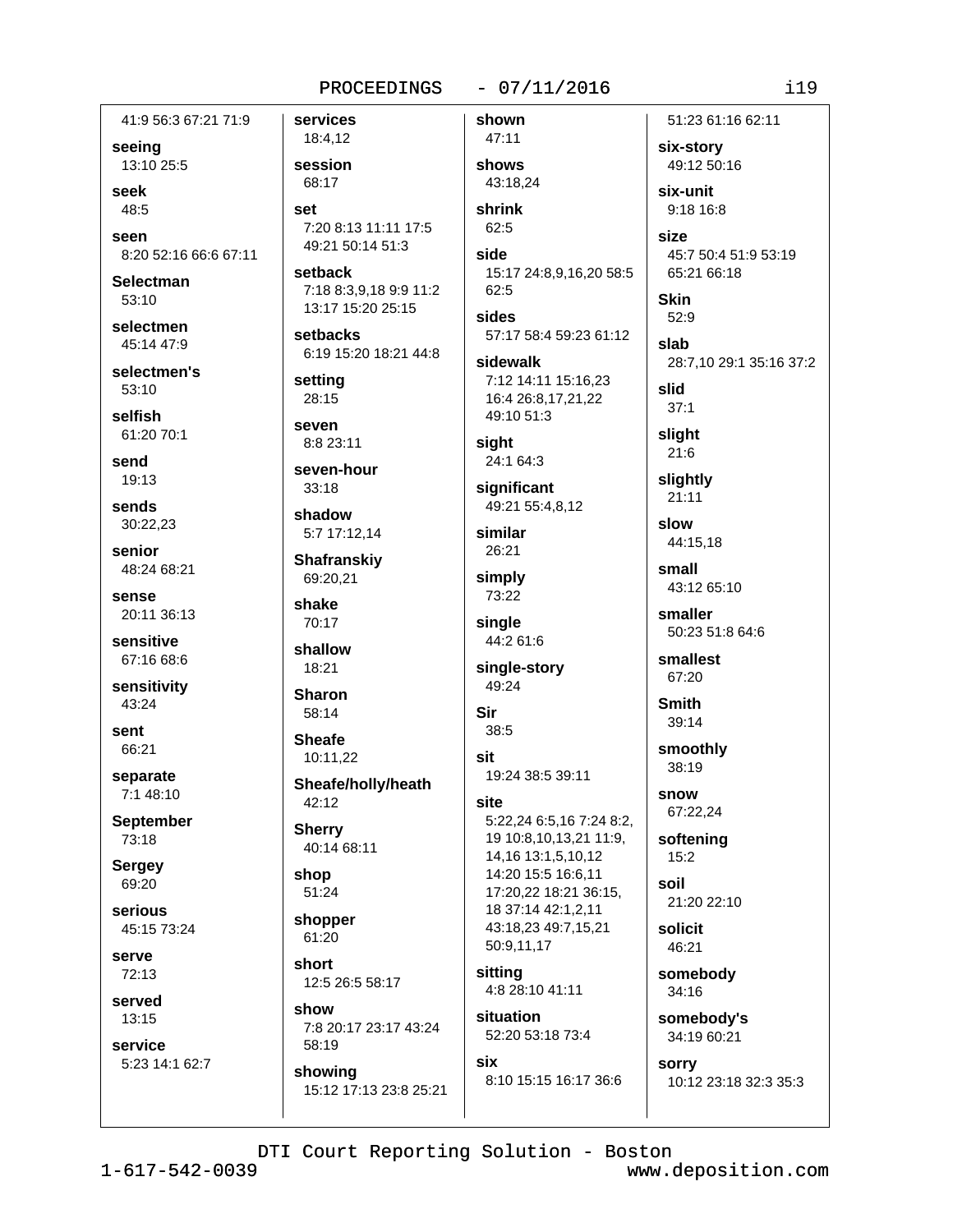square

40:12 44:18 72:12 sort

32:15 63:5 65:11 66:7

sounds  $70.1$ 

south  $57:5$ 

space

6:11 7:21 11:18 12:20 14:7,20,21 29:19 35:16 36:4 44:23 46:8 49:11, 22,24 61:7,14 67:20 68:2.3.5

spaces

7:4 8:8 9:23 28:6.7.9.19 30:5,6,14 32:12 33:22 36:8 43:1 52:17,24 53:14 54:1 57:15 62:4

speak 39:3.8 40:13 42:7 73:21  $74:4$ 

speaker 66:8

speaking 32:22 34:17 43:16 45:23 54:14 57:2 63:19

speaks 55:23

specific 20:10

specifically 51:1 65:21

spell  $39:4$ 

spending 55:24

spirit  $47:11$ 

spoke 61:17

spoken

53:13

spot 5:23 14:10

**spots** 35:16 54:6

6:11,23 7:1 56:22 squeeze  $47:7$ stacker 12:23 28:17 29:2 30:12, 13 37:1 **stackers** 7:6 29:3 30:3 31:14 36:24 37:6,7 stacking 12:14 staff 12:24 standpoint 63:18 stands 46:3 **Star** 33:12 60:3 **Starbucks** 32:19 33:12 start  $4:12$ started 4:4 60:19 state 14:4 39:1 66:17 statement 48:11 statements  $4.20$ **States** 29:24

**static**  $11:22$ 

station 5:23 13:12 29:12 65:2 **status** 

 $6:2$ step

8:23 54:2 **Steve** 

 $4:8$ 

stipulate  $6:3$ stipulated 15:12

 $-07/11/2016$ 

stop  $41:4$ 

store 32:19 33:14 34:1,21 52:9,10

**stores** 25:23 27:8 36:7 42:23

**stories** 6:9 10:2,3,7 16:17 50:2  $51:2$ 

storms 60:5

story  $6:12$ 

#### **street** 4:5 7:17,23 10:10,11, 19,22,23 14:16 16:20 23:6,17,19,23 24:9,10, 24 31:14 34:20 37:5

41:4.5 42:13 45:3.16.24 51:19,22 52:4,12,15 53:1 54:8 55:6,19 58:24 61:10 64:18.22 65:4.17 66:5 67:22 68:16 69:21 72:8

**Street all**  $53:1$ 

**Street along** 49:22

street always 61:12

**streets** 43:1,9 64:19

strip 7:17 11:1.5 13:13

strongly 14:17 42:17

structural  $22.3$ 

**structures** 

structure 65:11 67:19 68:8 **stuck** 72:9,13 studies 63:12 67:1 study

46:16

5:7 13:24 15:10 17:12. 14 48:13 61:23 73:17

**stuff** 56:15 70:8

submit 39:20.23 40:6 45:20 71:3.14 74:19

submitted 5:5 40:3 47:20 48:17  $71:16$ 

**Subsection**  $50:6$ 

substantial 47:19 62:6

suffer 54:4.5

summarizes 18:16

sums 19:12

supplied  $51:13$ 

support 14:13 68:8

supported 42:16

supporting  $50:14$ 

supportive  $9:5$ 

supposed 73:17

supposedly 59:13

sure 8:15 20:19 37:7 38:20 48:14 61:24 63:2,16 68:19 74:11

DTI Court Reporting Solution - Boston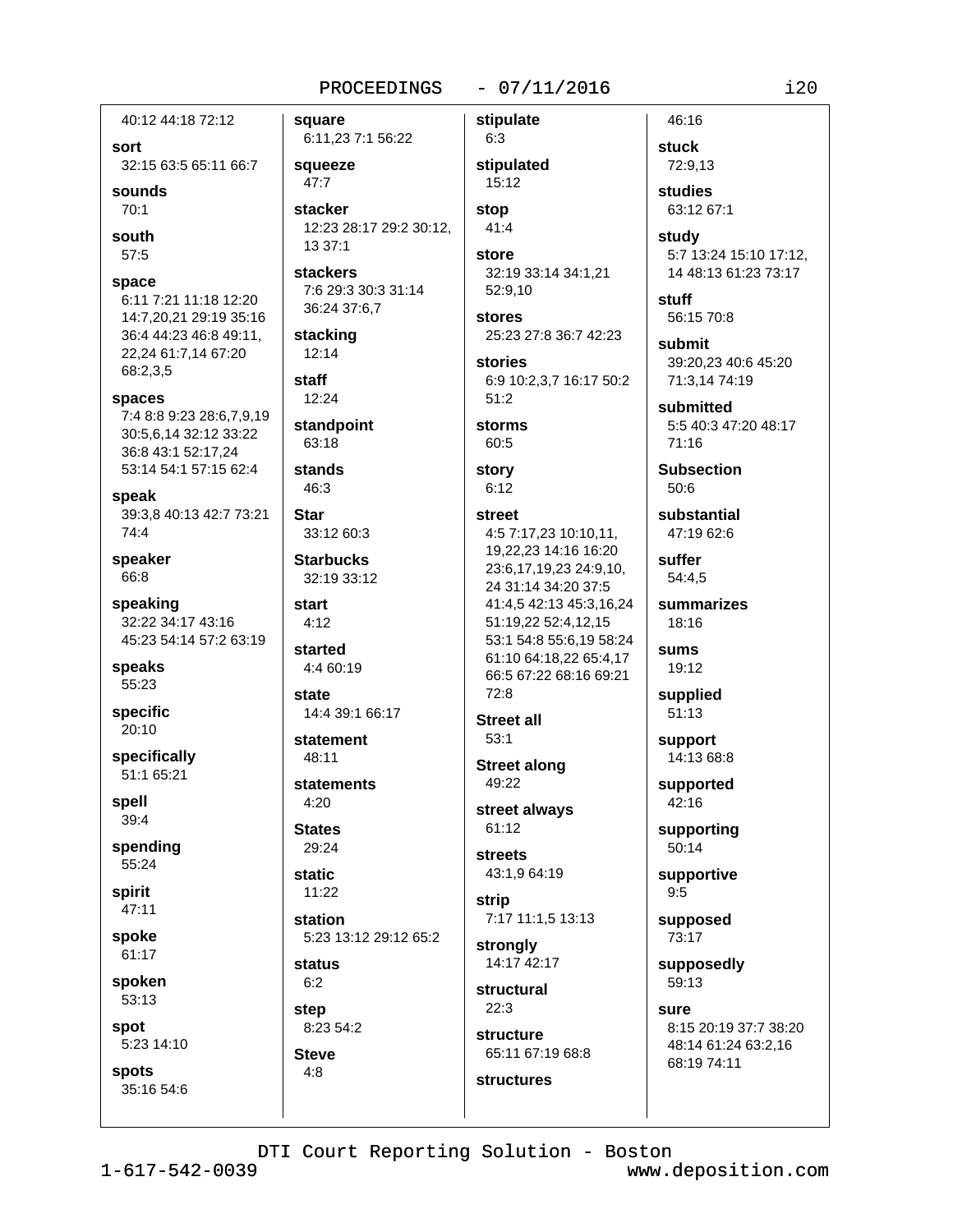surrounded  $5:18$ 

surrounding 6:18 8:23 9:3 17:8 49:15 57:3 67:19

sushi 51:24

sustained 18:20

swing 23:16,22 26:12

swinging 26:11

system 12:14 19:4 53:12

systems 12:23 21:20

T

T<sub>5</sub>  $5:17$ 

tailor

51:24

take 8:22 29:16 34:23 38:23 42:18 46:12,18 48:14 50:4 52:22 54:2.13

taken 21:16 24:1 66:23

takes 31:1 41:22 58:1 64:24

talk 29:24 73:10

talked 14:19 18:17 56:11

talking 13:7 25:1 30:1,2 31:23 36:1 62:7,12 70:14,15

tall

 $51:3$ 

taller 24:13

tandem  $7:5$ 

 $12:11$ team 5:6 20:9 36:13 40:19.21 tell 27:16 34:21 61:1,10 70:16 telling 64:9

tenancy 52:5

taxed

tenants 6:10 52:8,10,21

tendency 15:23

tennis  $35:11$ 

terrible

 $59:1$ terribly

60:4

testimony 4:11,12,14,15,17 38:17 40:10

#### thank

5:2 19:22 20:2,14 38:10,11,16 42:8 43:13, 14 45:19,21 48:8,17 54:16,18,22 56:2,5 58:11.12.13 60:8.9 62:17 65:15 66:2 67:3 68:9,10 69:18 70:21 71:20 72:24 74:1,2,19

**Thanks** 20:20

theirs

70:14

there's

6:9 7:17.18.19 8:2.8.13 9:7 10:23 11:1,8 15:1, 21,22 16:16 18:11 21:3, 4 22:8 23:10 24:5,10,19 25:17 28:7,9 30:5 31:11,14 35:6 37:2,8, 15, 17, 23 39: 16 43: 3 55:4 58:21 60:23 61:4. 19 64:23 66:8 68:2 69:24

they're 10:2 12:9 13:9 27:1,2 28:10 34:1,6,20 35:11 37:6,8,13,16 42:1,23 59:13,17 62:11 64:10, 12,13 73:11 they've 54:23 58:10 61:24 62:2 thina 4:17 5:8 9:4 20:11 25:11 39:13.17 46:7 58:8 things 10:9 13:5 20:10 21:1,9 22:22 55:2 57:13 think 12:6,22 13:2 16:23 17:20 19:2.9 20:6 22:12 24:12 36:12.16 38:6 40:2 41:7 53:20 55:12, 14,23 57:13 58:6,10 61:18.23 62:6 63:7 65:12 67:24 69:1,2,4,9 70:12 thinking

 $-07/11/2016$ 

they'd

 $27:5$ 

they'll

26:4,5 35:13

12:3 41:20 67:22

third 62:20

third-party 50:22 51:11

thoroughfare 72:9,13

thought 16:5 56:14 57:10

thousand 62:15

threaten 52:22

threatening 47:5

three 9:23 31:1 33:20 34:7 39:9,10 44:12 51:2

three-decker 49:16

66:18

three-deckers  $49.20$ 

throwing 69:13

tight 61:11

till 63:15

time

20:13 22:2 23:3 29:12. 16 30:24 31:20 32:12 35:4 36:17 40:22 41:24 42:2 48:8 54:17 55:24 57:20 61:19 74:9

times

14:1 17:16 27:5 32:11 60:4 66:18

timing 39:10

tinv 44:16

today 31:7 68:16

told 73:15

tolerable  $47:2$ 

tonight 20:17 38:14 45:12 70:23 74:8

tonight's  $4:10$ 

top 6:11 37:22,23 38:1

topography  $50.12$ 

total 6:8.22 30:8 36:7

totally  $42:15$ 

touched 55:5 56:12

DTI Court Reporting Solution - Boston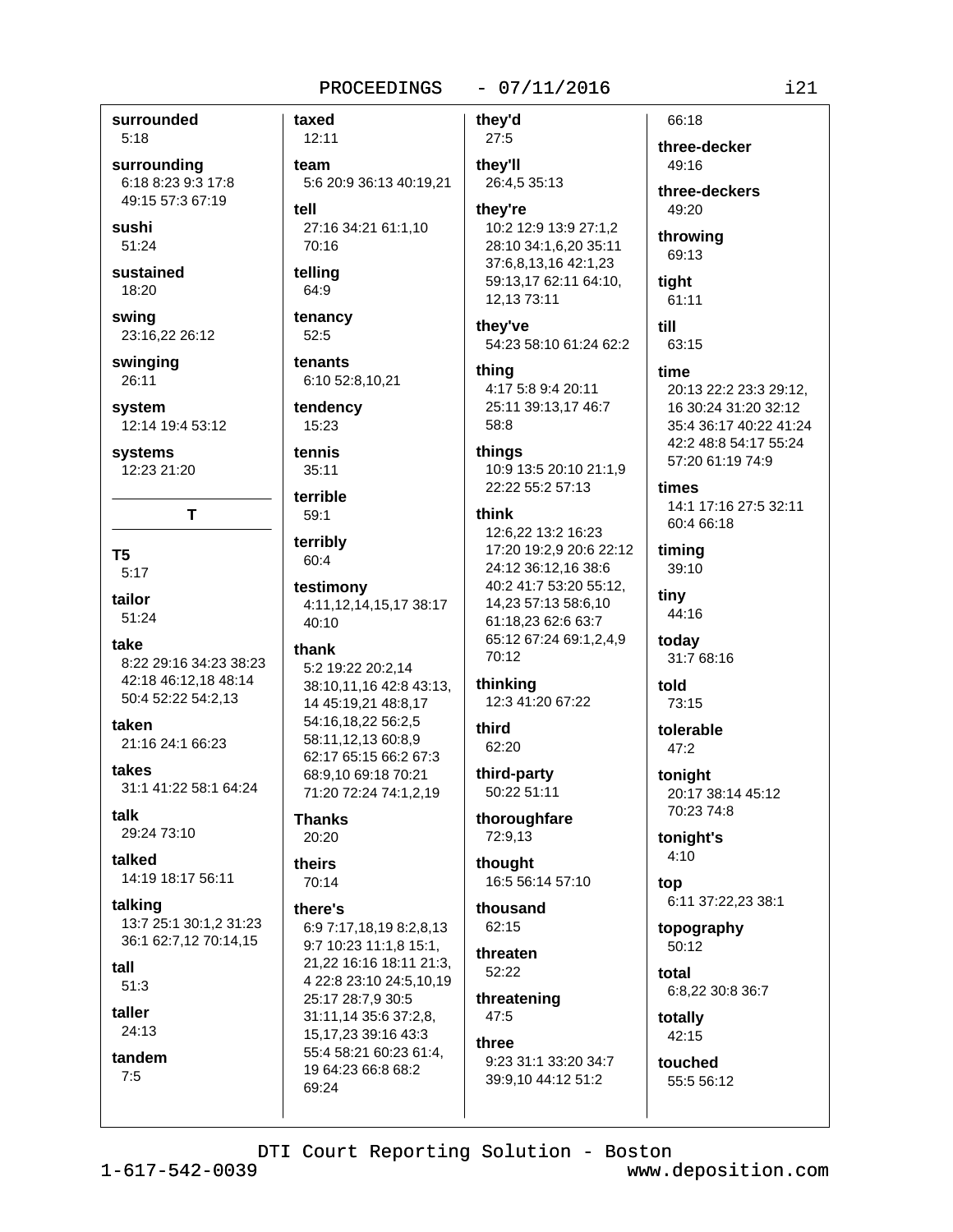#### $-07/11/2016$

 $\mathbf{U}$ 

tough 46:7

town 4:11.13.15.20 6:1 8:11 18:3 31:6 38:13 42:16 45:13 48:3 50:3 56:7 58:15 63:2 66:4,9 71:6

#### traffic

8:7 13:8,22,24 14:3 15:24 27:1,15 36:15,18, 19 40:24 42:19 43:7.9. 12 45:17 47:8 48:13 55:3,8 57:13 59:1,5,22, 24 65:22 66:8 67:1,10, 11 68:17 69:17 73:4,9, 10.22

traffic/pedestrian 44:11

transcription  $39:3$ 

transient 41:17

**Transportation** 7:13 14:12

trash 18:1 19:1

treacherous 59:7.8

trees 68:3 70:8

trips  $12:6$ 

trouble 12:9 44:17

truck 14:8.9 27:3 58:22 59:2

trucks 43:4 44:24 45:2 55:11 58:20,23 59:3

true 22:9 46:22

truly  $48.7$ 

trustee 65:17

try

25:2 47:7 69:6 **Tully**  $37:4.8$ 

39:9 46:16

trying

turn 20:9 34:9,12 41:5,19 60:21

turned 34:3 65:9

turnina 34:11,20

turns  $34:24$ 

two 7:4.6 8:14 21:4 29:18. 20 30:6,18 33:22 35:6,

24 37:8 41:9 44:12 50:2 63:19 68:24 69:14

two-and-a-half-foot  $8:13$ 

two-and-a-half-hour  $31:22$ 

two-family 5:18 7:23 9:19

two-level 28:5

two-story

 $17:3$ two-way

8:7 13:8 59:22,24 two-year-

73:5

type 33:3,11 36:6 44:5 68:9

types 33:13 36:13

typical  $31:6$ 

typically 28:14 29:14,17 33:2,9 35:9 55:16

ultimately  $22:6$ uncommon

 $22.19$ under-construction

 $50:1$ 

undergoing  $9:12$ 

underground 45:17 51:6

underlying 49:12.18

underneath  $22:11$ 

underside  $23:14$ 

understand 11:23 12:5.16 17:24 21:21 30:17 40:24 42:15 64:9 65:13

understandably 42:16

understanding 6:17 22:4 43:19 57:15 63:9

underway 73:17

50:23 51:9 **Unfortunately** 

uneconomic

46:11 **UNIDENTIFIED** 

25:17 31:15 unit

51:20 52:2 61:5 69:15

**United** 29:24

units 6:9 8:10 9:22 18:2 47:4 59:10 60:13 69:13.14

unload 44:22

unrealistic 29:13

unloading

45:3,18

unrelated 48:11

upper  $17:5$ 

**UPS** 43:4

upstairs 29:19.21 30:22 35:19

urban 74:14.15

urge

39:19 42:17 53:16,22

usable 14:20

**use** 6:5 11:19 19:5 27:8.24 29:2 30:12 31:19 35:22 41:13 44:7 48:24 49:1 50:11 53:11.12 61:8

 $67.23$ users

 $27:13$ **USAS** 12:3 32:16

utilizing  $62:1$ 

 $\mathbf{V}$ 

vacant  $52:2$ 

vacation 19:15

valet 12:2.8 29:8.9.12 41:2. 20,22,24 53:11 62:7

value 46:17.18

van  $61:18$ 

vehicle 29:14 37:18 41:10,18

DTI Court Reporting Solution - Boston

 $1 - 617 - 542 - 0039$ 

www.deposition.com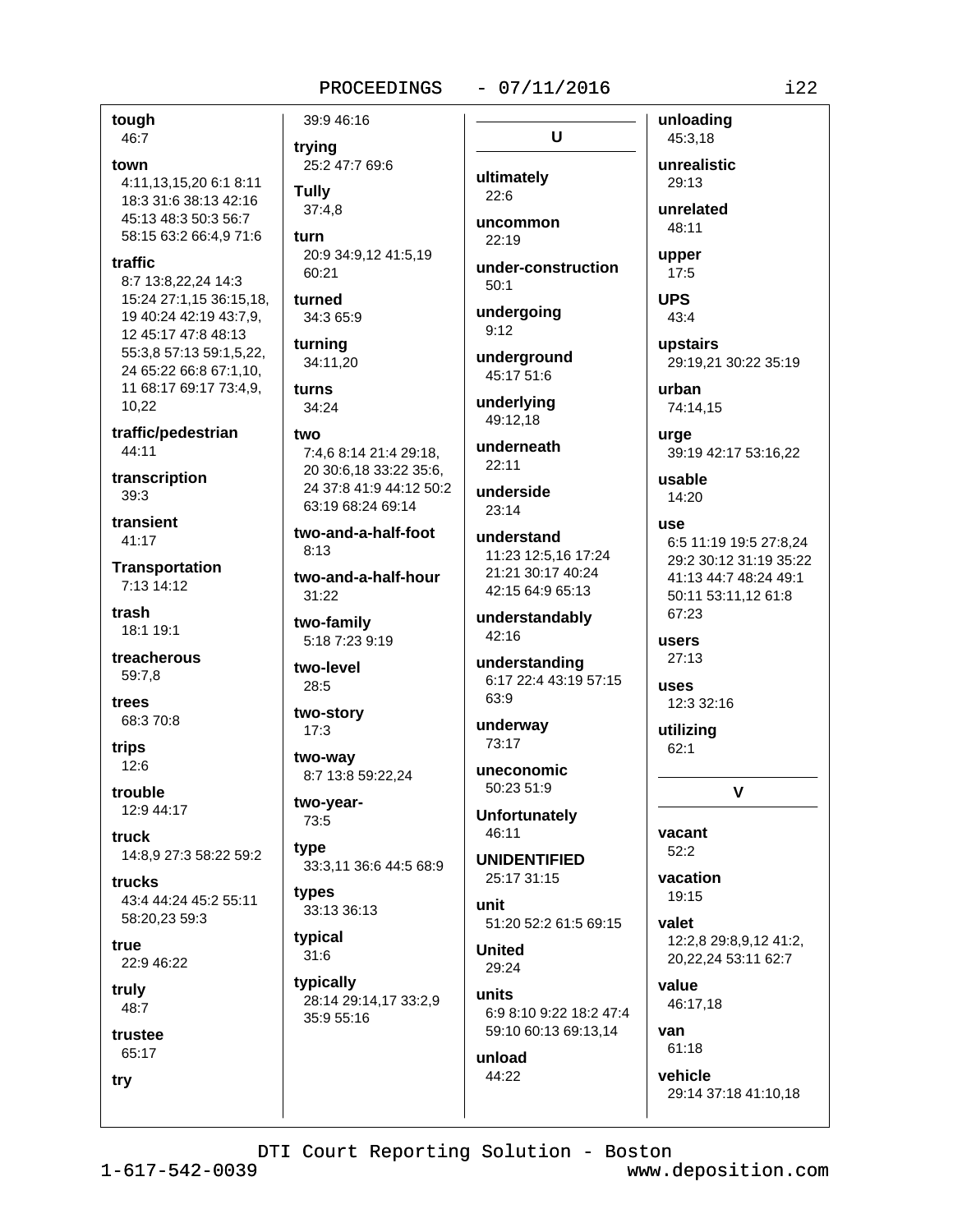walking

16:4 54:10 64:4

#### $-07/11/2016$

72:17

vehicles 28:23 29:19 44:21 48:14 68:15 72:15

verify  $8:2,16$ 

versa 39:24

versus 24:15 49:19

vibration 13:1 22:23 37:2 70:18

vibrations  $57:7$ 

vice 39:24

view 9:21 10:20 11:22 12:13 20:21 23:5,17 51:1,5

views  $10:4$ 

**Village** 57:23 58:1

virtually 15:20

visibility 15:6,9 16:9 18:22

**VOGELMANN** 20:21 23:13 24:14 25:2, 6.15 26:10

volume  $72.7$ 

W

waiting 29:14 30:16 60:24

waiver 44:5,7

waivers 44:2.10

walk

63:24 73:6 walkable

66:19

wall  $22:8$ want 4:19 5:9 8:16,18 9:2 15:13,23 16:23 17:14 18:13 29:11 32:21 37:4. 23 38:18,20 39:14 40:6, 7 41:8 44:17 45:11 53:5 54:22 58:8 61:3.6 65:18 68:12,14 70:24 74:8 wanted

5:3 6:14 7:3,8 8:5 9:10 10:9 11:20 19:18 20:22 40:16 63:4 65:19 67:9  $68.23$ 

wants 27:21 29:5 35:4

warranted 16:16

warrants  $9:6$ 

Washington  $31:14$ 

water  $6:6$ 

```
way
 14:5,22 15:19 17:4
 18:2,5,7,23 19:1,6
 28:12 32:9 35:8 46:18
 49:23 50:2 56:3 57:18
 61:19 66:10 67:11
```
b'ew 11:22 27:16 70:7

We'll 4:16 38:23

68:18 69:18

WA're 12:24 13:9 20:12 23:22 24:21 25:1.5 31:23 40:18 41:7 52:20 62:7,

14 69:13 70:14 72:8,18 74:12 we've 21:13 38:19 52:6 65:24 67:7

week

welcome 53:7 well-versed

19:15

 $62.23$ went 36:4.5

west 16:4 49:23

westbound 64:13.17

what's 15:12 24:22 67:1

whatnot 22:24

whatsoever  $37:2$ 

where's 29:22

who's  $16:2$ 

whopping 49:18

wide 44:24 60:20

wider 25:12

width 21:4,8,9

**Wilner** 42:8.9

window  $7:19$ 

windows 16:18.19 24:3.7.18.21. 23.24 70:6

wine 52:10

winter 67:24

winters 67:22

wish 20:10 23:4

38:13 **Wolk** 54:19

wishes

woman 39:2

women's  $52:1$ 

won't 16:14 24:21 31:19 33:5 64:4 66:1

wonderful 46:6.7

> wondering 32:13 48:13 60:6

Woodland 43:17 54:20 55:9.18 67:13

word 67:23

work 12:17 22:1 28:20,21 29:11 31:20 43:2 54:23  $63.17$ 

worked 12:18 13:12

working 63:15

works  $11:24$ 

worry 59:19 70:19

worse 54:13

wouldn't 18:15 23:6

write 73:19

writing 39:20 48:18

written 4:20 20:8 39:24 45:20 65:24 71:3